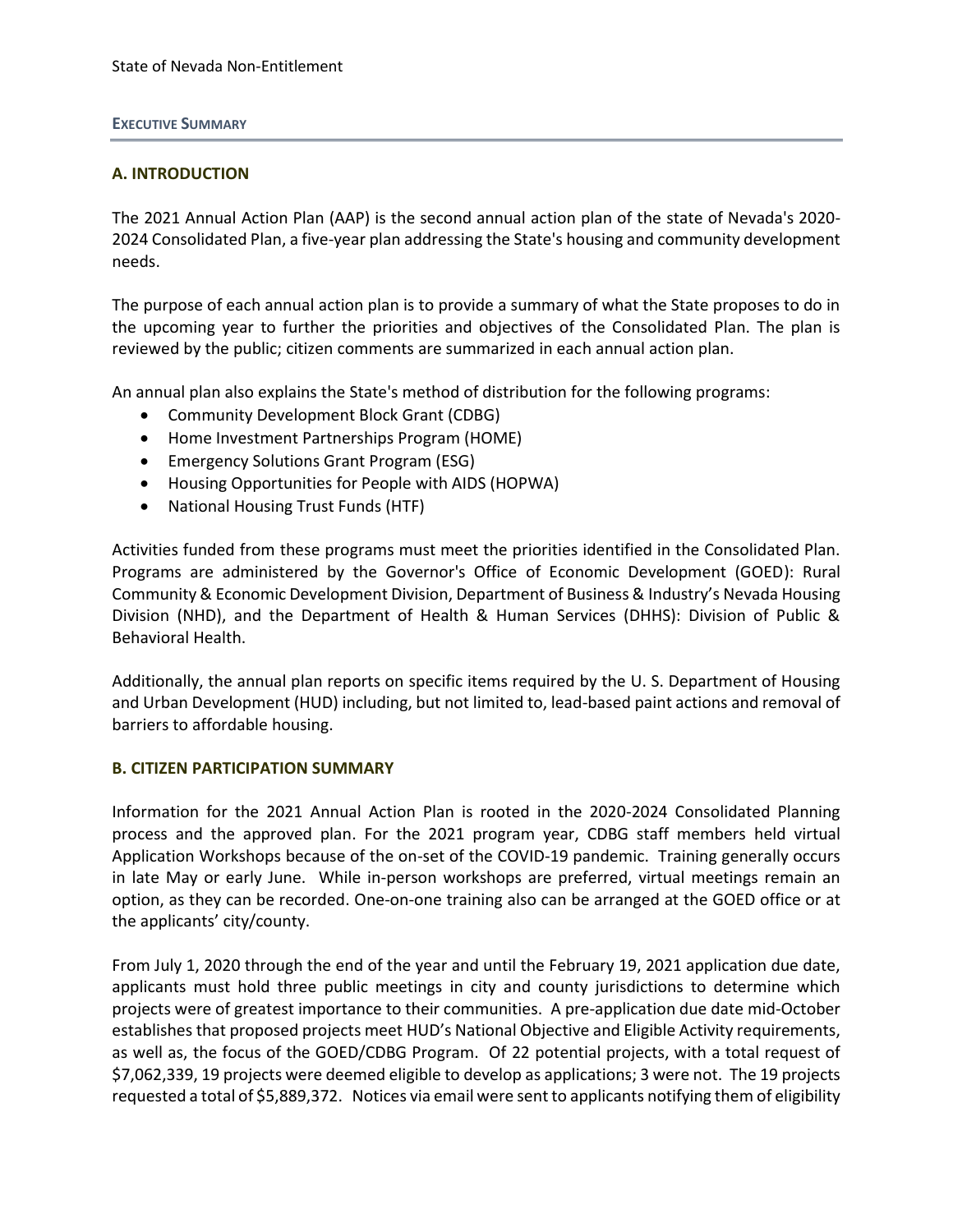or non-eligibility of their project(s). Those eligible developed the proposed projects as applications.

The 2021 HUD allocations for the four HUD formula programs were released February 25<sup>th</sup>. The CDBG allocation for 2021 is \$3,549,565. State Planning and Administration for 2021 is \$170,991 (2% of allocation + \$100,000); Technical Assistance is \$35,496 (1% of allocation). Funds available for the State rural area projects total \$2,841,616; an additional \$526,514 was recaptured and available to allocate for the 2021 grant cycle. Carson City manages a separate allocation process: its allocation amount is \$501,462 an additional \$76,538 was recaptures and available to allocate to the 2021 grant cycle.

The State's CDBG program Advisory Committee met on March 30th and proposed recommended awards for the 2021 grant year. The eligible applications were reviewed and initially scored on-line by the CDBG Advisory Committee. City and county applicants presented projects to AC members, who asked questions to clarify any information not clear in the applications. Carson City has a separate but equal review process. All funding recommendations are formally approved by the Governor prior to issuance of grant awards. The program year start date is July 1, 2021.

The 2021 Annual Action Plan includes all CDBG projects recommended for funding. The plan was presented in public hearings held virtually on April 13, 2021, April 20, 2021 and April 27, 2021. Meetings were publicly noticed: the 30-day period was from April 1 through April 30. Public Notices were published and posted the week of March 26th.

As part of all planning processes, numerous outside agencies and individuals are contacted throughout the year by staff members of the four HUD formula programs, plus the HTF, to discuss regional planning efforts. These organizations and individuals are encouraged to provide statistics, data, and other information to aid in preparing the Annual Action Plan and related studies. The Citizen Participation Plan is included in Appendix A.

The 2020-2024 Consolidated Plan provided even broader opportunities to define priorities for the next five years. HUD's objectives for its formula programs are:

- to provide decent housing,
- a suitable living environment, and
- economic opportunities for low-moderate income residents.

The State strives to accomplish these goals by maximizing and effectively utilizing all available funding resources to conduct housing, community and economic development activities. These objectives are further explained as follows:

• Providing decent housing means helping homeless persons obtain appropriate housing and assisting those at risk of homelessness; preserving the affordable housing stock; increasing availability of permanent housing that is affordable to low- and moderate-income persons without discrimination; and increasing the supply of supportive housing, making down payment and closing cost assistance available for low- and moderate-income persons;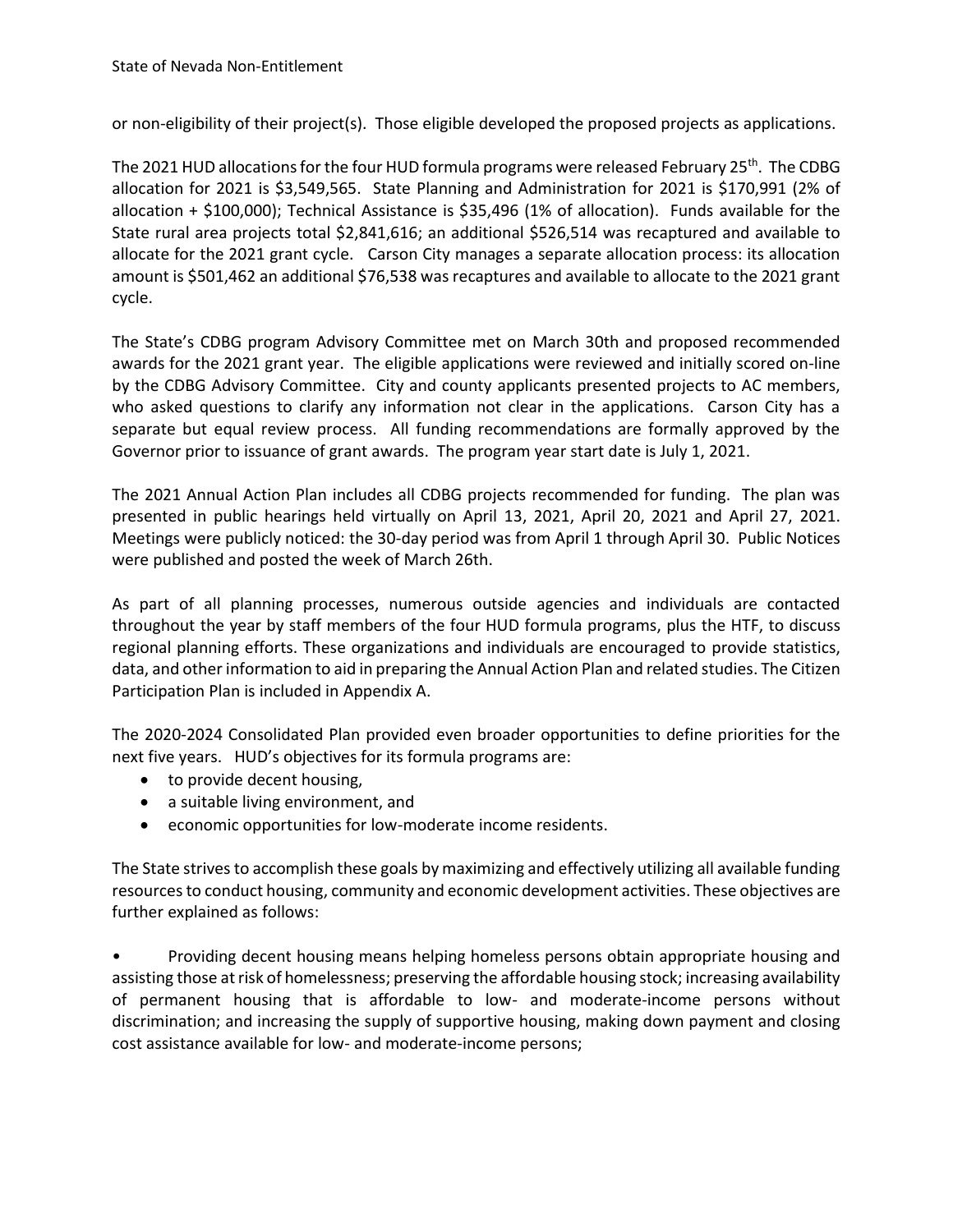• Providing a suitable living environment entails improving the safety and livability of neighborhoods; increasing access to quality facilities and services; and reducing the isolation of income groups within an area through integration of low-income housing opportunities.

• Expanding economic opportunities involves creating jobs that are accessible to low- and moderate-income persons; promoting long-term economic and social viability; and empowering lowincome persons to achieve self-sufficiency.

In order to fulfill these objectives for housing, homelessness, and community and economic development programs, the 2020-2024 Consolidated Plan establishes seven goals. In pursuing these goals, the state of Nevada has established priorities for the use of its resources. The priorities emphasize targeting of activities, leveraging other resources and public investments, and promoting community changing impact.

The Action Plan for fiscal year 2021 continues allocating the state's resources toward these priorities and achieving the goals set forth in the Consolidated Plan.

- I. Affordable Housing
	- a. Improve access to the full spectrum of quality affordable housing for Nevadans in nonentitlement areas.
	- b. Increase the supply of affordable housing opportunities through development of new housing units for rental or homeownership opportunities and preserve the long-term affordability of homes through rehabilitation of existing vacant or owner-occupied units.
	- c. Provide direct housing assistance to help potential buyers purchase a home, rapidly house those who are homeless or prevent or divert homelessness or provide decent, affordable housing to persons living with HIV/AIDS.
	- d. Provide housing services and supports in the form of counseling homebuyer or rental and case management services to ensure persons are and remain stably housed.
	- e. To expand housing and supportive services for people with disabilities.
- II. Community Stabilization & Development
	- a. Prevent and arrest the decline of Nevada neighborhoods and promote revitalization.
	- b. Support targeted code enforcement.
	- c. Demolish vacant, blighted buildings.
	- d. Clean-up of contaminated properties.
	- e. Support strategic acquisition and disposition activities.
	- f. Support development and maintenance of the affordable housing stock throughout Nevada.
- III. Public Facility and Infrastructure
	- a. Acquisition, construction, installation, rehabilitation, or improvement of facilities to support safe, sustainable, resilient communities.
	- b. Water/Sewer/Storm Systems.
	- c. Park, recreation, youth, senior facilities.
	- d. Streets and sidewalk improvements.
	- e. Health and safety facilities.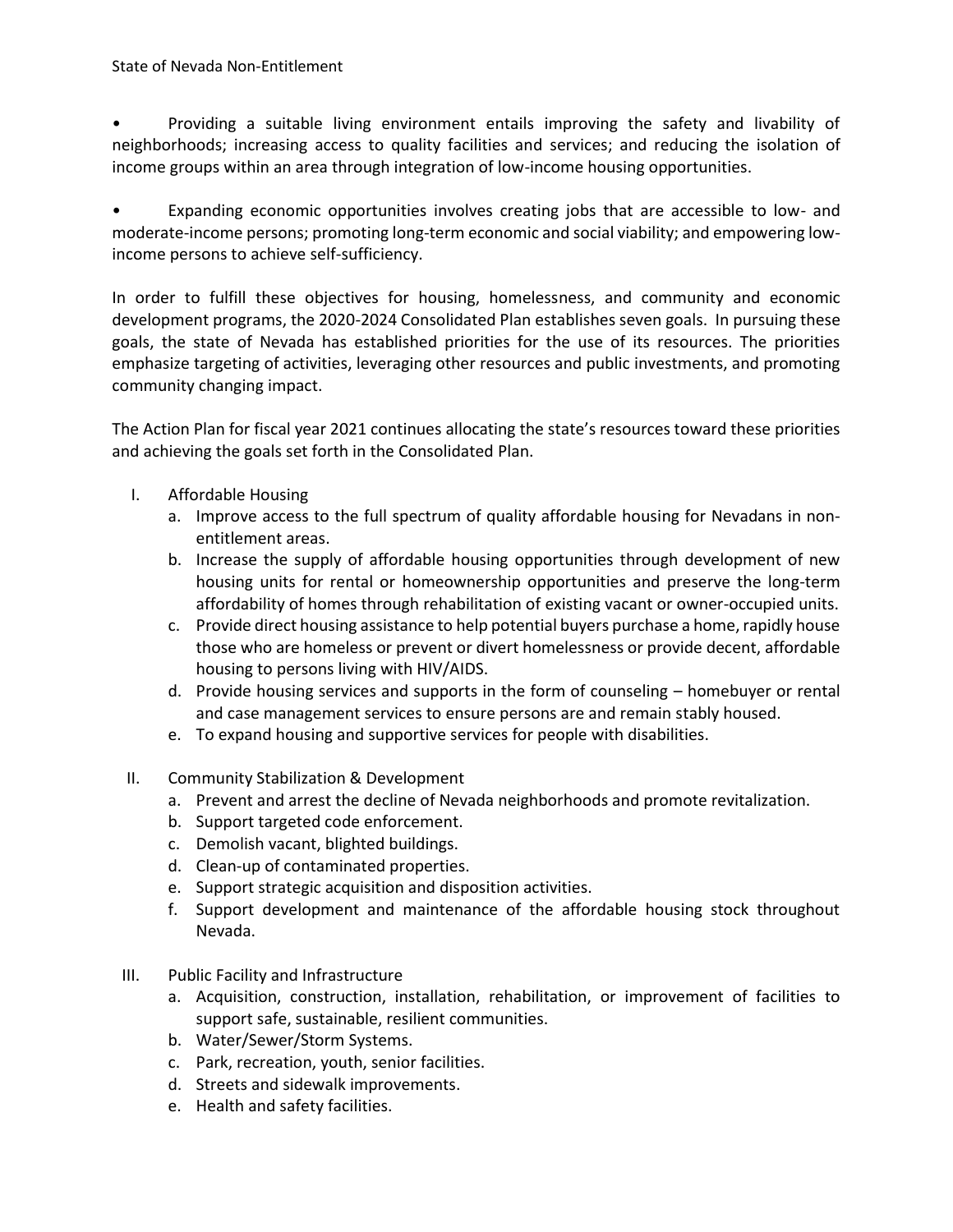- f. Increase access to broadband infrastructure.
- IV. Public Services
	- a. Provide public services to ensure all Nevadans have access to opportunities to improve their quality of life (homeless).
	- b. Support public services to ensure low-income households and vulnerable populations have access to appropriate and needed resources.
- V. Economic Development
	- a. Develop opportunities to improve the economic environment by creating or retaining business and employment opportunities for low-income and diverse Nevadans create and retain jobs.
	- b. Create and expand businesses.
- VI. Community Planning and Capacity Building
	- a. Encourage local and regional planning activity to facilitate understanding of current housing, community development, and resiliency needs and develop a plan for their sustainable future.
	- b. Provide training and technical assistance to communities to build their capacity to address housing and community development need.
	- c. Assist communities to identify achievable goals to further community needs.
	- d. Align community goals with funding opportunities to meet those goals.
- VII. Homelessness
	- a. Provide Rapid Re-housing services & financial supports.
	- b. Provide homeless supports and prevention.
	- c. Support shelter operations.
	- d. Increase and maintain supply and access of affordable and supportive housing.
	- e. Conduct outreach.

## **C. EVALUATION OF PAST PERFORMANCE**

The Governor's Office of Economic Development and the state of Nevada Housing Division's evaluation of its past performance on CDBG, HOME, ESG and HOPWA has been completed in a thorough Consolidated Annual Performance and Evaluation Report (CAPER), most recently published for 2019. The 2020 CAPER is due September 30, 2021. This document states the objectives and outcomes identified in each Annual Action Plan and includes an evaluation of the past year's performance through measurable goals and objectives compared to actual performance. The document can be found on the Governor's Office of Economic Development's website at:

**<http://www.diversifynevada.com/programs-resources/cdbg/division-documents>**

## **Summary of citizen participation process and consultation process**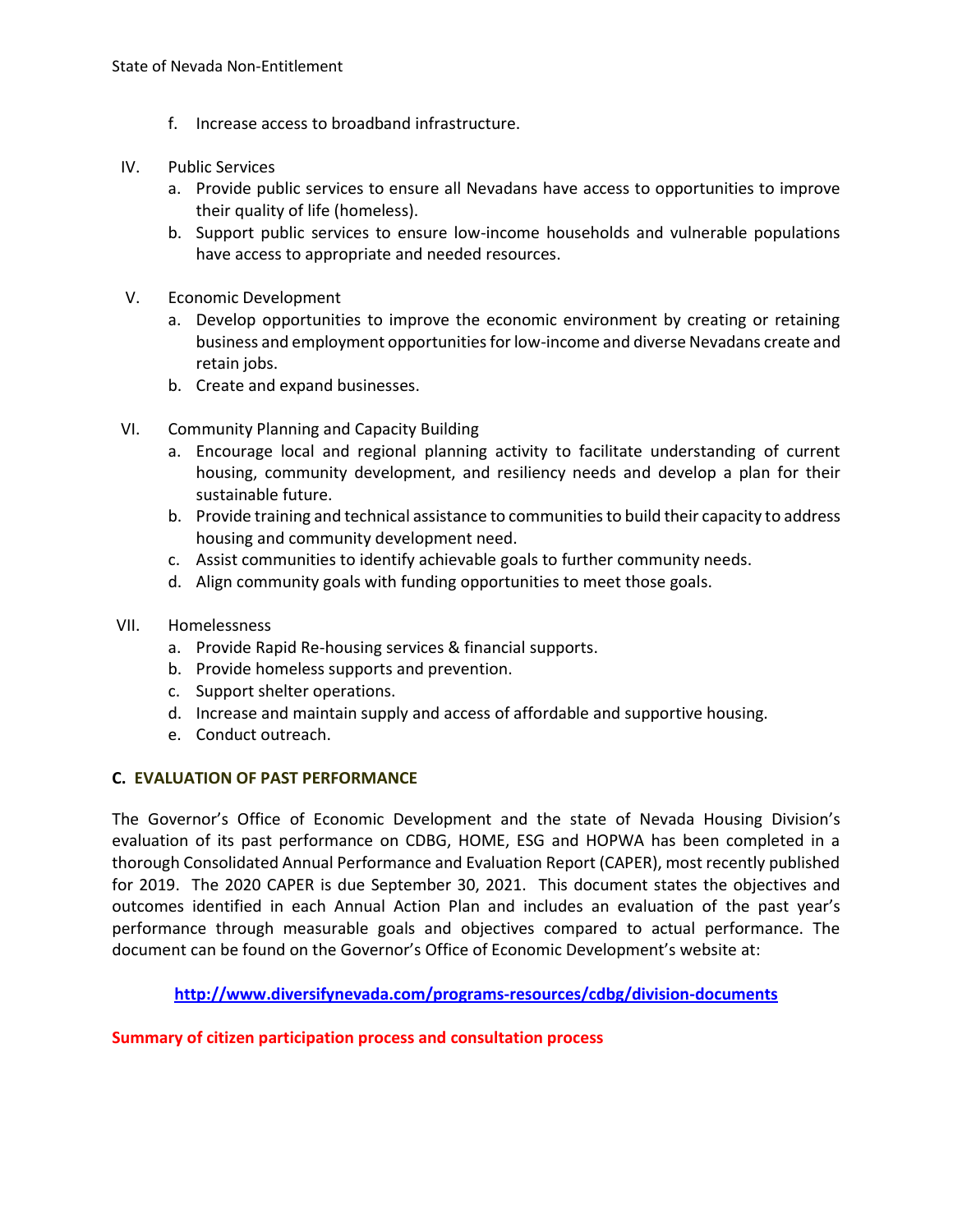## **D. CITIZEN PARTICIPATION SUMMARY (PR-15)**

Information gathering for the 2021 Annual Action Plan is grounded in the 2020-2024 Consolidated Planning process and approved plan. For the 2021 program year, CDBG staff members held 2021 Virtual Application Workshops June 9th and  $10^{th}$ . Applicants unable to attend formal training sessions always have the option of one-on-one training at the GOED office or his/her city/county.

From July 1, 2020 through the end of the year and until the February 19, 2021 application due date, applicants held three public meetings in city and county jurisdictions to determine which projects were of greatest importance to their communities. The pre-applications were reviewed by CDBG staff members to determine if each project met a National Objective and eligible activity, as well as the focus of the GOED/CDBG Program. Of 22 potential projects, with a total request of \$7,062,339, 19 projects were deemed eligible to develop as applications; 3 were not. The 19 projects requested a total of \$5,889,372. Notices via email were sent to applicants notifying them of eligibility or noneligibility of their project(s). Those eligible developed the proposed projects as applications.

The 2021 HUD allocations for the four HUD formula programs were released February 25<sup>th</sup>. The CDBG allocation for 2021 is \$3,549,565. State Planning and Administration for 2021 is \$170,991 (2% of allocation + \$100,000); Technical Assistance is \$35,496 (1% of allocation). Funds available for the State rural area projects total \$2,841,616; an additional \$526,514 was recaptured and available to allocate for the 2021 grant cycle. Carson City manages a separate allocation process: its allocation amount was \$501,462 an additional \$76,538 was recaptures and available to allocate to the 2021 grant cycle.

The State's CDBG program Advisory Committee met on March 30<sup>th</sup>, 2021 and proposed recommended awards for the 2021 grant year. The eligible applications were reviewed and initially scored on-line by the CDBG Advisory Committee. City and county applicants presented projects to AC members, who asked questions to clarify any information not clear in the applications. Carson City has a separate but equal review process. All funding recommendations are formally approved by the Governor prior to issuance of grant awards. The program year start date is July 1, 2021.

The 2021 Annual Action Plan includes all CDBG projects recommended for funding. The plan was presented in public hearings held virtually on April 13, 2021, April 20, 2021 and April 27, 2021. Meetings were publicly noticed: the 30-day period was from April 1 through April 30. Public Notices were published and posted the week of March 26th.

As part of all planning processes, numerous outside agencies and individuals are contacted throughout the year by staff members of the four HUD programs to discuss regional planning efforts. These organizations and individuals are encouraged to provide statistics, data, and other information to aid in preparing the Annual Action Plan and related studies. The Citizen Participation Plan is included in Appendix A.

A variety of public outreach and citizen participation was used to develop the Consolidated Plan. The Housing and Community Development survey was used to help establish priorities throughout the State by gathering feedback on the level of need for housing and community development categories. A series of public meetings were held prior to the release of the draft plan to garner feedback on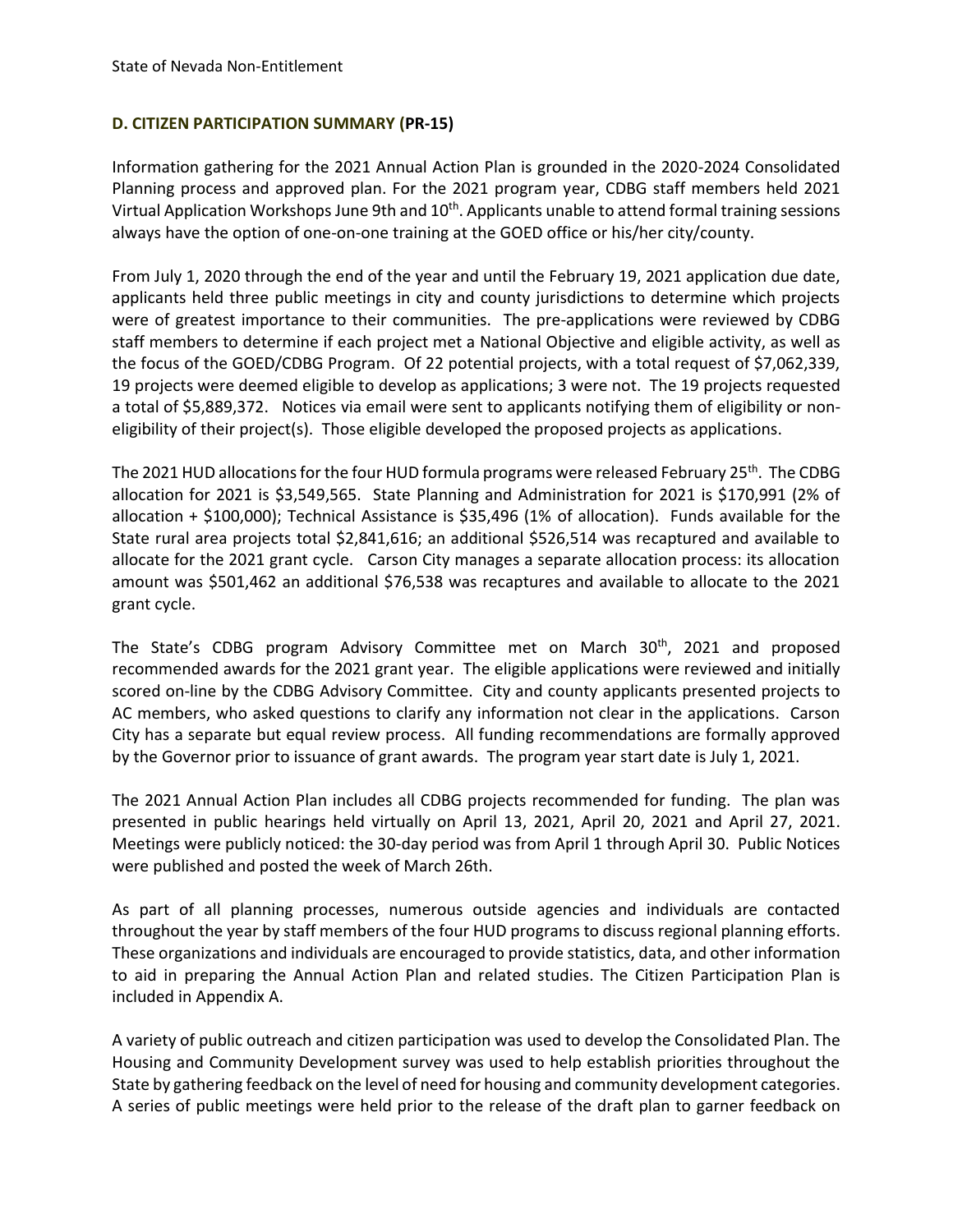preliminary findings. The Plan was released for public review and a public hearing, via webinar (because of COVID-19) was held to offer residents and stakeholders the opportunity to comment on the plans prior to the Public Comment period for the month of July.

#### **Summary of public comments**

Comments made during the public review meetings are included in the form of transcripts in the Appendices.

**Summary of comments or views not accepted and the reasons for not accepting them**

Will be included after public comment period.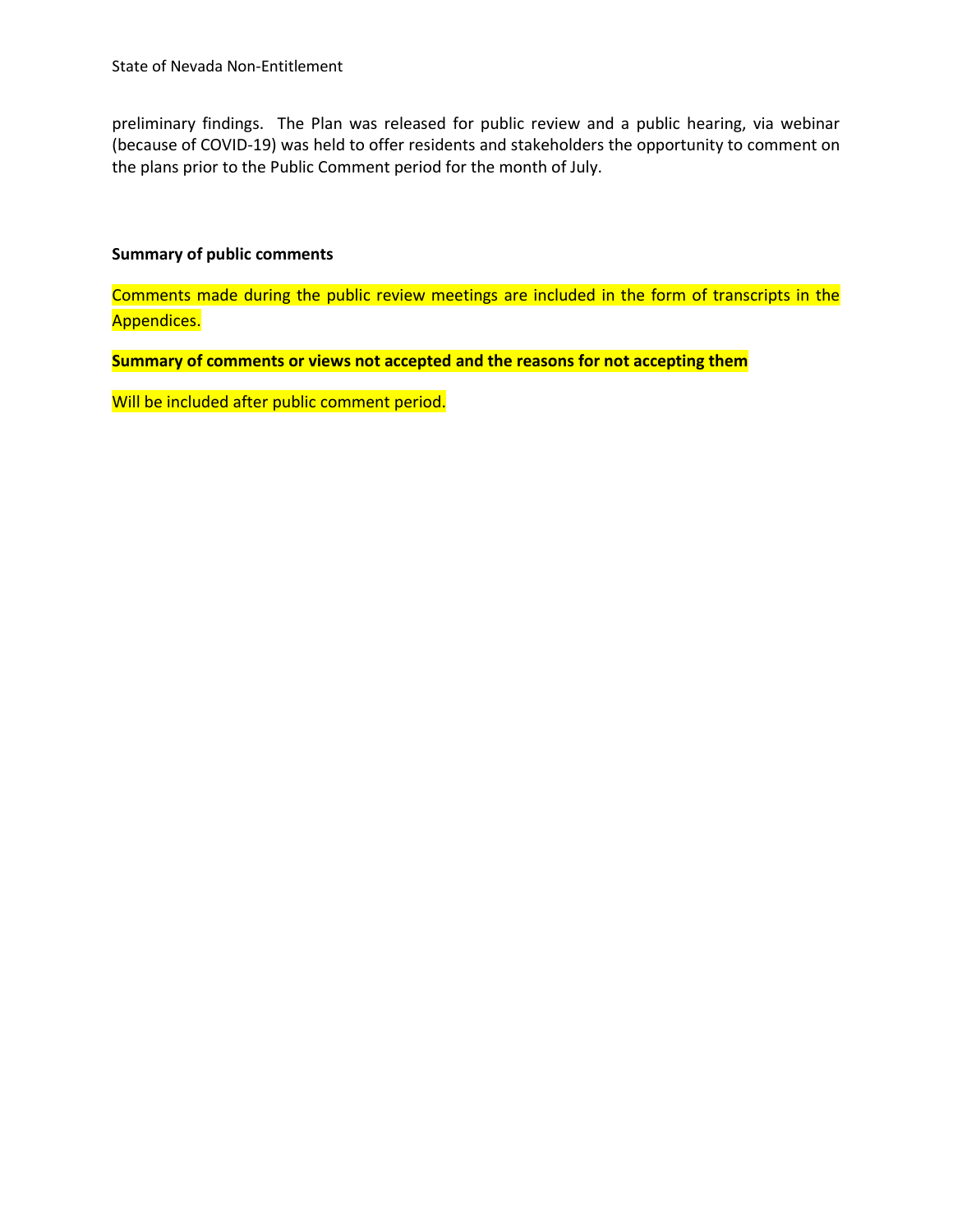#### **THE PROCESS**

#### **PR-05 Lead & Responsible Agencies 24 CFR 91.200(b)**

The following are the agencies/entities responsible for preparing the Consolidated Plan and those responsible for administration of each grant program and funding source.

| <b>Agency Role</b>         | <b>Name</b>   | <b>Department/Agency</b>                                  |  |  |  |
|----------------------------|---------------|-----------------------------------------------------------|--|--|--|
| <b>CDBG Administrator</b>  | <b>NEVADA</b> | Rural Community & Economic Development                    |  |  |  |
| <b>HOPWA Administrator</b> | <b>NEVADA</b> | Department of Health and Human Services,<br>Office of HIV |  |  |  |
| <b>HOME Administrator</b>  | <b>NEVADA</b> | <b>Nevada Housing Division</b>                            |  |  |  |
| <b>ESG Administrator</b>   | <b>NEVADA</b> | <b>Nevada Housing Division</b>                            |  |  |  |
| <b>HTF Administrator</b>   | NEVADA        | <b>Nevada Housing Division</b>                            |  |  |  |

|  | Table 1 - Responsible Agencies |  |
|--|--------------------------------|--|
|--|--------------------------------|--|

#### **Narrative**

The Governor's Office of Economic Development: Division of Rural Community & Economic Development Division is the lead agency for overseeing the development of the 2020-2024 Consolidated Plan and subsequent Annual Action Plans and CAPERs. Partnering agencies are: Governor's Office of Economic Development: Division of Rural Community & Economic Development Division [Responsible for CDBG]; the Department of Business & Industry, Nevada Housing Division [responsible for HOME, HTF and ESG]; the Department of Health and Human Services: Division of Public and Behavioral Health, Office of HIV [responsible for the HOPWA and Special Needs of Non-Homeless activities]

#### **CONSULTATION AND COORDINATION**

The State of Nevada's HUD-funded programs have established procedures for consultation with local governments, advisory groups, program stakeholders, Continuum of Care, community leaders and businesses, public institutions, faith-based organizations, other state agencies and interested citizens are consulted during preliminary development of the Consolidated and Action Plans. All are consulted in the event amendments are necessary to the Consolidated or Annual Action Plan. Consultation may occur in a variety of methods: surveys and/or meetings, public notices, mail, and/or by publication in one or more newspapers of general circulation.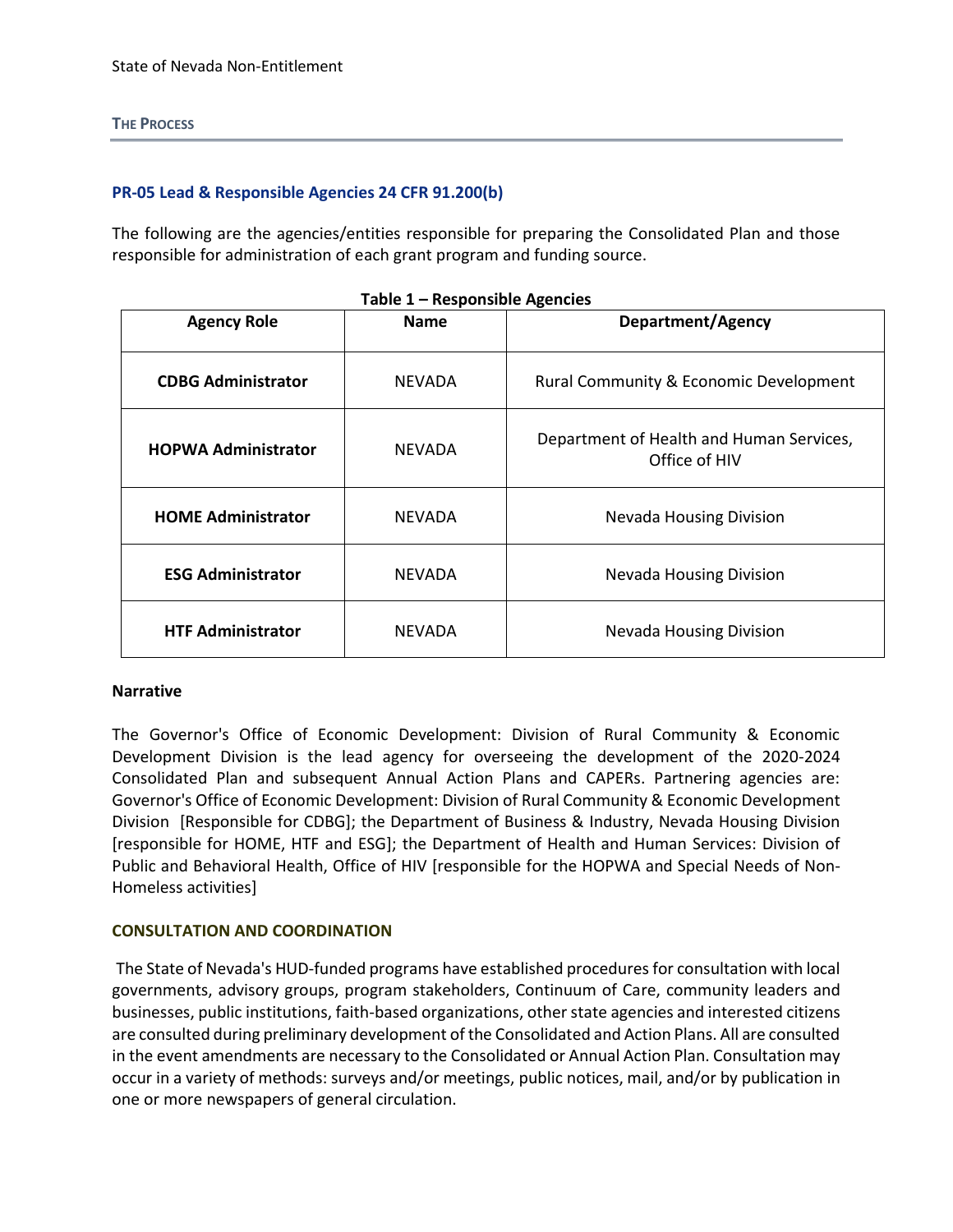CDBG, ESG, HOME and HTF program staff actively engaged housing and homeless providers, community leaders, and other interested parties throughout rural Nevada by conducting or participating in forums, community coalitions and planning meetings to gather input on housing, homeless, and community needs in rural communities. Input from the northern Continuums of Care was also obtained to ensure ESG funds passed through to the city of Reno funded activities that were locally supported.

The State has a strong working relationship with the Housing Authority in rural Nevada and provides State Low-income Housing Trust funds for tenant-based rental assistance for homeless households who were referred by Coordinated Entry lead agencies in rural Nevada. Funds were also used to provide security deposit assistance and emergency assistance for low income households.

The State provides funding from either the federal ESG Program or the State Low-Income Housing Trust Fund Program to several county social services agencies and non-profits throughout Nevada. Activities funded include tenant-based rental assistance to eligible households, emergency rent and utility assistance and rapid re-housing programs for low income households at risk of homelessness or eviction. Agencies receiving these funds are required to work closely with public institutions including hospitals, jails, and mental health clinics, which allows clients access to housing and supportive services. Memorandums of Understanding have been implemented to ensure cooperation between agencies, and staff from hospitals, jails, mental health, and other providers. All participate in community coalition meetings, also attended by Housing Division staff when possible.

The Housing Division has actively participated in the Rural Nevada Continuum of Care (RNCoC) for the past 13 years; the ESG Program Manager is a member of the RNCoC Governance Committee, as well as the Statewide CoC HMIS Governance Committee. Funding priorities and allocations for the ESG program are determined by a committee that includes members of the RNCoC and other board members. ESG program staff work in conjunction with the RNCoC to develop performance standards for written standards for projects and activities funded through the ESG and other CoC programs; they work with the RNCoC to monitor performance of CoC sub-recipients.

The State also engages the Reno Area Alliance for the Homeless (RAAH) to ensure that programs and services funded through the State ESG program and passed through the city of Reno as a State Recipient, are in alignment with RAAH goals and objectives. This is accomplished throughout the year during monthly Leadership Council meetings. The State also works with RAAH and the city of Reno to develop performance standards and outcomes for programs funded through the State ESG program.

The Division allocates a portion of State ESG funds to the HMIS Lead Agency in southern Nevada to support costs of the HMIS database throughout Nevada. The State ESG Program Manager participates in statewide HMIS subcommittee meetings and is an active participant in the development of policies and procedures for the operation and administration of the statewide HMIS. The Division also engages members from the southern Nevada CoC during statewide CoC meetings to gather information regarding the types of programs and services needed in the Clark County area.

Finally, the Nevada Housing Division supports the Rural Nevada Continuum of Care by providing funding for oversight of the CoC process. The benefit of this support is the approximately \$574,995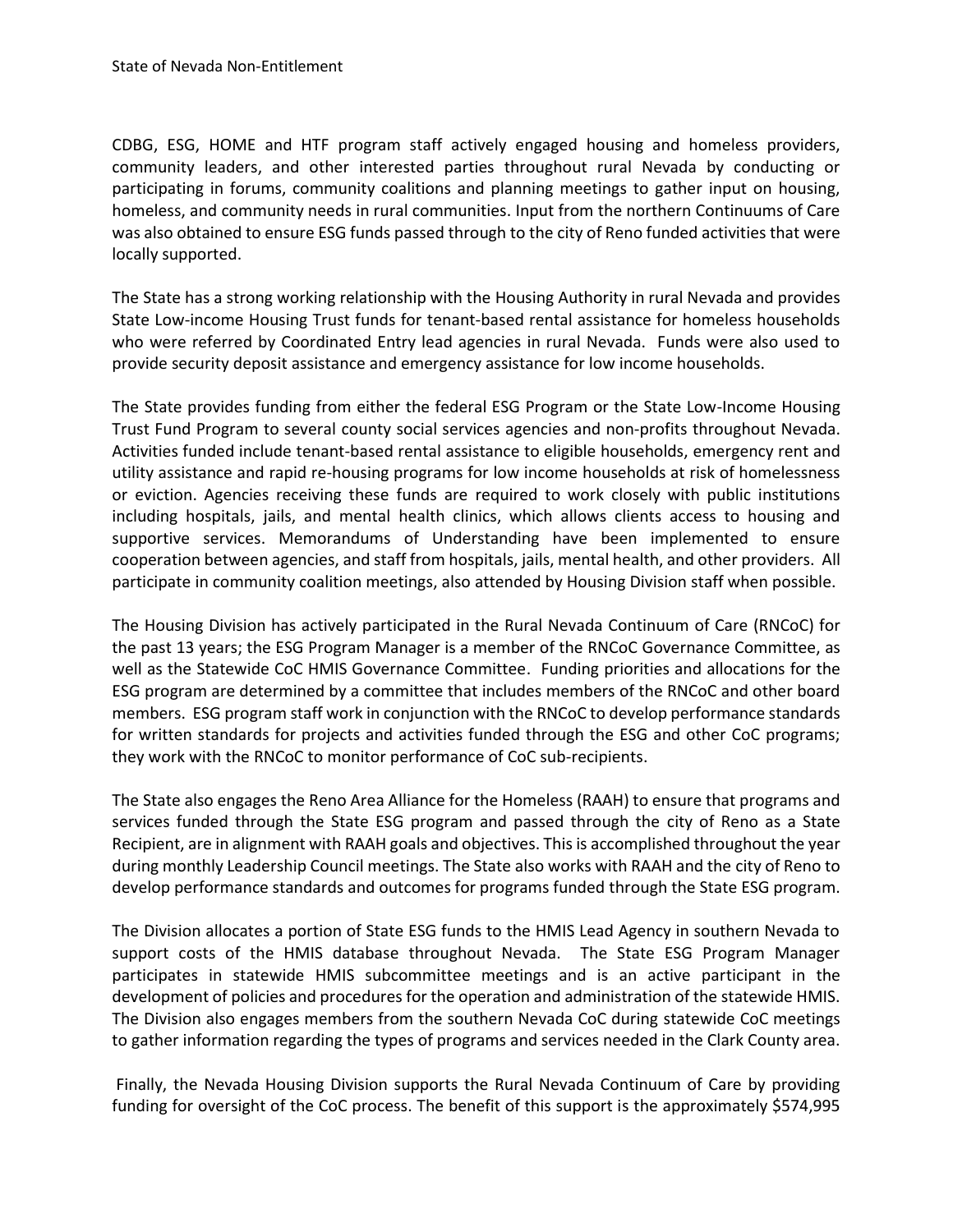in homeless funding awarded by HUD to rural communities; the additional dollars are leveraged to provide supportive housing projects, all of which would not be awarded if the RNCoC didn't have that planning capacity support.

## **General Allocation Priorities**

Funds will be targeted to non-entitlement areas throughout the state. Homeless funds are available statewide. HOME funds are allocated annually statewide through a population distribution which takes into account how much funding each PJ is receiving directly from HUD. NHD then manages and distributes the activities funded throughout Rural Nevada. PI accrued through the PJs will be allocated back to the respective PJ in the subsequent year's funding agreement. PI, EN, of funds accrued by means of recapture that are remaining from the previous years can be redistributed statewide by NHD during the competitive allocation and are not limited to the rural areas. CDBG funds are available to non-entitlement areas. HTF funds are available statewide. ESG funds are available for nonentitlement areas plus Carson City. For the new 2020 – 2024 Consolidated Plan period, the HOPWA grantee will be releasing a Request for Applications (RFA) or Request for Qualifications (RFQ) to interested stakeholders to provide HOPWA services, such as TBRA, STRMU, Supportive Services and Case Management. The current project sponsor subaward will be renewed for the 2020 performance period. Due to unforeseen circumstances, a previously planned Request for Applications (RFA) or Request for Qualifications (RFQ) was not released. The goal is to release either an RFA 0r RFQ ahead of the next performance period of July 1, 2021 – June 30, 2024. If not able to be accomplished, the HOPWA Administrator will look at issuing a six (6) month subaward, with the intent of issuing the RFQ or RFQ to be in effect for December 1, 2021 – June 30, 2022.

#### **Priority Need**

SP-25 Priority Needs - 91.215(a)(2) Priority Needs

Table 50 – Priority Needs Summary

| $\mathbf{1}$ | <b>Priority Need</b> | Increase Supply and Access |
|--------------|----------------------|----------------------------|
|              | Name                 |                            |
|              | Priority Level       | High                       |
|              | Population           | <b>Extremely Low</b>       |
|              |                      | Low                        |
|              |                      | Moderate                   |
|              |                      | Large Families             |
|              |                      | Families with Children     |
|              |                      | Elderly                    |
|              |                      |                            |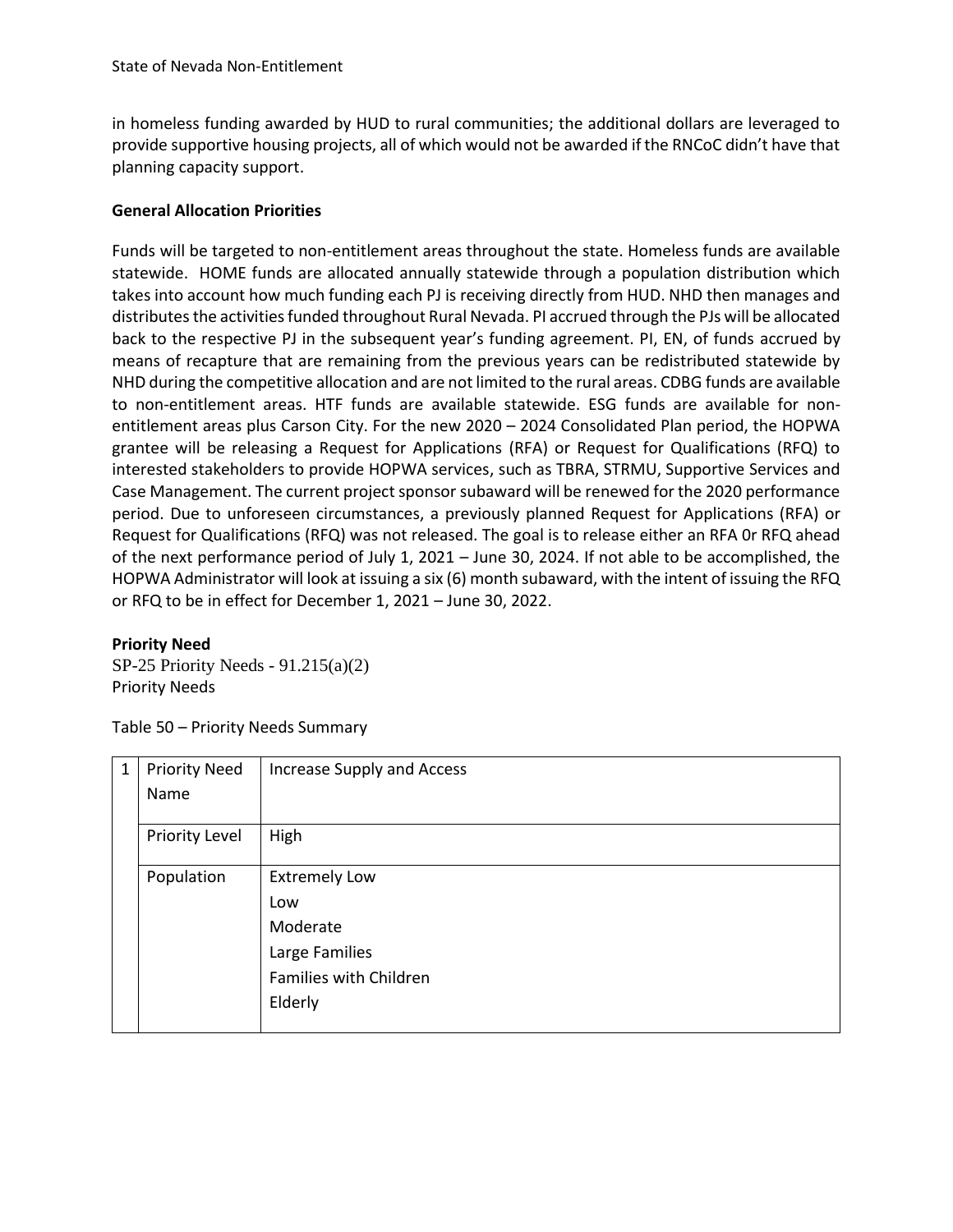|                | Geographic<br>Areas<br>Affected   | Non-Entitlement Jurisdictions                                                                                                                                                                                                                                                                                                                                                                      |
|----------------|-----------------------------------|----------------------------------------------------------------------------------------------------------------------------------------------------------------------------------------------------------------------------------------------------------------------------------------------------------------------------------------------------------------------------------------------------|
|                | Associated<br>Goals               | Affordable Housing                                                                                                                                                                                                                                                                                                                                                                                 |
|                | Description                       | As shown throughout this Plan in data and public input, low to moderate<br>income households is a high priority for the State of Nevada, particularly<br>those facing housing problems and cost burdens, which account for almost a<br>quarter of households in the non-entitlement areas of the State. Increasing<br>the supply and access of affordable housing in the State is a high priority. |
|                | Basis for<br>Relative<br>Priority | This priority is based on the Needs Assessment, Market Analysis, survey and<br>public input.                                                                                                                                                                                                                                                                                                       |
| $\overline{2}$ | <b>Priority Need</b><br>Name      | Provide housing assistance                                                                                                                                                                                                                                                                                                                                                                         |
|                | <b>Priority Level</b>             | High                                                                                                                                                                                                                                                                                                                                                                                               |

Table 51 – Influence of Market Conditions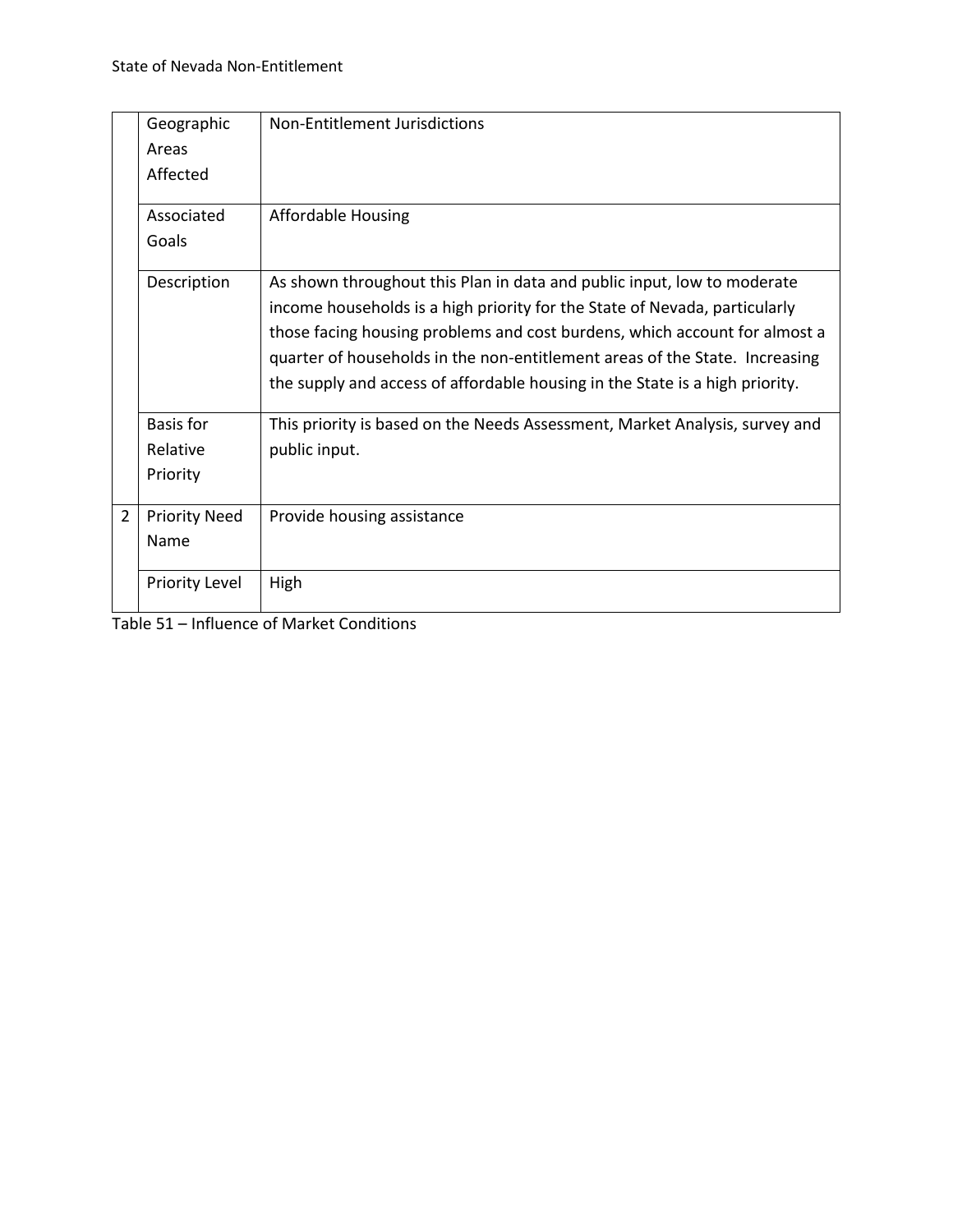State of Nevada Non-Entitlement

SP-35 Anticipated Resources - 91.215(a)(4), 91.220(c)(1,2)

Introduction

Expected resources for the five formula programs remain relatively level, with the exception of the Housing Trust Fund and Carson City, an entitlement, reverting to the state program. For the CDBG program, additional funds are committed each year to newly funded projects by cities and counties, other state and federal funds, and/or other funding sources. Those leveraged dollars are difficult to project, as they vary greatly each year.

Anticipated Resources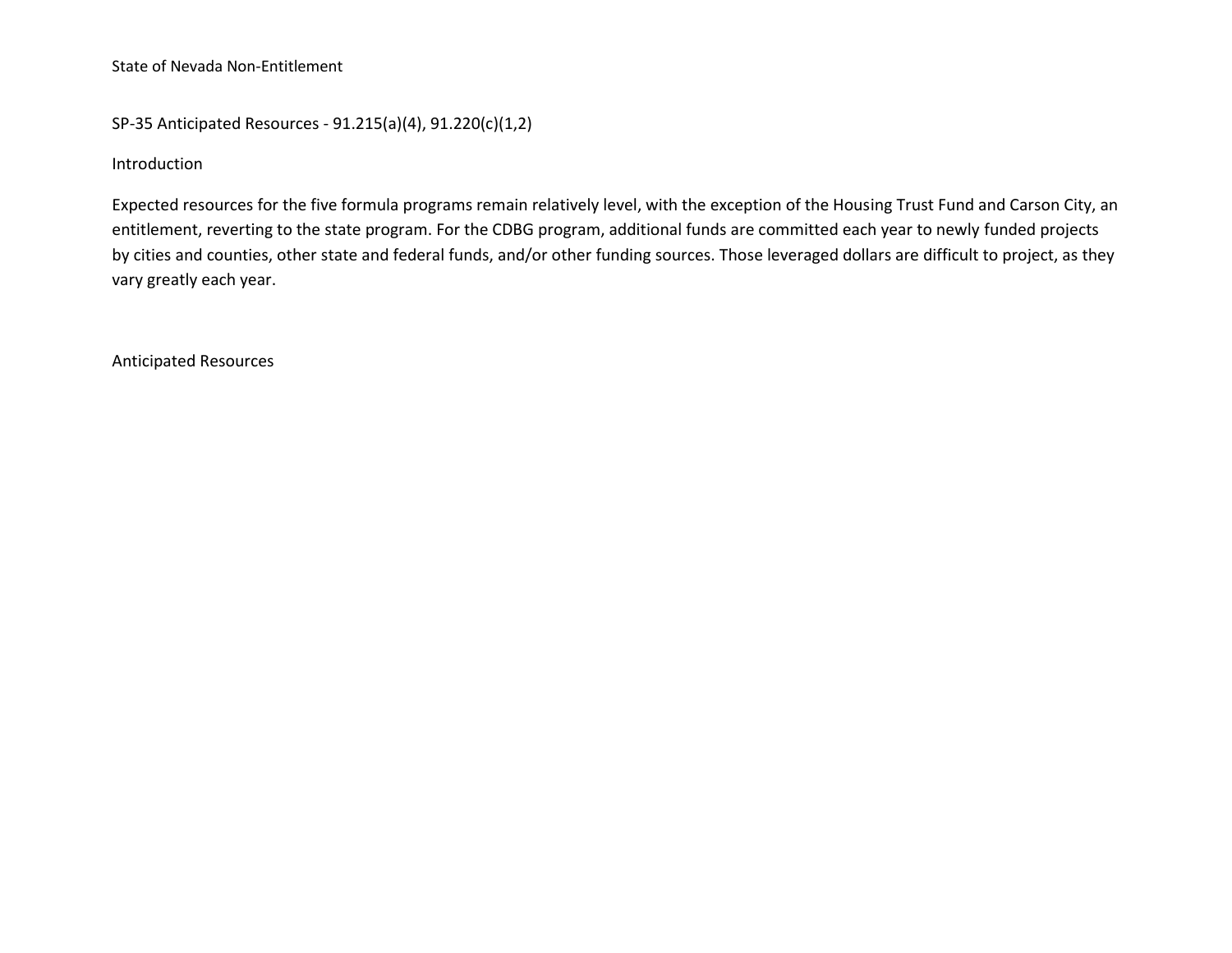# State of Nevada Non-Entitlement

| Program     | Source              | Uses of Funds                                                                                                                  | Expected Amount Available Year 1 |                          |                                |              | Expected                                             | <b>Narrative Description</b>                                      |
|-------------|---------------------|--------------------------------------------------------------------------------------------------------------------------------|----------------------------------|--------------------------|--------------------------------|--------------|------------------------------------------------------|-------------------------------------------------------------------|
|             | оf<br>Funds         |                                                                                                                                | Annual<br>Allocation:<br>\$      | Program<br>Income:<br>\$ | Prior Year<br>Resources:<br>\$ | Total:<br>\$ | Amount<br>Available<br>Remainder<br>of ConPlan<br>\$ |                                                                   |
| <b>CDBG</b> | public -<br>federal | Acquisition<br>Admin and<br>Planning<br>Economic<br>Development<br>Housing<br>Public<br>Improvements<br><b>Public Services</b> | \$3,549,565                      | $\mathbf 0$              | $\mathbf 0$                    | \$3,549,565  | \$10,404,583                                         | 2021 is the second year of<br>the 2020-2024 Consolidated<br>Plan. |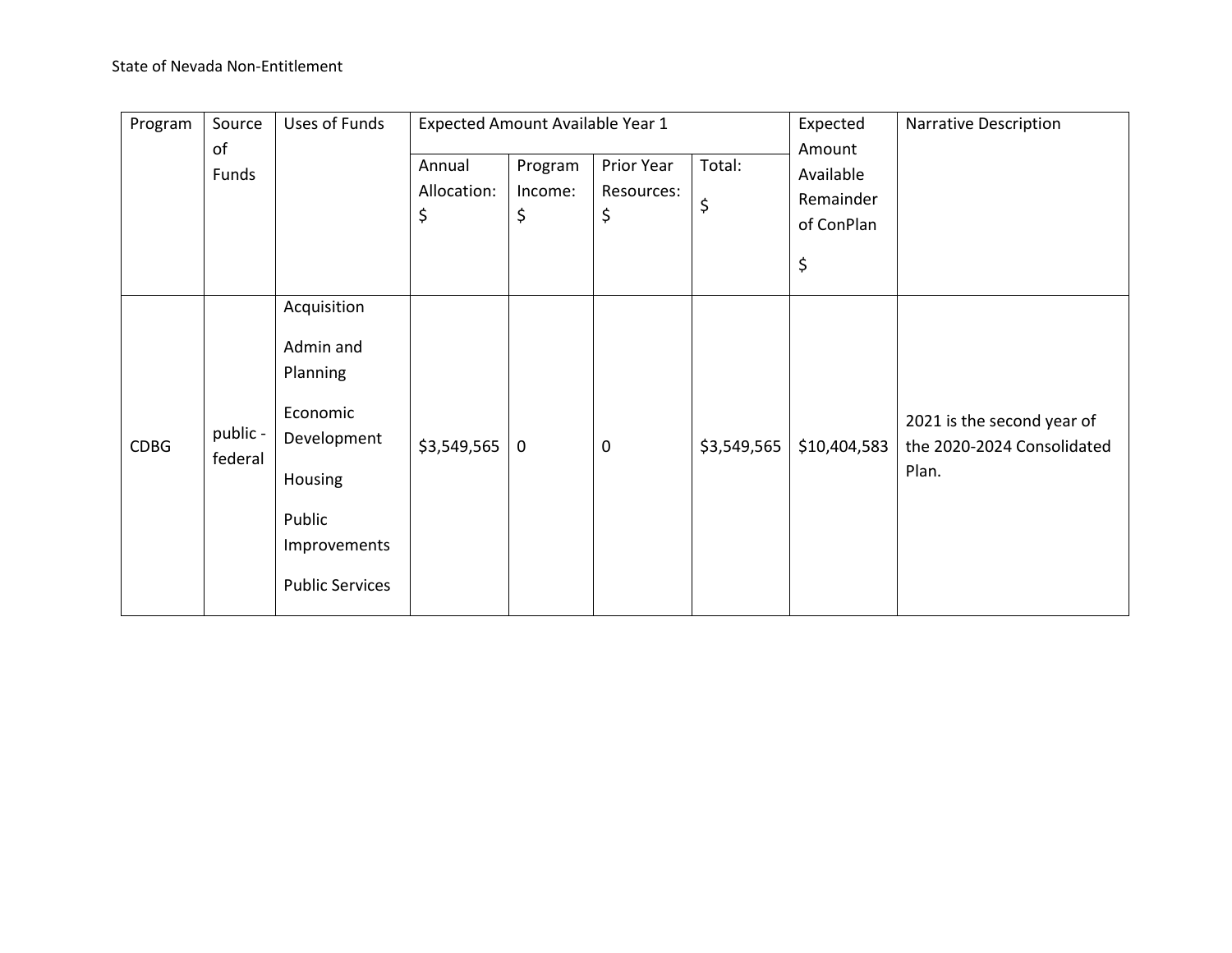| Program     | Source              | <b>Uses of Funds</b>                                                                                                                                                                                   | Expected Amount Available Year 1 |                          |                                       |              | Expected                                             | <b>Narrative Description</b>                                                                                                                                                                                                                                                                                                                                                                                                                                                                                                                    |
|-------------|---------------------|--------------------------------------------------------------------------------------------------------------------------------------------------------------------------------------------------------|----------------------------------|--------------------------|---------------------------------------|--------------|------------------------------------------------------|-------------------------------------------------------------------------------------------------------------------------------------------------------------------------------------------------------------------------------------------------------------------------------------------------------------------------------------------------------------------------------------------------------------------------------------------------------------------------------------------------------------------------------------------------|
|             | of<br>Funds         |                                                                                                                                                                                                        | Annual<br>Allocation:<br>\$      | Program<br>Income:<br>\$ | <b>Prior Year</b><br>Resources:<br>\$ | Total:<br>\$ | Amount<br>Available<br>Remainder<br>of ConPlan<br>\$ |                                                                                                                                                                                                                                                                                                                                                                                                                                                                                                                                                 |
| <b>HOME</b> | public -<br>federal | Acquisition<br>Homebuyer<br>assistance<br>Homeowner<br>rehab<br>Multifamily<br>rental new<br>construction<br>Multifamily<br>rental rehab<br><b>New</b><br>construction for<br>ownership<br><b>TBRA</b> | \$3,000,000                      | \$800,000                | \$3,000,000                           | \$3,800,000  | \$9,000,000                                          | The HOME Program,<br>administered by the NHD, is<br>expected to receive<br>\$3,000,000 in HUD funds for<br>the plan year beginning July<br>1, 2020. Additionally, the<br><b>State HOME Program</b><br>expects that grantees will<br>generate approximately<br>\$800,000 of program income<br>and/or recaptured funds<br>from previously awarded<br>grants. HOME funds will be<br>allocated throughout Nevada<br>using a formula allocation. PI<br>and HOME funds remaining<br>from the previous year will<br>be allocated throughout<br>Nevada. |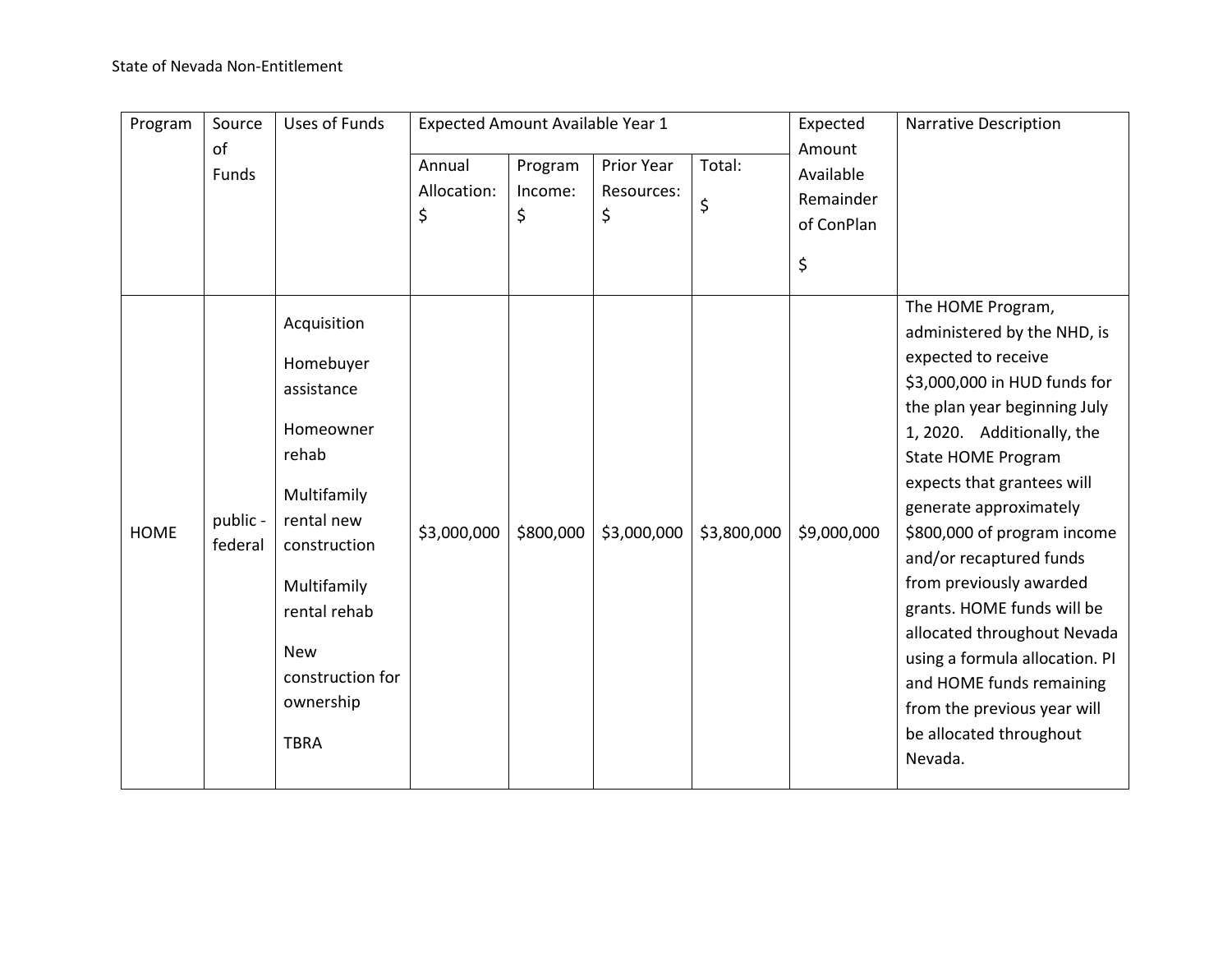| Program      | Source              | Uses of Funds                                                                                                                                                                          | Expected Amount Available Year 1 |                          |                                | Expected<br>Narrative Description |                                                      |  |
|--------------|---------------------|----------------------------------------------------------------------------------------------------------------------------------------------------------------------------------------|----------------------------------|--------------------------|--------------------------------|-----------------------------------|------------------------------------------------------|--|
|              | of<br>Funds         |                                                                                                                                                                                        | Annual<br>Allocation:<br>\$      | Program<br>Income:<br>\$ | Prior Year<br>Resources:<br>\$ | Total:<br>\$                      | Amount<br>Available<br>Remainder<br>of ConPlan<br>\$ |  |
| <b>HOPWA</b> | public -<br>federal | Permanent<br>housing in<br>facilities<br>Permanent<br>housing<br>placement<br>Short term or<br>transitional<br>housing<br>facilities<br>STRMU<br>Supportive<br>services<br><b>TBRA</b> | \$444,940                        | $\mathsf 0$              |                                | \$416,146                         | \$1,248,438                                          |  |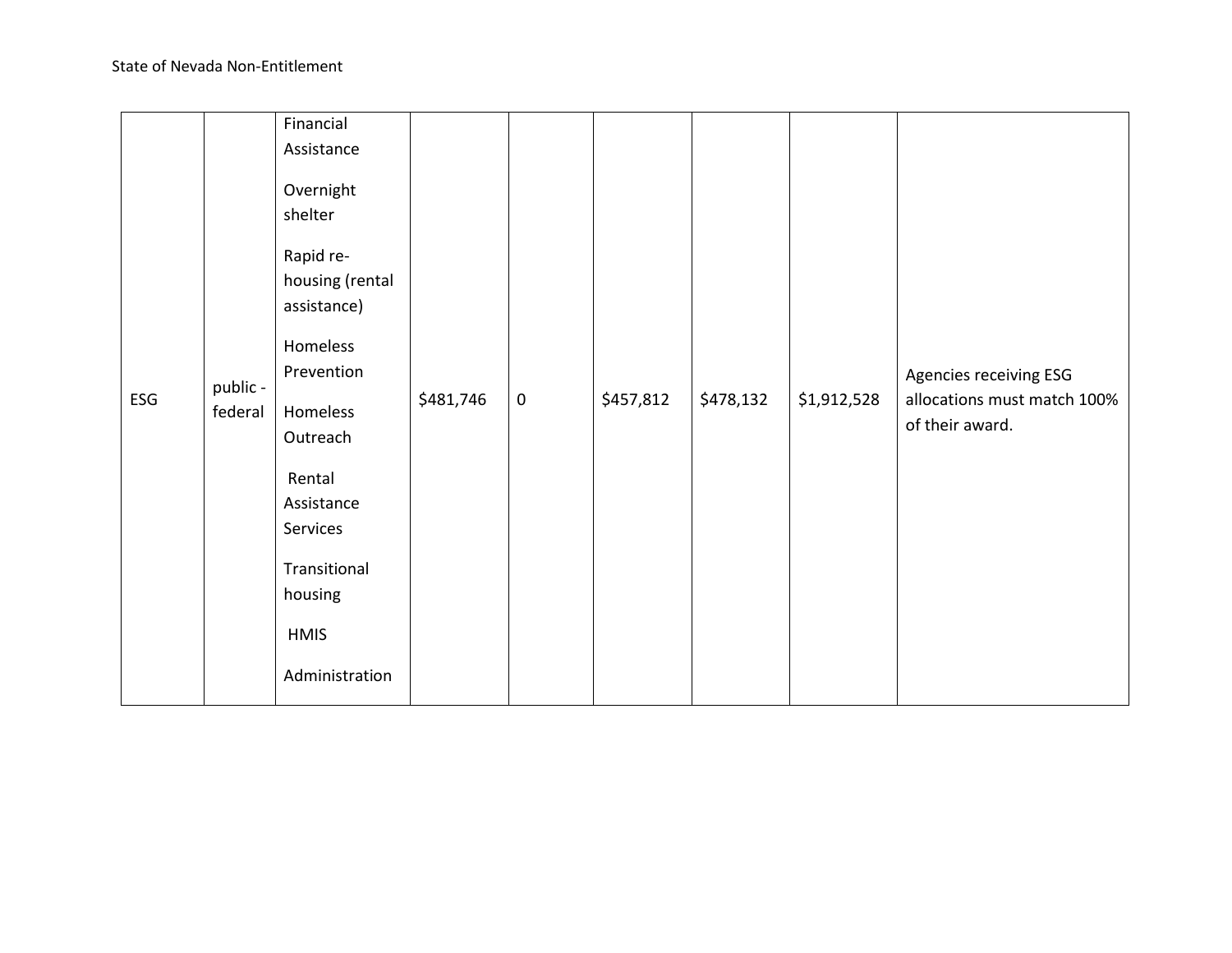| Program                  | Source              | Uses of Funds                                                                                             | Expected Amount Available Year 1 |                          |                                |              | Expected                                             | <b>Narrative Description</b>                                                                                                                                                                  |
|--------------------------|---------------------|-----------------------------------------------------------------------------------------------------------|----------------------------------|--------------------------|--------------------------------|--------------|------------------------------------------------------|-----------------------------------------------------------------------------------------------------------------------------------------------------------------------------------------------|
|                          | of<br>Funds         |                                                                                                           | Annual<br>Allocation:<br>\$      | Program<br>Income:<br>\$ | Prior Year<br>Resources:<br>\$ | Total:<br>\$ | Amount<br>Available<br>Remainder<br>of ConPlan<br>\$ |                                                                                                                                                                                               |
| Housing<br>Trust<br>Fund | public -<br>federal | Acquisition<br><b>Housing</b><br>Multifamily<br>rental new<br>construction<br>Multifamily<br>rental rehab | \$3,000,000                      | $\mathbf 0$              | \$3,000,000                    | \$3,000,000  | \$12,000,000                                         | HTF funds will be allocated to<br>one or more projects in the<br>State. NHD will consider<br>projects proposed statewide.<br>2020 is the first year of the<br>2020-2024 Consolidated<br>Plan. |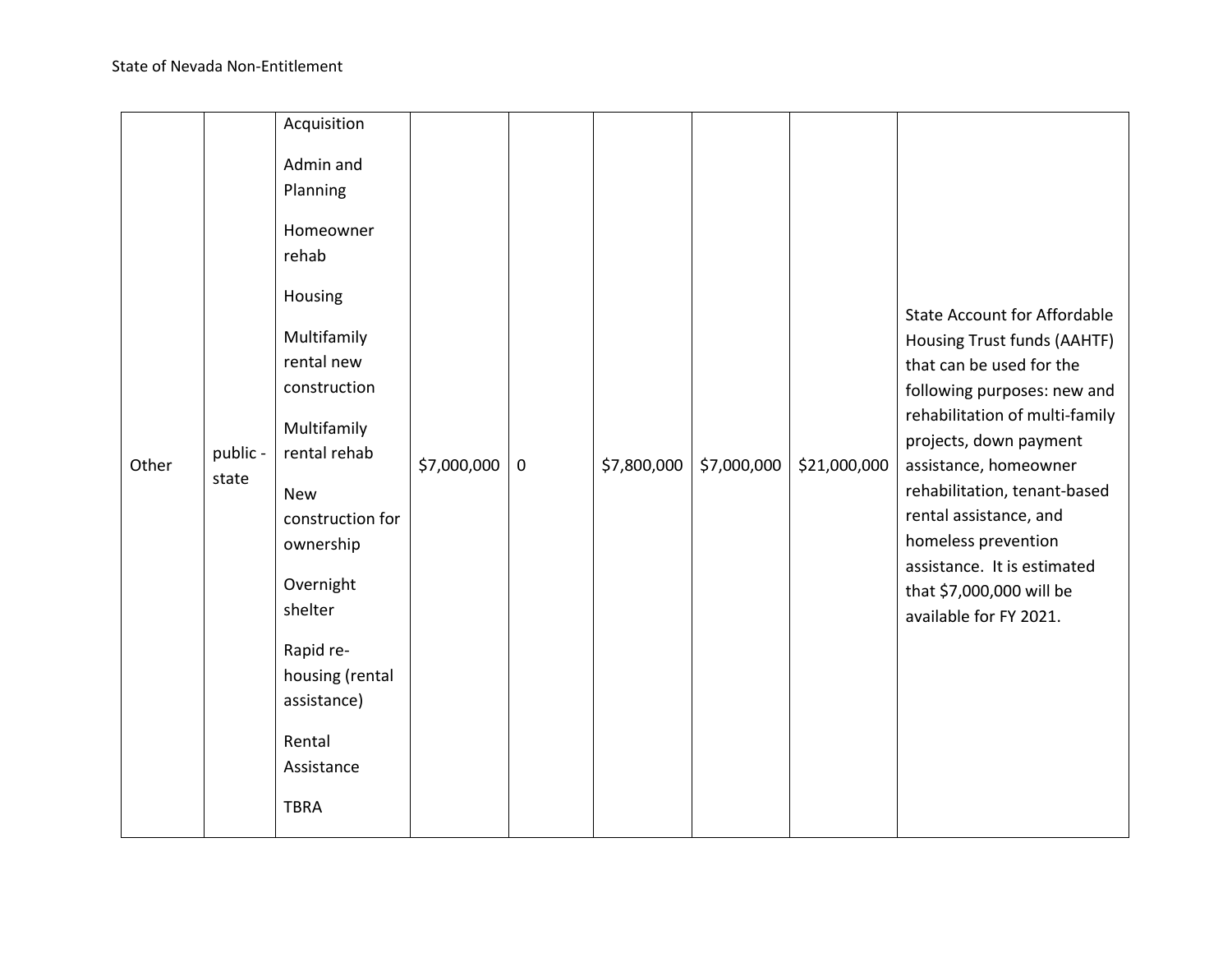| Program | Source<br>of | Uses of Funds                | Expected Amount Available Year 1 |                          |        | Expected<br><b>Narrative Description</b><br>Amount |  |  |
|---------|--------------|------------------------------|----------------------------------|--------------------------|--------|----------------------------------------------------|--|--|
| Funds   |              | Annual<br>Allocation:<br>\$, | Program<br>Income:<br>\$         | Prior Year<br>Resources: | Total: | Available<br>Remainder<br>of ConPlan<br>\$         |  |  |
|         |              | Transitional<br>housing      |                                  |                          |        |                                                    |  |  |

Table 52 - Anticipated Resource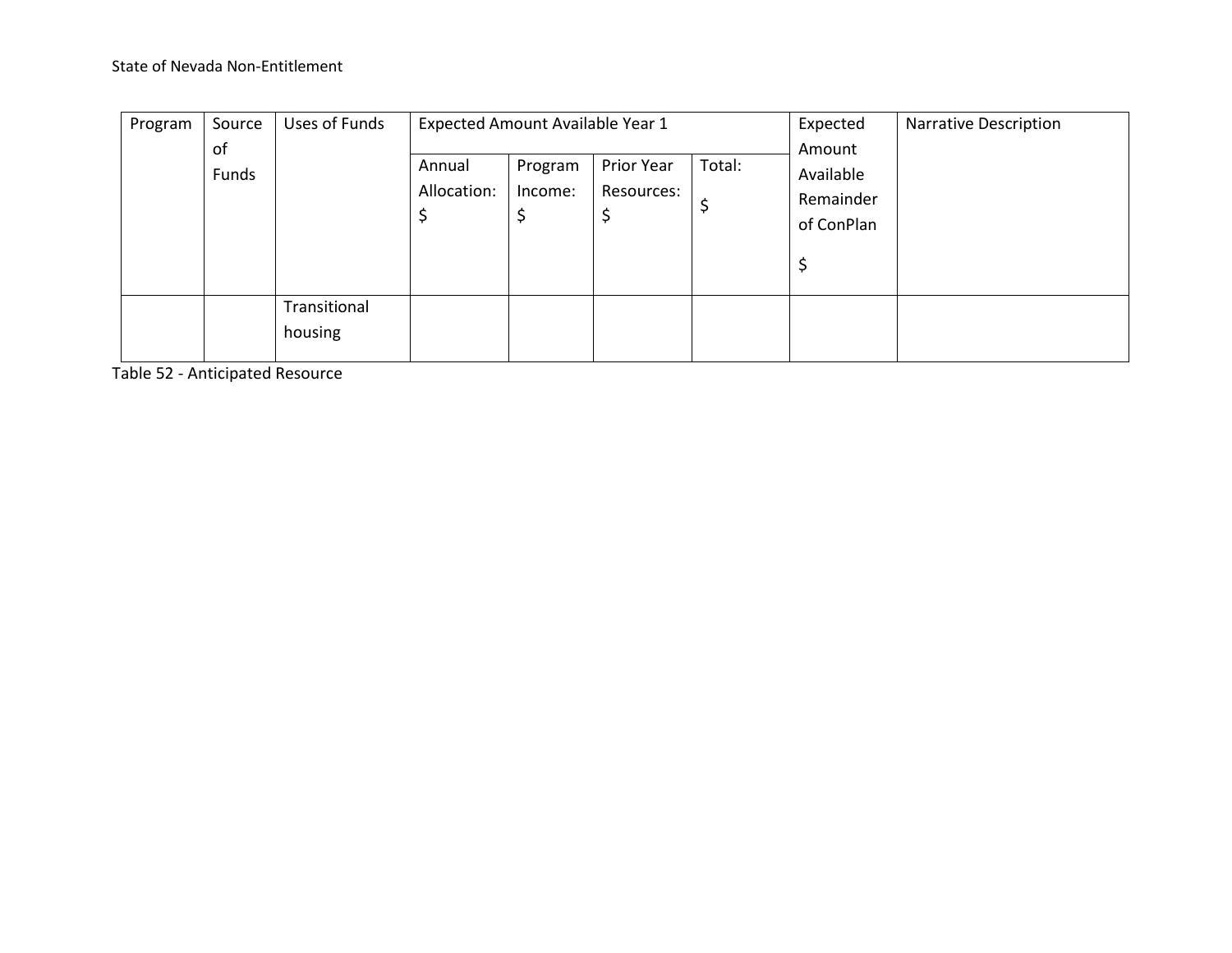Explain how federal funds will leverage those additional resources (private, state and local funds), including a description of how matching requirements will be satisfied

# ESG:

Some ESG sub-recipients will be allocated State Account for Affordable Housing Trust Funds (AAHTF) as match to the ESG program, which allows for more ESG funding to be allocated for case management, shelter operations, and data collection activities. In addition, AAHTF will be allocated to local housing authorities to provide Tenant-Based Rental Assistance, Emergency Assistance, and Security Deposit funding to the most vulnerable homeless clients and those who are at risk of becoming homeless, who are part of the coordinated entry process. Finally, local county and city funds, along with other federal program funds such as the Community Services Block Grant program, will be used to pay for staff and other eligible ESG activities. 100% of the match obligation will be provided with these other funding sources.

## HOME:

NHD will leverage funds from the Low-Income Housing Tax Credit (LIHTC) program and funds from Rural Development with regard to affordable housing projects. Match requirements for the HOME program are fulfilled using property tax exemptions, LIHTCs, and AAHTF.

## HTF:

NHD will leverage funds from the Low-Income Tax Credit program. No matching funds are required for this program.

## CDBG:

Jurisdictions recommended for 2021 CDBG projects intend to commit \$1,807,697 cash contributions from other Federal, State or local funding sources and an estimated \$122,640 in-kind. Additionally, Carson City is working on a system to capture and report matching funds/leverage.

## Housing Opportunities for Persons With AIDS:

No matching funds required. The Ryan White Part B program does complement HOPWA activities with Housing Services to assist Ryan White clients with short-term or emergency housing assistance to enable an individual or family to gain or maintain access to core medical and supportive care.

If appropriate, describe publicly owned land or property located within the jurisdiction that may be used to address the needs identified in the plan

The NHD is proposing to use discounted Bureau of Land Management (BLM) land under the Southern Nevada Public Lands Management Act (SNPLMA) for affordable housing purposes.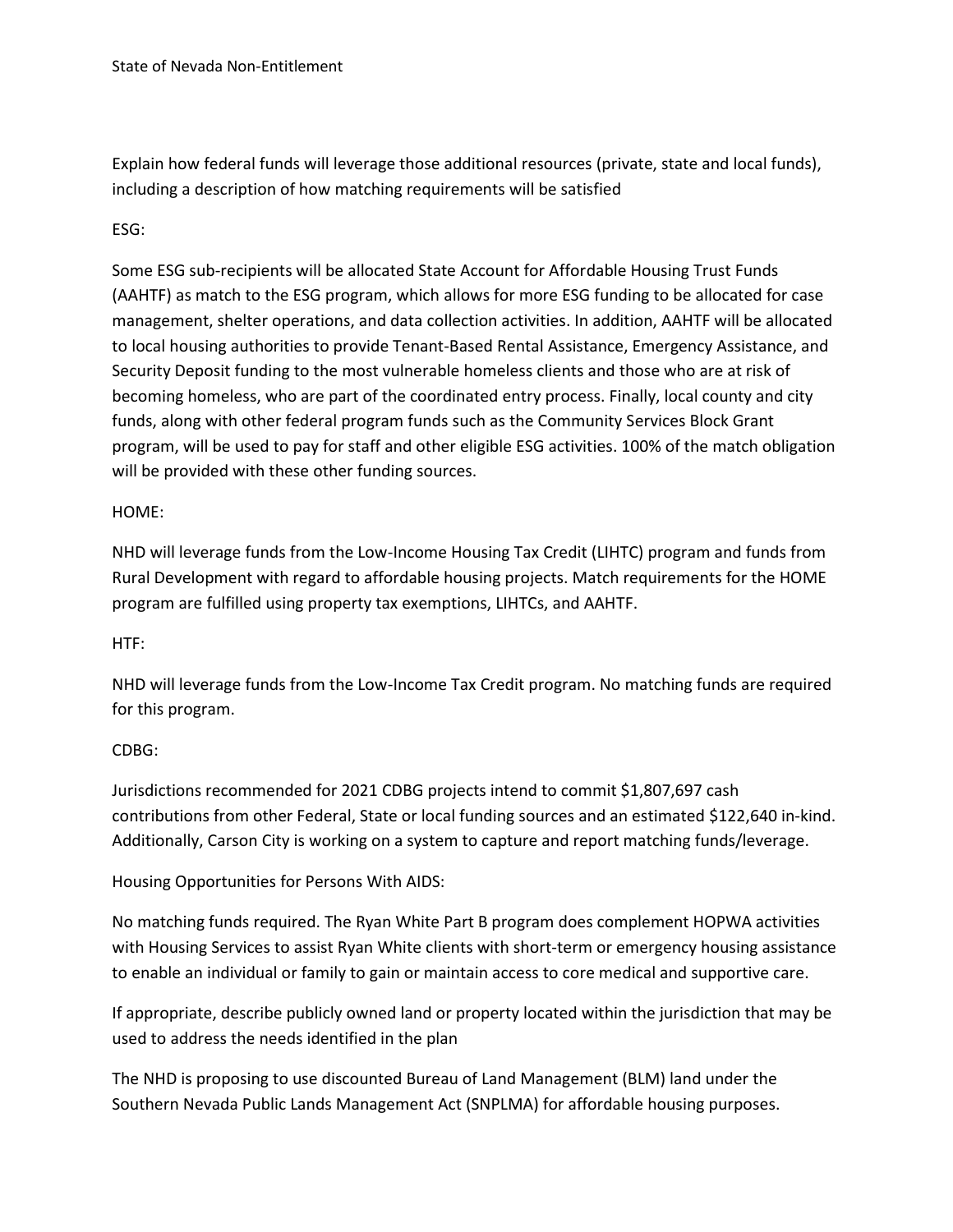Between FY 2020-2024 NHD plans to put at least one Request for Proposal out for a multifamily housing development using land reserved through SNPLMA. NHD will also explore partnerships with local jurisdiction(s) Clark County, Washoe County, city of Las Vegas, North Las Vegas, and Henderson to identify tax foreclosed properties or donated land that can be transferred for affordable housing projects.

## Discussion

The National Housing Trust Fund

The NHD will seek to leverage HOME funds, HTF, VASH vouchers and other funding sources while collaborating with the Southern Nevada Regional Housing Authority and other agencies.

## CDBG:

When recommending projects for funding, the CDBG Advisory Committee takes into consideration the collaborative nature of the project. Projects with community support and/or public-private funding are encouraged. The Program is striving to increase the number of these partnerships and to collaborate across jurisdictions and regions.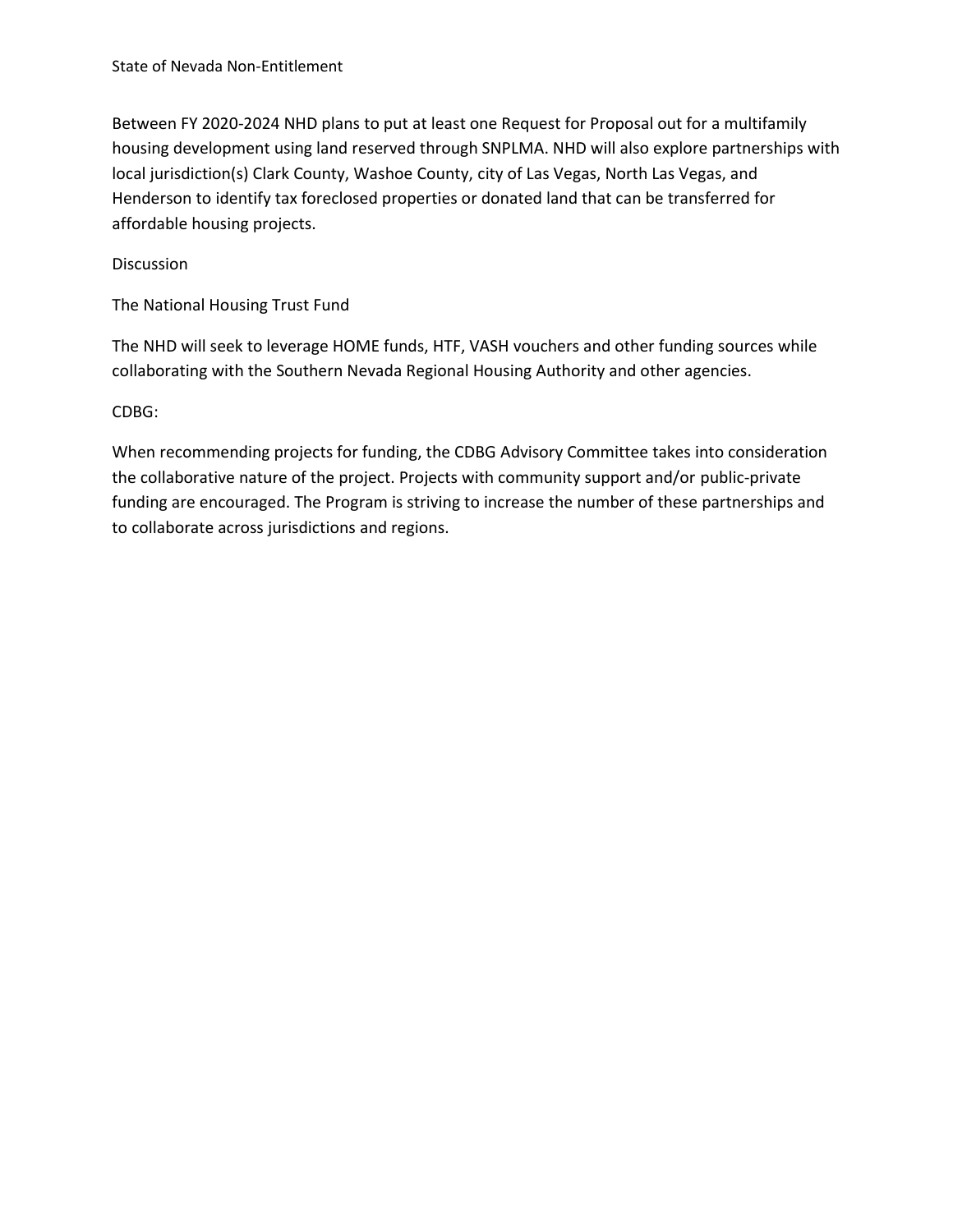# SP-40 Institutional Delivery Structure – 91.215(k)

Explain the institutional structure through which the jurisdiction will carry out its consolidated plan including private industry, non-profit organizations, and public institutions.

| Responsible Entity           | Responsible Entity | Role                     | Geographic Area         |
|------------------------------|--------------------|--------------------------|-------------------------|
|                              | Type               |                          | Served                  |
| Nevada Housing               | Government         | Partners with local      | Non-jurisdictions areas |
| Division                     |                    | governmental             | across the State        |
|                              |                    | entities, non-profit     |                         |
|                              |                    | organizations and        |                         |
|                              |                    | private entities to      |                         |
|                              |                    | provide:                 |                         |
|                              |                    | - Home Ownership         |                         |
|                              |                    | Programs                 |                         |
|                              |                    | - Rental Assistance      |                         |
|                              |                    | Programs                 |                         |
|                              |                    | - Homeless Outreach      |                         |
|                              |                    | and Prevention           |                         |
|                              |                    | Services                 |                         |
|                              |                    | -Affordable              |                         |
|                              |                    | <b>Emergency Housing</b> |                         |
|                              |                    | Assistance               |                         |
| <b>Rural Community &amp;</b> | Government         | Economic                 | Non-Entitlement         |
| Economic                     |                    | Development              |                         |
| Development                  |                    | neighborhood             |                         |
|                              |                    | improvements             |                         |
|                              |                    | public facilities        |                         |
|                              |                    | public services          |                         |
| State of Nevada Dept.        | Government         | Non-homeless special     | State                   |
| of Health and Human          |                    | needs                    |                         |
| Services                     |                    |                          |                         |
|                              |                    |                          |                         |

Table 53 - Institutional Delivery Structure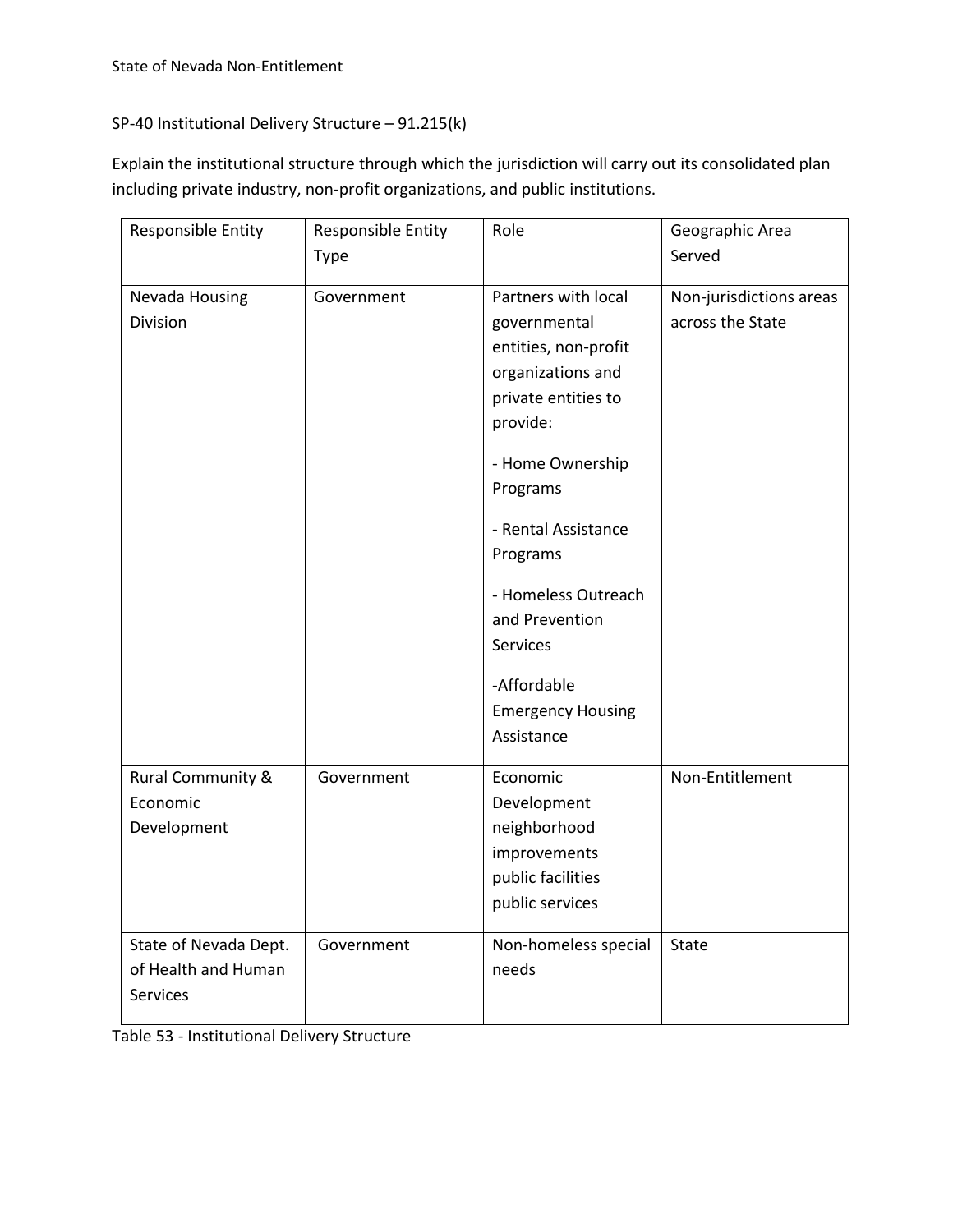# Assess of Strengths and Gaps in the Institutional Delivery System

The State of Nevada is committed to continuing its participation and coordination with federal, state, county, local agencies, and the private and nonprofit sectors in order to serve the needs of low-income individuals and families across Nevada. The Governor's Office of Economic Development, Department of Business and Industry, and the Department of Health and Human Services collaborate with various entities to continually improve coordination.

The Governor's Office of Economic Development, Department of Business and Industry, and the Department of Health & Human Services all have individual institutional structures. Within each Office or Department, there are divisions that administer HUD programs. The Community Development Block Grant is managed by the Rural Community Development Division/CDBG of the Governor's Office of Economic Development. The HOME, HTF, ESG, and NSP programs are managed by the Nevada Housing Division of the Department of Business and Industry. The HOPWA program is managed by the Division of Public and Behavioral Health of the Department of Health and Human Services, under Community Health Services. Each Division has its institutional structure.

HUD funds pass through to local governments and other entities that are eligible to receive HUD program funding. These entities, when funded, are part of the institutional structure for each program. The scope of the institutional structure is from the state level to those at the community level where projects are implemented and/or managed.

The State of Nevada makes every effort to monitor and maintain the institutional delivery structure through the use of monitoring procedures. Continued efforts to strengthen the institutional structure include efforts to maintain regular meeting among various players to remit vital information and voice any issues that may appear.

| <b>Homelessness Prevention</b>          | Available in the | Targeted to | Targeted to People<br>with HIV |  |
|-----------------------------------------|------------------|-------------|--------------------------------|--|
| Services                                | Community        | Homeless    |                                |  |
| <b>Homelessness Prevention Services</b> |                  |             |                                |  |
|                                         |                  |             |                                |  |
|                                         |                  |             |                                |  |
| Counseling/Advocacy                     | X                | X           |                                |  |
| Legal Assistance                        | X                |             |                                |  |
| Mortgage Assistance                     | X                |             | X                              |  |
| <b>Rental Assistance</b>                | X                | X           | X                              |  |

Availability of services targeted to homeless persons and persons with HIV and mainstream services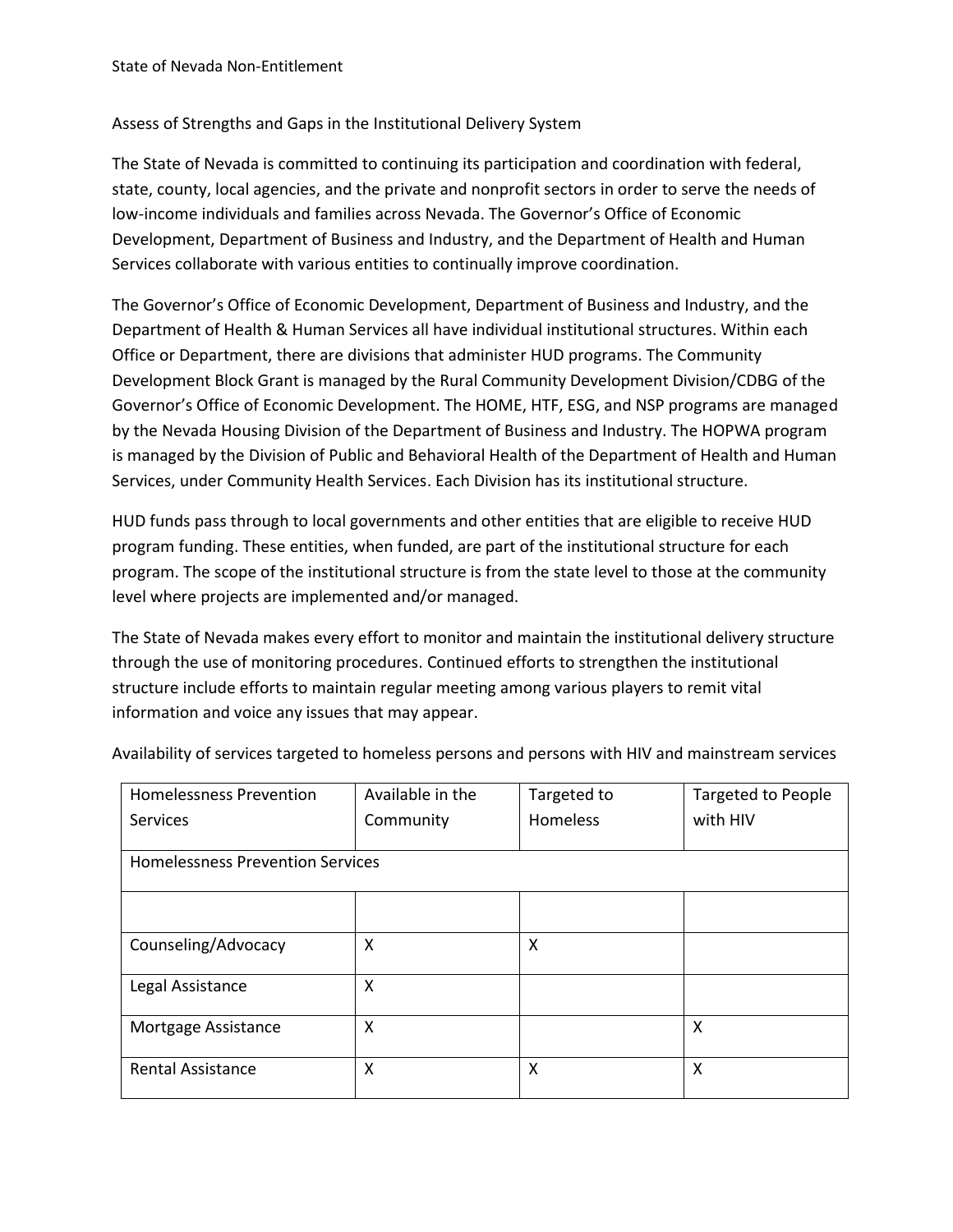| <b>Homelessness Prevention</b>          | Available in the | Targeted to     | <b>Targeted to People</b> |  |  |  |
|-----------------------------------------|------------------|-----------------|---------------------------|--|--|--|
| Services                                | Community        | <b>Homeless</b> | with HIV                  |  |  |  |
|                                         |                  |                 |                           |  |  |  |
| <b>Homelessness Prevention Services</b> |                  |                 |                           |  |  |  |
|                                         |                  |                 |                           |  |  |  |
|                                         |                  |                 |                           |  |  |  |
|                                         |                  |                 |                           |  |  |  |
| <b>Utilities Assistance</b>             | х                | х               | х                         |  |  |  |
|                                         |                  |                 |                           |  |  |  |

| <b>Street Outreach Services</b>          |   |   |  |  |
|------------------------------------------|---|---|--|--|
| Law Enforcement                          | х | Χ |  |  |
| <b>Mobile Clinics</b>                    | х |   |  |  |
| <b>Other Street Outreach</b><br>Services | Χ |   |  |  |

| <b>Supportive Services</b>      |                           |                           |                           |  |
|---------------------------------|---------------------------|---------------------------|---------------------------|--|
| Alcohol & Drug Abuse            | $\mathsf{X}$              | X                         |                           |  |
| Child Care                      | X                         | X                         |                           |  |
| Education                       | $\boldsymbol{\mathsf{X}}$ | $\boldsymbol{\mathsf{X}}$ |                           |  |
| Employment and                  |                           |                           |                           |  |
| <b>Employment Training</b>      | X                         | X                         |                           |  |
| Healthcare                      | $\mathsf{X}$              | $\boldsymbol{\mathsf{X}}$ | $\boldsymbol{\mathsf{X}}$ |  |
| HIV/AIDS                        | X                         | X                         | X                         |  |
| Life Skills                     | X                         | X                         |                           |  |
| <b>Mental Health Counseling</b> | $\mathsf{X}$              | $\boldsymbol{\mathsf{X}}$ |                           |  |
| Transportation                  | $\mathsf{X}$              | $\boldsymbol{\mathsf{X}}$ |                           |  |
| Other                           |                           |                           |                           |  |
|                                 |                           |                           |                           |  |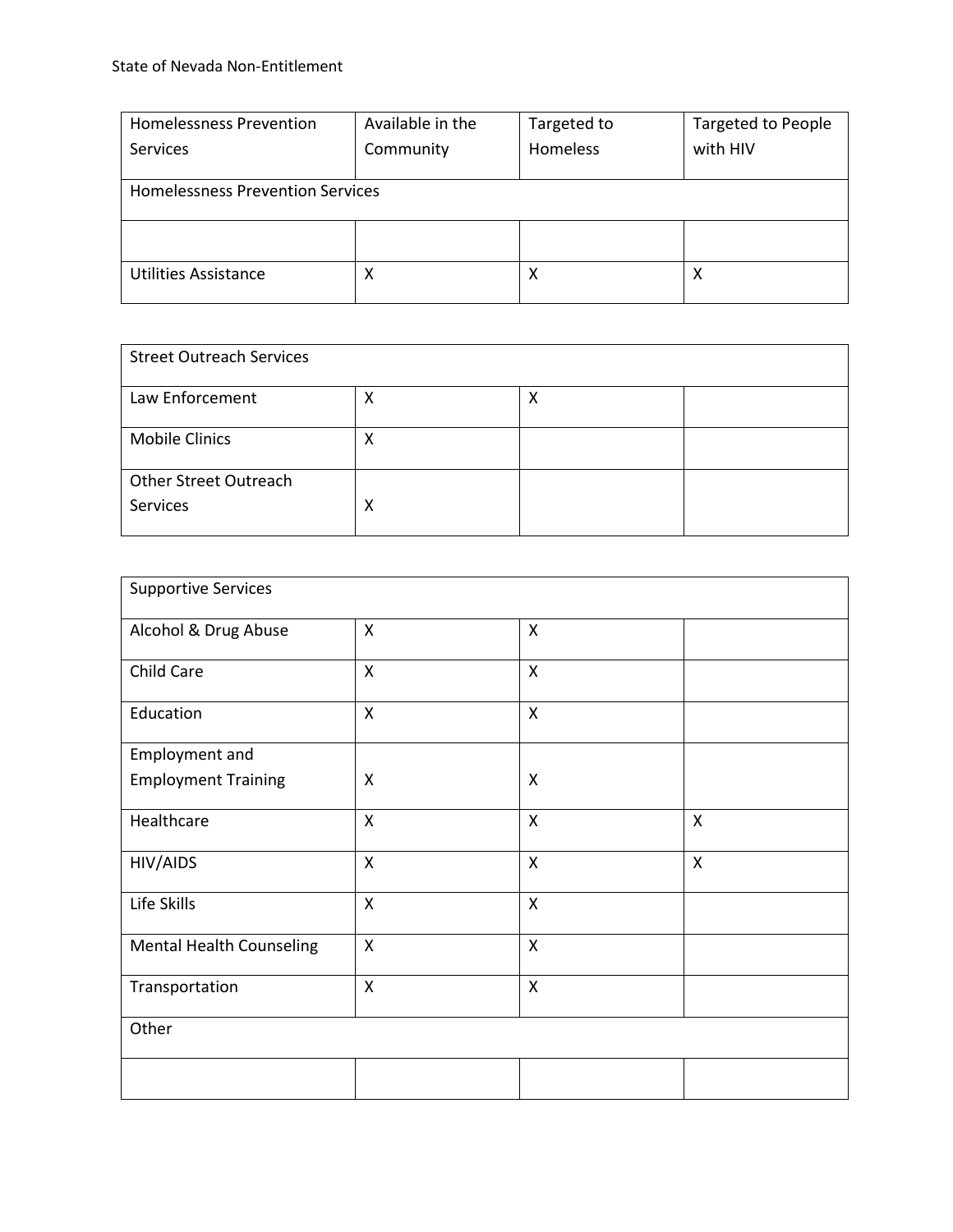## Table 54 - Homeless Prevention Services Summary

Describe how the service delivery system including, but not limited to, the services listed above meet the needs of homeless persons (particularly chronically homeless individuals and families, families with children, veterans and their families, and unaccompanied youth)

Services targeted to persons experiencing homelessness are delivered by homeless service providers throughout the State. Each county in rural Nevada participates in its local coordinated intake and assessment system, which ensures homeless persons, including chronically homeless individuals and families, families with children, veterans and their families, and any unaccompanied youth, are referred to available resources.

Many of these agencies participate in the rural Continuum of Care (CoC), which governs service provisions and standards. Intake agencies utilize the Vulnerability Index & Service Prioritization Decision Assistance Tool (VI-SPDAT) and the Family VI-SPDAT provided by the CoC to prioritize people who are considered high priority for housing and services. The Nevada Rural Housing Authority (NRHA) provides housing vouchers funded with AAHTF to persons who score highest in the VI-SPDAT until a Section 8 Housing Choice Voucher is made available. Households receiving these vouchers are case managed by county social services agencies and other homeless providers to ensure long term stability. Many agencies utilize ESG and Community Services Block Grant (CSBG) funds to pay for case management and other housing stabilization services.

All agencies receiving allocations through ESG and RNCoC funded programs are expected to assist homeless clients with obtaining long-term housing stability, appropriate supportive services (including medical and mental health treatment, counseling, supervision, and other services essential for achieving independent living), mainstream services, and other federal, state, local, and private assistance available for such individuals. RNCoC and ESG Performance Standards include measures to encourage agencies to make every effort to ensure households obtain and maintain transitional or permanent housing, employment, increase or maintain earned income and other cash income, and increase access to mainstream benefits.

Describe the strengths and gaps of the service delivery system for special needs population and persons experiencing homelessness, including, but not limited to, the services listed above.

In many rural areas of the state resources are limited for special needs populations, including frail elderly, persons with mental or physical disabilities, and other special needs populations. Transportation to and from appointments, medical treatment, and other service providers can be challenging, especially when required to travel long distance because a rural community is lacking available resources.

Throughout rural Nevada, communities often face challenges with low vacancy rates, higher rents, and higher costs of products and services. When funding for rental assistance is made available it is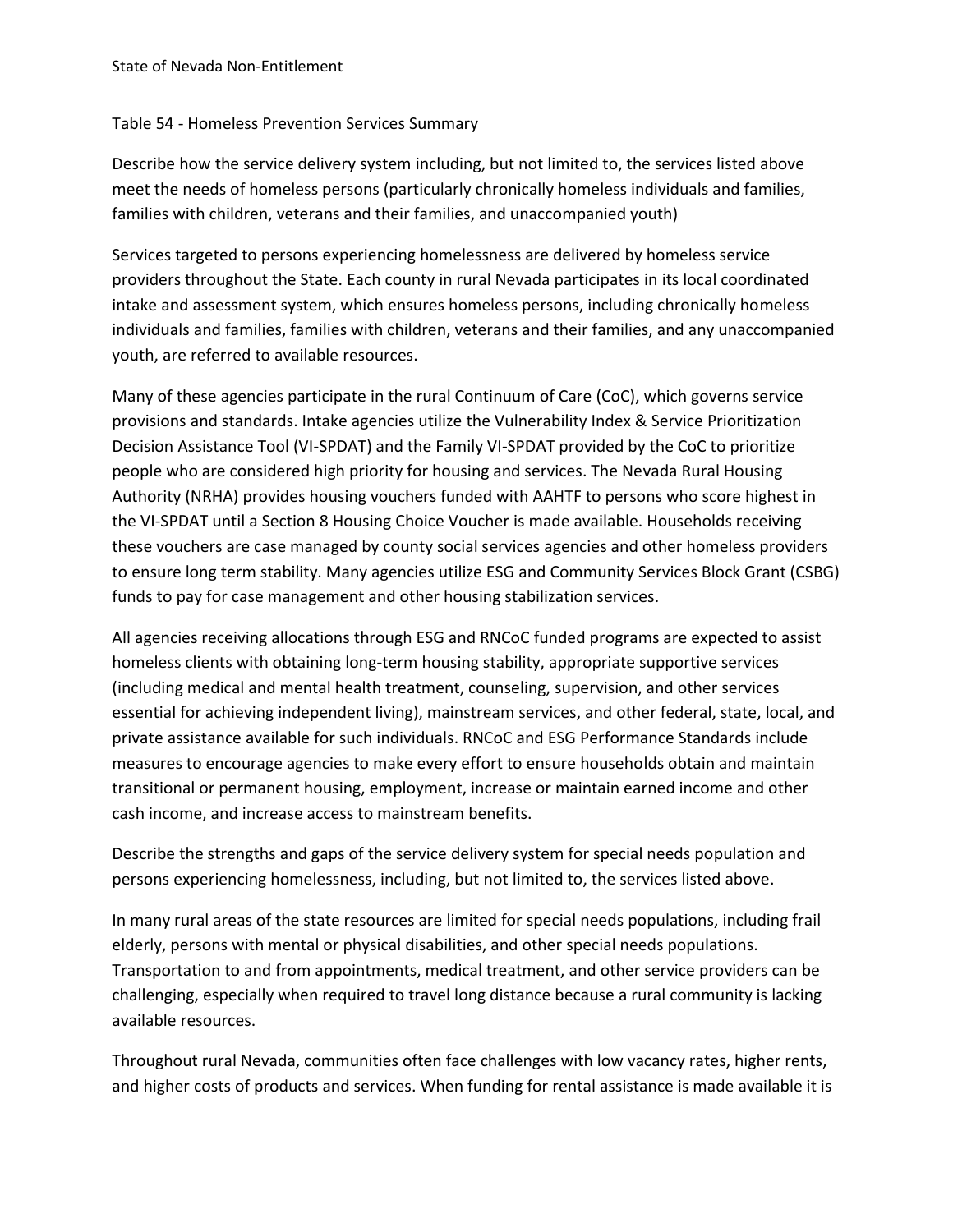often challenging for homeless persons and providers to find eligible units. However, in 2019 due to a change in ownership of several mines in rural Nevada, there are less jobs, people are leaving the area. Loss of jobs created more need for assistance. The only shelter in the area is several hours from any other services outside that community.

A strength in the service delivery system is a direct result of local participation of agencies in the RNCoC Steering Committee meetings, Technical Assistance meetings and the Coordinated Entry meetings. The sharing and education of what is available in local communities has resulted in agencies partnering together to address challenges of homelessness and poverty within their towns and connecting to agencies in their neighboring counties.

Another strength in the service delivery system is the utilization of the Homeless Management Information System database at a statewide level. Agencies have the ability to view a client's housing and service history, which should reduce duplication of services across the state.

Provide a summary of the strategy for overcoming gaps in the institutional structure and service delivery system for carrying out a strategy to address priority needs

The State will continue to work with local Continuum's of Care and other stakeholders to address gaps in the institutional delivery structure. The continued implementation of coordinated intakes, vulnerability indexing and assessment at the community level will help those experiencing homelessness in accessing multiple parts of the institutional delivery structure. ESG recipients will be required to participate in the Rural Continuum of Care, participate in local coordinated intake and assessment systems, and collaborate with other federal, state, and local programs to ensure the long-term success of clients served.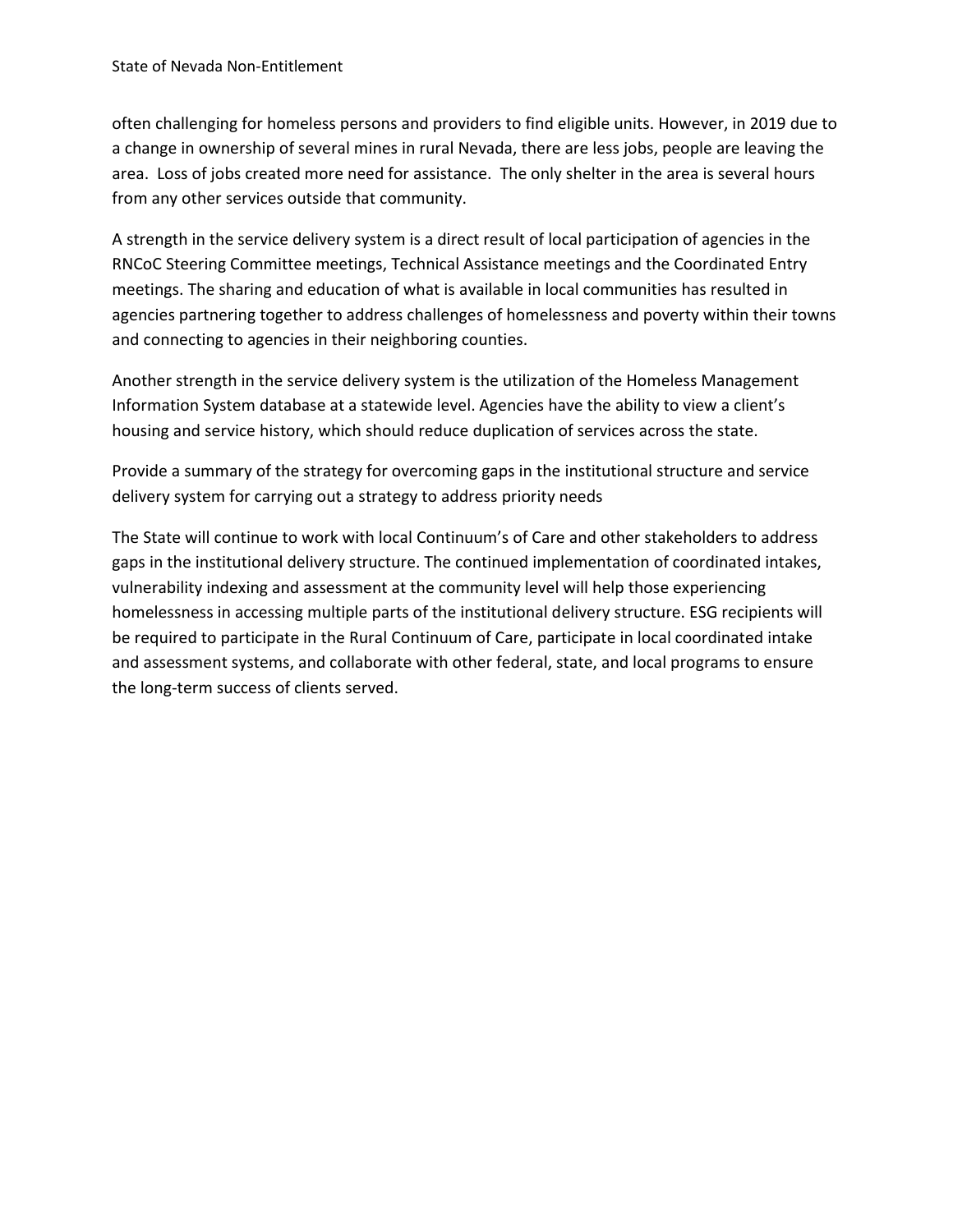# State of Nevada Non-Entitlement

# SP-45 Goals Summary – 91.215(a)(4)

# Goals Summary Information

| Sort         | Goal Name             | Start | End  | Category                     | Geographic                                 | <b>Needs Addressed</b>                                             | Funding                                                                                                                                                                                                                       | Goal Outcome                                                                                                                                                                                                                          |
|--------------|-----------------------|-------|------|------------------------------|--------------------------------------------|--------------------------------------------------------------------|-------------------------------------------------------------------------------------------------------------------------------------------------------------------------------------------------------------------------------|---------------------------------------------------------------------------------------------------------------------------------------------------------------------------------------------------------------------------------------|
| Order        |                       | Year  | Year |                              | Area                                       |                                                                    |                                                                                                                                                                                                                               | Indicator                                                                                                                                                                                                                             |
| $\mathbf{1}$ | Affordable<br>Housing | 2020  | 2024 | Affordable<br><b>Housing</b> | Non-<br>Entitlement<br>Plus Carson<br>City | Increase supply & access<br>Provide housing services<br>& supports | HOME: \$12,000<br>(includes<br>statewide HOME<br>funding)<br>CDBG: \$5,232,805<br>HTF:<br>\$15,000,000(this<br>funding is<br>available<br>statewide)<br>Account for<br>Affordable<br><b>Housing Trust</b><br>Funds: \$150,000 | Rental units<br>constructed:<br>40 Household<br><b>Housing Units</b><br>Rental units<br>rehabilitated:<br>50 Household<br><b>Housing Unit</b><br><b>Direct Financial</b><br>Assistance to<br>Homebuyers:<br>60 Households<br>Assisted |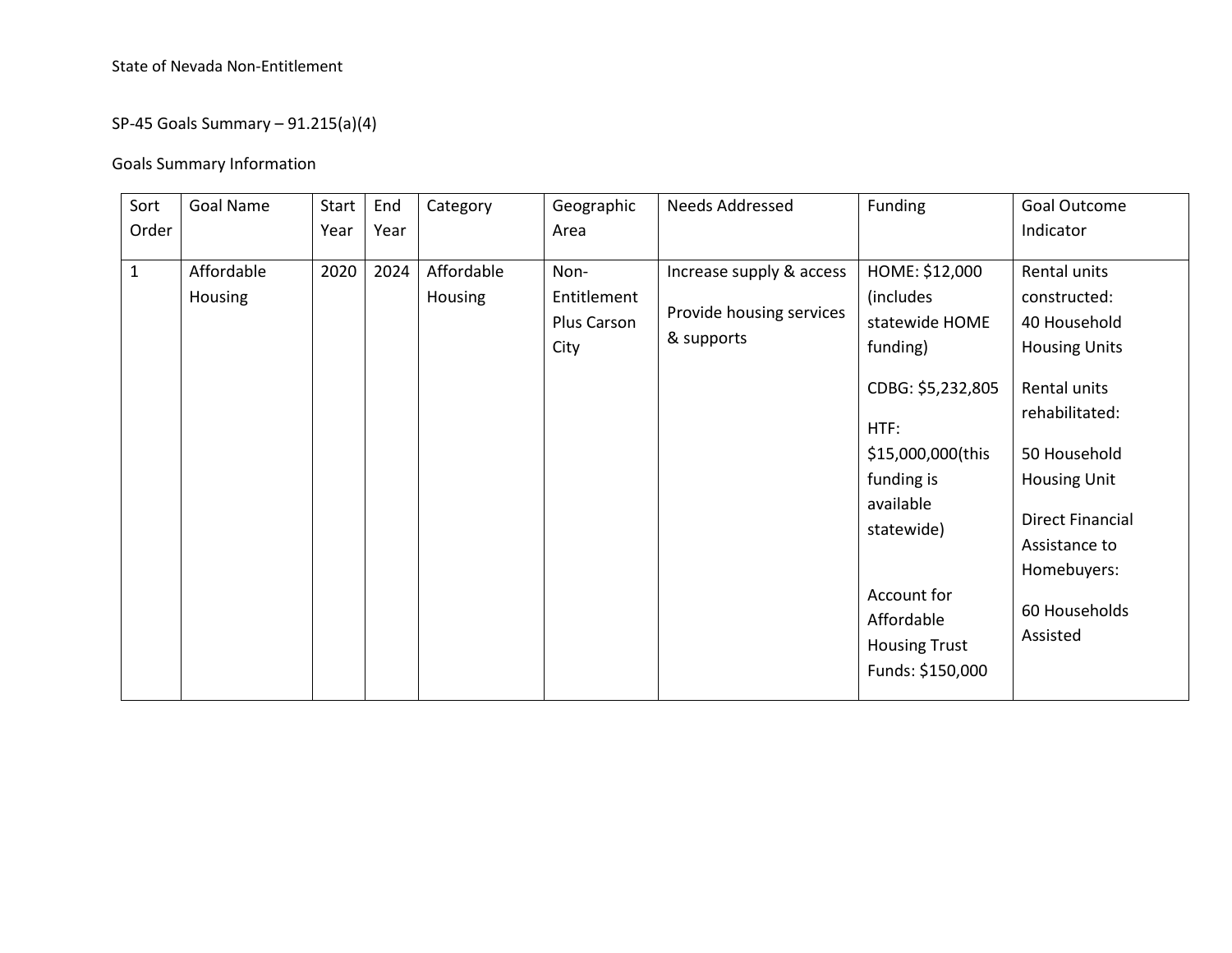| Sort           | Goal Name                | Start | End  | Category | Geographic    | Needs Addressed         | Funding           | Goal Outcome          |
|----------------|--------------------------|-------|------|----------|---------------|-------------------------|-------------------|-----------------------|
| Order          |                          | Year  | Year |          | Area          |                         |                   | Indicator             |
|                |                          |       |      |          |               |                         |                   |                       |
| $\overline{2}$ | Community                | 2020  | 2024 |          | Non-          | Code enforcement        | CDBG: \$2,256,746 |                       |
|                | Stabilization/           |       |      |          | Entitlement   |                         |                   |                       |
|                | Development              |       |      |          | Jurisdictions | Slum/blight             |                   |                       |
|                |                          |       |      |          |               | Environmental/cleanup   |                   |                       |
|                |                          |       |      |          |               | Strategic acquisition & |                   |                       |
|                |                          |       |      |          |               | clearance               |                   |                       |
|                |                          |       |      |          |               |                         |                   |                       |
| 3              | <b>Public Facilities</b> | 2020  | 2024 |          | Non-          | Water/sewer             | CDBG: \$7,163,310 | Public Facility or    |
|                | and                      |       |      |          | Entitlement   |                         |                   | Infrastructure        |
|                | Infrastructure           |       |      |          | Jurisdictions | Parks/recreation/youth  |                   | Activities other than |
|                |                          |       |      |          |               | & senior (community)    |                   | Low/Moderate          |
|                |                          |       |      |          |               | facilities              |                   | <b>Income Housing</b> |
|                |                          |       |      |          |               | Streets & sidewalks     |                   | Benefit:              |
|                |                          |       |      |          |               |                         |                   | 50,000 Persons        |
|                |                          |       |      |          |               | Health & safety         |                   | Assisted              |
|                |                          |       |      |          |               | Increase broadband      |                   |                       |
|                |                          |       |      |          |               | access                  |                   |                       |
|                |                          |       |      |          |               |                         |                   |                       |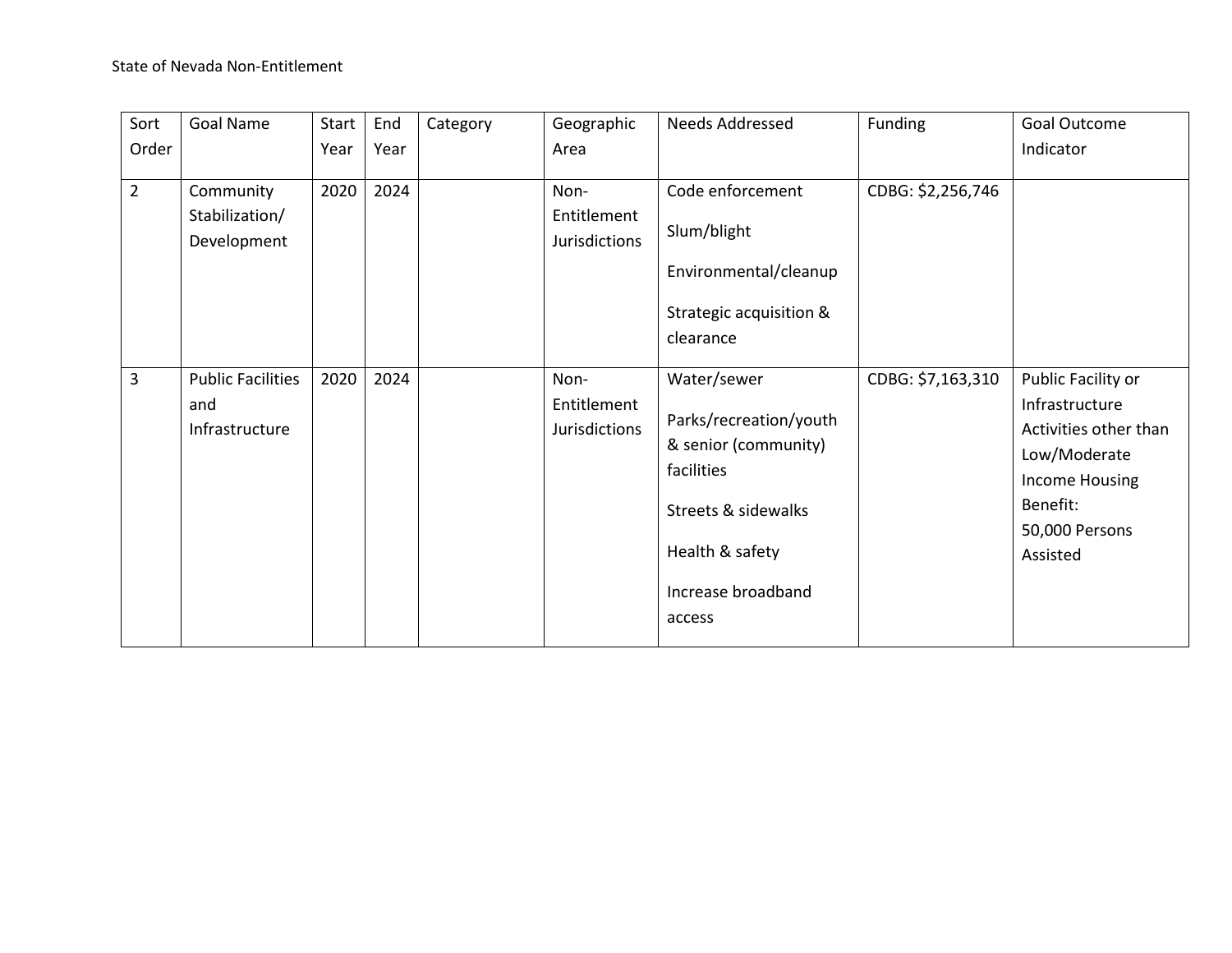| Sort  | Goal Name              | Start | End  | Category             | Geographic    | <b>Needs Addressed</b> | Funding           | Goal Outcome                |
|-------|------------------------|-------|------|----------------------|---------------|------------------------|-------------------|-----------------------------|
| Order |                        | Year  | Year |                      | Area          |                        |                   | Indicator                   |
|       |                        |       |      |                      |               |                        |                   |                             |
| 4     | <b>Public Services</b> | 2020  | 2024 | Homeless             | Non-          | Non-homeless services  | CDBG: \$1,744,268 | Public service              |
|       |                        |       |      |                      | Entitlement   |                        | HOPWA:            | activities other than       |
|       |                        |       |      |                      | Jurisdictions |                        | \$1,248,438       | Low/Moderate                |
|       |                        |       |      |                      |               |                        |                   | Income Housing              |
|       |                        |       |      |                      |               |                        |                   | Benefit:                    |
|       |                        |       |      |                      |               |                        |                   | 250 Persons Assisted        |
|       |                        |       |      |                      |               |                        |                   |                             |
|       |                        |       |      |                      |               |                        |                   | HIV/AIDS Housing            |
|       |                        |       |      |                      |               |                        |                   | Operations:                 |
|       |                        |       |      |                      |               |                        |                   | 150 Household               |
|       |                        |       |      |                      |               |                        |                   | <b>Housing Unit</b>         |
|       |                        |       |      |                      |               |                        |                   |                             |
| 5     | Economic               | 2020  | 2024 | Non-Homeless         | Non-          | Create/retain jobs     | CDBG: \$872,130   | <b>Businesses assisted:</b> |
|       | Development /          |       |      | <b>Special Needs</b> | Entitlement   |                        |                   |                             |
|       | Environment            |       |      |                      | Jurisdictions | Create/expand          |                   | 625 Businesses              |
|       |                        |       |      |                      |               | businesses             |                   | Assisted                    |
|       |                        |       |      |                      |               |                        |                   | Jobs                        |
|       |                        |       |      |                      |               |                        |                   | created/retained:           |
|       |                        |       |      |                      |               |                        |                   |                             |
|       |                        |       |      |                      |               |                        |                   | 125 Jobs                    |
|       |                        |       |      |                      |               |                        |                   |                             |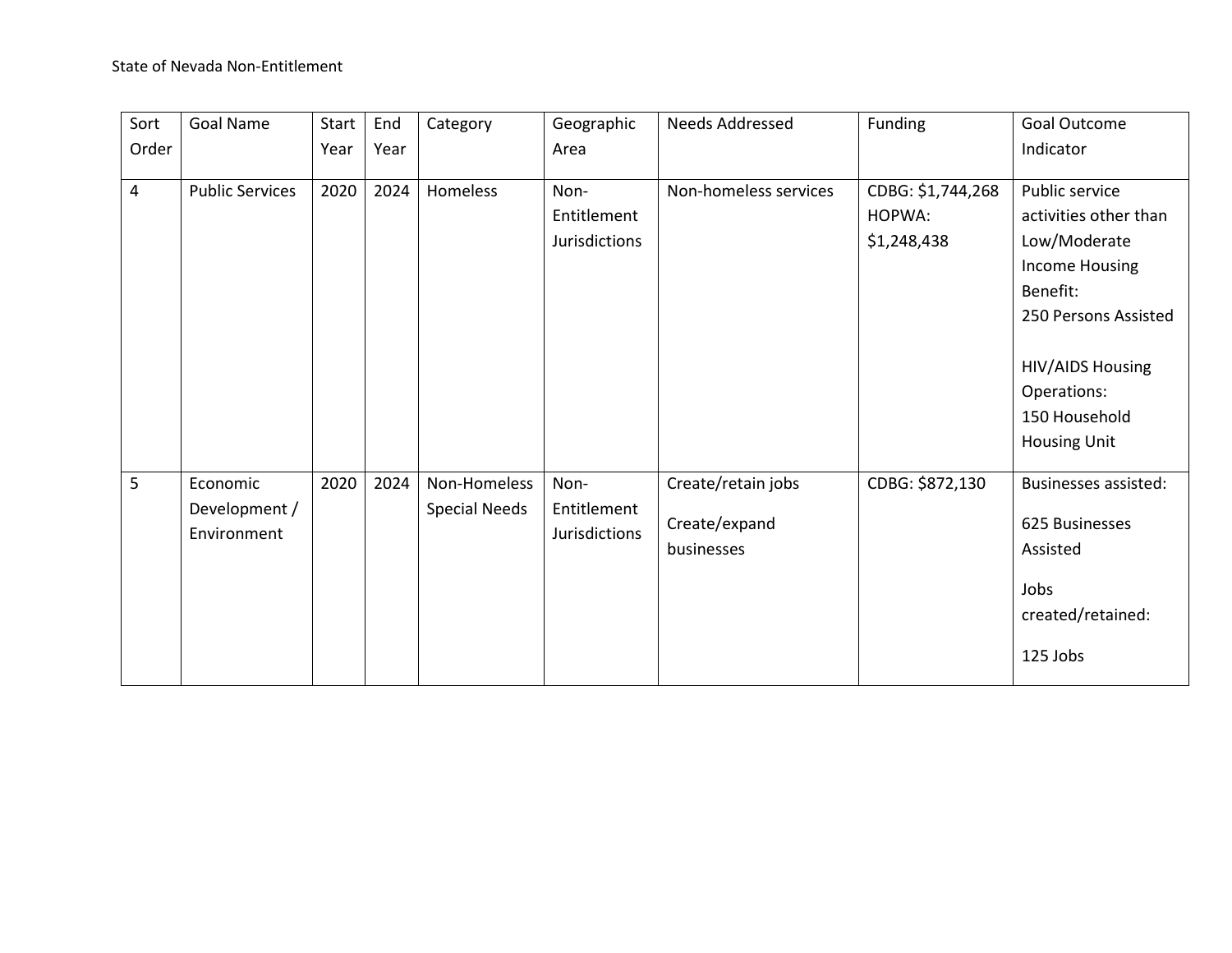| Sort           | Goal Name                                                | Start | End  | Category                                | Geographic                           | Needs Addressed                                                                                                      | Funding           | <b>Goal Outcome</b>                                                                                                                                                                                                            |
|----------------|----------------------------------------------------------|-------|------|-----------------------------------------|--------------------------------------|----------------------------------------------------------------------------------------------------------------------|-------------------|--------------------------------------------------------------------------------------------------------------------------------------------------------------------------------------------------------------------------------|
| Order          |                                                          | Year  | Year |                                         | Area                                 |                                                                                                                      |                   | Indicator                                                                                                                                                                                                                      |
| $6\,$          | Community<br>Planning and<br>Capacity<br><b>Building</b> | 2020  | 2024 | Non-Housing<br>Community<br>Development | Non-<br>Entitlement<br>Jurisdictions | Training & technical<br>assistance<br>Assist UGLGs in<br>identifying achievable<br>goals<br>Align goals with funding | CDBG: \$1,046,556 | Public Facility or<br>Infrastructure<br>Activities other than<br>Low/Moderate<br><b>Income Housing</b><br>Benefit:<br>1,000 Persons<br>Assisted<br>Other: 5 others                                                             |
| $\overline{7}$ | Homelessness                                             | 2020  | 2024 | Non-Housing<br>Community<br>Development | Statewide                            | Homelessness                                                                                                         | ESG: \$2,289,060  | <b>Homeless Person</b><br>Overnight Shelter:<br>3,000 Persons<br>Assisted<br>Tenant-based rental<br>assistance / Rapid<br>Rehousing:<br>500 Households<br>Assisted<br>Homelessness<br>Prevention:<br>2,500 Persons<br>Assisted |

Table 55 – Goals Summary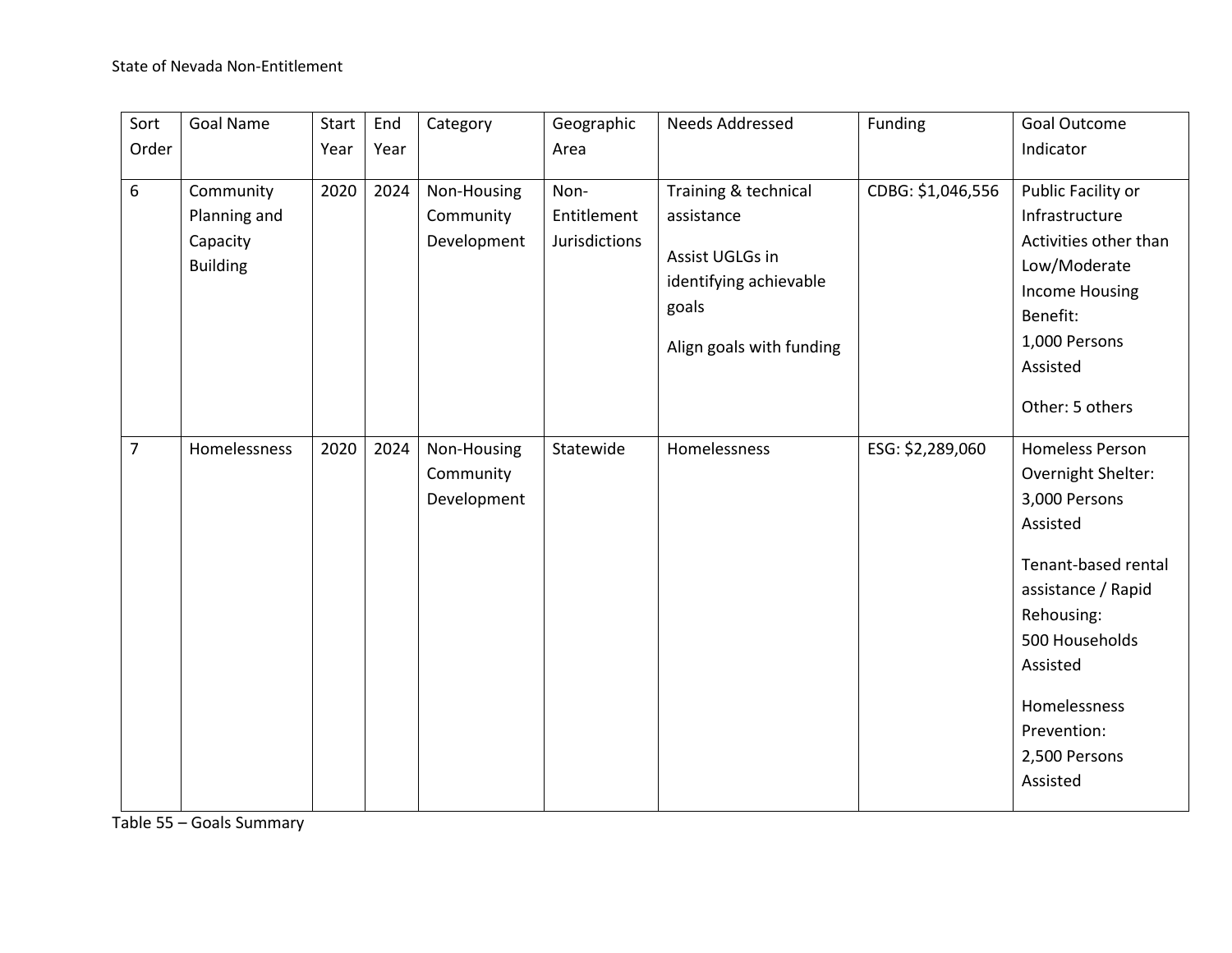# Goal Descriptions

| $\mathbf{1}$   | <b>Goal Name</b> | <b>Affordable Housing</b>                                                                                            |
|----------------|------------------|----------------------------------------------------------------------------------------------------------------------|
|                | Goal             | The State will use HOME, CDBG, HTF, and AAHTF to increase affordable housing through the construction of new         |
|                | Description      | rental housing, the rehabilitations of rental housing and the rehabilitation of owner housing.                       |
| $\overline{2}$ | <b>Goal Name</b> | Community Stabilization/ Development Support Efforts to Combat Homelessness                                          |
|                | Goal             | Support community stabilization through Code enforcement, Slum/blight removal, Environmental/cleanup, and            |
|                | Description      | Strategic acquisition & clearance.                                                                                   |
| $\overline{3}$ | <b>Goal Name</b> | <b>Public Facilities and Infrastructure</b>                                                                          |
|                | Goal             | The State will fund public facility and infrastructure improvements, including Water/sewer, Parks/recreation/youth & |
|                | Description      | senior (community) facilities, Streets & sidewalks, Health & safety, and Increase broadband access.                  |
| 4              | <b>Goal Name</b> | <b>Public Services</b>                                                                                               |
|                | Goal             | This is a public service goal to provide access to needed services.                                                  |
|                | Description      |                                                                                                                      |
| 5 <sup>1</sup> | Goal Name        | Economic Development / Environment                                                                                   |
|                | Goal             | This goal provides employment opportunities for low- and moderate-income people and promote businesses in the        |
|                | Description      | State.                                                                                                               |
| 6              | <b>Goal Name</b> | <b>Community Planning and Capacity Building</b>                                                                      |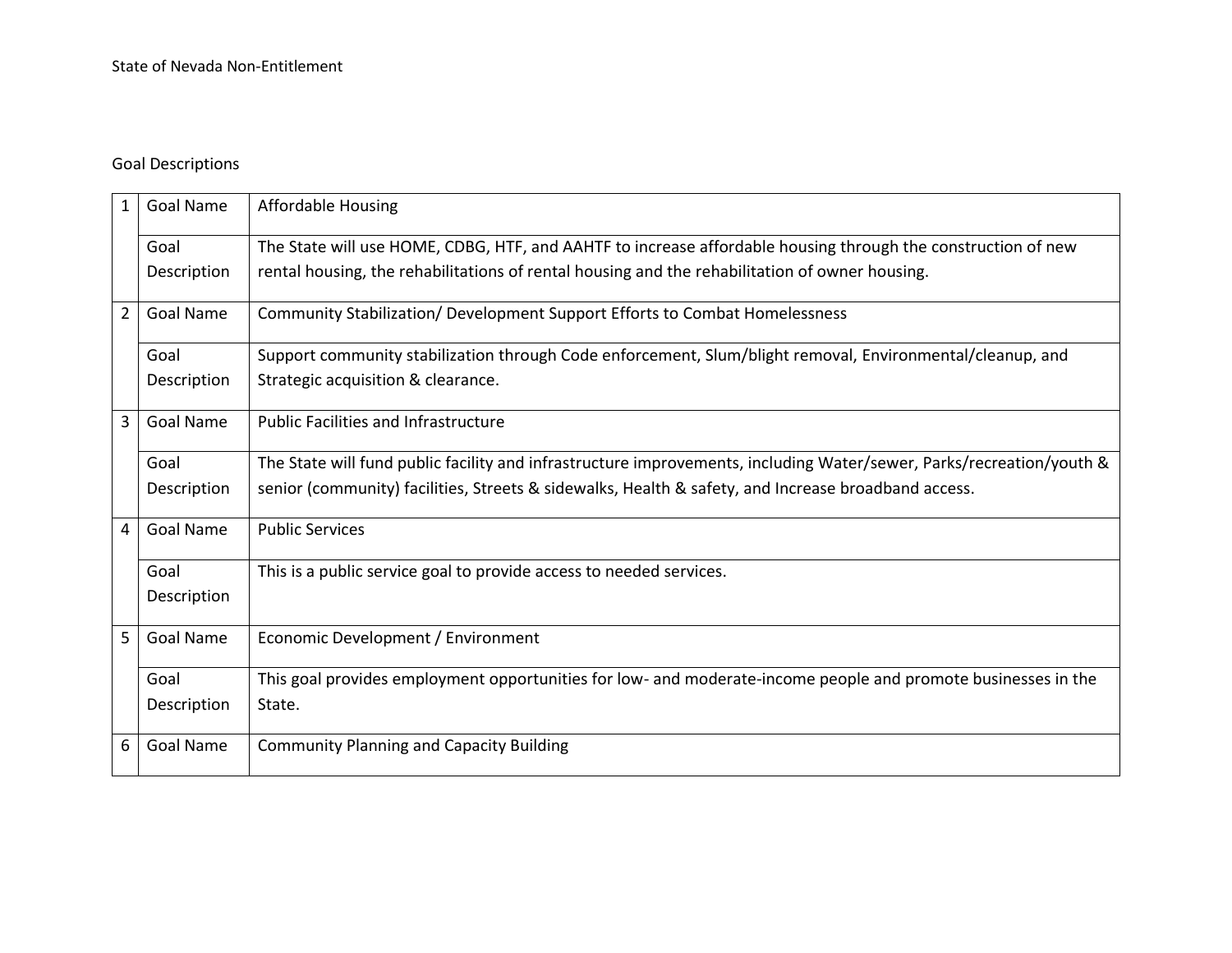|                                      | Goal<br>Description | This goal is to provide infrastructure and other planning support for units of local government or sub-recipients.     |
|--------------------------------------|---------------------|------------------------------------------------------------------------------------------------------------------------|
| $\overline{7}$                       | Goal Name           | <b>Homelessness</b>                                                                                                    |
|                                      | Goal                | ESG and AAHTF will be allocated to agencies to pay for homeless outreach, homeless prevention, rapid re-housing        |
|                                      | Description         | assistance for up to 24 months, along with tenant based rental assistance vouchers for homeless who are referred by    |
| the coordinated entry lead agencies. |                     |                                                                                                                        |
|                                      |                     | ESG and AAHTF will be provided to emergency and domestic violence shelters to offset the costs of operating their      |
|                                      |                     | shelters. Funding will also be allocated for essential services to residents of these shelters. In communities without |
|                                      |                     | access to a shelter, funds will be allocated to pay for motel/hotel vouchers that are used as an emergency shelter.    |
|                                      |                     | ESG funds will provide funding to offset costs of the Homeless Management Information System (HMIS) and                |
|                                      |                     | Administration of the programs. Goal is 95% data quality                                                               |

Estimate the number of extremely low-income, low-income, and moderate-income families to whom the jurisdiction will provide affordable housing as defined by HOME 91.315(b)(2)

The State estimates it will provide affordable housing for 150 households throughout rural Nevada for the duration of this consolidated plan using the above indicated funding sources.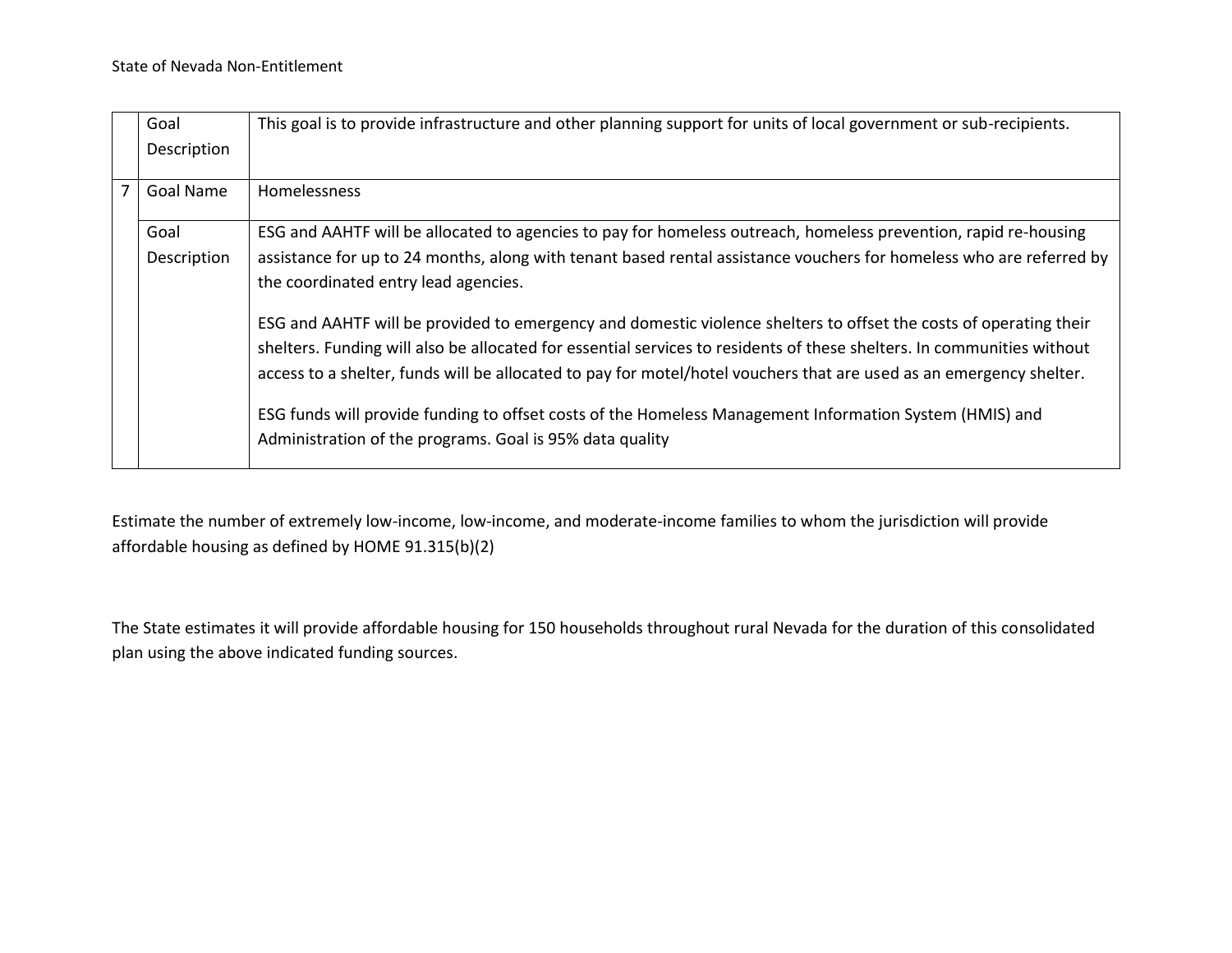SP-50 Public Housing Accessibility and Involvement – 91.215(c)

Need to Increase the Number of Accessible Units (if Required by a Section 504 Voluntary Compliance Agreement)

Not applicable. The state of Nevada does not directly operate or maintain public housing units. The state's housing agencies: Reno Housing Authority (RHA), Nevada Rural Housing Authority (NRHA), and the Southern Nevada Rural Housing Authority (SNRHA) are responsible for increasing the number of accessible units. The Nevada Housing Division supports the effort of these agencies to increase the number of accessible units in the public housing inventory.

Activities to Increase Resident Involvements

The RHA, NRHA and the SNRHA are responsible for assessing the need for activities to increase resident involvement. The state of Nevada supports their efforts but is not directly involved in this activity.

Is the public housing agency designated as troubled under 24 CFR part 902?

Plan to remove the 'troubled' designation

Not applicable. The state of Nevada is not a designated public housing agency and therefore is not designated as a 'troubled' designation under 24 CFR part 902.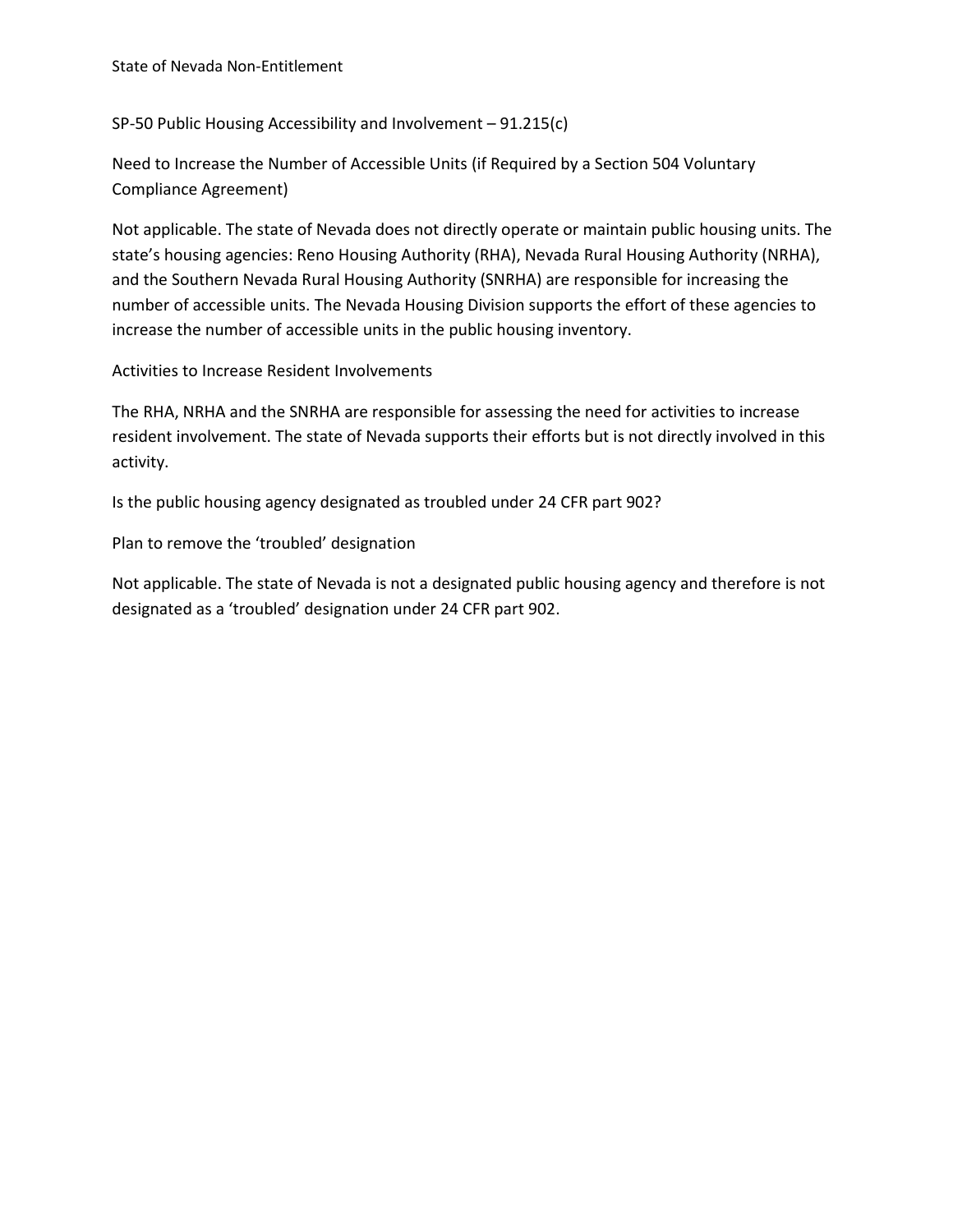SP-55 Barriers to affordable housing – 91.215(h)

Barriers to Affordable Housing

The Housing and Community Development survey found that the biggest barriers to the development of affordable housing include the cost of lot or land, the cost of materials, the cost of labor, and the Not In My Back Yard (NIMBY) mentality.

| Table MA-40.1                                     |          |  |  |  |  |  |
|---------------------------------------------------|----------|--|--|--|--|--|
| <b>Providing Decent and Affordable Housing</b>    |          |  |  |  |  |  |
| <b>State of Nevada</b>                            |          |  |  |  |  |  |
| <b>Housing and Community Development Survey</b>   |          |  |  |  |  |  |
| Question                                          | Response |  |  |  |  |  |
| Do any of the following act as barriers to the    |          |  |  |  |  |  |
| development or preservation of affordable housing |          |  |  |  |  |  |
| in your community:                                |          |  |  |  |  |  |
|                                                   |          |  |  |  |  |  |
| Cost of land or lot                               | 349      |  |  |  |  |  |
|                                                   |          |  |  |  |  |  |
| Cost of materials                                 | 289      |  |  |  |  |  |
| Cost of labor                                     | 287      |  |  |  |  |  |
|                                                   |          |  |  |  |  |  |
| Not in My Back Yard (NIMBY)                       | 269      |  |  |  |  |  |
| mentality                                         |          |  |  |  |  |  |
|                                                   |          |  |  |  |  |  |
| Lack of affordable housing                        | 250      |  |  |  |  |  |
| development policies                              |          |  |  |  |  |  |
| <b>Construction fees</b>                          | 211      |  |  |  |  |  |
|                                                   |          |  |  |  |  |  |
| Permitting process                                | 209      |  |  |  |  |  |
| Lack of qualified contractors or                  |          |  |  |  |  |  |
| builders                                          | 188      |  |  |  |  |  |
|                                                   |          |  |  |  |  |  |
| Permitting fees                                   | 188      |  |  |  |  |  |
|                                                   |          |  |  |  |  |  |
| Lack of available land                            | 170      |  |  |  |  |  |
| Impact fees                                       | 170      |  |  |  |  |  |
|                                                   |          |  |  |  |  |  |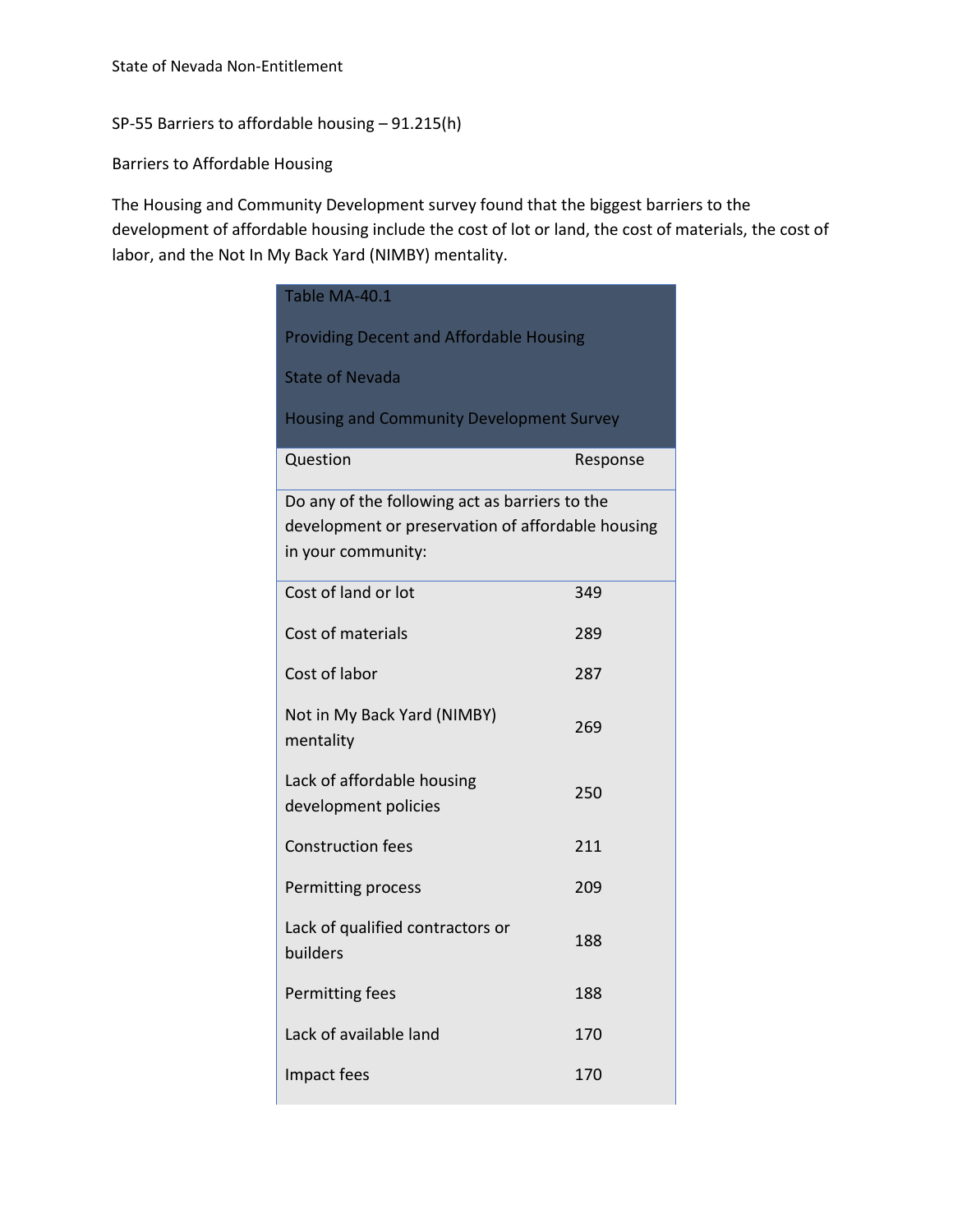| Density or other zoning requirements | 168 |
|--------------------------------------|-----|
| Lack of water                        | 140 |
| Lack of other infrastructure         | 138 |
| Lack of sewer system                 | 98  |
| Lack of water system                 | 94  |
| <b>Building codes</b>                | 87  |
| Lot size                             | 71  |
| <b>ADA</b> codes                     | 55  |
|                                      |     |

In addition, the State conducted its 2020 Analysis of Impediments to Fair Housing Choice and identified several contributing factors and fair housing issues. These are described in further detail in section SP-55.

Strategy to Remove or Ameliorate the Barriers to Affordable Housing

The State's strategy to remove barriers to affordable housing are shown in the Table SP-55.2, on the following page.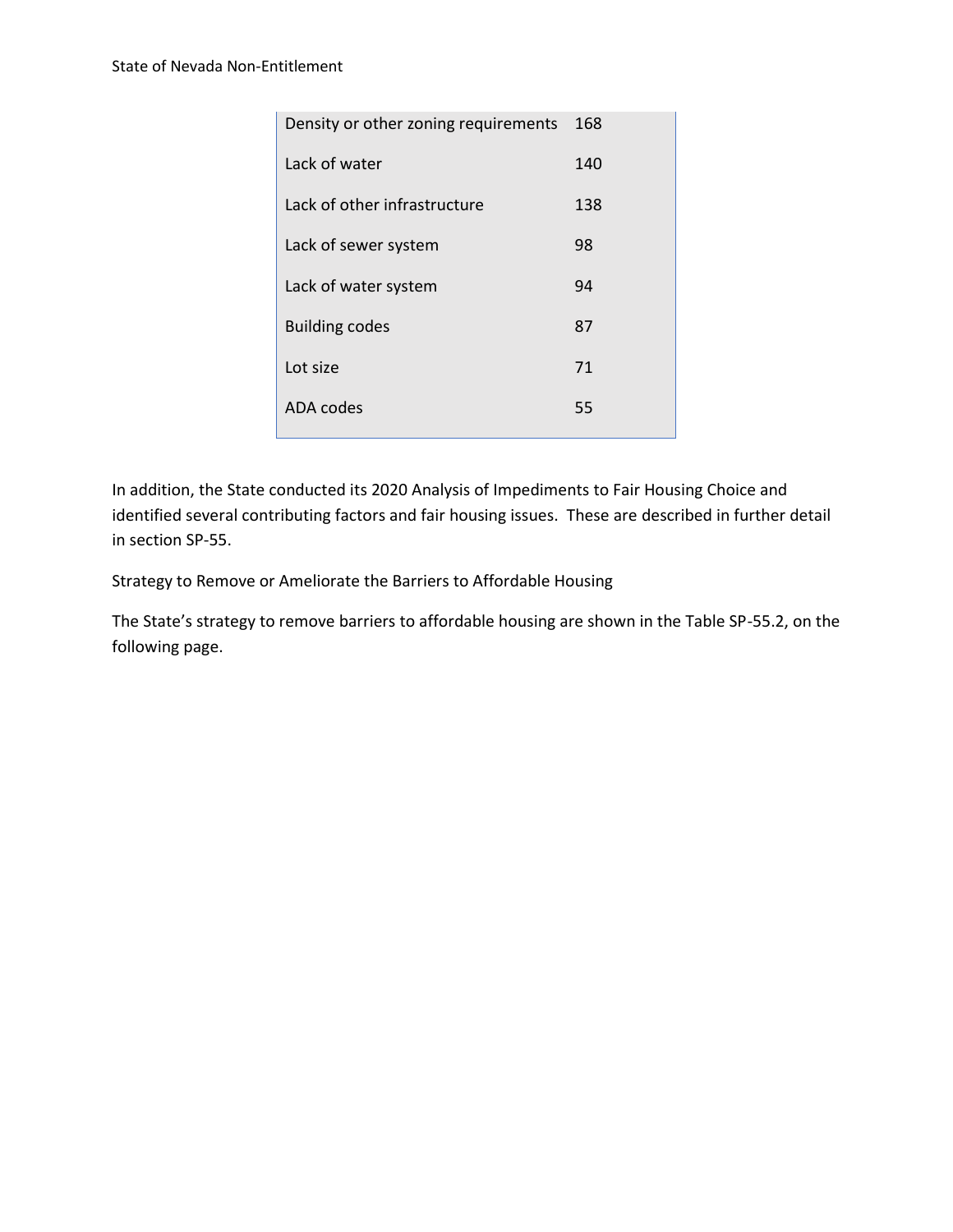## State of Nevada Non-Entitlement

| Table SP-55.2                                                                        |                                                                                                                                                                                                                                                                                                           |                                                                       |                                                                                                                                                                                                                                                                                                                                                                                                                                                                 |  |  |
|--------------------------------------------------------------------------------------|-----------------------------------------------------------------------------------------------------------------------------------------------------------------------------------------------------------------------------------------------------------------------------------------------------------|-----------------------------------------------------------------------|-----------------------------------------------------------------------------------------------------------------------------------------------------------------------------------------------------------------------------------------------------------------------------------------------------------------------------------------------------------------------------------------------------------------------------------------------------------------|--|--|
| <b>Fair Housing Goal</b>                                                             | <b>Impediments to Fair Housing</b><br>Choice/<br><b>Contributing Factors</b>                                                                                                                                                                                                                              | <b>Fair Housing</b><br><b>Issue</b>                                   | <b>Recommended Actions</b>                                                                                                                                                                                                                                                                                                                                                                                                                                      |  |  |
| Promote<br>homeownership and<br>rental opportunities<br>in high opportunity<br>areas | Moderate to high levels of<br>segregation<br>Access to low poverty areas<br>Insufficient affordable<br>housing in a range of unit<br>sizes<br>Black, Pacific Islander,<br>American Indian, and Hispanic<br>households have<br>disproportionate rates of<br>housing problems<br>Discriminatory patterns in | Segregation<br>R/ECAPS<br>Disproportio<br>nate Housing<br><b>Need</b> | Continue to promote homeownership<br>and affordable rental opportunities in<br>high opportunity areas with the use of<br>CDBG, HOME, and HTF funds. Over the<br>next five (5) years:<br>40 rental units added<br>50 rental units rehabilitated<br>60 households receive homeowner<br>down payment assistance<br>Homeowner rehabilitation programs will<br>no longer be funded through HOME<br>funds but with AAHTF.<br>Track activities annually in the State's |  |  |
| Promote community<br>and service provider<br>knowledge of ADA<br>laws                | Lending<br>Insufficient accessible<br>affordable housing                                                                                                                                                                                                                                                  | Disability<br>and Access                                              | <b>PER</b><br>Increase outreach and education for<br>housing providers in the state, focusing<br>on legal requirements concerning<br>reasonable accommodation, in<br>coordination with local disability<br>advocate organizations. Record activities<br>annually.                                                                                                                                                                                               |  |  |
| <b>Enhance community</b><br>services in R/ECAPs                                      | Access to low poverty areas<br>Access to job proximity<br>Access to school proficiency                                                                                                                                                                                                                    | Disparities in<br>Access to<br>Opportunity                            | Encourage increased public services and<br>public investment in poverty areas in the<br>State. Record activities annually.                                                                                                                                                                                                                                                                                                                                      |  |  |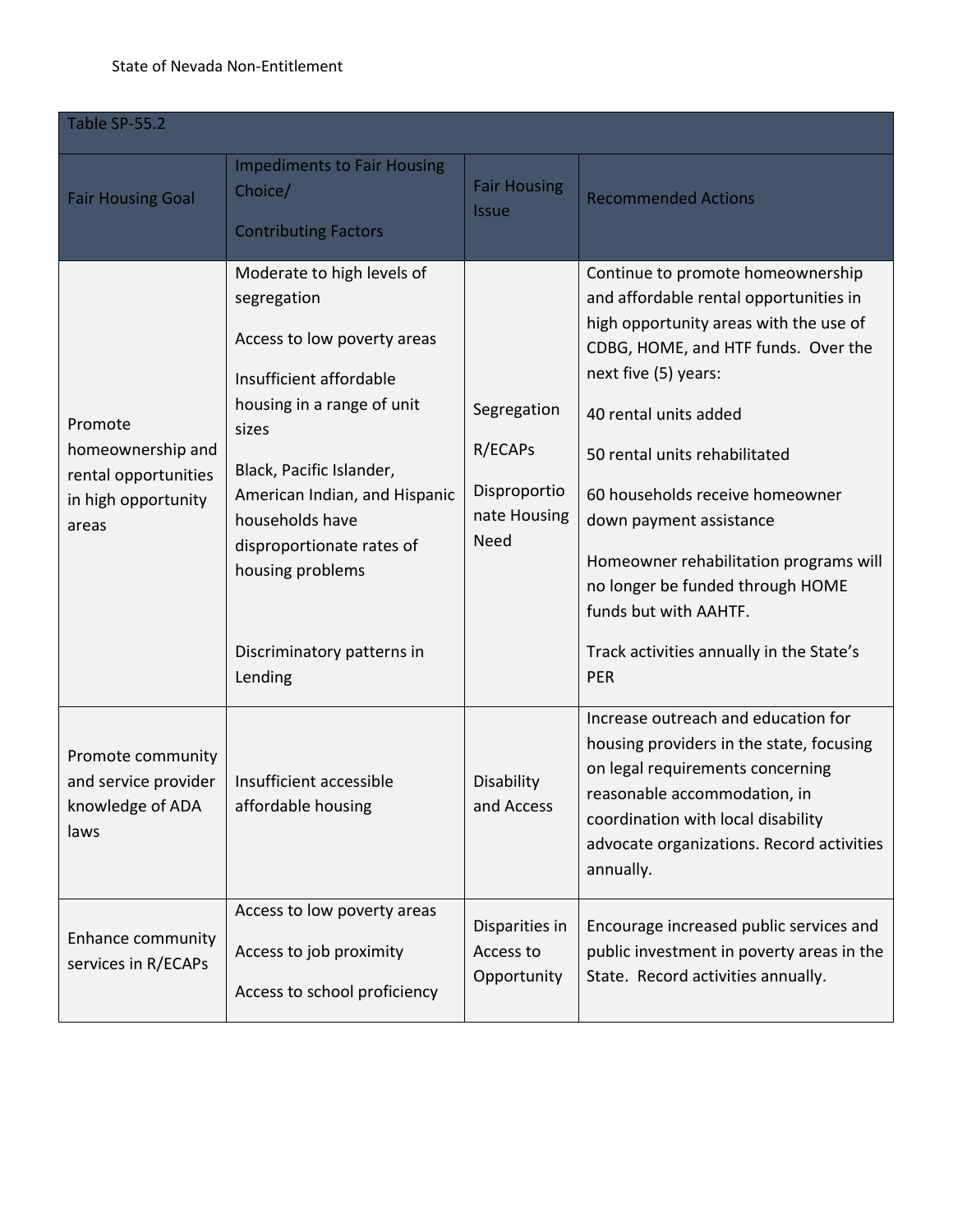#### State of Nevada Non-Entitlement

| Table SP-55.2                                                               |                                                                                                                                                                                                 |                                                       |                                                                                                                                                                                                                                                                                                                                                                                                                                                                                                                                                                                                                                                                                                                                                                                                                                                                                                  |  |  |
|-----------------------------------------------------------------------------|-------------------------------------------------------------------------------------------------------------------------------------------------------------------------------------------------|-------------------------------------------------------|--------------------------------------------------------------------------------------------------------------------------------------------------------------------------------------------------------------------------------------------------------------------------------------------------------------------------------------------------------------------------------------------------------------------------------------------------------------------------------------------------------------------------------------------------------------------------------------------------------------------------------------------------------------------------------------------------------------------------------------------------------------------------------------------------------------------------------------------------------------------------------------------------|--|--|
| <b>Fair Housing Goal</b>                                                    | <b>Impediments to Fair Housing</b><br>Choice/<br><b>Contributing Factors</b>                                                                                                                    | <b>Fair Housing</b><br><b>Issue</b>                   | <b>Recommended Actions</b>                                                                                                                                                                                                                                                                                                                                                                                                                                                                                                                                                                                                                                                                                                                                                                                                                                                                       |  |  |
| Increase outreach<br>and education for<br>housing providers in<br>the state | Moderate to high levels of<br>segregation<br>Access to low poverty areas<br>and concentrations of poverty<br>Moderate to high levels of<br>segregation<br>Discriminatory patterns in<br>Lending | <b>Fair Housing</b><br>Enforcement<br>and<br>Outreach | Continue to raise awareness and<br>educate buyers through enhanced home<br>purchase and credit education, through<br>seminars, webinars and other outreach<br>efforts. Record activities annually.<br>Enhance outreach and education to<br>units of local government, as well as<br>housing consumers, as it relates to<br>affirmatively furthering fair housing and<br>the duty to affirmatively further fair<br>housing. Record activities annually.<br>Conduct outreach and education of<br>prospective housing consumers on how<br>to acquire and keep good credit, in<br>partnership with local civic organizations<br>(i.e., churches, schools, etc.) Record<br>activities annually.<br>Continue to partner with the Silver State<br>Fair Housing Council, conduct outreach<br>and education with managers of new<br>and existing rental housing complexes.<br>Record activities annually. |  |  |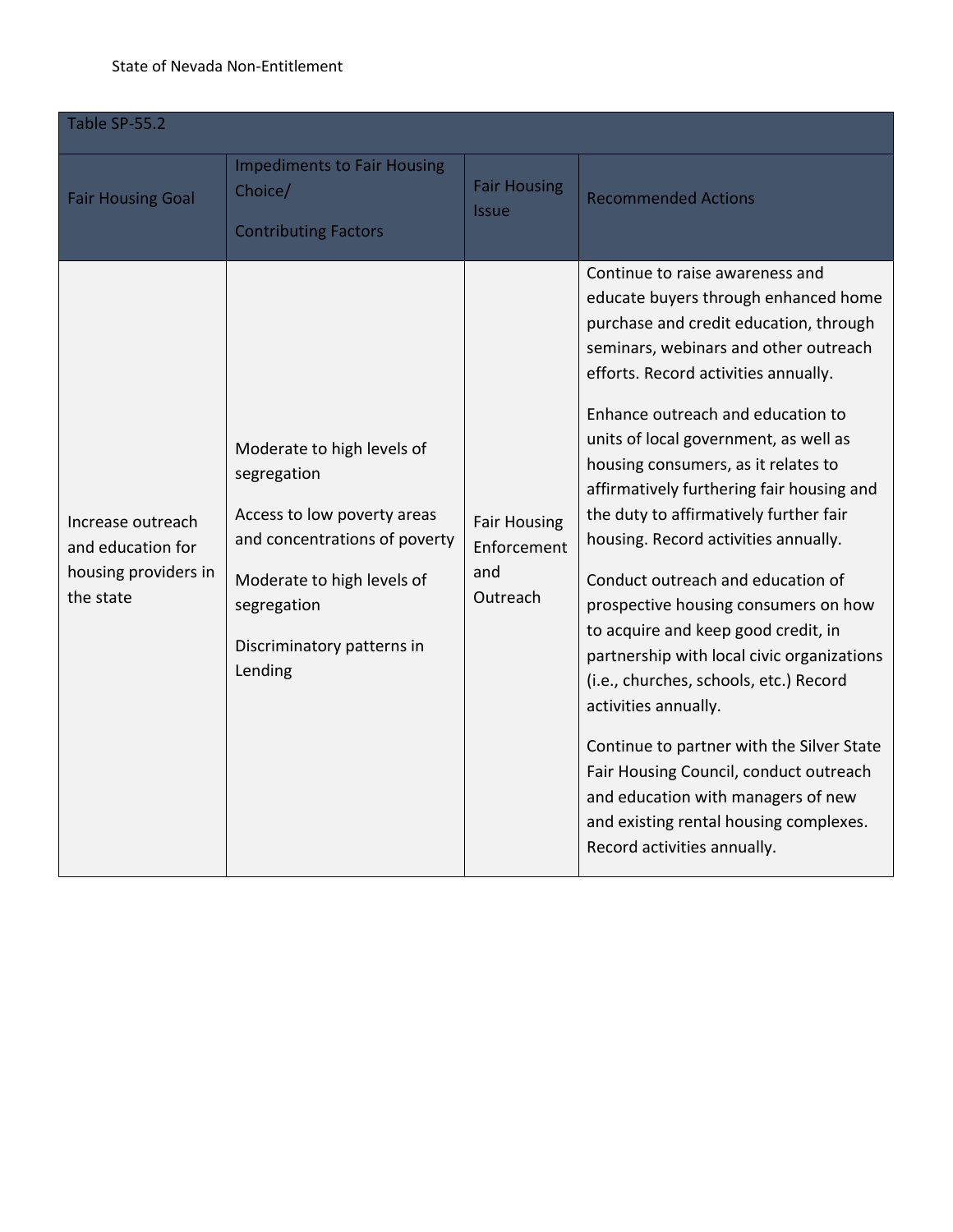#### SP-60 Homelessness Strategy – 91.215(d)

Reaching out to homeless persons (especially unsheltered persons) and assessing their individual needs

The NHD does provide ESG funds for outreach to homeless providers, the NHD requires agencies to engage homeless persons within a community so that they have access to available resources through Homeless Connect activities, veteran outreach functions, and by engaging households who have children in the programs at local schools. A number of communities have created a coalition of agencies, including social services agencies, hospitals, police, fire, and mental health providers, who are meeting monthly or quarterly in order to identify the most frequent users of community emergency services and collaborates in shared case management to meet the most urgent needs of the individuals identified. Clients are then engaged and are provided access to available housing and services. Many ESG sub-recipients also receive other HUD Homeless funding and act as lead agencies for this process.

A number of rural ESG sub-recipients are also the local Coordinated Entry Lead Agency and are working with community providers to access available programs and services for homeless clients. As part of the coordinated entry process agencies complete an assessment in the Homeless Management Information System (HMIS) database which will provide information on the client's vulnerability. As part of the process clients are referred to Nevada Rural Housing Authority to see if they are eligible to receive a limited number of Tenant-Based Rental Assistance vouchers funded with AAHTF. If accepted, the client will receive up to 24 months of rental subsidy and will be "fasttracked" into the Housing Choice Voucher program once a voucher is available. The Housing Authority has made the homeless population a priority to receive assistance in their HCV program as part of the coordinated entry process.

### Addressing the emergency and transitional housing needs of homeless persons

The NHD continues to provide allocations to rural emergency and domestic violence shelters since communities have indicated that there is still a need for these types of programs. In communities that do not have access to shelters, ESG and AAHTF pay for motel vouchers so that homeless individuals and families have access to a safe and secure place to stay. Shelters provide case management to clients residing in the shelter, or who are accessing services offered by the provider, and will issue referrals to transitional and permanent housing programs. The NHD will allocate no more than 60% of its annual allocation to emergency shelter and essential services activities, as mandated by program regulations. It is anticipated that 300 homeless persons will have access to emergency and domestic violence shelters supported through the NHD's ESG program.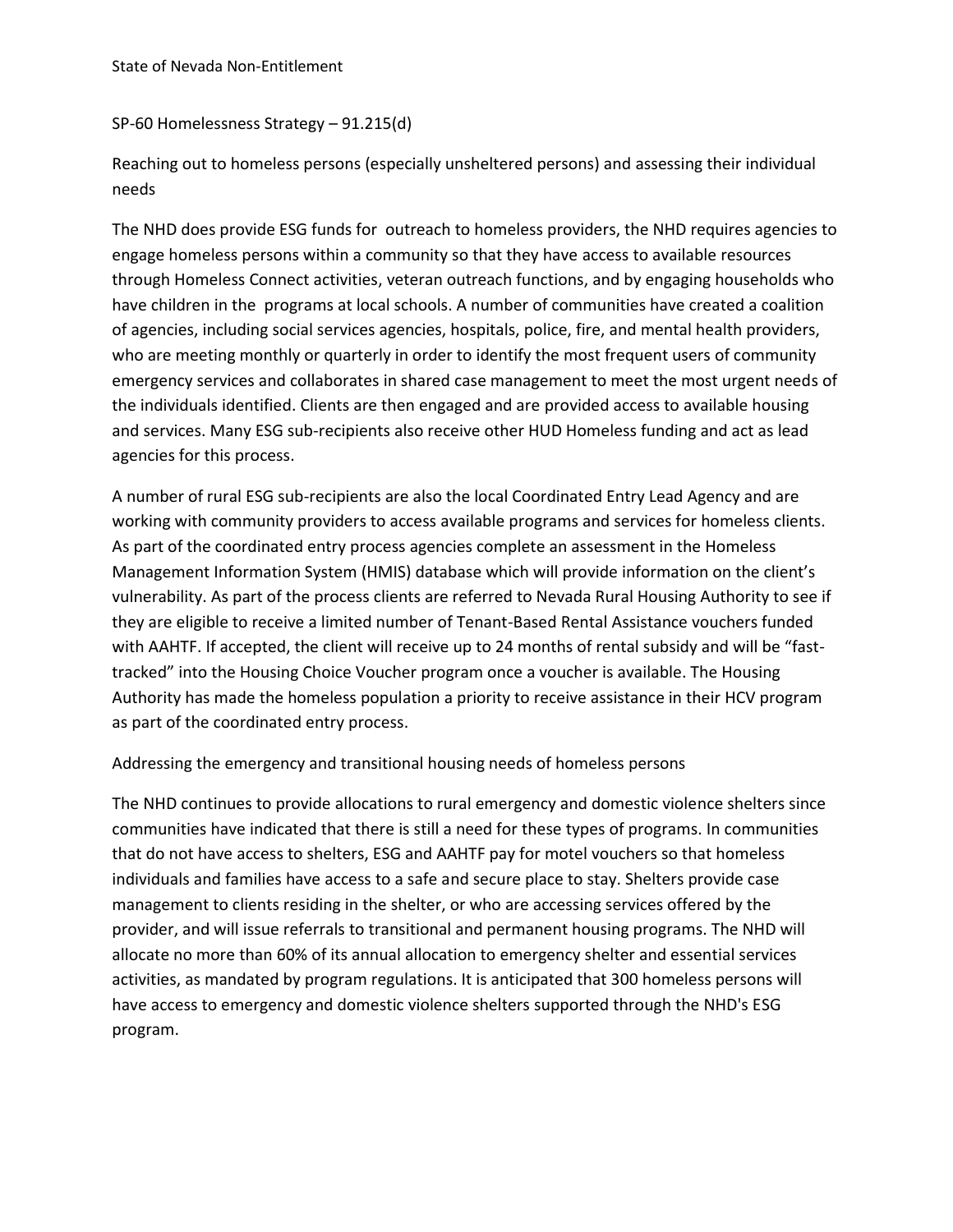Helping homeless persons (especially chronically homeless individuals and families, families with children, veterans and their families, and unaccompanied youth) make the transition to permanent housing and independent living, including shortening the period of time that individuals and families experience homelessness, facilitating access for homeless individuals and families to affordable housing units, and preventing individuals and families who were recently homeless from becoming homeless again.

The Rural Nevada Continuum of Care has developed a Coordinated Entry process that requires lead agencies to utilize the VI-SPDAT assessment tool to determine the most vulnerable residents. Applicants who are "harder to serve" will score higher on the VI-SPDAT and will receive priority access to available housing and mainstream resources. Agencies with staff trained in SOAR practices will assist clients applying for Social Security Disability.

Agencies are encouraged to reduce lengths of homelessness episodes, and new and returned entries into homelessness. Recipients of ESG and CoC funds shall also be required to increase jobs, income and self-sufficiency of program participants, and shall be measured annually to ensure that these objectives are met.

The State ESG Program has also encouraged agencies to increase the number of veterans provided access to permanent housing, and to increase the number of families with access to rapid rehousing and homeless prevention assistance.

Funding for case management to ensure the long-term stability of program participants will be provided with ESG.

Finally, Coordinated Entry Lead Agencies will facilitate access for homeless individuals and families to available affordable housing units. Databases such as the one located at NVHousingSearch.org offers free access to a rental database that matches units with the needs of the clients. Case managers are able to access a portal for social services agencies that provides information about landlords who have asked to be connected to agencies working with special needs groups such as veterans, frail and elderly, physically disabled and more.

The goal is to help low-income individuals and families avoid becoming homeless, especially extremely low-income individuals and families who are likely to become homeless after being discharged from a publicly funded institution or system of care, or who are receiving assistance from public and private agencies that address housing, health, social services, employment, education or youth needs

Service providers in local communities are working closely with each other to ensure low-income individuals and families avoid becoming homeless. Communities have implemented informal and formal Memorandums of Understanding with local jails, health care facilities, mental health providers, Division of Child and Family Services (DCFS), Child Protective Services, (CPS) schools, and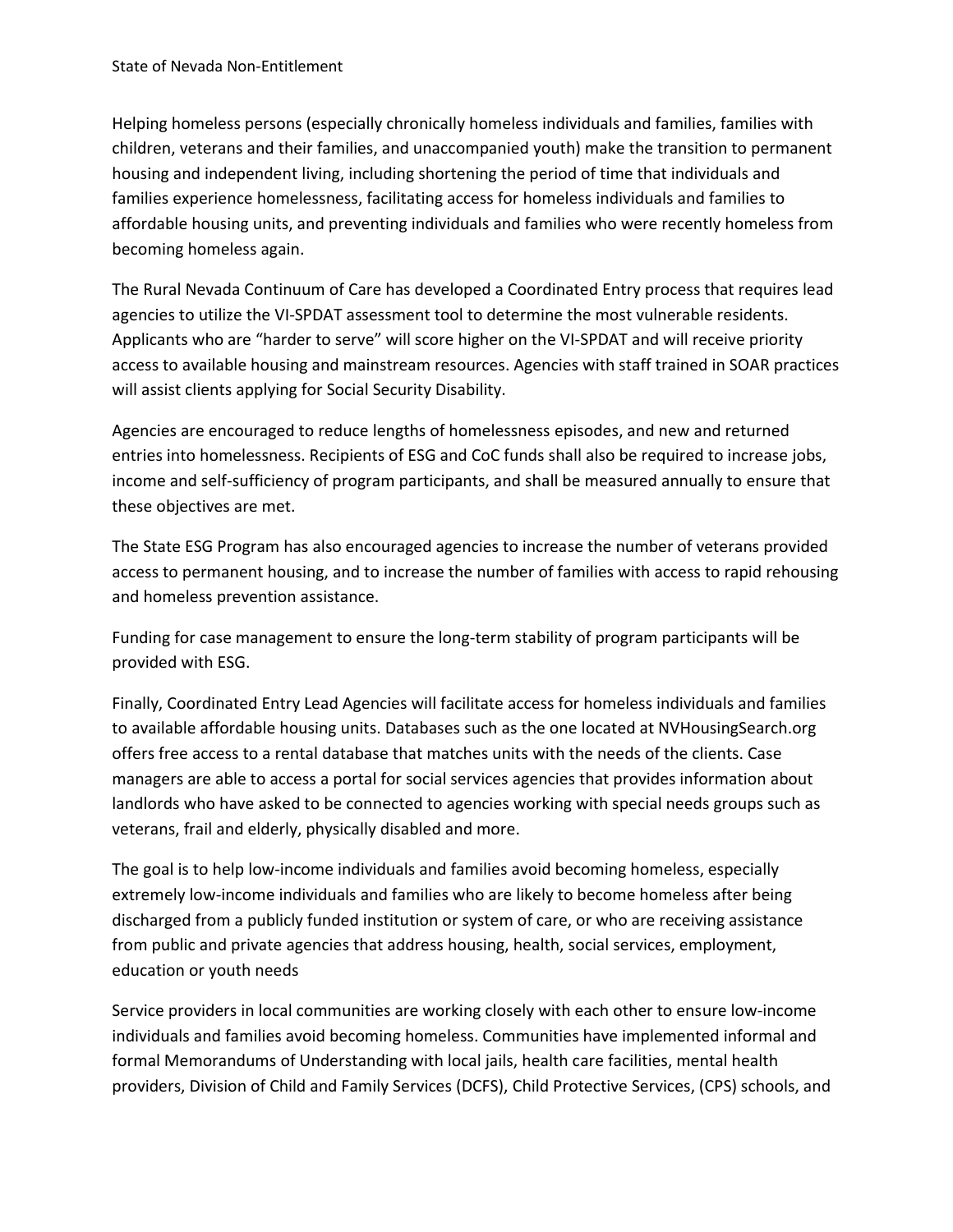other facilities and programs so that providers are engaged when a homeless or at-risk of homeless person or family has been identified.

Community Coalition meetings are held throughout the year as the forum to develop protocols to ensure the homeless and low-income households have access to programs and services, including housing if available. Participants include local hospital staff, Sheriff's deputies, Fire Department Emergency management Systems staff, emergency shelter staff, behavioral health, family resource centers, and public guardians. The coalitions work together to identify the most vulnerable residents that are repeatedly using emergency services without a long-term plan

Homeless liaisons at local school districts are also working closely with providers to help families gain access to housing and supportive services. Community meetings have identified the need for at-risk of homelessness assistance. Agencies will utilize funding sources such as ESG and AAHTF to insure individual and families at most risk of homelessness are assisted.

SP-65 Lead based paint Hazards – 91.215(i)

Actions to address LBP hazards and increase access to housing without LBP hazards

HOME:

All units funded that were built prior to 1978 are tested. NHD will continue to ensure that all housing projects funded with HOME funds will comply with the Federal guidelines regarding notification and abatement requirements.

#### HTF:

NHD ensures that all units built prior to 1978 are tested. In the event that HTF are used for new construction lead-based hazards should be mitigated.

### CDBG:

The Governor's Office of Economic Development: Rural Community Development/CDBG ensures that homes built prior to 1978 that are rehabilitated with CDBG funds are tested for lead-based paint hazard by the Rural Nevada Development Corporation (RNDC) staff. Any chipped, peeling, or flaking paint is tested with an XRF analyzer. If lead-based paint is present, the contractor is tasked with setting up proper containment areas during construction and with proper clean up. Any hazardous lead paint areas must be encapsulated. In some instances, the components, such as door and window frames, are replaced. Other times the peeling paint is scraped and peeled away, and a special paint is sued to seal the area. One hundred percent of the homes rehabilitated with CDBG funds are LMI households.

How are the actions listed above related to the extent of lead poisoning and hazards?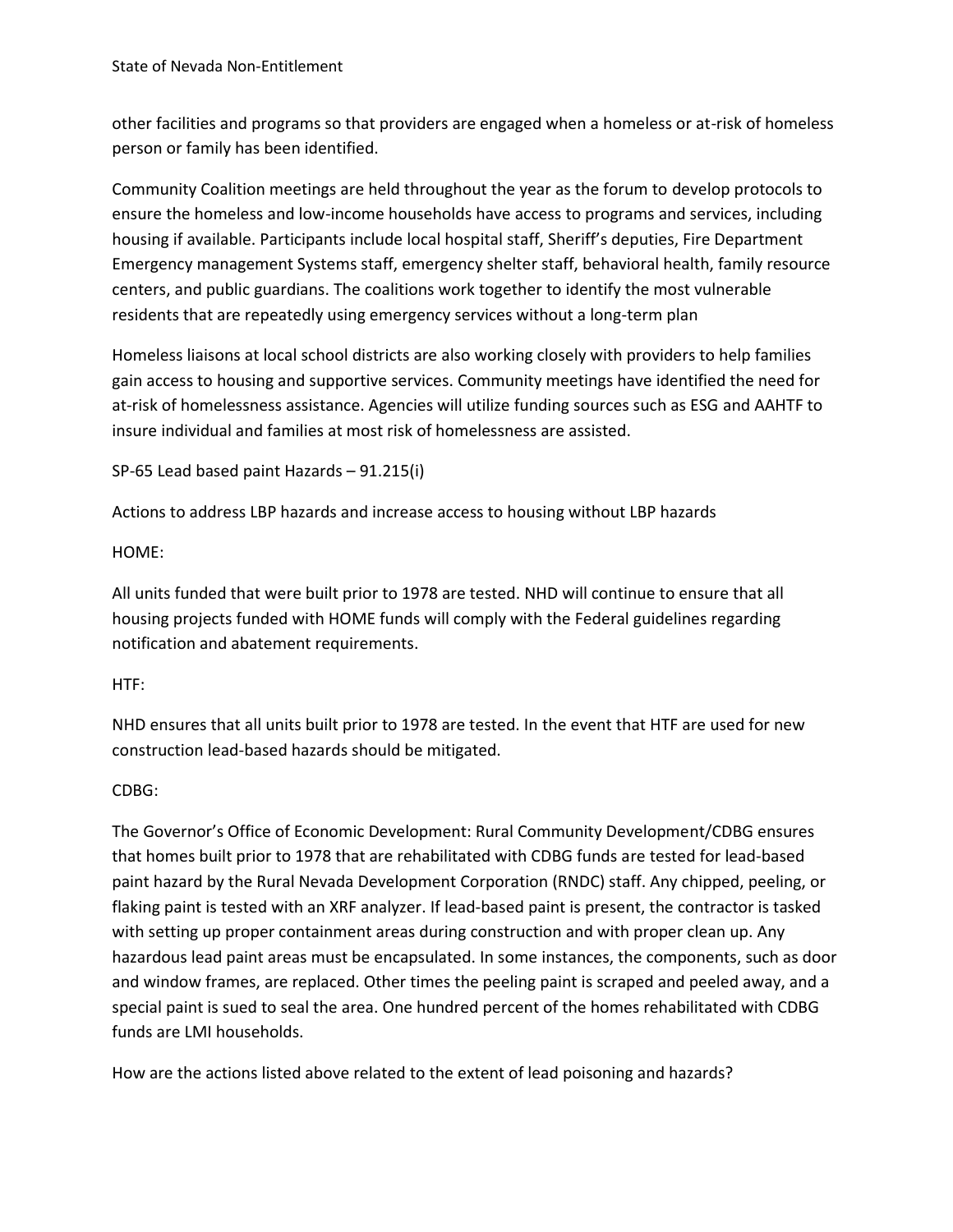How are the actions listed above integrated into housing policies and procedures?

Lead based paint requirements are integrated into HOME and CDBG requirements to help ensure that follow all procedures relating to lead-based paint testing and abatement.

SP-70 Anti-Poverty Strategy – 91.215(j)

Jurisdiction Goals, Programs and Policies for reducing the number of Poverty-Level Families

Nevada's anti-poverty strategy is based on helping families to move to economic self-sufficiency. Providing low-income households with assistance through the CDBG and HOME, ESG and AAHTF programs allows them to live in safe, decent, attractive housing. This helps to provide a base for them to maintain employment, provides a nurturing environment to raise children, and helps them become a part of the community where they work.

NHD continues to fund projects that support emergency shelters, transitional housing, and supportive programs. There are several nonprofit organizations that have and continue to develop services and facilities to move very low-income and homeless persons to self-sufficiency.

Other continued efforts to move lower-income, poverty-level, and homeless households into selfsufficiency include improvements to transportation services that provide access to job training, employment opportunities, and counseling services. The State of Nevada continues to integrate additional services into the welfare to work program. The State of Nevada also offers family resource centers. These centers are located throughout the state in most of the larger communities and provide a variety of support services to lower- income families. The family resource centers, in conjunction with local social service offices, are generally the initial point of contact for many persons and families seeking assistance.

How are the Jurisdiction poverty reducing goals, programs, and policies coordinated with this affordable housing plan?

The State of Nevada integrates housing services and social services by working closely with local jurisdictions, non-profits, and services agencies. Many programs meet the needs of low and moderate-income households, and those with special needs. The State is involved in planning and prioritizing needs to ensure that households have adequate access to services. This plan serves as a guide to implement strategies to help alleviate poverty and coordinate efforts to combat poverty for households within the State.SP-80 Monitoring – 91.230

Describe the standards and procedures that the jurisdiction will use to monitor activities carried out in furtherance of the plan and will use to ensure long-term compliance with requirements of the programs involved, including minority business outreach and the comprehensive planning requirements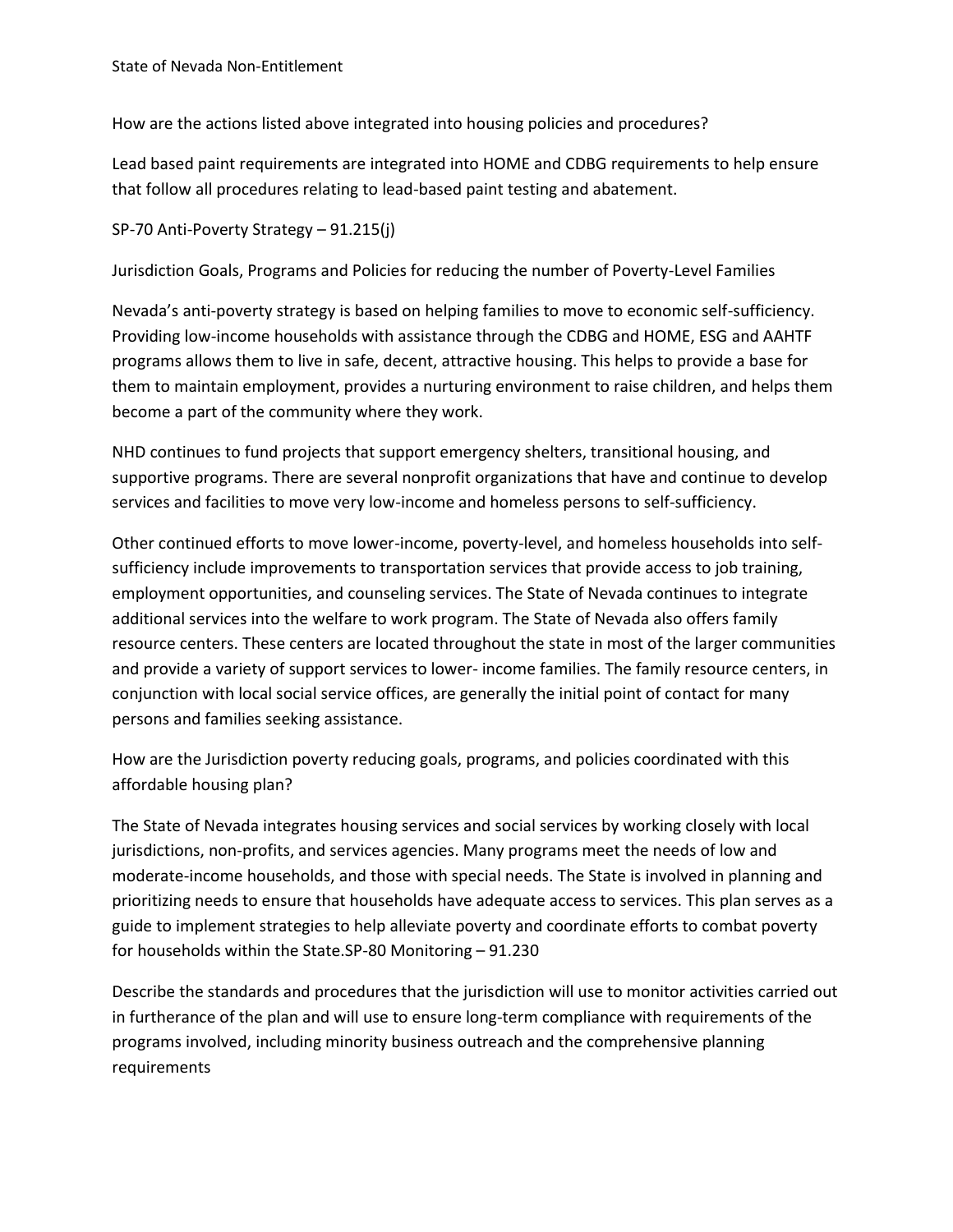Overview To ensure that all statutory and regulatory requirements are being met for activities with HUD funds, the State uses various monitoring standards and procedures. Following are Program Specific Monitoring Standards and Procedures.

HOME, HTF, & ESG Program Monitoring Plans NHD will monitor recipients for compliance with applicable HOME,HTF, and ESG regulations based on the following processes annually or once every three years (ESG), unless risk assessments require more frequent on site reviews: Application Process, Contractual Agreement, Draw Process, On-Site Review, Financial Monitoring, and Programmatic Monitoring. Development projects funded with HOME and HTF will be monitored during LIHTC monitors which will be annually to meet all program requirements. Annual monitors are subject to change due to changes in program requirements or depending on level of risk.

HOPWA Monitoring Plan Annual monitoring occurs to ensure that programmatic and fiscal guidelines are followed. Monthly fiscal reconciliations are submitted to and reviewed by the state of Nevada. The current project sponsor ensures eligibility criteria and completes all required documentation prior to providing housing services to any individual. Eligibility to other local housing resources is conducted prior to a client being placed on the program. Case files are maintained per regulations and project sponsor policy and procedures. DHHS and project sponsor receives technical assistance when needed and remain up to date on all regulations and policies related to the HOPWA program.

CDBG Program Monitoring Plan is to ensure that all Federal and State statutory and regulatory requirements are met for activities with HUD/CDBG funds, the Rural Community Development Division/CDBG has established the following monitoring standards and procedures.

The formal CDBG Monitoring Plan is a three-step process: 1) Risk Analysis, 2) Desk Monitoring, 3) On-Site Monitoring. Risk Analysis is conducted annually on all grantees and open files. The second step of monitoring is Desk Monitoring, which occurs throughout the life of the grant. Daily, weekly, and on-going technical assistance is offered prior to application submission, during project implementation, and through close out of the grant.

All projects have an Environmental Review.

Monitoring continues with the Draw Down Process. All requests must have the correct supporting documentation; requests are reviewed by two staff members.

Monthly and Quarterly Reports provide additional updates on the progress of each project.

The CDBG Program Administrator conducts reviews of the single audits to determine compliance with applicable accounting regulations.

On-Site Monitoring is a structured review conducted at the location where the project activities are carried out or where project records are maintained.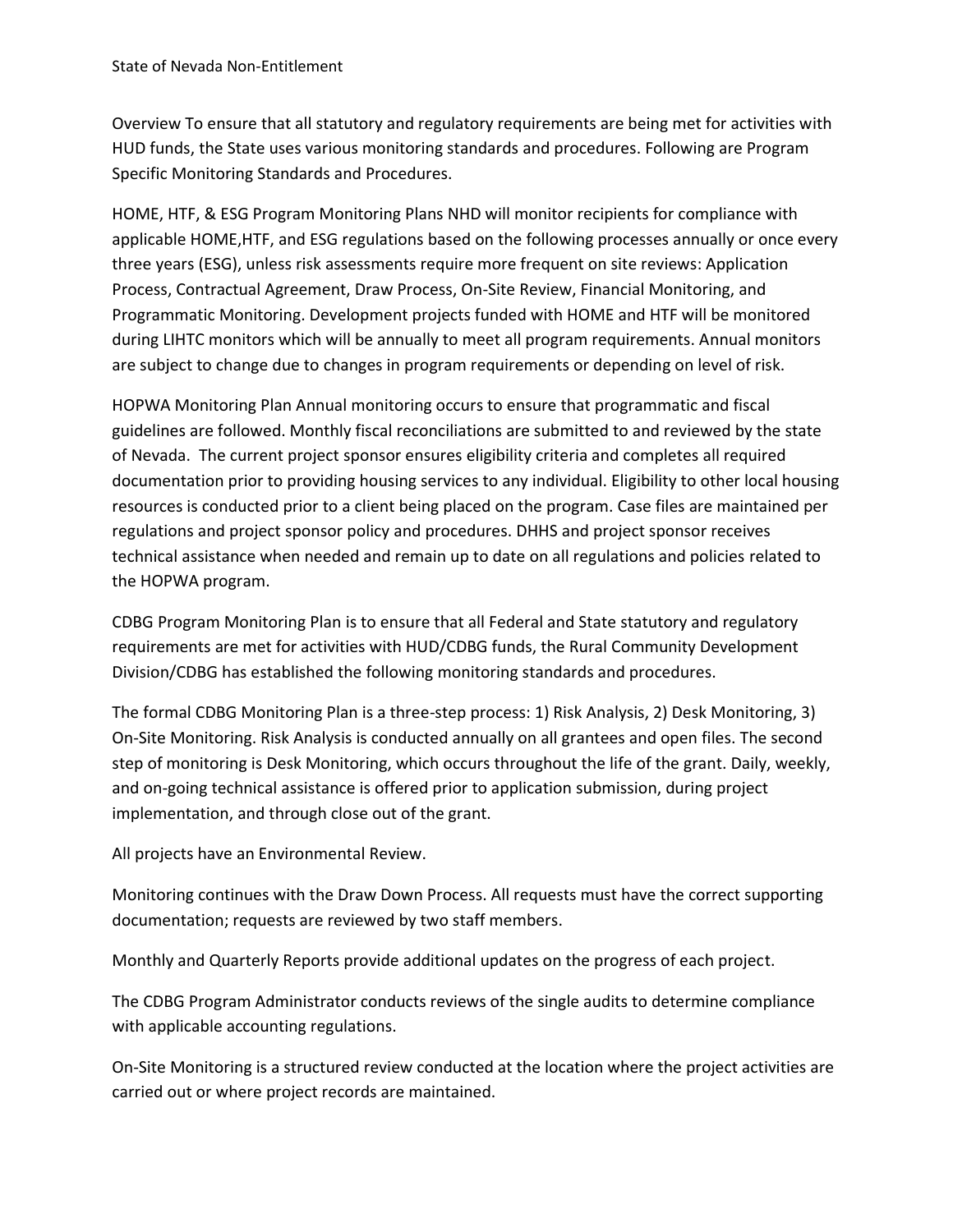Close-Out of Grants: Once a grant file has been monitored for closing, it is closed in IDIS.

Grant Maintenance: In addition to monitoring, CDBG staff review reporting formats used by subrecipients to ensure ease of use, while gathering the required data and information.

To avoid future problems with projects, the CDBG Advisory Committee members were advised to give priority in the allocation of funds to communities that were clearly "project ready."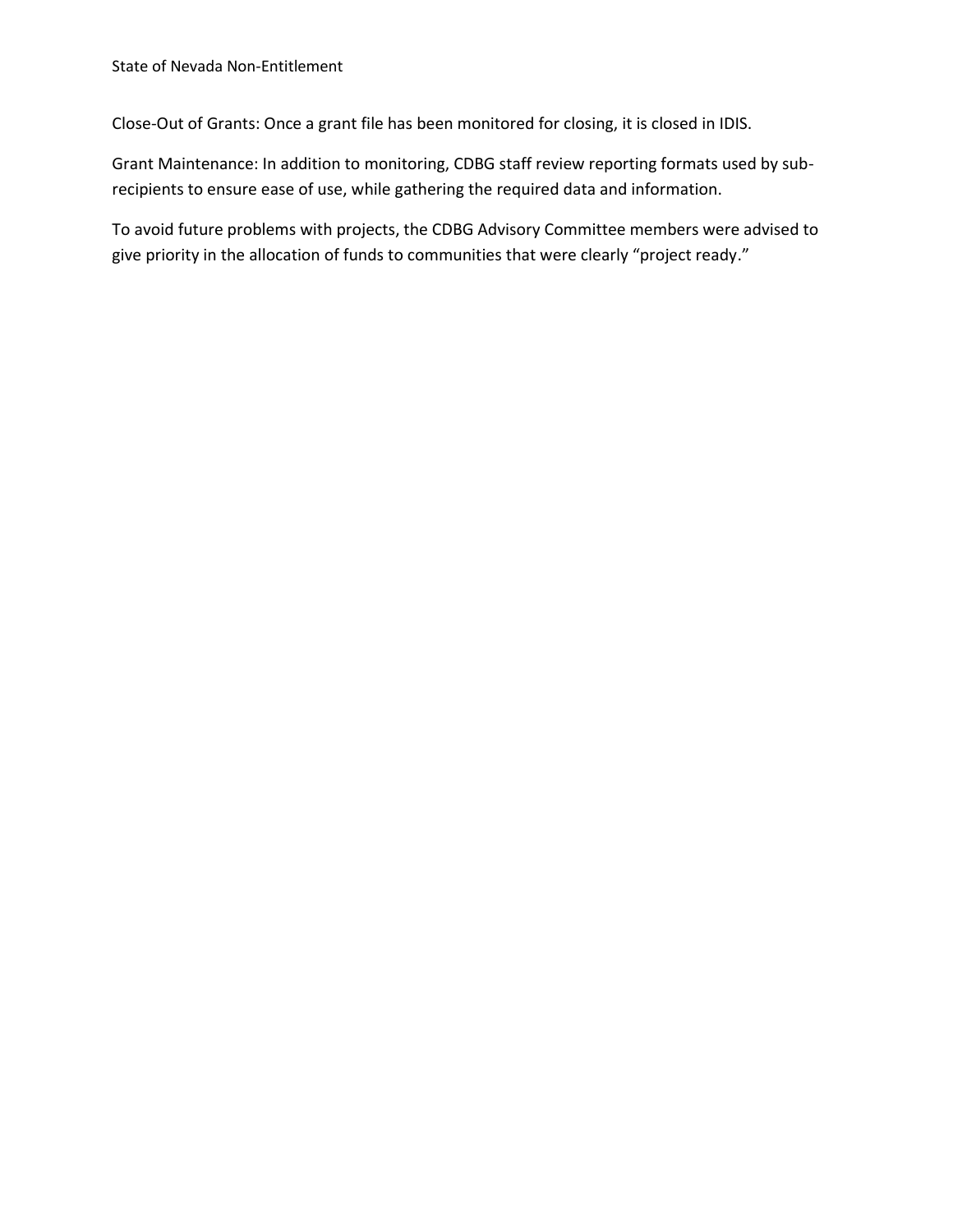2020 Annual Action Plan

AP-15 Expected Resources  $-91.220(c)(1,2)$ 

Expected resources for the four formula programs remain relatively level, with the exception of the new Housing Trust Fund and Carson City, an entitlement, reverting to the state program. For the CDBG program, additional funds are committed each year to newly funded projects by cities and counties, other state and federal funds, and/or other funding sources. Those leveraged dollars are difficult to project, as they vary greatly each year.

Anticipated Resources

| Program     | Source<br>of        | Uses of Funds                                                                                                                  | Expected Amount Available Year 1 |                          |                                | Expected<br>Amount | <b>Narrative Description</b>               |                                                                   |
|-------------|---------------------|--------------------------------------------------------------------------------------------------------------------------------|----------------------------------|--------------------------|--------------------------------|--------------------|--------------------------------------------|-------------------------------------------------------------------|
|             | Funds               |                                                                                                                                | Annual<br>Allocation:<br>\$      | Program<br>Income:<br>\$ | Prior Year<br>Resources:<br>\$ | Total:<br>\$       | Available<br>Remainder of<br>ConPlan<br>\$ |                                                                   |
| <b>CDBG</b> | public -<br>federal | Acquisition<br>Admin and<br>Planning<br>Economic<br>Development<br>Housing<br>Public<br>Improvements<br><b>Public Services</b> | \$3,549,565                      | 0                        | $\mathbf 0$                    | \$3,549,565        | \$10,404,583                               | 2021 is the second year of<br>the 2020-2024<br>Consolidated Plan. |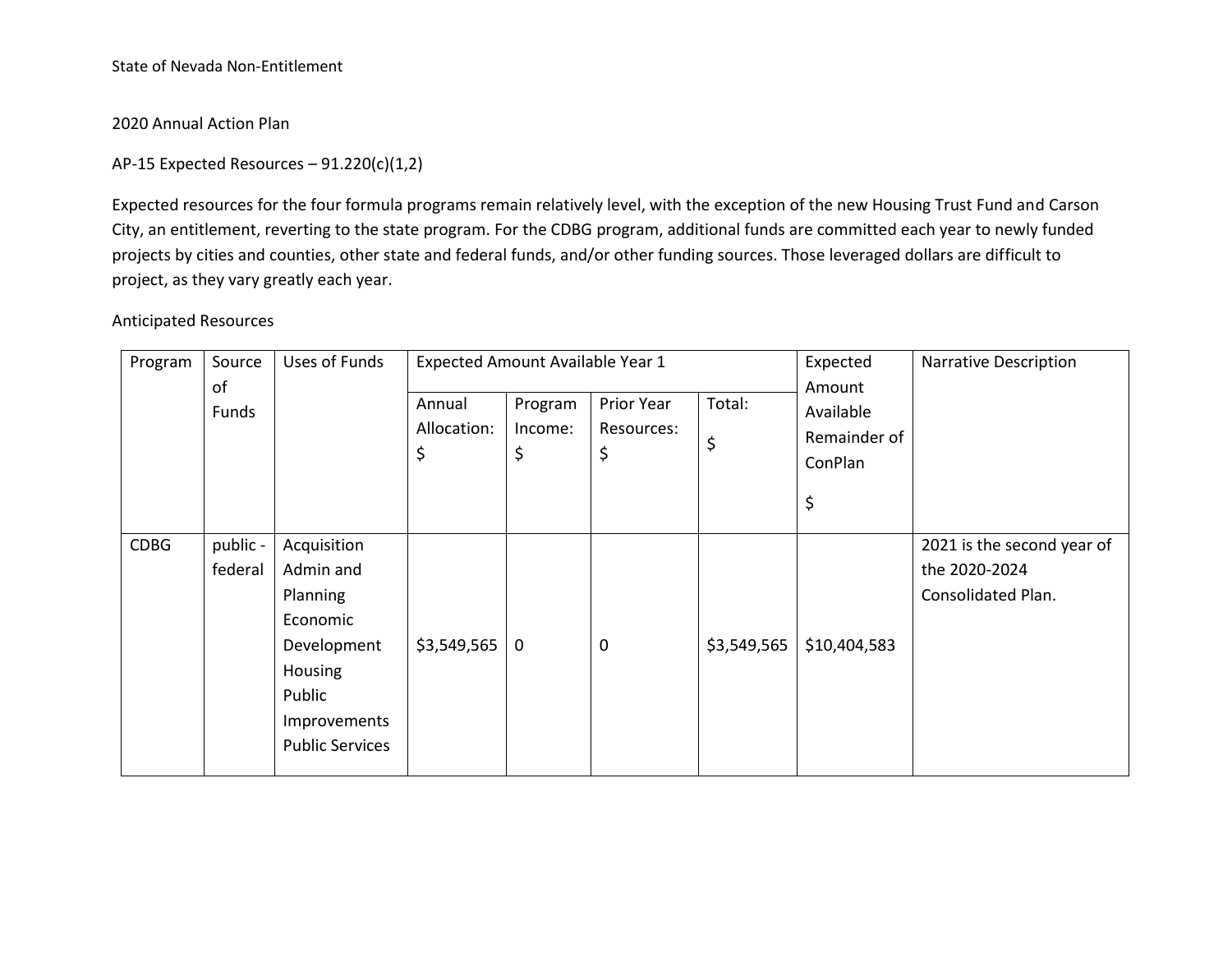| Program     | Source              | <b>Uses of Funds</b>                                                                                                                                                                                   | Expected Amount Available Year 1 |                          |                                | Expected     | <b>Narrative Description</b>                         |                                                                                                                                                                                                                                                                                                                                                                                                                                                                                                                                                       |
|-------------|---------------------|--------------------------------------------------------------------------------------------------------------------------------------------------------------------------------------------------------|----------------------------------|--------------------------|--------------------------------|--------------|------------------------------------------------------|-------------------------------------------------------------------------------------------------------------------------------------------------------------------------------------------------------------------------------------------------------------------------------------------------------------------------------------------------------------------------------------------------------------------------------------------------------------------------------------------------------------------------------------------------------|
|             | of<br>Funds         |                                                                                                                                                                                                        | Annual<br>Allocation:<br>\$      | Program<br>Income:<br>\$ | Prior Year<br>Resources:<br>\$ | Total:<br>\$ | Amount<br>Available<br>Remainder of<br>ConPlan<br>\$ |                                                                                                                                                                                                                                                                                                                                                                                                                                                                                                                                                       |
| <b>HOME</b> | public -<br>federal | Acquisition<br>Homebuyer<br>assistance<br>Homeowner<br>rehab<br>Multifamily<br>rental new<br>construction<br>Multifamily<br>rental rehab<br><b>New</b><br>construction<br>for ownership<br><b>TBRA</b> | \$3,000,000                      | \$800,000                | \$3,000,000                    | 3,800,000    |                                                      | The HOME Program,<br>administered by NHD, is<br>expected to receive<br>\$3,000,000.00 in HUD<br>funds for the plan year<br>beginning July 1, 2020.<br>Additionally, the State<br><b>HOME Program expects</b><br>that grantees will generate<br>approximately \$800,000 of<br>program income and/or<br>recaptured funds from<br>previously awarded grants.<br>HOME funds will be<br>allocated throughout<br>Nevada using a formula<br>allocation. PI and HOME<br>funds remaining from the<br>previous years will be<br>allocated throughout<br>Nevada. |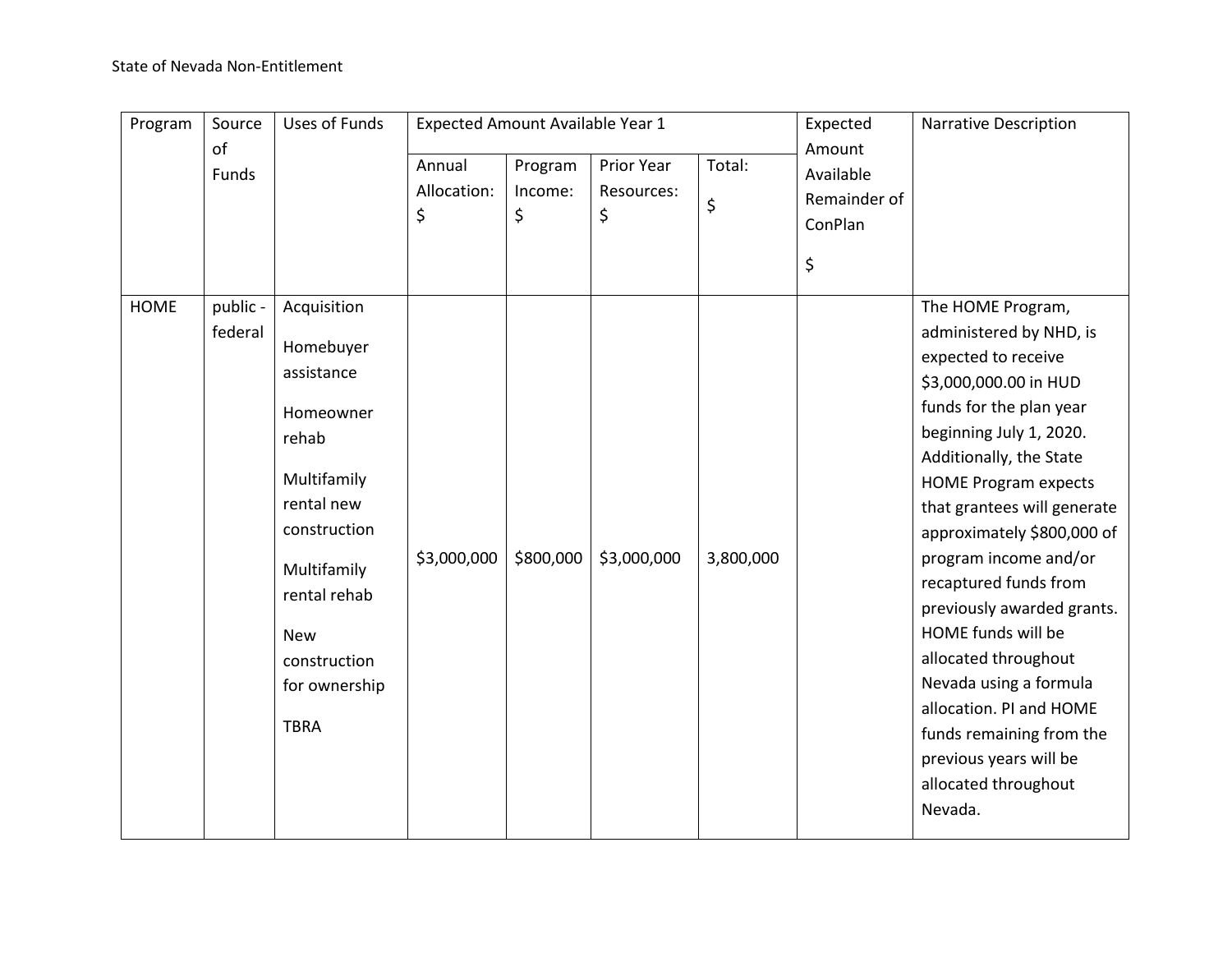| Program                | Source              | Uses of Funds                                                                                                                                                                          | Expected Amount Available Year 1 |                          |                                |              | Expected                                             | Narrative Description |
|------------------------|---------------------|----------------------------------------------------------------------------------------------------------------------------------------------------------------------------------------|----------------------------------|--------------------------|--------------------------------|--------------|------------------------------------------------------|-----------------------|
| $\mathsf{of}$<br>Funds |                     |                                                                                                                                                                                        | Annual<br>Allocation:<br>\$      | Program<br>Income:<br>\$ | Prior Year<br>Resources:<br>\$ | Total:<br>\$ | Amount<br>Available<br>Remainder of<br>ConPlan<br>\$ |                       |
| <b>HOPWA</b>           | public -<br>federal | Permanent<br>housing in<br>facilities<br>Permanent<br>housing<br>placement<br>Short term or<br>transitional<br>housing<br>facilities<br>STRMU<br>Supportive<br>services<br><b>TBRA</b> | \$444,940                        | $\pmb{0}$                |                                | \$444,940    | \$1,248,438                                          |                       |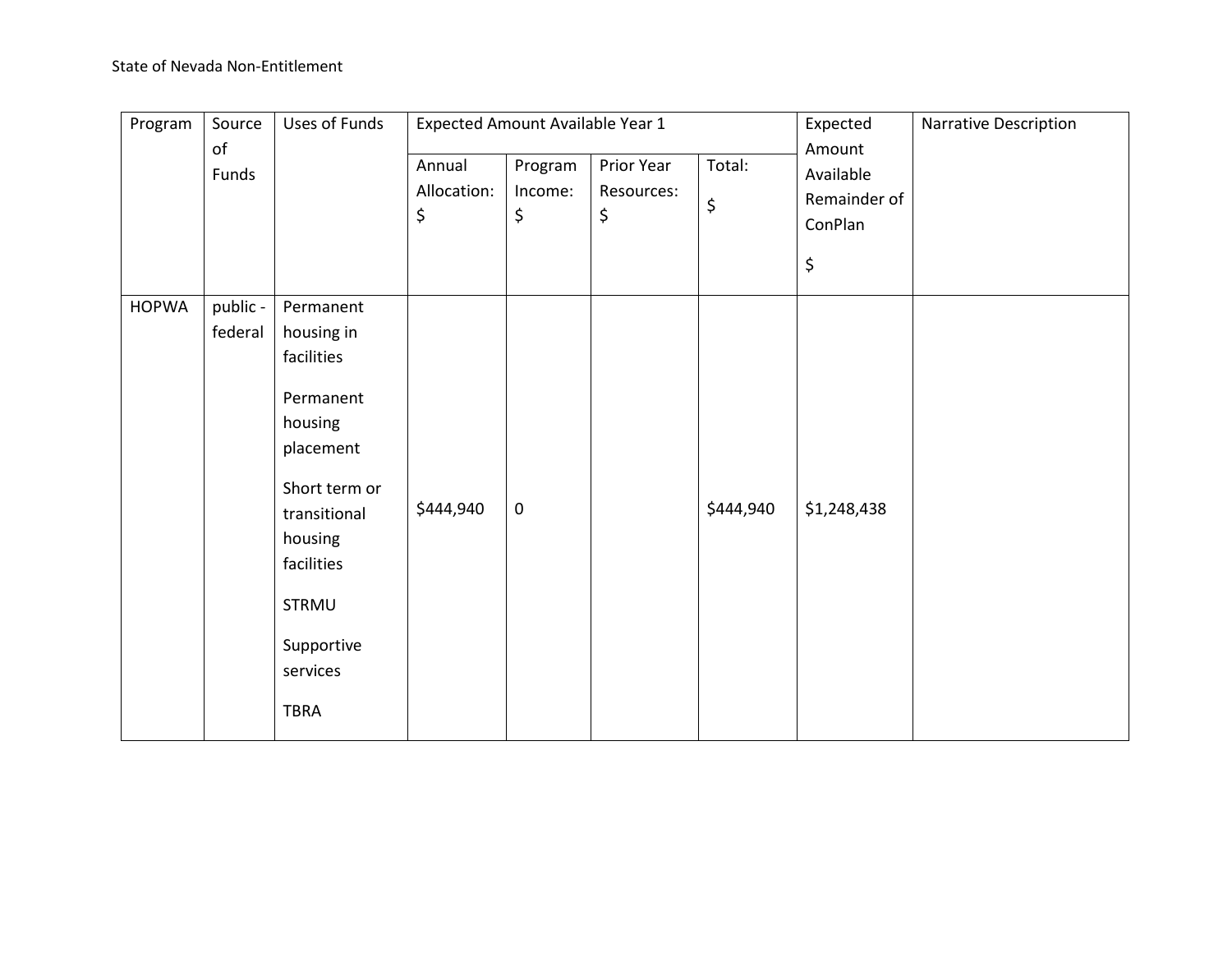|         |                 |                                                                                                                                                                                                                   |           |           |           |           | Agencies receiving ESG                             |
|---------|-----------------|-------------------------------------------------------------------------------------------------------------------------------------------------------------------------------------------------------------------|-----------|-----------|-----------|-----------|----------------------------------------------------|
| federal | Assistance      |                                                                                                                                                                                                                   |           |           |           |           | allocations must match                             |
|         |                 |                                                                                                                                                                                                                   |           |           |           |           | 100% of their award.                               |
|         |                 |                                                                                                                                                                                                                   |           |           |           |           |                                                    |
|         |                 |                                                                                                                                                                                                                   |           |           |           |           |                                                    |
|         |                 |                                                                                                                                                                                                                   |           |           |           |           |                                                    |
|         |                 |                                                                                                                                                                                                                   |           |           |           |           |                                                    |
|         |                 |                                                                                                                                                                                                                   |           |           |           |           |                                                    |
|         |                 |                                                                                                                                                                                                                   |           |           |           |           |                                                    |
|         | Rental          |                                                                                                                                                                                                                   |           |           |           |           |                                                    |
|         | Assistance      |                                                                                                                                                                                                                   |           |           |           |           |                                                    |
|         |                 |                                                                                                                                                                                                                   |           |           |           |           |                                                    |
|         |                 |                                                                                                                                                                                                                   |           |           |           |           |                                                    |
|         |                 |                                                                                                                                                                                                                   |           |           |           |           |                                                    |
|         |                 |                                                                                                                                                                                                                   |           |           |           |           |                                                    |
|         |                 |                                                                                                                                                                                                                   |           |           |           |           |                                                    |
|         |                 |                                                                                                                                                                                                                   |           |           |           |           |                                                    |
|         |                 |                                                                                                                                                                                                                   |           |           |           |           |                                                    |
|         |                 |                                                                                                                                                                                                                   |           |           |           |           |                                                    |
|         |                 |                                                                                                                                                                                                                   |           |           |           |           |                                                    |
|         |                 |                                                                                                                                                                                                                   |           |           |           |           |                                                    |
|         |                 |                                                                                                                                                                                                                   |           |           |           |           |                                                    |
|         | housing (rental |                                                                                                                                                                                                                   |           |           |           |           |                                                    |
|         | assistance)     |                                                                                                                                                                                                                   |           |           |           |           |                                                    |
|         |                 |                                                                                                                                                                                                                   |           |           |           |           |                                                    |
|         |                 |                                                                                                                                                                                                                   |           |           |           |           |                                                    |
|         |                 |                                                                                                                                                                                                                   |           |           |           |           |                                                    |
|         | public -        | Financial<br>Overnight<br>shelter<br>Rapid re-<br>housing (rental<br>assistance)<br>Services<br>Transitional<br>housing<br>Financial<br>Assistance<br>Overnight<br>shelter<br>Rapid re-<br>Homeless<br>Prevention | \$478,132 | $\pmb{0}$ | \$457,812 | \$478,132 | \$2,300,000<br>(Depending<br>on HUD<br>allocation) |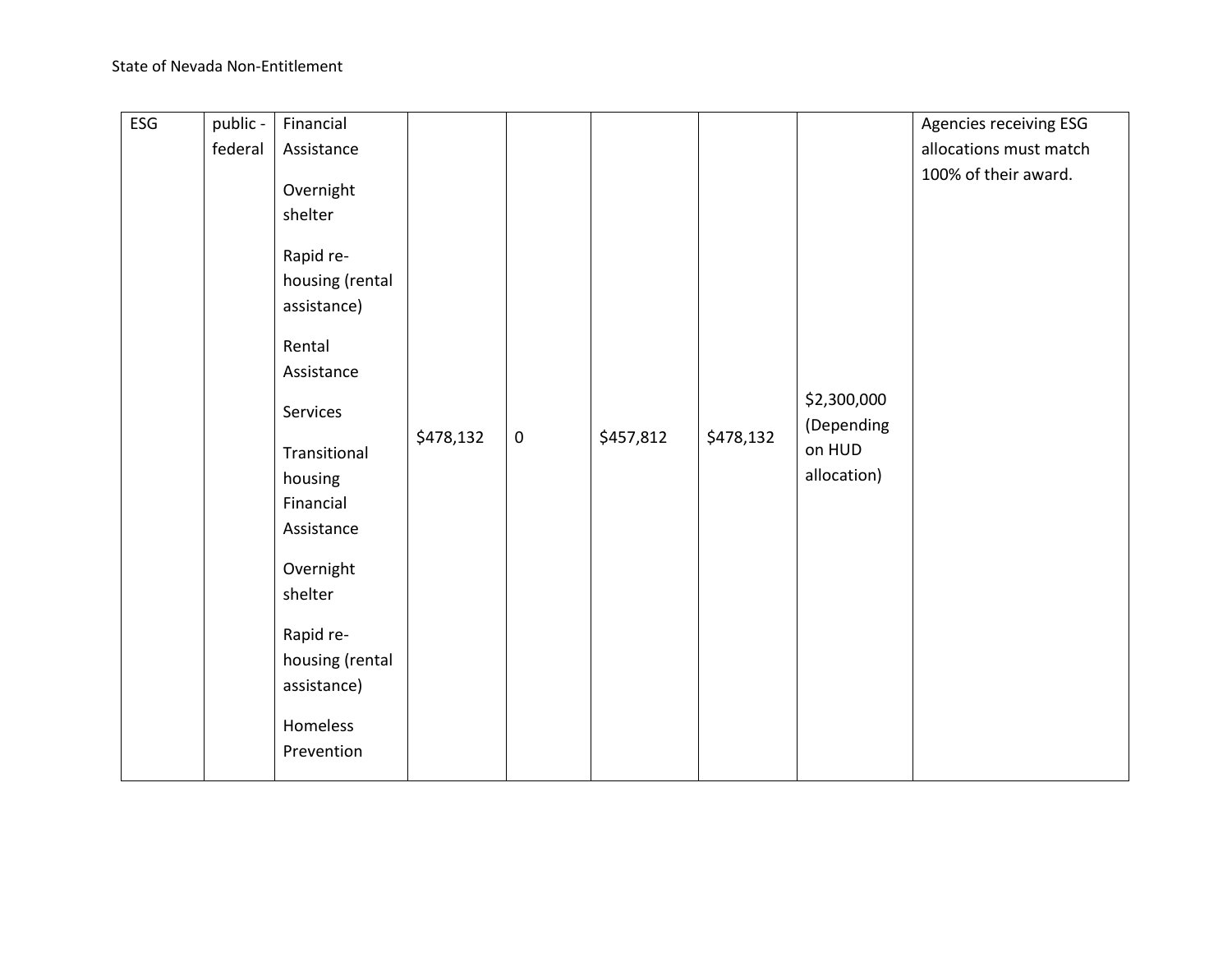| Program                  | Source              | <b>Uses of Funds</b>                                                                                     | Expected Amount Available Year 1 |                                                            |              | Expected     | <b>Narrative Description</b>                         |                                                                                                                                                                                                 |
|--------------------------|---------------------|----------------------------------------------------------------------------------------------------------|----------------------------------|------------------------------------------------------------|--------------|--------------|------------------------------------------------------|-------------------------------------------------------------------------------------------------------------------------------------------------------------------------------------------------|
| of<br>Funds              |                     | Homeless                                                                                                 | Annual<br>Allocation:<br>\$      | Prior Year<br>Program<br>Income:<br>Resources:<br>\$<br>\$ |              | Total:<br>\$ | Amount<br>Available<br>Remainder of<br>ConPlan<br>\$ |                                                                                                                                                                                                 |
|                          |                     | Outreach<br>Rental<br>Assistance<br>Services<br>Transitional<br>housing<br><b>HMIS</b><br>Administration |                                  |                                                            |              |              |                                                      |                                                                                                                                                                                                 |
| Housing<br>Trust<br>Fund | public -<br>federal | Acquisition<br>Housing<br>Multifamily<br>rental new<br>construction<br>Multifamily<br>rental rehab       | 3,000,000                        | $\pmb{0}$                                                  | \$3,000,0000 | 3,000,000    | \$15,000,000<br>(Depending<br>on HUD<br>funding)     | HTF funds will be allocated<br>to one or more projects in<br>the State. NHD will<br>consider projects proposed<br>statewide. 2021 is the<br>second year of the 2020-<br>2024 Consolidated Plan. |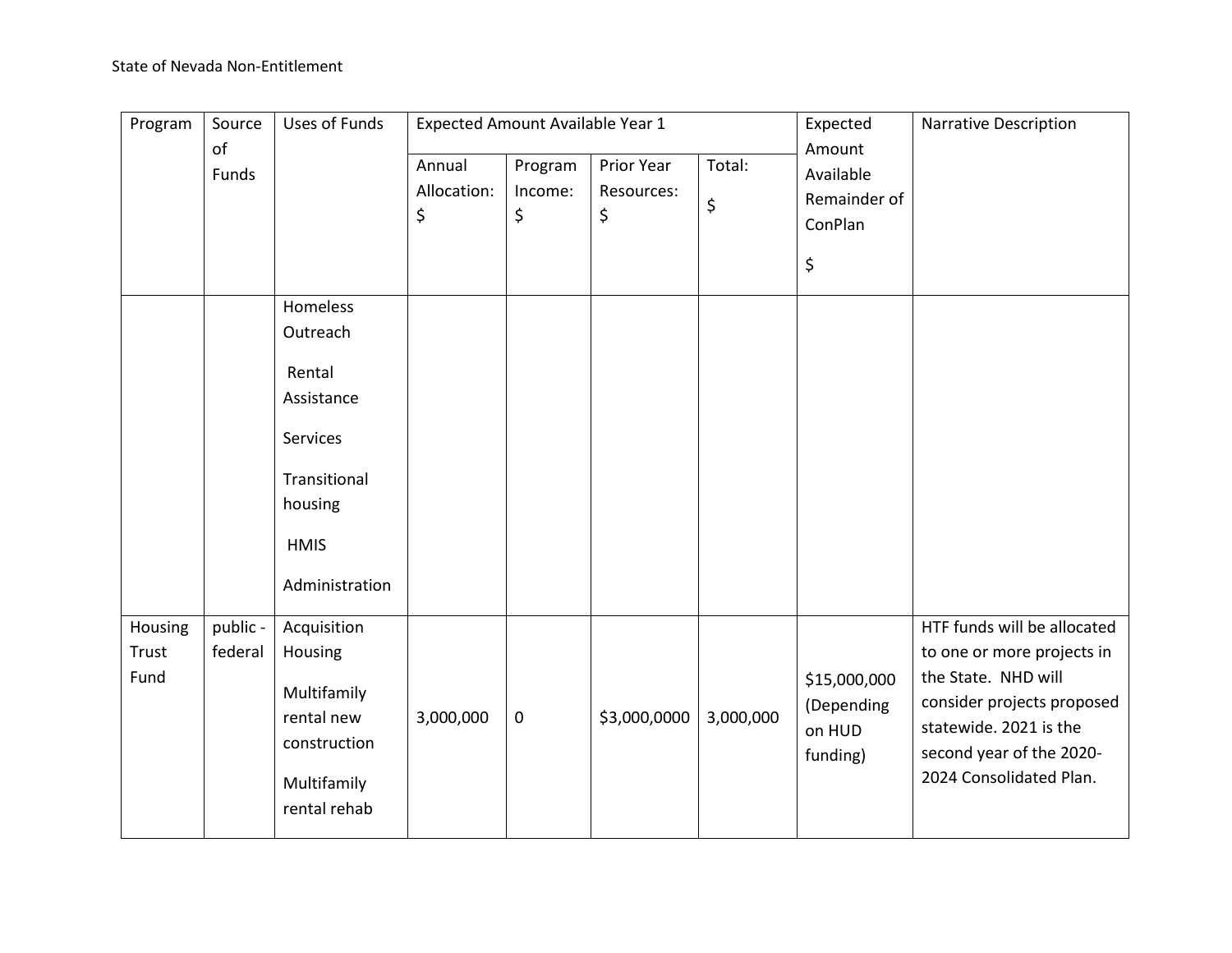| Other | public - | Acquisition     |           |           |              |           | <b>State Account for</b>     |
|-------|----------|-----------------|-----------|-----------|--------------|-----------|------------------------------|
|       | state    |                 |           |           |              |           | Affordable Housing Trust     |
|       |          | Admin and       |           |           |              |           | funds (AAHTF) that can be    |
|       |          | Planning        |           |           |              |           | used for the following       |
|       |          | Homeowner       |           |           |              |           | purposes: new and            |
|       |          | rehab           |           |           |              |           | rehabilitation of multi-     |
|       |          |                 |           |           |              |           | family projects, down        |
|       |          | Housing         |           |           |              |           | payment assistance,          |
|       |          |                 |           |           |              |           | homeowner rehabilitation,    |
|       |          | Multifamily     |           |           |              |           | tenant-based rental          |
|       |          | rental new      |           |           |              |           | assistance, and homeless     |
|       |          | construction    |           |           |              |           | prevention assistance. It is |
|       |          | Multifamily     |           |           |              |           | estimated that \$7,000,000   |
|       |          | rental rehab    |           |           |              |           | will be available for FY     |
|       |          |                 | 7,000,000 | $\pmb{0}$ | \$7,800,0000 | 7,000,000 | 2021.                        |
|       |          | <b>New</b>      |           |           |              |           |                              |
|       |          | construction    |           |           |              |           |                              |
|       |          | for ownership   |           |           |              |           |                              |
|       |          | Overnight       |           |           |              |           |                              |
|       |          | shelter         |           |           |              |           |                              |
|       |          |                 |           |           |              |           |                              |
|       |          | Rapid re-       |           |           |              |           |                              |
|       |          | housing (rental |           |           |              |           |                              |
|       |          | assistance)     |           |           |              |           |                              |
|       |          |                 |           |           |              |           |                              |
|       |          | Rental          |           |           |              |           |                              |
|       |          | Assistance      |           |           |              |           |                              |
|       |          | <b>TBRA</b>     |           |           |              |           |                              |
|       |          |                 |           |           |              |           |                              |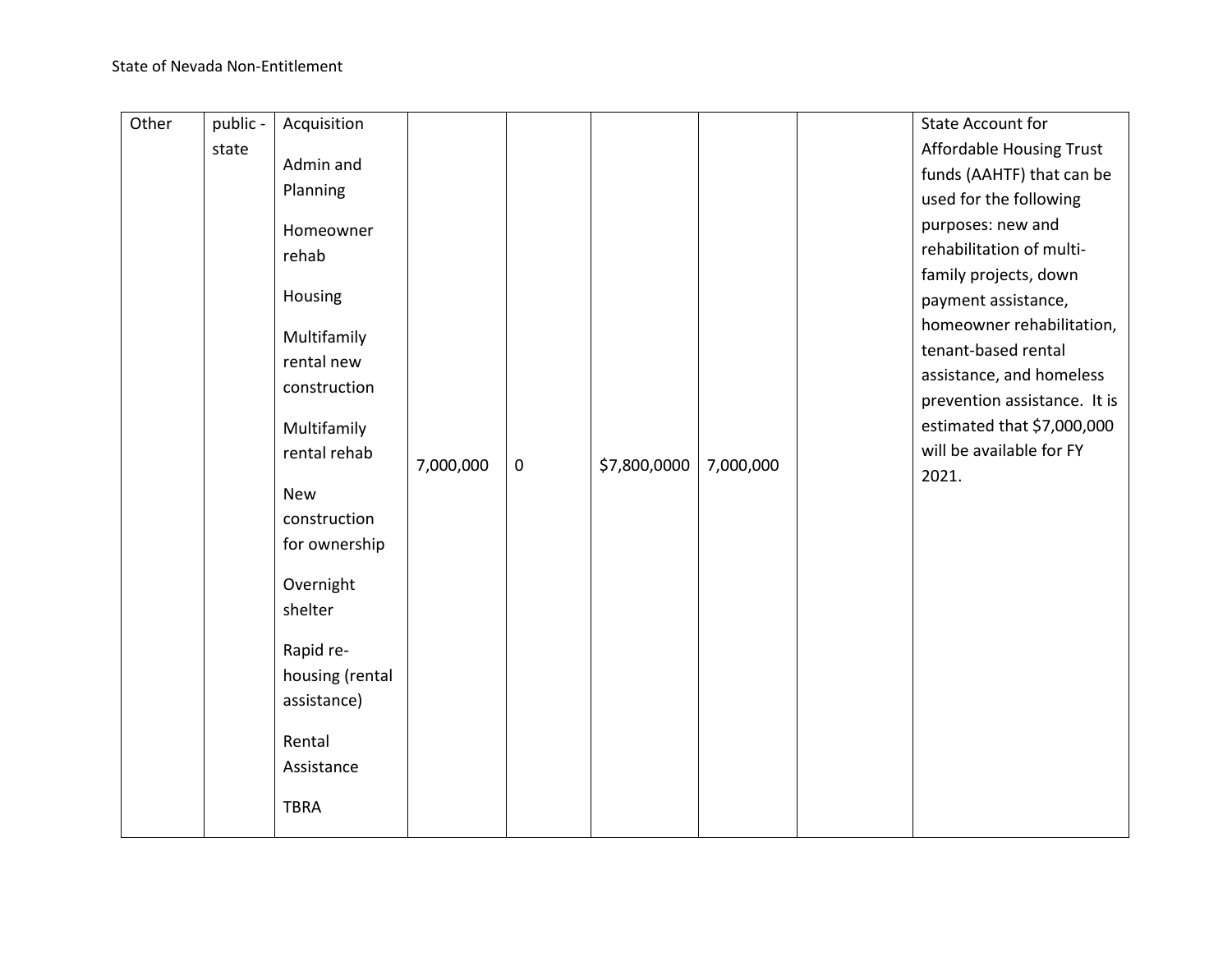| Program | Source<br>of | Uses of Funds           | Expected Amount Available Year 1 |                          |                               | Expected<br>Amount | <b>Narrative Description</b>         |  |
|---------|--------------|-------------------------|----------------------------------|--------------------------|-------------------------------|--------------------|--------------------------------------|--|
|         | Funds        |                         | Annual<br>Allocation:<br>Ç       | Program<br>Income:<br>\$ | Prior Year<br>Resources:<br>Ş | Total:<br>\$       | Available<br>Remainder of<br>ConPlan |  |
|         |              | Transitional<br>housing |                                  |                          |                               |                    |                                      |  |

Table 52 - Anticipated Resources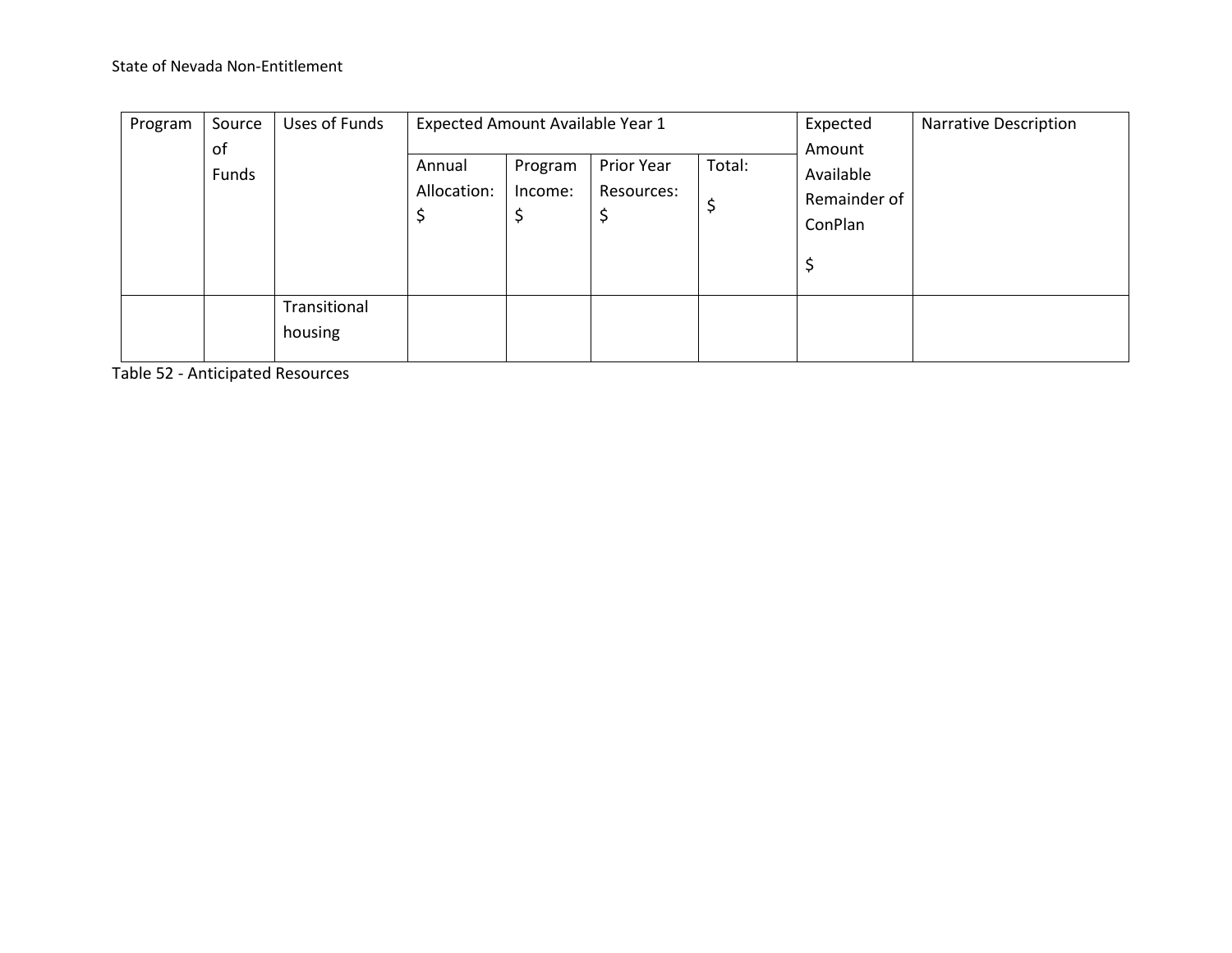Explain how federal funds will leverage those additional resources (private, state and local funds), including a description of how matching requirements will be satisfied

### ESG:

ESG sub-recipients are often allocated State Account for Affordable Housing Trust Funds (AAHTF) to be used as match to the ESG program, which allows for more ESG funding to be allocated for case management, shelter operations, and data collection activities. In addition, Account for Affordable Housing Trust funds (AAHTF) will be allocated to local housing authorities to provide Tenant-Based Rental Assistance for the most vulnerable homeless clients who are part of the coordinated entry process. Finally, local county and city funds, along with other federal program funds such as the Community Services Block Grant program, is used to pay for staff and other eligible ESG activities. 100% of the match obligation will be provided with these and other funding sources including inkind and donations.

### HOME:

NHD will leverage funds from the Low-Income Housing Tax Credit program and funds from Rural Development with regard to home ownership projects. Match requirements for the HOME program are fulfilled using property tax exemptions and Low-Income Housing Trust Funds.

HTF:

No matching funds are required for this program.

### CDBG:

Jurisdictions recommended for 2021 CDBG projects intend to commit \$1,807,697 cash contributions from other Federal, State or local funding sources and an estimated \$122,640 in-kind. Additionally, Carson City is working on a system to capture and report matching funds/leverage.

Housing Opportunities for Persons With AIDS:

No matching funds required. The Ryan White Part B program does complement HOPWA activities with housing services to assist Ryan White clients with short-term assistance to enable an individual or family to gain or maintain medical care.

If appropriate, describe publicly owned land or property located within the jurisdiction that may be used to address the needs identified in the plan

NHD is proposing to use discounted Bureau of Land Management (BLM) land under the Southern Nevada Public Lands Management Act (SNPLMA) for affordable housing purposes. In FY 2018, NHD plans to put another Request for Proposal out for a multifamily housing development using land reserved through SNPLMA. NHD will also explore partnerships with local jurisdiction(s) Clark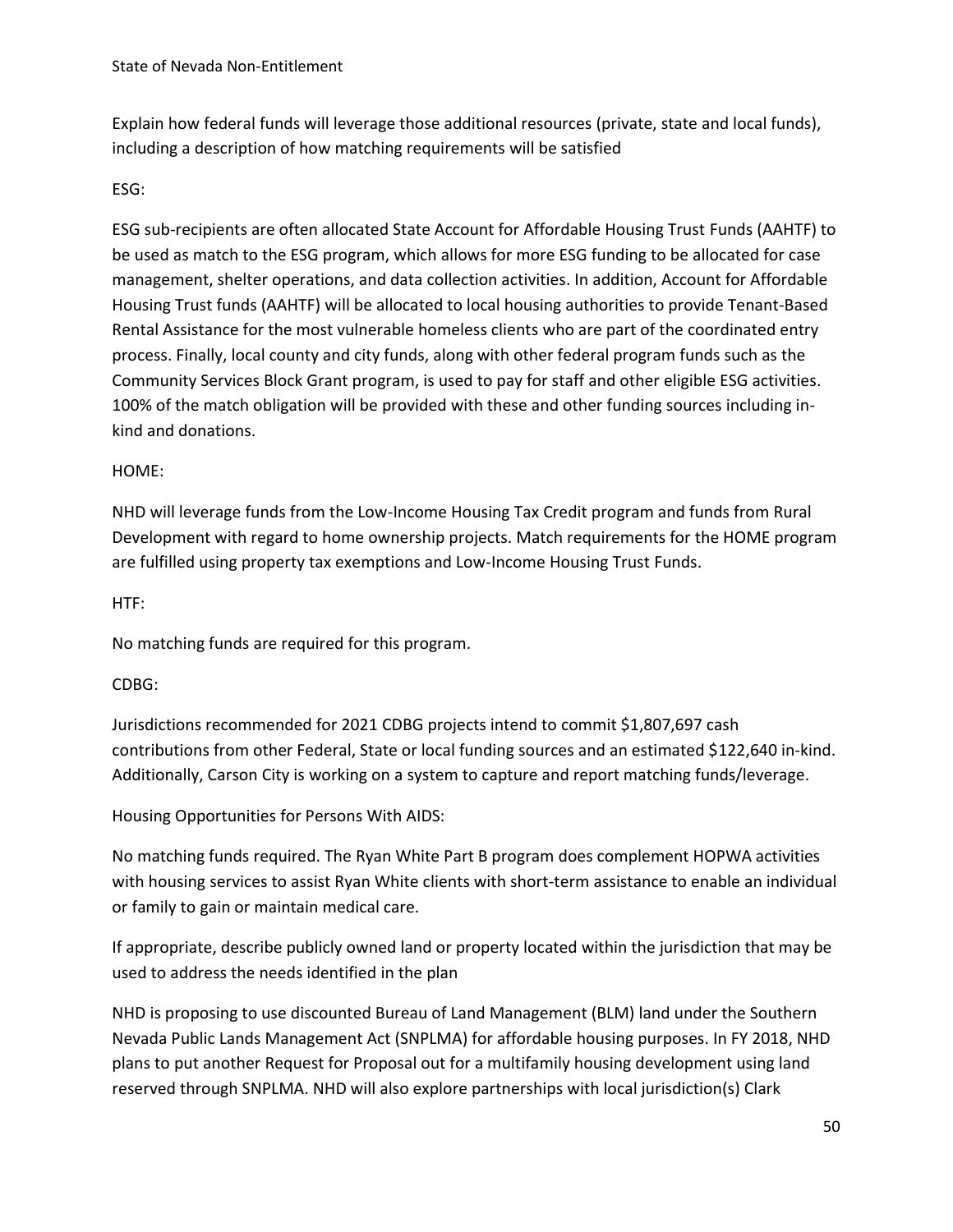County, Washoe County, City of Las Vegas, North Las Vegas, and Henderson to identify tax foreclosed properties or donated land that can be transferred for affordable housing projects.

The National Housing Trust Fund

NHD will seek to leverage HOME funds, VASH vouchers and other funding sources while collaborating with the Southern Nevada Regional Housing Authority and other agencies.

CDBG:

When recommending projects for funding, the CDBG Advisory Committee takes into consideration the collaborative nature of the project. Projects with community support and/or public-private funding are encouraged. The program is striving to increase the number of these partnerships and to collaboration across jurisdictions and regions.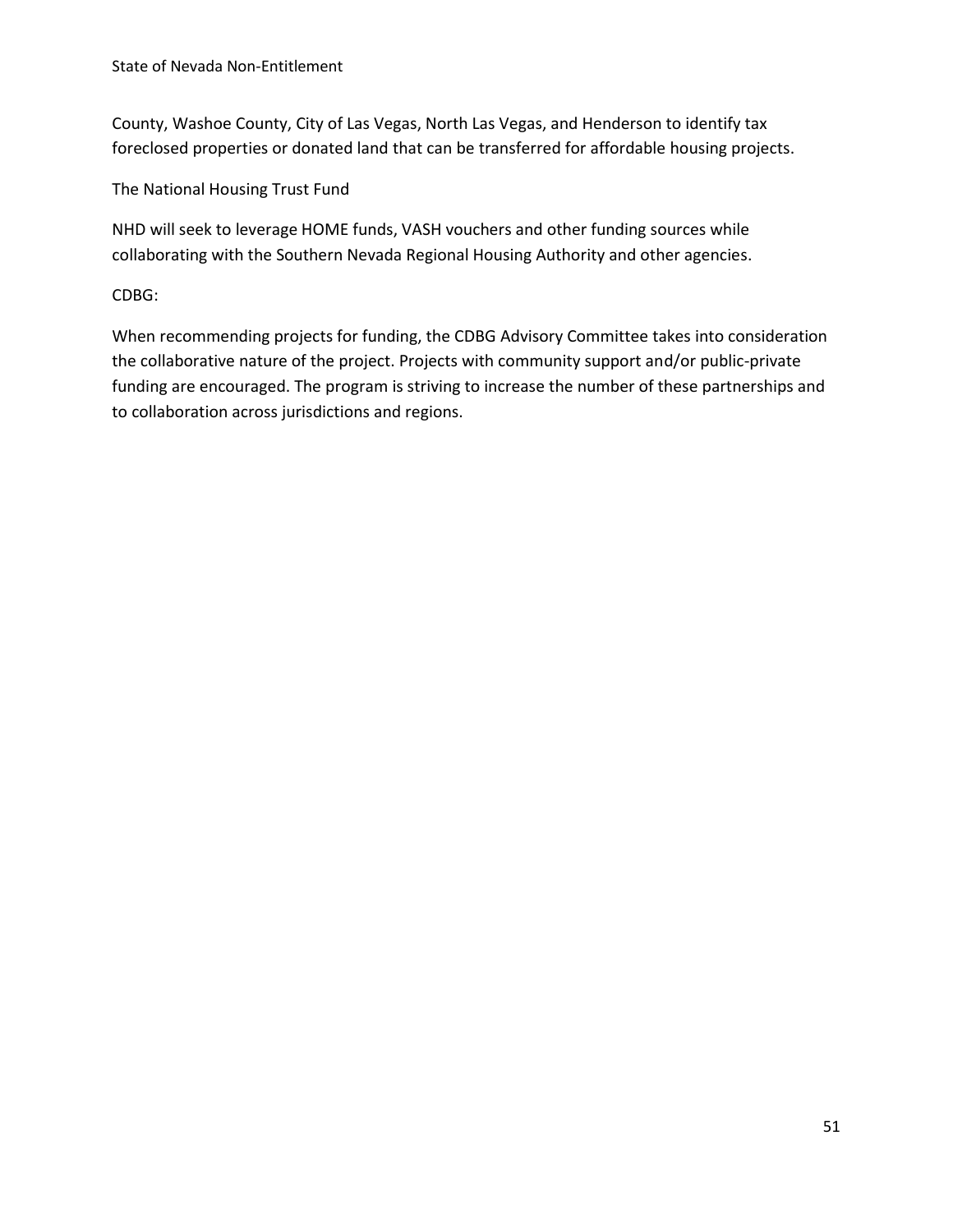AP-20 Annual Goals and Objectives

Goals Summary Information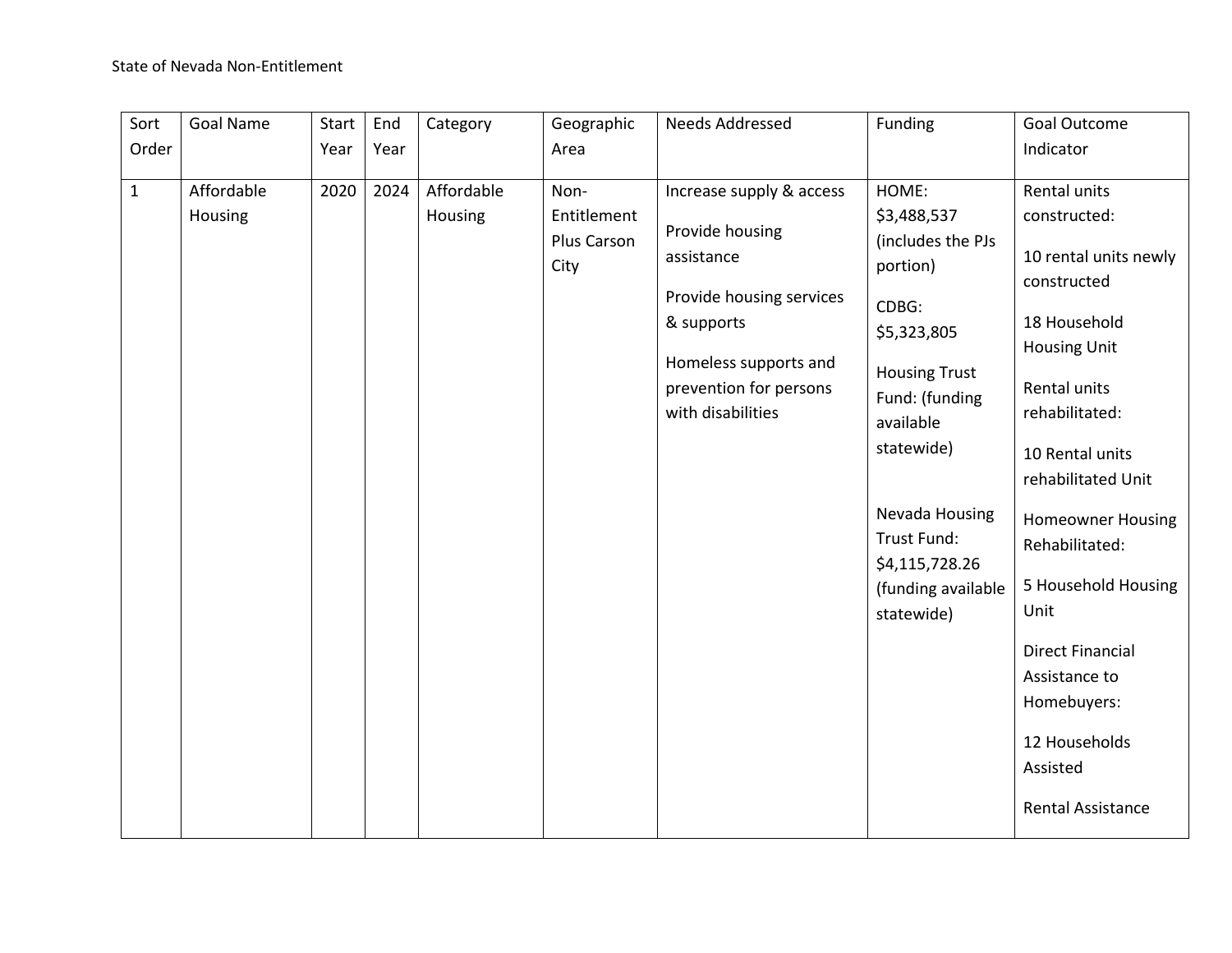| Sort           | <b>Goal Name</b>                                  | Start | End  | Category                                | Geographic                                  | Needs Addressed                                                                                                                                                  | Funding              | Goal Outcome                                                                                                                              |
|----------------|---------------------------------------------------|-------|------|-----------------------------------------|---------------------------------------------|------------------------------------------------------------------------------------------------------------------------------------------------------------------|----------------------|-------------------------------------------------------------------------------------------------------------------------------------------|
| Order          |                                                   | Year  | Year |                                         | Area                                        |                                                                                                                                                                  |                      | Indicator                                                                                                                                 |
| $\overline{2}$ | Community<br>Stabilization/<br>Development        | 2020  | 2024 | Non-Housing<br>Community<br>Development | Non-<br>Entitlement<br><b>Jurisdictions</b> | Code enforcement<br>Slum/blight<br>Environmental/cleanup                                                                                                         | CDBG:<br>\$2,256,746 |                                                                                                                                           |
|                |                                                   |       |      |                                         |                                             | Strategic acquisition &<br>clearance<br>Development and<br>maintenance of the<br>affordable housing stock<br>throughout Nevada                                   |                      |                                                                                                                                           |
| $\overline{3}$ | <b>Public Facilities</b><br>and<br>Infrastructure | 2020  | 2024 | Non-Housing<br>Community<br>Development | Non-<br>Entitlement<br><b>Jurisdictions</b> | Water/sewer<br>Parks/recreation/youth &<br>senior (community)<br>facilities<br><b>Streets &amp; sidewalks</b><br>Health & safety<br>Increase broadband<br>access | CDBG:<br>\$7,163,310 | Public Facility or<br>Infrastructure<br>Activities other than<br>Low/Moderate<br>Income Housing<br>Benefit:<br>10,000 Persons<br>Assisted |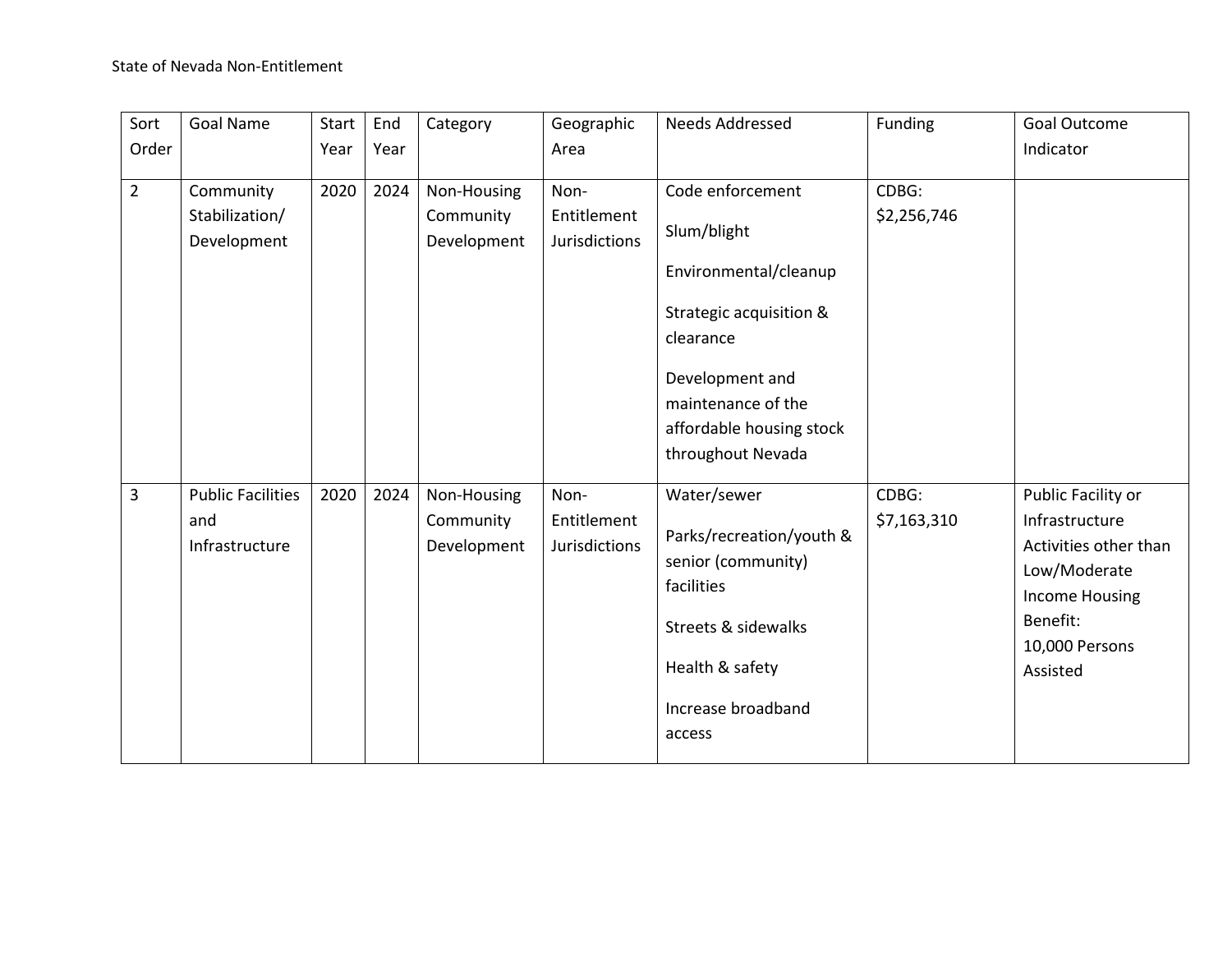| Sort  | Goal Name              | Start | End  | Category             | Geographic           | Needs Addressed          | Funding         | Goal Outcome                |
|-------|------------------------|-------|------|----------------------|----------------------|--------------------------|-----------------|-----------------------------|
| Order |                        | Year  | Year |                      | Area                 |                          |                 | Indicator                   |
|       |                        |       |      |                      |                      |                          |                 |                             |
| 4     | <b>Public Services</b> | 2020  | 2024 | Non-Housing          | Non-                 | Non-homeless services    | CDBG:           | Public service              |
|       |                        |       |      | Community            | Entitlement          | <b>Shelters</b>          | \$1,744,268     | activities other than       |
|       |                        |       |      | Development          | Jurisdictions        |                          | HOPWA:          | Low/Moderate                |
|       |                        |       |      |                      |                      | Affordable housing       | \$444,940       | Income Housing              |
|       |                        |       |      |                      |                      | services                 |                 | Benefit:                    |
|       |                        |       |      |                      |                      |                          |                 | 50 Persons Assisted         |
|       |                        |       |      |                      |                      |                          |                 |                             |
|       |                        |       |      |                      |                      |                          |                 | <b>HIV/AIDS Housing</b>     |
|       |                        |       |      |                      |                      |                          |                 | Operations:                 |
|       |                        |       |      |                      |                      |                          |                 | 30 Household                |
|       |                        |       |      |                      |                      |                          |                 | <b>Housing Unit</b>         |
|       |                        |       |      |                      |                      |                          |                 |                             |
| 5     | Economic               | 2020  | 2024 | Non-Homeless         | Non-                 | Create/retain jobs       | CDBG: \$872,130 | <b>Businesses assisted:</b> |
|       | Development /          |       |      | <b>Special Needs</b> | Entitlement          | Create/expand businesses |                 | 125 Businesses              |
|       | Environment            |       |      |                      | <b>Jurisdictions</b> |                          |                 | Assisted                    |
|       |                        |       |      |                      |                      |                          |                 |                             |
|       |                        |       |      |                      |                      |                          |                 | Jobs                        |
|       |                        |       |      |                      |                      |                          |                 | created/retained:           |
|       |                        |       |      |                      |                      |                          |                 |                             |
|       |                        |       |      |                      |                      |                          |                 | 25 Jobs                     |
|       |                        |       |      |                      |                      |                          |                 |                             |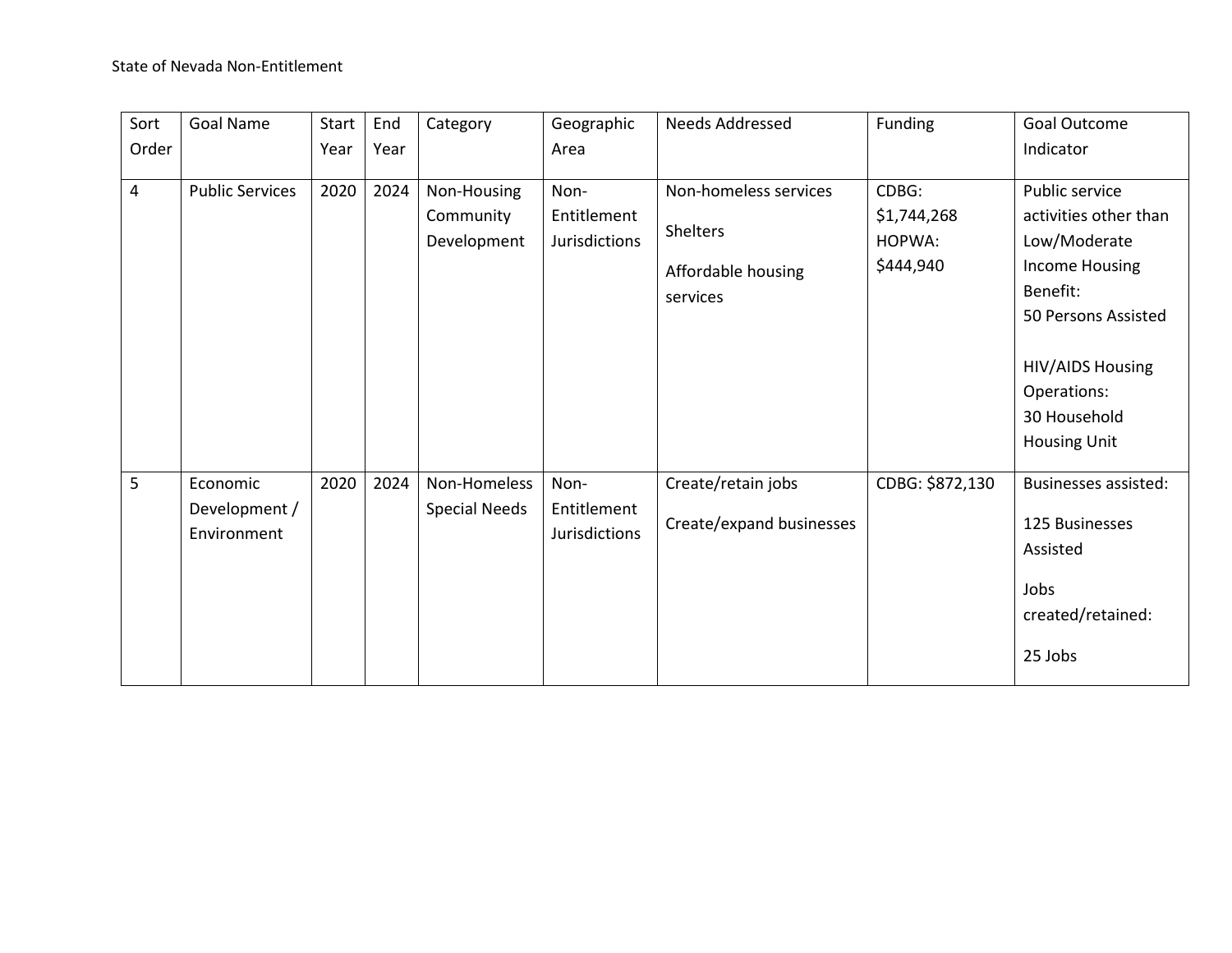| Sort             | <b>Goal Name</b>                                         | Start | End  | Category                                | Geographic                                  | Needs Addressed                                                                                                                                                                                                                         | Funding              | Goal Outcome                                                                                                                                                                                                       |
|------------------|----------------------------------------------------------|-------|------|-----------------------------------------|---------------------------------------------|-----------------------------------------------------------------------------------------------------------------------------------------------------------------------------------------------------------------------------------------|----------------------|--------------------------------------------------------------------------------------------------------------------------------------------------------------------------------------------------------------------|
| Order            |                                                          | Year  | Year |                                         | Area                                        |                                                                                                                                                                                                                                         |                      | Indicator                                                                                                                                                                                                          |
| $\boldsymbol{6}$ | Community<br>Planning and<br>Capacity<br><b>Building</b> | 2020  | 2024 | Non-Housing<br>Community<br>Development | Non-<br>Entitlement<br><b>Jurisdictions</b> | Training & technical<br>assistance<br>Assist UGLGs in identifying<br>achievable goals<br>Align goals with funding                                                                                                                       | CDBG:<br>\$1,046,556 | Public Facility or<br>Infrastructure<br>Activities other than<br>Low/Moderate<br><b>Income Housing</b><br>Benefit:<br>200 Persons Assisted<br>Other: 1 other                                                       |
| $\overline{7}$   | Homelessness                                             | 2020  | 2024 | Homeless                                | Statewide                                   | Provide rapid re-housing<br>services & financial<br>supports<br>Homeless supports and<br>prevention<br>Support shelter<br>operations<br>Increase and maintain<br>supply & access of<br>affordable and supportive<br>housing<br>Outreach | ESG: \$478,132       | <b>Homeless Person</b><br>Overnight Shelter:<br>60 Persons Assisted<br>Tenant-based rental<br>assistance / Rapid<br>Rehousing:<br>100 Households<br>Assisted<br>Homelessness<br>Prevention:<br>30 Persons Assisted |

Table 55 – Goals Summary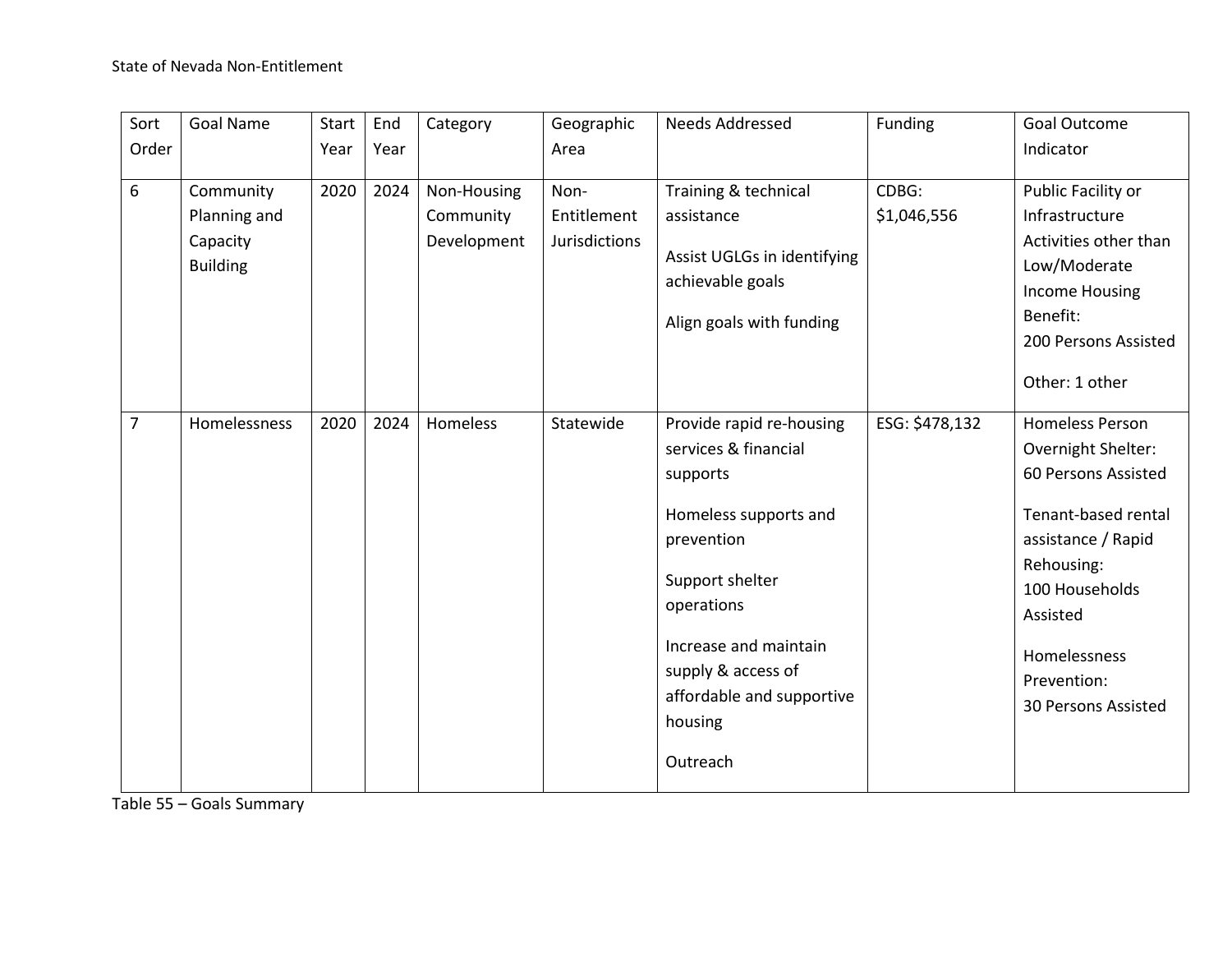## Goal Descriptions

| $\mathbf{1}$   | <b>Goal Name</b> | <b>Affordable Housing</b>                                                                                            |
|----------------|------------------|----------------------------------------------------------------------------------------------------------------------|
|                | Goal             | The State will use HOME, CDBG, Housing Trust Fund, and Nevada AAHTF to increase affordable housing through the       |
|                | Description      | construction of new rental housing, the rehabilitations of rental housing and the rehabilitation of owner housing.   |
| $2^{\circ}$    | <b>Goal Name</b> | Community Stabilization/ Development Support Efforts to Combat Homelessness                                          |
|                | Goal             | Support community stabilization through Code enforcement, Slum/blight removal, Environmental/cleanup, and            |
|                | Description      | Strategic acquisition & clearance.                                                                                   |
| $\overline{3}$ | <b>Goal Name</b> | <b>Public Facilities and Infrastructure</b>                                                                          |
|                | Goal             | The State will fund public facility and infrastructure improvements, including Water/sewer, Parks/recreation/youth & |
|                | Description      | senior (community) facilities, Streets & sidewalks, Health & safety, and Increase broadband access.                  |
| $\overline{4}$ | Goal Name        | <b>Public Services</b>                                                                                               |
|                | Goal             | This is a public service goal to provide access to needed services.                                                  |
|                | Description      |                                                                                                                      |
| 5 <sup>1</sup> | <b>Goal Name</b> | Economic Development / Environment                                                                                   |
|                | Goal             | This goal provides employment opportunities for low- and moderate-income people and promote businesses in the        |
|                | Description      | State.                                                                                                               |
| 6              | <b>Goal Name</b> | <b>Community Planning and Capacity Building</b>                                                                      |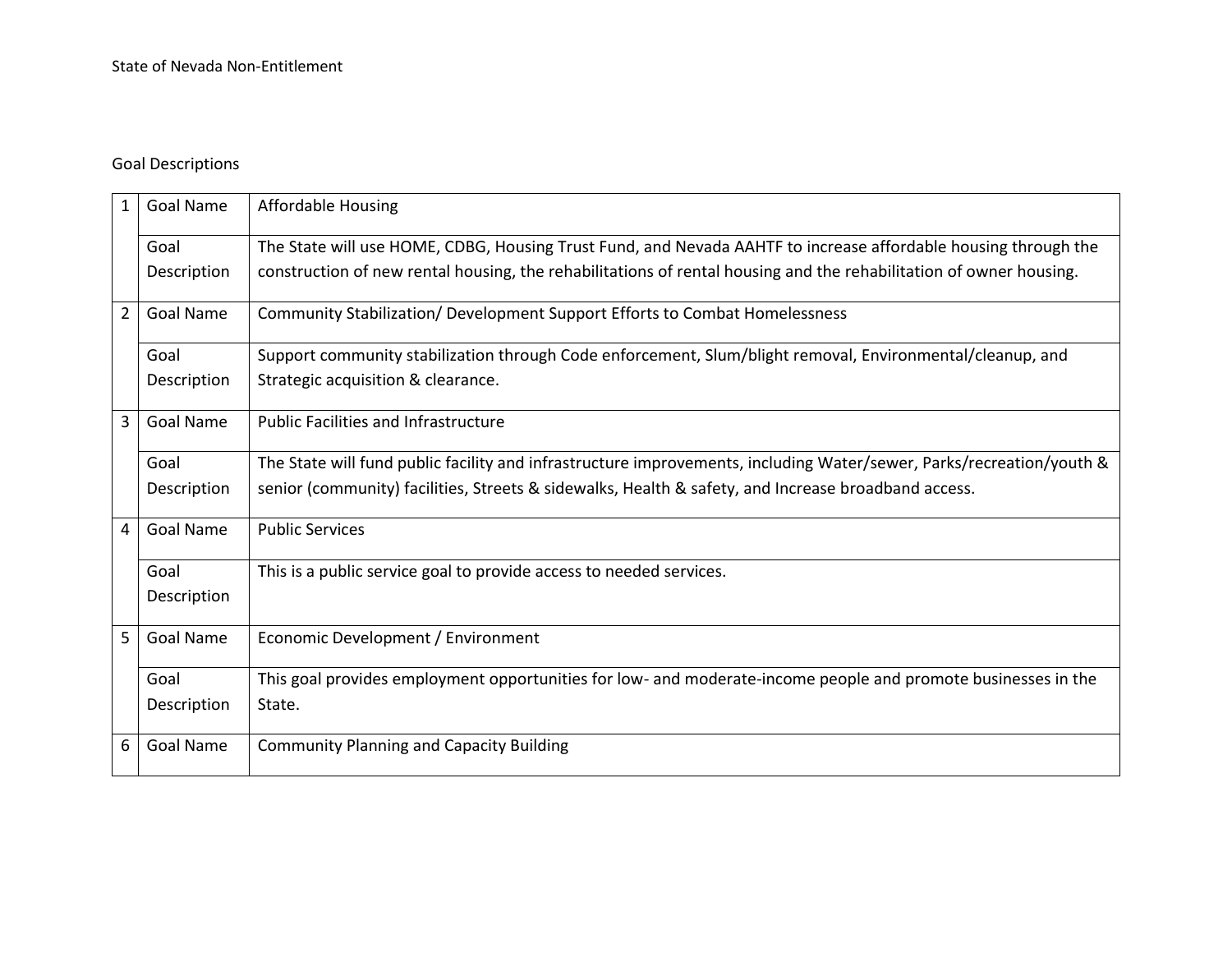|                | Goal<br>Description | This goal is to provide infrastructure and other planning support for units of local government or sub-recipients.                                                                                                                         |
|----------------|---------------------|--------------------------------------------------------------------------------------------------------------------------------------------------------------------------------------------------------------------------------------------|
| $\overline{7}$ | <b>Goal Name</b>    | Homelessness                                                                                                                                                                                                                               |
|                | Goal                | ESG and AAHTF will be allocated to agencies to fund rapid re-housing assistance for up to 24 months, along with                                                                                                                            |
|                | Description         | tenant based rental assistance for homeless who are referred by the coordinated entry lead agencies.                                                                                                                                       |
|                |                     | ESG and AAHTF will be provided to emergency and domestic violence shelters to offset the costs of operating their                                                                                                                          |
|                |                     | shelters. Funding will also be allocated for essential services to residents of these shelters. In communities without<br>access to a shelter, funds will be allocated to pay for motel/hotel vouchers that are used as emergency housing. |
|                |                     | ESG funds will provide funding to offset costs of the Homeless Management Information System (HMIS). Goal is 95%<br>data quality                                                                                                           |

Table 55 – Goals Summary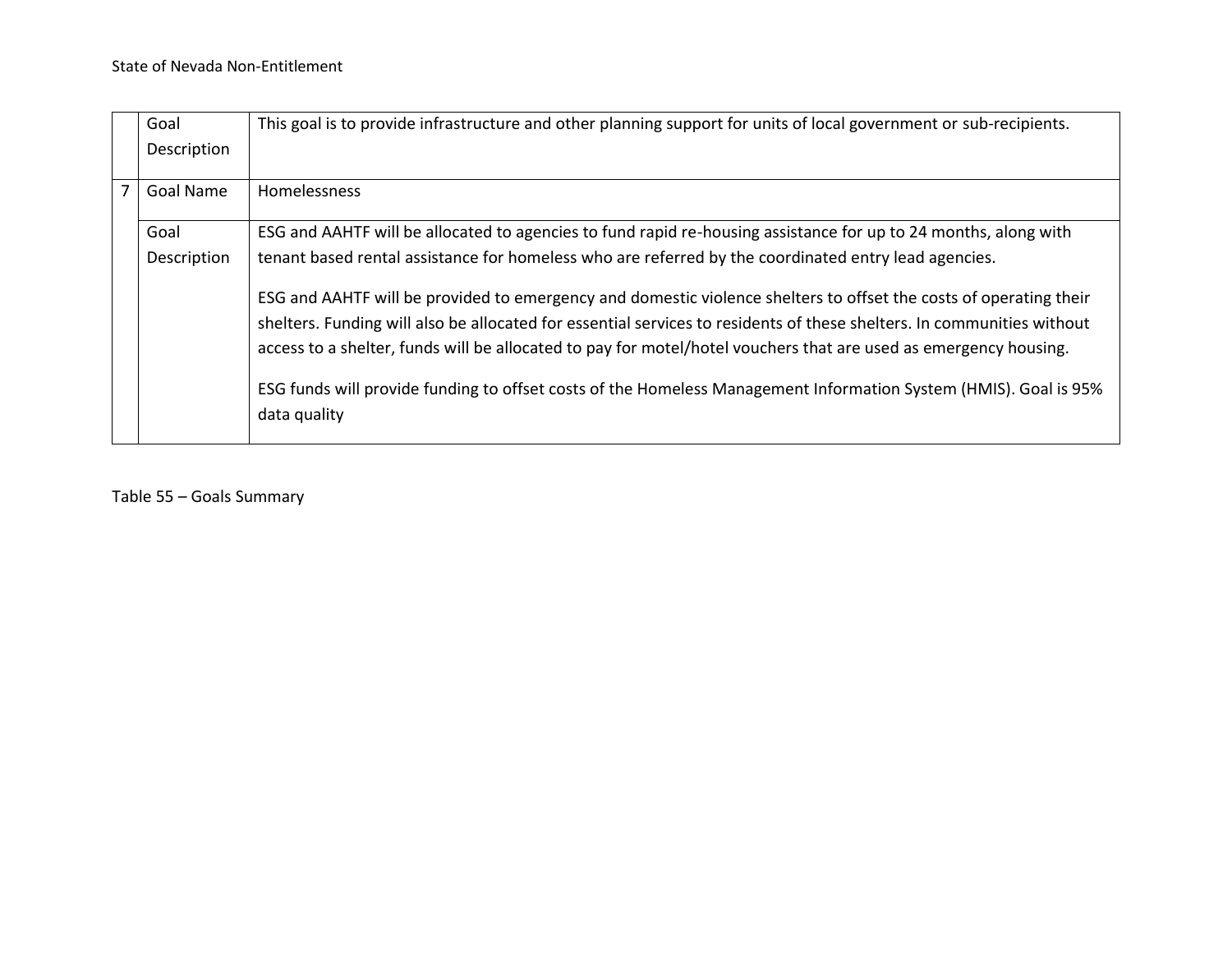Introduction:

Funding Allocation Priorities

| Table 1 – Funding Allocation Priorities |
|-----------------------------------------|
|-----------------------------------------|

|              | Increase     | Support      | Provide       | Support     | Improve        | Improve     | Provide        | Enhance    | Encour    |
|--------------|--------------|--------------|---------------|-------------|----------------|-------------|----------------|------------|-----------|
|              | Availability | Efforts to   | Support to    | Data        | Infrastructure | Access      | Infrastructure | Access     | Econor    |
|              | of           | Combat       | Those at Risk | Collection  | (%)            | to          | and Planning   | to         | Develo    |
|              | Affordable   | Homelessness | of            | for         |                | Public      | Support (%)    | Quality    | (%)       |
|              | Housing      | (%)          | Homelessness  | Homeless    |                | Services    |                | Facilities |           |
|              | (%)          |              | (%)           | Services    |                | (%)         |                | (%)        |           |
|              |              |              |               | (%)         |                |             |                |            |           |
| <b>CDBG</b>  | 30           | $\mathbf 0$  | $\mathbf 0$   | $\mathbf 0$ | 51             | 10          | 6              | 13         | 5         |
|              |              |              |               |             |                |             |                |            |           |
| <b>HOME</b>  | 90           |              | $\pmb{0}$     | $\pmb{0}$   | $\pmb{0}$      | $\mathbf 0$ | $\pmb{0}$      | $\pmb{0}$  | $\pmb{0}$ |
| <b>HOPWA</b> | $\mathbf 0$  | $\mathbf 0$  | 0             | 0           | $\mathbf 0$    | 100         | $\pmb{0}$      | $\pmb{0}$  | $\pmb{0}$ |
| ESG          | 0            | 50           | 25            | 25          | $\mathbf 0$    | $\mathbf 0$ | $\pmb{0}$      | $\pmb{0}$  | $\pmb{0}$ |
| Housing      |              |              |               |             |                |             |                |            |           |
| Trust        |              |              |               |             |                |             |                |            |           |
| Fund         | 0            |              | $\pmb{0}$     | $\mathbf 0$ | $\mathbf 0$    | $\mathbf 0$ | $\pmb{0}$      | $\pmb{0}$  | $\pmb{0}$ |
| Other        |              |              |               |             |                |             |                |            |           |
| Nevada       |              |              |               |             |                |             |                |            |           |
| Housing      |              |              |               |             |                |             |                |            |           |
| Trust        |              |              |               |             |                |             |                |            |           |
| Fund         | 25           | $\mathbf 0$  | 15            | $\mathbf 0$ | $\pmb{0}$      | $\pmb{0}$   | $\pmb{0}$      | $\pmb{0}$  | $\pmb{0}$ |
|              |              |              |               |             |                |             |                |            |           |

#### Reason for Allocation Priorities

ESG: Funding continues to be limited for homeless activities in rural Nevada. Communities believe that there is a need to fund emergency and domestic violence shelters to ensure that homeless individuals and families have access to safe shelter. Rapid re-housing is a category that is prioritized as the largest number of people on the community que regularly fall under the rapid re-housing category.

HOME: NHD chose to give Low Income Housing Tax Credit projects allocation priority because it ensures that the HOME funds are being leveraged to the greatest extent possible. NHD feels that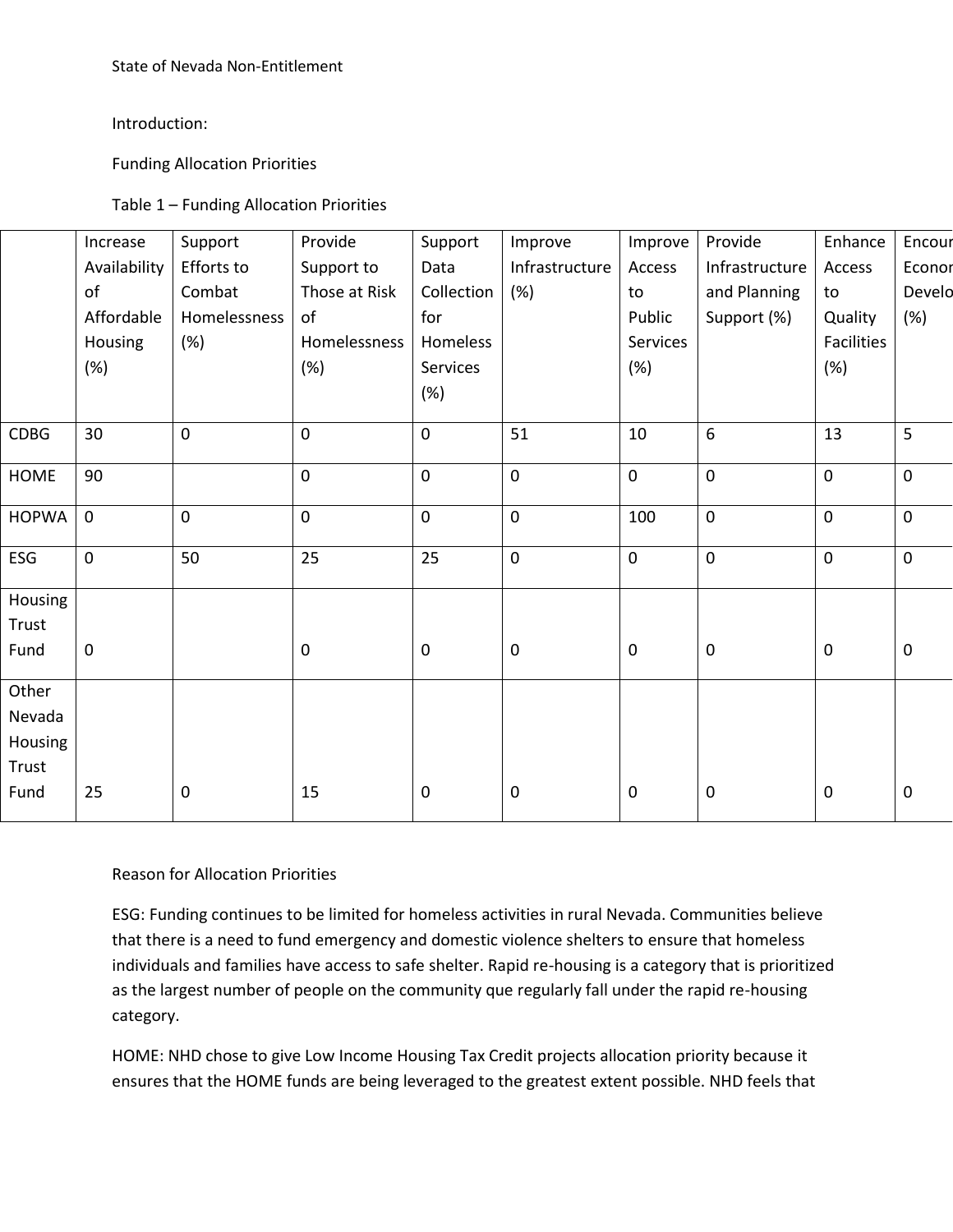Down Payment Assistance programs are important programs to have in the non-entitled areas where there is more housing stock in the rural areas.

HTF: NHD chose to give Low Income Housing Tax Credit projects allocation priorities because it ensures that the HTF funds are being leveraged to the greatest extent possible.

CDBG: As reflected in this table, the CDBG program primary focus is on improving and upgrading infrastructure. While not direct job creation projects, improved infrastructure enables communities to expand economic development opportunities through improved and expanded infrastructure.

HOPWA: As indicated in this table, HOPWA funds are used to assist HIV positive individuals at-risk of homelessness with rental, mortgage and utility assistance, also assistance with move-in costs associated with securing permanent housing.

How will the proposed distribution of funds address the priority needs and specific objectives described in the Consolidated Plan?

ESG: The Consolidated Plan identified the need to support existing homeless and domestic violence shelters due to the limited amount of resources that are available for housing. There is also a need for homeless prevention activities, and the bulk of those programs will be funded through the AAHTF Welfare Set-Aside program. The State Consolidated Plan, local Continuum of Care Strategic Plans, and the Governor's Interagency Council on Homelessness identified the need for permanent housing, including rapid re-housing. As a result, both ESG and AAHTF will have allocations primarily focused on those activities. Tenant-based rental assistance programs will be managed by counties, and the Nevada Rural Housing Authority as part of the Rural Nevada Coordinated Entry process.

HOME: The proposed distribution will address the need of multi-family housing by ensuring that affordable multi-family complexes will have the funding needed to be built. NHD will also be able to continue a down payment assistance program.

CDBG: Funding from CDBG supports CDBG priorities as noted in the Consolidated Plan for the State of Nevada.

HTF: The distribution from HTF will not change the priority needs and specific objectives described in the Consolidated Plan, however, the additional funding will enhance the current objectives and facilitate completion.

HOPWA: Funding for HOWPA supports the activities and priorities as noted in the Consolidated Plan for the State of Nevada.

AP-30 Methods of Distribution – 91.320(d)&(k)

Introduction: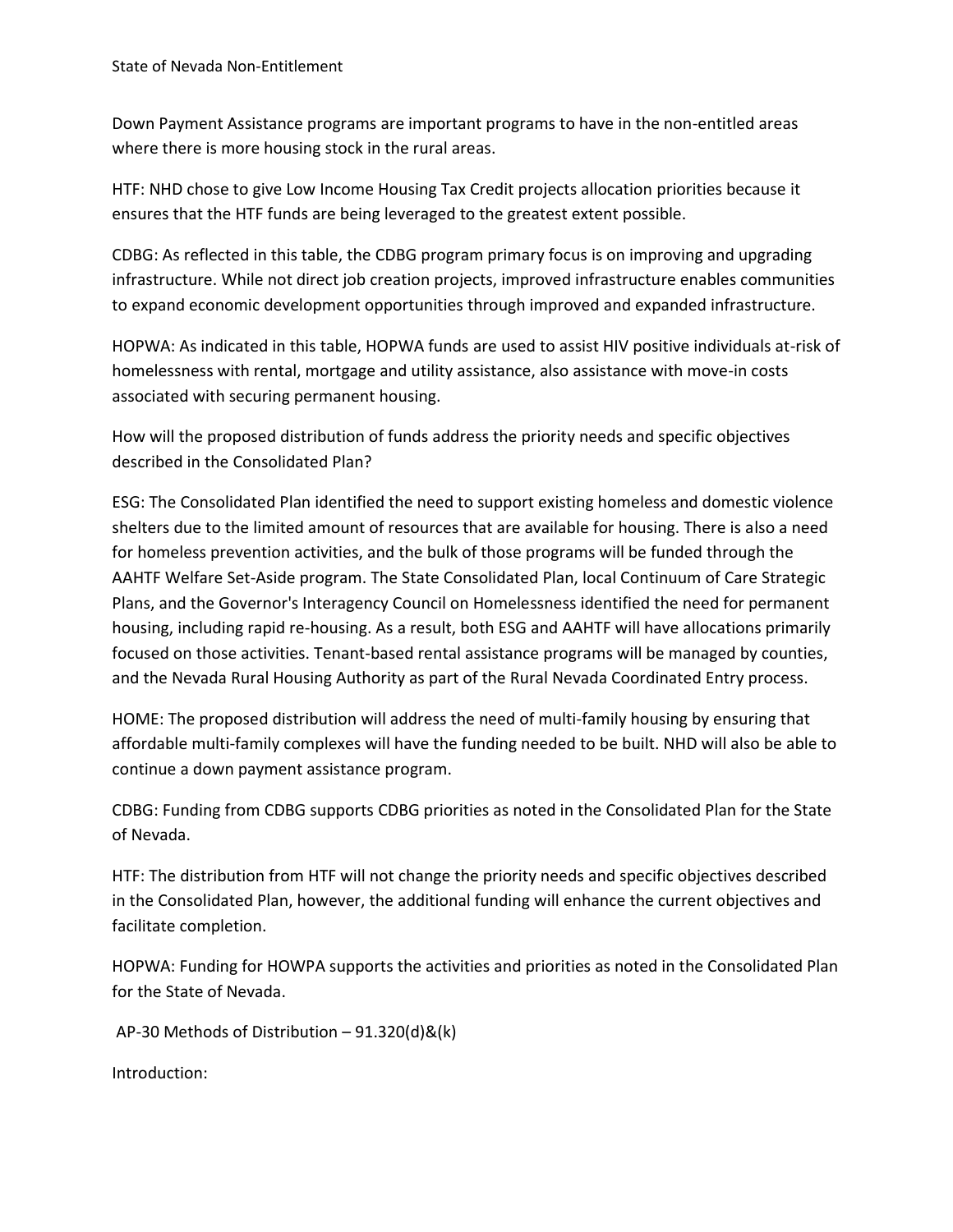# Distribution Methods

# Table 2 - Distribution Methods by State Program

| State Program Name:     | Community Development Block Grant Program |
|-------------------------|-------------------------------------------|
| <b>Funding Sources:</b> | <b>CDBG</b>                               |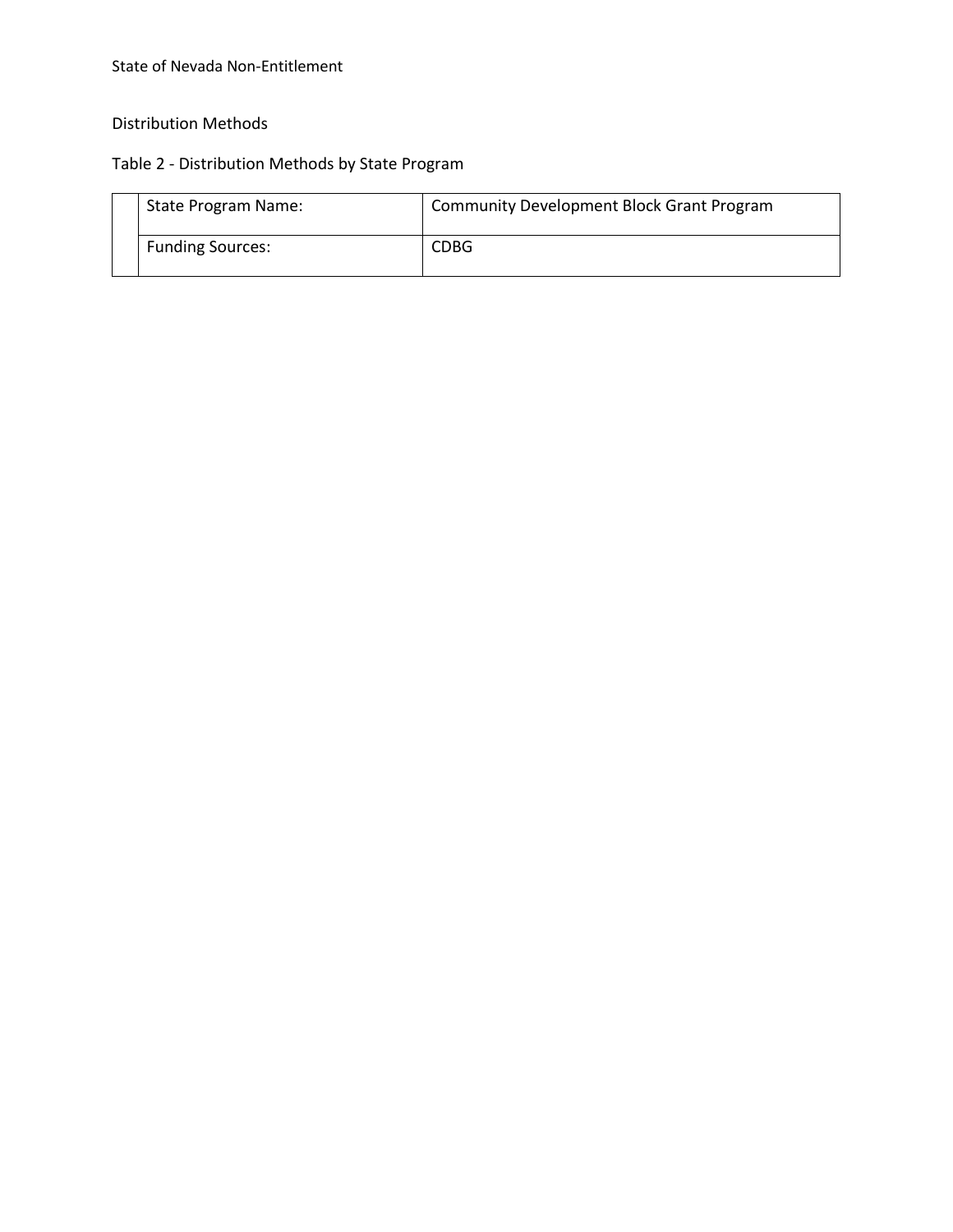| Describe the state program | <b>CDBG: The Community Development Block Grant</b>       |
|----------------------------|----------------------------------------------------------|
| addressed by the Method of | (CDBG) program is a flexible program that provides       |
| Distribution.              | communities with resources to address a wide range       |
|                            | of unique community and economic development             |
|                            | needs. Beginning in 1974, the CDBG program is one of     |
|                            | the longest continuously run programs at HUD.            |
|                            | Through the CDBG program, HUD provides annual            |
|                            | grants on a formula basis to 1,209 general units of      |
|                            | local government and States.                             |
|                            | The CDBG entitlement program allocates annual            |
|                            | grants to larger cities and urban counties to develop    |
|                            | viable communities by providing decent housing, a        |
|                            | suitable living environment, and opportunities to        |
|                            | expand economic opportunities, principally for low-      |
|                            | and moderate-income persons.                             |
|                            | The State of Nevada is a recipient of the State          |
|                            | Administered CDBG program, also known as the Small       |
|                            | Cities' CDBG program. States award grants to smaller     |
|                            | units of general local government that carry out         |
|                            | community development activities. Annually, each         |
|                            | State develops funding priorities and criteria for       |
|                            | selecting projects. Nevada's priorities are established  |
|                            | by the consolidated planning process, state priorities,  |
|                            | and the regional community and economic                  |
|                            | development needs of the communities.                    |
|                            | The State of Nevada's CDBG Program is designed to        |
|                            | meet the priority needs that have been identified by     |
|                            | the State and local communities.                         |
|                            | The 5-Year Consolidated Plan identified the following    |
|                            | as priorities: Improve infrastructure by assisting with  |
|                            | sidewalk/path, street, water and wastewater system       |
|                            | upgrades and development projects; enhance access        |
|                            | to quality facilities to serve the population throughout |
|                            | rural Nevada; Provide infrastructure and other           |
|                            | planning support for units of local government; retain   |
|                            | and expand existing businesses; support recruitment      |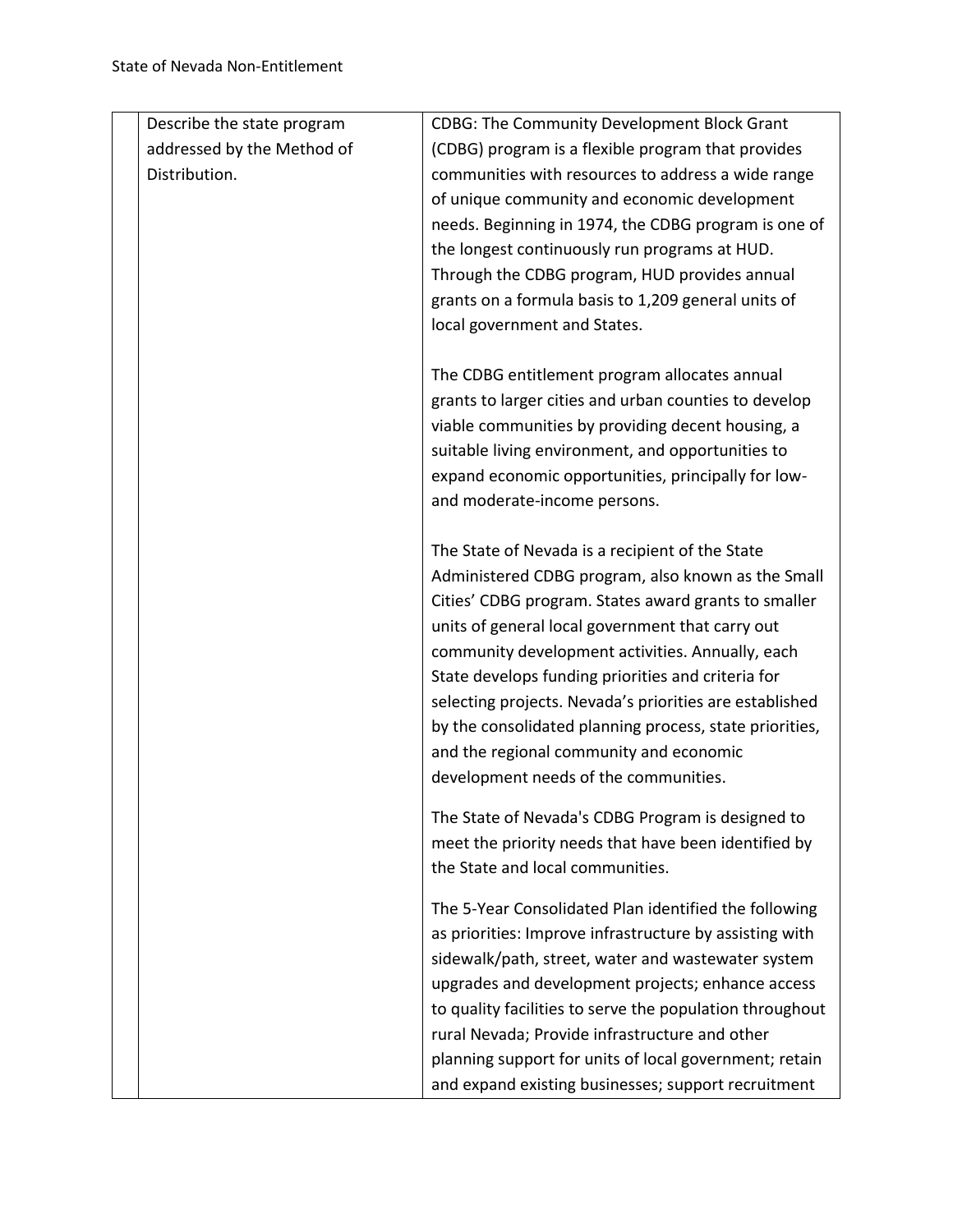|                                                                                                                                                                                              | and attraction of new businesses to Nevada; provide<br>employment opportunities for low- and moderate-<br>income people. By funding these priorities, State<br>CDBG funds will be allocated to support these<br>priorities.                                                                                                                                                                                                                                                                                                                                                                                                                                                                                                                                                                                                                                                                                                                                                                                                                                                                                                                                                    |
|----------------------------------------------------------------------------------------------------------------------------------------------------------------------------------------------|--------------------------------------------------------------------------------------------------------------------------------------------------------------------------------------------------------------------------------------------------------------------------------------------------------------------------------------------------------------------------------------------------------------------------------------------------------------------------------------------------------------------------------------------------------------------------------------------------------------------------------------------------------------------------------------------------------------------------------------------------------------------------------------------------------------------------------------------------------------------------------------------------------------------------------------------------------------------------------------------------------------------------------------------------------------------------------------------------------------------------------------------------------------------------------|
| Describe all of the criteria that will<br>be used to select applications and<br>the relative importance of these<br>criteria.                                                                | CDBG: The CDBG Program implemented a revised<br>ranking criterion form for use by the CDBG Advisory<br>Committee. The ranking form is reviewed during the<br>CDBG Application Workshop for the current<br>application cycle. Refer to hard copy of the Annual<br>Action Plan for details of the Method of Distribution<br>and criteria.                                                                                                                                                                                                                                                                                                                                                                                                                                                                                                                                                                                                                                                                                                                                                                                                                                        |
| If only summary criteria were<br>described, how can potential<br>applicants access application<br>manuals or other<br>state publications describing the<br>application criteria. (CDBG only) | CDBG: Potential applicants can access application<br>manuals and the ranking criteria on the Governor's<br>Office of Economic Development: CDBG web pages.<br>Applicants also are encouraged to work with CDBG<br>staff members in developing applications to ensure<br>project eligibility and answer any questions applicants<br>may have about the process.<br>Non-profit organizations work with the 27 eligible<br>CDBG cities and counties to develop applications to be<br>sponsored by the city or county. Notices are posted<br>and/or published in the various cities/counties to<br>inform the non-profit organizations about CDBG and<br>the application process. Sponsored organizations also<br>are encouraged to attend the CDBG Grant Application<br>Workshop in their areas. For the 2017 Program Year,<br>Carson City, an entitlement, chose to revert to the<br>state CDBG program. Carson City has a separate but<br>similar review and allocation process and is on the<br>same timeline as the state program. For 2018, Carson<br>City applications were submitted through the on-line<br>system, ZoomGrants; reviewers also used the on-line<br>system. |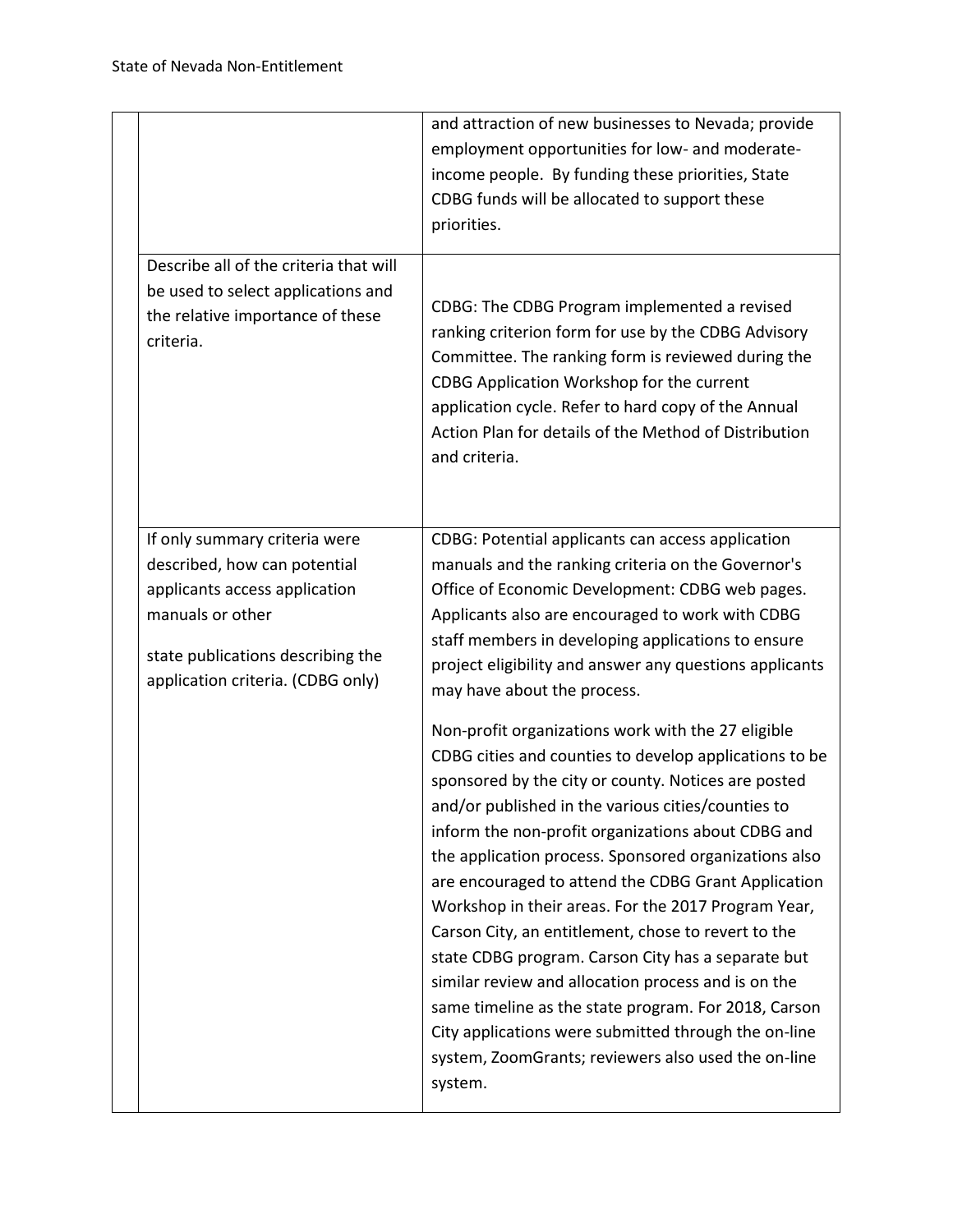| Describe the process for awarding   | CDBG: Funds are awarded through a competitive            |
|-------------------------------------|----------------------------------------------------------|
| funds to state recipients and how   | application process that is reviewed during CDBG         |
| the state will make its allocation  | Application Workshops held in the spring and summer      |
| available to units of general local | months each year. Applications are due in January or     |
| government, and non-profit          | February and reviewed by CDBG staff members for          |
| organizations, including community  | eligibility. Once verified as eligible, applications are |
| and faith-based organizations. (ESG | distributed to an Advisory Committee (AC) for ranking.   |
| only)                               | The AC generally meets in March/April, in an open        |
|                                     | meeting process, to review and recommend                 |
|                                     | applications for funding. During this open meeting       |
|                                     | process, external reviewers provide input regarding      |
|                                     | potential projects; project applicants also make         |
|                                     | presentations about the proposed projects. The AC        |
|                                     | recommendations are submitted to the GOED Director       |
|                                     | for review and approval before forwarding to the         |
|                                     | Governor for final approval of projects.                 |
|                                     |                                                          |
| Identify the method of selecting    | HOPWA only. Not applicable to CDBG. However,             |
| project sponsors (including         | projects from non-profits can be sponsored by a          |
| providing full access to grassroots | city/county for CDBG funding. A four-year Request for    |
| faith-based and other community-    | Applications (RFA) will be issued mid-late 2021 for      |
| based organizations). (HOPWA only)  | agencies interested in providing HOPWA services to       |
|                                     | clients. The RFA will be widely released and available   |
|                                     | to interested parties such as grassroots faith-based     |
|                                     | and other community-based organizations. The four-       |
|                                     | year RFA will be in line with the next 2020-2024         |
|                                     | Consolidated Plan.                                       |
| Describe how resources will be      | CDBG: Resources are allocated among funding              |
| allocated among funding categories. | categories based on community need and                   |
|                                     | responsiveness to the state's CDBG's program goals.      |
|                                     | Needs also reflect and respond to changes occurring at   |
|                                     | the local level.                                         |
|                                     |                                                          |
|                                     |                                                          |
|                                     |                                                          |
|                                     |                                                          |
|                                     |                                                          |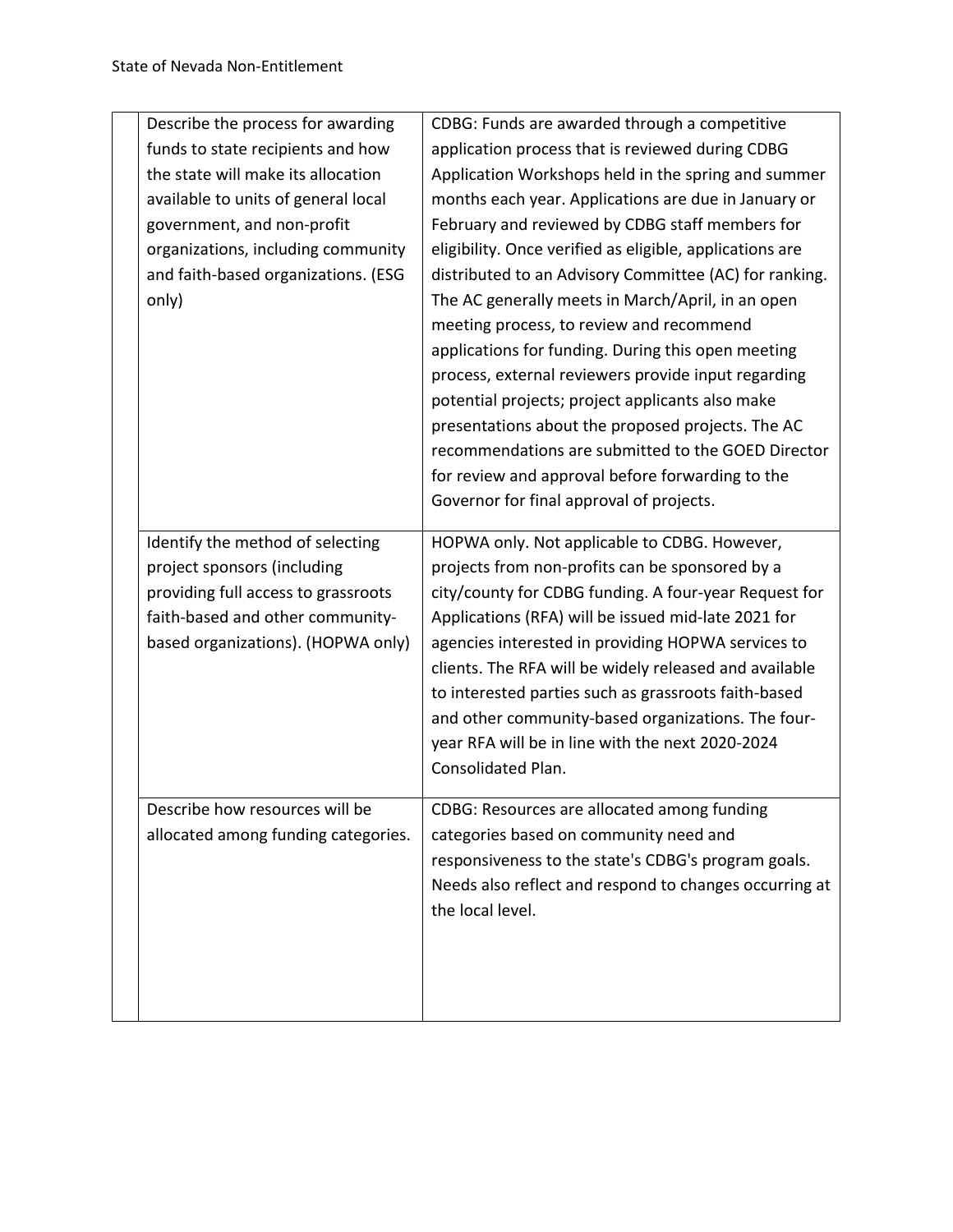|                | Describe threshold factors and grant                   | CDBG: CDBG does not have a threshold factor or grant                                                         |
|----------------|--------------------------------------------------------|--------------------------------------------------------------------------------------------------------------|
|                | size limits.                                           | size limit.                                                                                                  |
|                |                                                        |                                                                                                              |
|                |                                                        |                                                                                                              |
|                |                                                        |                                                                                                              |
|                |                                                        |                                                                                                              |
|                |                                                        |                                                                                                              |
|                |                                                        |                                                                                                              |
|                | What are the outcome measures                          | The CDBG Outcome Measures are (1)                                                                            |
|                | expected as a result of the method<br>of distribution? | Availability/Accessibility, (2) Affordability; and (3)<br>Sustainability relating to (1) Suitable Living     |
|                |                                                        | Environments; (2) Decent Housing; and (3) Economic                                                           |
|                |                                                        | Opportunity. An estimated 92,723 individuals will                                                            |
|                |                                                        | benefit from the 2021 projects recommended for                                                               |
|                |                                                        | funding.                                                                                                     |
|                |                                                        |                                                                                                              |
|                |                                                        |                                                                                                              |
|                |                                                        |                                                                                                              |
| $\overline{2}$ |                                                        |                                                                                                              |
|                | <b>State Program Name:</b>                             | <b>Emergency Solutions Grant</b>                                                                             |
|                | <b>Funding Sources:</b>                                | ESG                                                                                                          |
|                | Describe the state program                             | The State is allocated an annual distribution of ESG                                                         |
|                | addressed by the Method of                             | funds that are distributed and managed through NHD.                                                          |
|                | Distribution.                                          | The annual allocation of ESG funds for 2021 is                                                               |
|                |                                                        | estimated to be \$481,746. NHD will distribute these<br>funds through a competitive application which opened |
|                |                                                        | in February 2021. Programs in non-entitled areas of                                                          |
|                |                                                        | the State are prioritized since the PJs throughout the                                                       |
|                |                                                        | State receive their own ESG distribution from HUD. In                                                        |
|                |                                                        | the event the state determines the city of Reno is in                                                        |
|                |                                                        | further need of ESG funds in addition to their                                                               |
|                |                                                        | allocation from HUD (determined through their                                                                |
|                |                                                        | competitive allocation) the state may fund the city of<br>Reno ESG funds. The ESG funds will be mostly or    |
|                |                                                        | entirely allocated to programs serving those in rural                                                        |
|                |                                                        | areas of the state.                                                                                          |
|                |                                                        |                                                                                                              |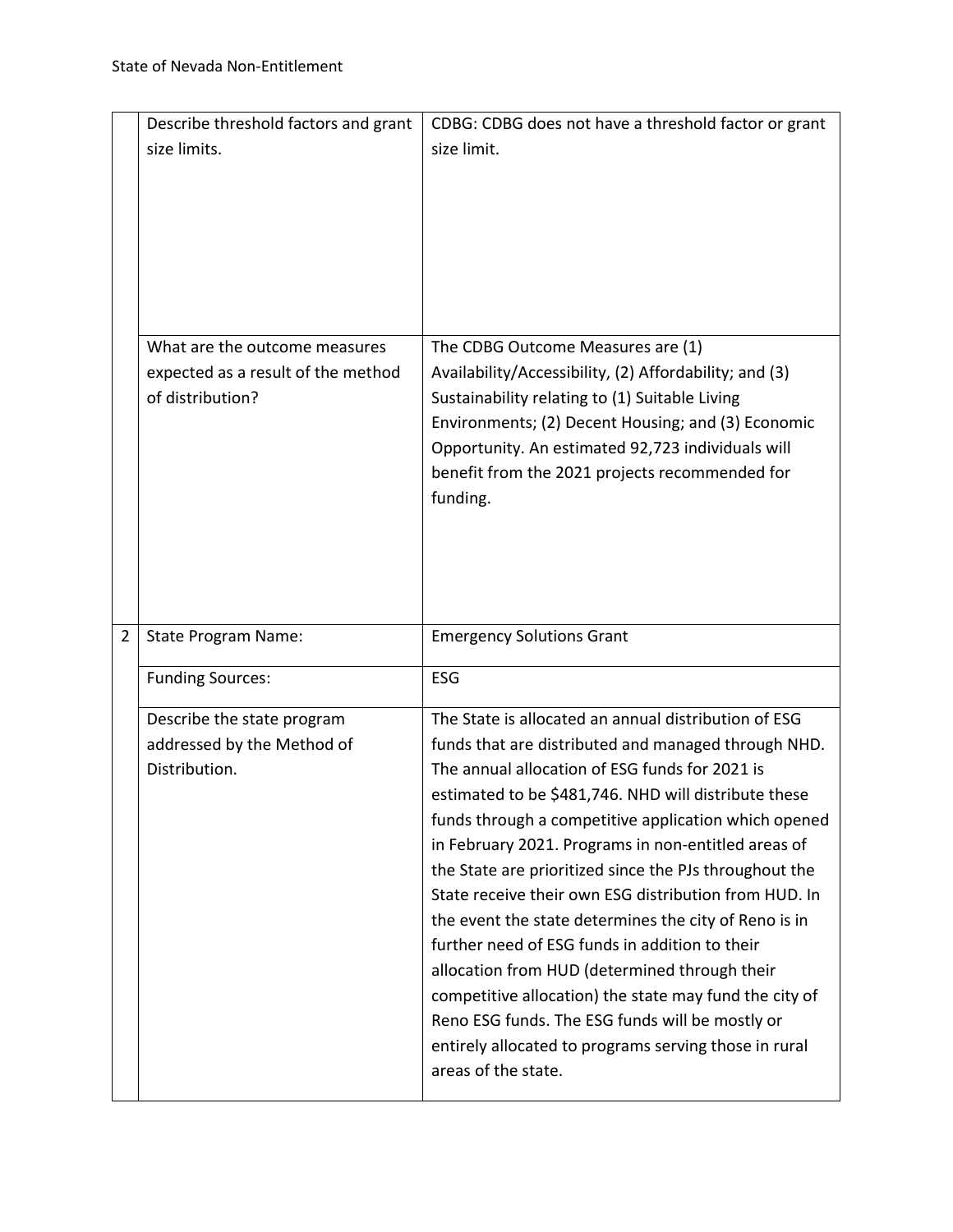| Describe all of the criteria that will | Programs in non-entitled areas of the State are           |
|----------------------------------------|-----------------------------------------------------------|
| be used to select applications and     | prioritized. In the event the State determines the city   |
| the relative importance of these       | of Reno is in further need of ESG funds in addition to    |
| criteria.                              | its allocation from HUD (determined through its           |
|                                        | competitive allocation) the state may fund the city of    |
|                                        | Reno ESG funds. The ESG funds will be mostly or           |
|                                        | entirely allocated to programs serving those in rural     |
|                                        | areas of the state. In addition, Rapid Re-housing         |
|                                        | programs will be prioritized for funding, however, all    |
|                                        | categories allowable under the ESG program will be        |
|                                        | considered.                                               |
|                                        |                                                           |
| If only summary criteria were          | This section is not applicable since ESG is not CDBG. All |
| described, how can potential           | information on the ESG program is available through       |
| applicants access application          | the NHD website and through contacting the ESG            |
| manuals or other state publications    | administrator.                                            |
| describe the application criteria?     |                                                           |
| (CDBG only)                            |                                                           |
|                                        |                                                           |
| Describe the process for awarding      | The ESG funding is available to all units of local        |
| funds to state recipients and how      | governments, non-profit organizations, including          |
| the state will make its allocation     | community and faith-based organizations within the        |
| available to units of general local    | rural communities and the city of Reno through the        |
| government, and non-profit             | competitive application process.                          |
| organizations, including community     |                                                           |
| and faith-based organizations. (ESG    |                                                           |
| only)                                  |                                                           |
|                                        |                                                           |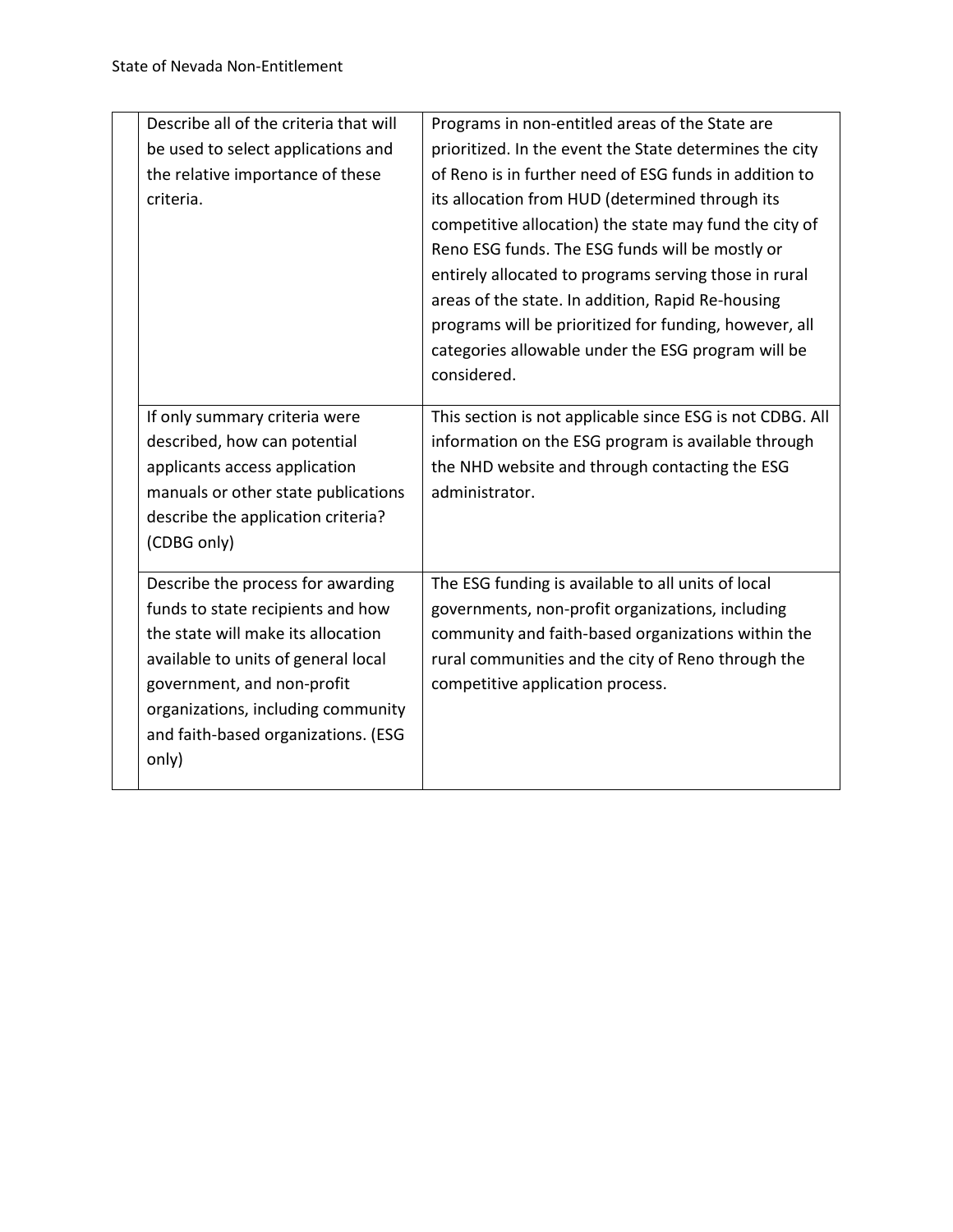| Identify the method of selecting                                       | This section is not applicable since ESG is not HOPWA.                                                                                                                                                                                                                                                                                                                                                                                                                                                                             |
|------------------------------------------------------------------------|------------------------------------------------------------------------------------------------------------------------------------------------------------------------------------------------------------------------------------------------------------------------------------------------------------------------------------------------------------------------------------------------------------------------------------------------------------------------------------------------------------------------------------|
| project sponsors (including                                            | ESG does not utilize sponsors but utilizes the CoC                                                                                                                                                                                                                                                                                                                                                                                                                                                                                 |
| providing full access to grassroots                                    | partnerships to strengthen their programs and impact.                                                                                                                                                                                                                                                                                                                                                                                                                                                                              |
| faith-based and other community-<br>based organizations). (HOPWA only) | HOPWA only. Not applicable to CDBG. However,<br>projects from non-profits can be sponsored by a<br>city/county for CDBG funding. A four-year Request for<br>Applications (RFA) will be issued mid-late 2021 for<br>agencies interested in providing HOPWA services to<br>clients. The RFA will be widely released and available<br>to interested parties such as grassroots faith-based<br>and other community-based organizations. The four-<br>year RFA will be in line with the 2020-2024 next five-<br>year Consolidated Plan. |
| Describe how resources will be<br>allocated among funding categories.  | Although ESG funding will be prioritized for Rapid<br>Rehousing programs, all ESG allowable categories will<br>be considered for funding. To adhere to ESG<br>requirements no more than 60% of the overall<br>allocation will distributed to shelter programs and 10%<br>of the overall allocation may be set aside for program<br>administration.                                                                                                                                                                                 |
| Describe threshold factors and grant<br>size limits.                   | Even though the 2021 allocation had an increase from<br>the 2020 allocation, NHD normally receives<br>applications from eligible programs that exceed its<br>funding by \$200,000. ESG funding is very competitive<br>and valuable to the programs located in the rural areas<br>of the state and to the city of Reno.                                                                                                                                                                                                             |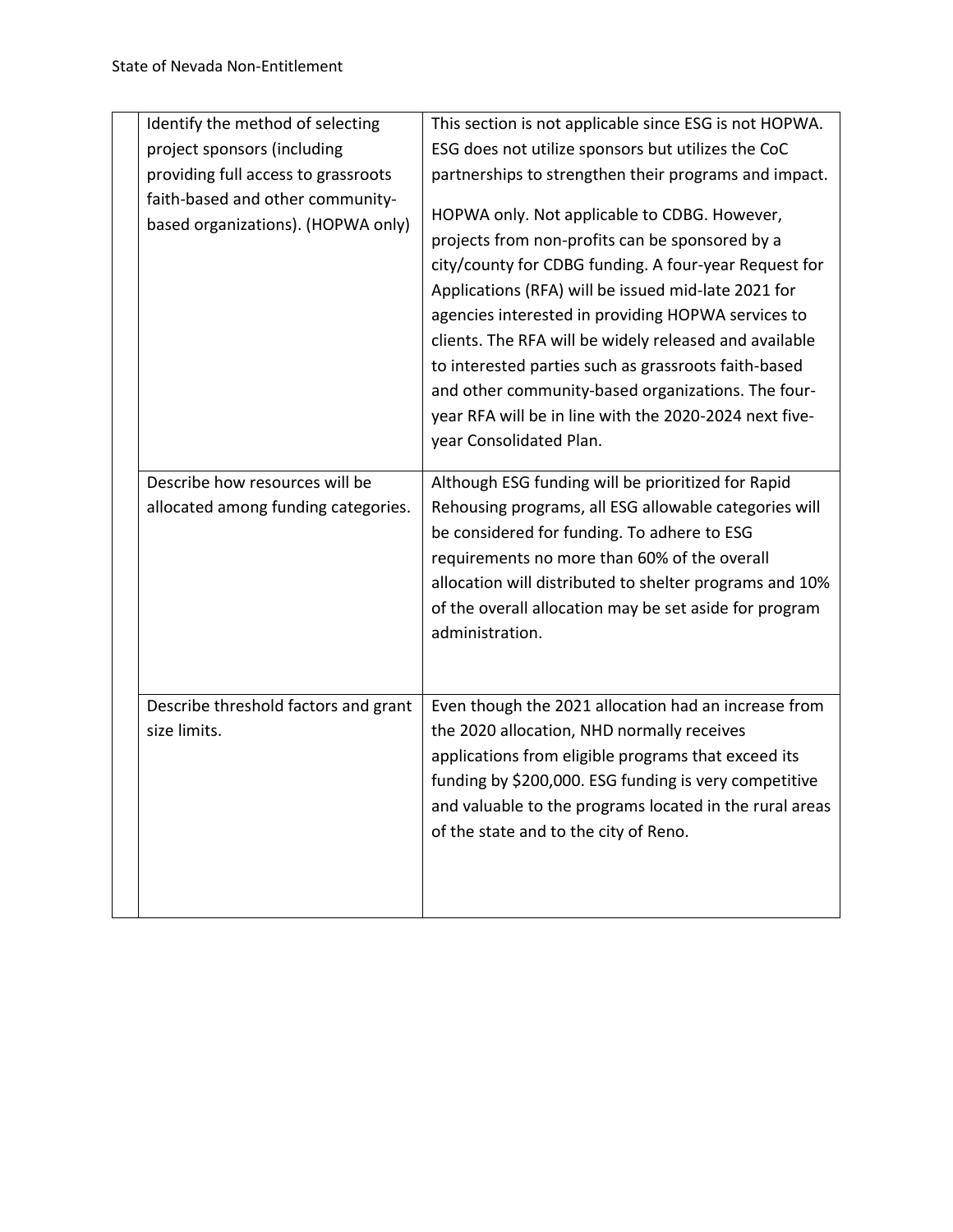|   | What are the outcome measures      | NHD expects to be able to fund all priority programs   |
|---|------------------------------------|--------------------------------------------------------|
|   | expected as a result of the method | and existing programs in good standing, likely not for |
|   | of distribution?                   | their full ask but in part.                            |
|   |                                    |                                                        |
|   |                                    |                                                        |
|   |                                    |                                                        |
|   |                                    |                                                        |
|   |                                    |                                                        |
|   |                                    |                                                        |
|   |                                    |                                                        |
|   |                                    |                                                        |
| 3 | <b>State Program Name:</b>         | <b>HOME Program</b>                                    |
|   |                                    |                                                        |
|   | <b>Funding Sources:</b>            | <b>HOME</b>                                            |
|   |                                    |                                                        |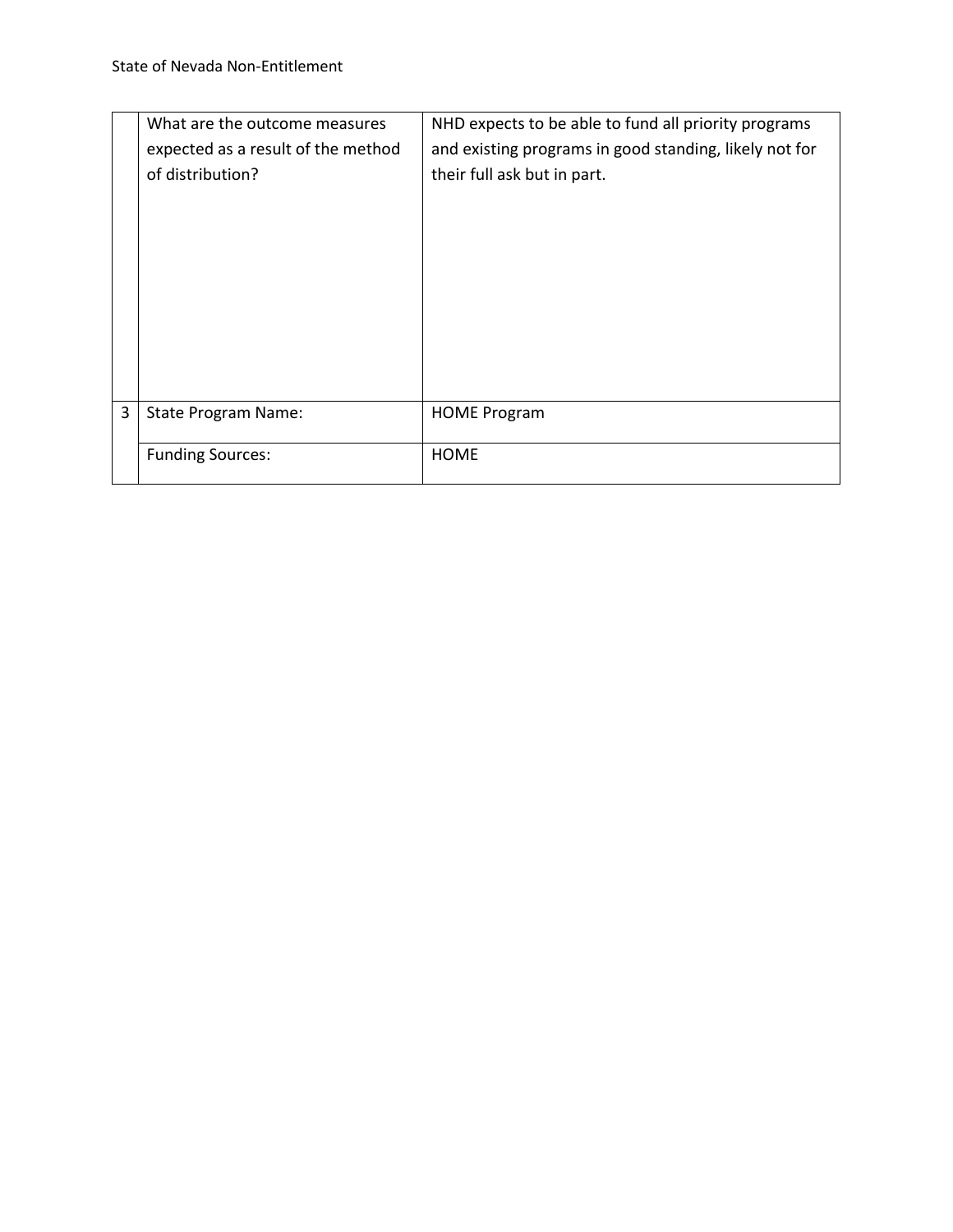| Describe the state program | The HOME funds are allocated to all Participating        |
|----------------------------|----------------------------------------------------------|
| addressed by the Method of | Jurisdictions (PJ's) in the State. The State has decided |
| Distribution.              | to allocate the HOME funds based on population to        |
|                            | ensure that each Nevadan receives an equitable           |
|                            | amount of funding. If the State were to only distribute  |
|                            | HOME funds in the non-entitled areas, they would         |
|                            | receive approximately several times the amount of        |
|                            | funding that other PJ's receive. Therefore, the State    |
|                            | takes into consideration all of the HOME funds coming    |
|                            | into the State and distributes the State funds based on  |
|                            | a population formula. 10% of the award is used for       |
|                            | administration of the grant.                             |
|                            | The allocation for other Participating Jurisdictions in  |
|                            | the State are as follows:                                |
|                            |                                                          |
|                            | Clark County HOME Consortium-\$759,738                   |
|                            | city of Henderson-\$182,769                              |
|                            | city of Las Vegas-\$371,138                              |
|                            | Washoe County HOME Consortium-\$268,156                  |
|                            | Non-entitled area of the State-\$1,118,199               |
|                            |                                                          |
|                            | PI received within each jurisdiction will be allocated   |
|                            | back to the respective PJ in the subsequent year's       |
|                            | funding agreement. Old PI, EN, and/or recaptured         |
|                            | funds remaining from previous funding years originally   |
|                            | slotted for a certain PJs or non-entitlement areas can   |
|                            | be opened up through the normal application process      |
|                            | for projects statewide.                                  |
|                            | In the non-entitlement areas, NHD will facilitate a      |
|                            | competitive application. In the event that older funds   |
|                            | are released for statewide applications, these           |
|                            | applications will go through the same competitive        |
|                            | application process.                                     |
|                            |                                                          |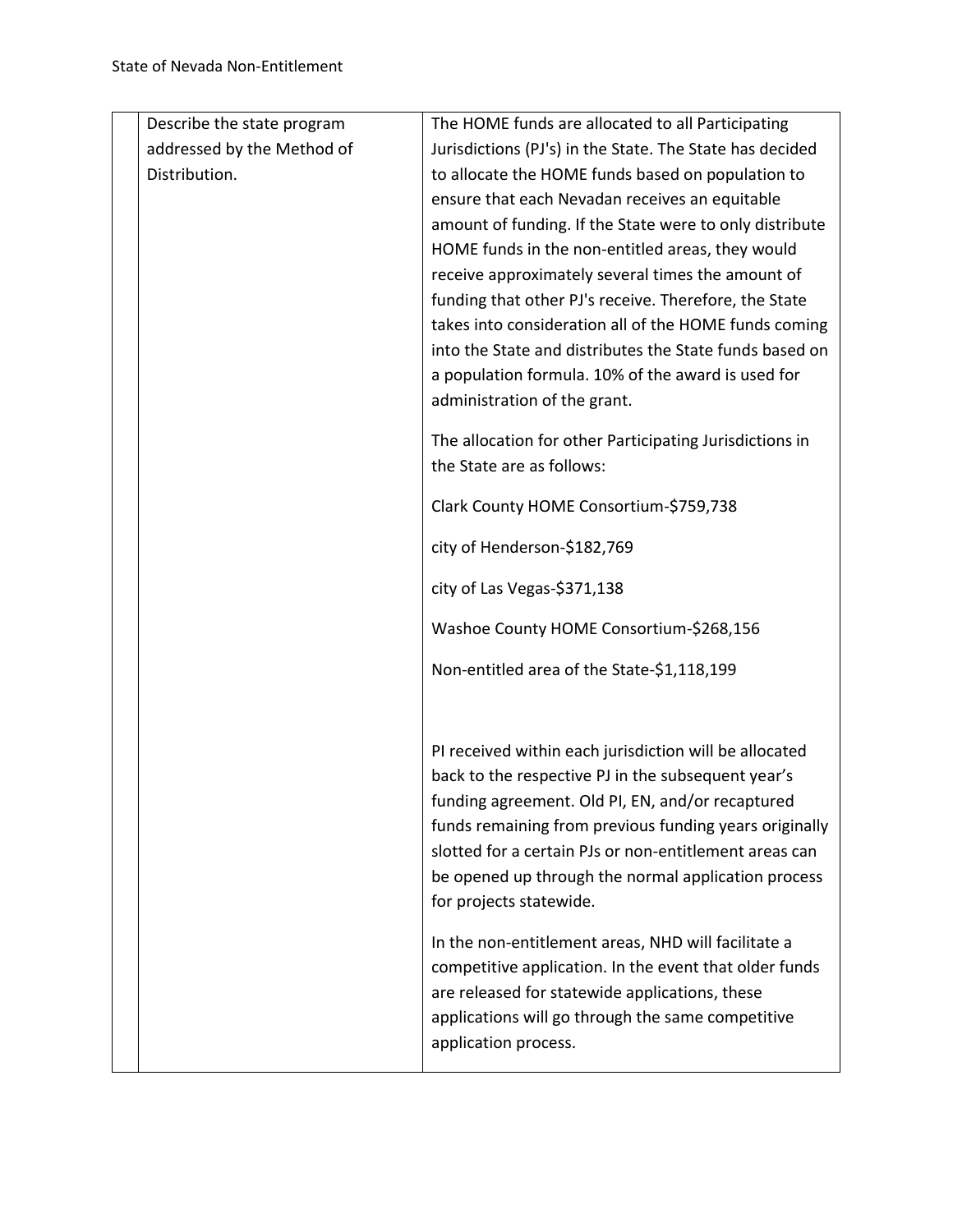| Describe all of the criteria that will<br>be used to select applications and<br>the relative importance of these<br>criteria.                                                                                                                                           | The State will allocate the non-entitled portion of the<br>HOME funds to non-entitled areas. We will make<br>funding Low Income Housing Tax Credit projects as its<br>first priority and will evaluate remaining projects and<br>make selections based on need and funding<br>remaining.                                                                                                                                                                                                                                                  |
|-------------------------------------------------------------------------------------------------------------------------------------------------------------------------------------------------------------------------------------------------------------------------|-------------------------------------------------------------------------------------------------------------------------------------------------------------------------------------------------------------------------------------------------------------------------------------------------------------------------------------------------------------------------------------------------------------------------------------------------------------------------------------------------------------------------------------------|
| If only summary criteria were<br>described, how can potential<br>applicants access application<br>manuals or other state publications<br>describe the application criteria.<br>(CDBG only)                                                                              | This is not applicable because this program is HOME<br>not CDBG. Information on the HOME program is<br>available on the NHD website and by contacting the<br>HOME program administrator.                                                                                                                                                                                                                                                                                                                                                  |
| Describe the process for awarding<br>funds to State recipients and how<br>the State will make its allocation<br>available to units of general local<br>government, and non-profit<br>organizations, including community<br>and faith-based organizations. (ESG<br>only) | This is not applicable because this program is HOME<br>not ESG. Details on the HOME allocation and<br>distribution can be found in a section above.                                                                                                                                                                                                                                                                                                                                                                                       |
| Identify the method of selecting<br>project sponsors (including<br>providing full access to grassroots<br>faith-based and other community-<br>based organizations). (HOPWA only)                                                                                        | This is not applicable because this program is HOME<br>not HOPWA. The HOME program does not involve<br>sponsors but does utilize investors and partners.<br>HOPWA grantee works with the University of Reno -<br>School of Community Health Services, Nevada Public<br>Health Training Center and the Nevada Faith & Health<br>Coalition which is tasked with working with faith-<br>based and other community-based organizations,<br>when the next HOPWA funding proposal is released, it<br>will be disseminated to this body as well. |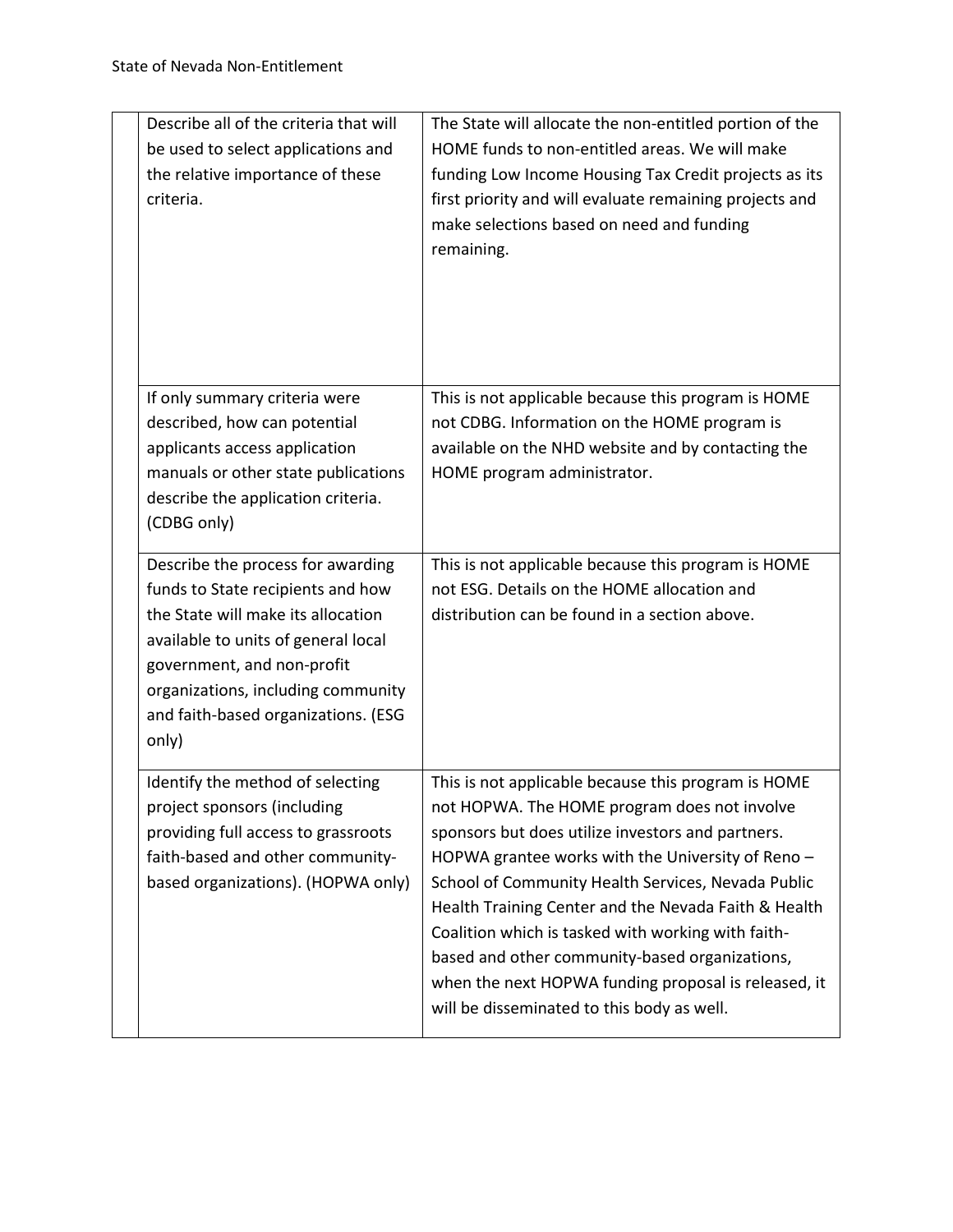|   | Describe how resources will be       | HOME funds and Low-Income Housing Tax Credits will          |
|---|--------------------------------------|-------------------------------------------------------------|
|   | allocated among funding categories.  | prioritize multi-family rental projects whether they be     |
|   |                                      | new construction or rehabilitation. HOME funds will         |
|   |                                      | also be used for down payment assistance. The State         |
|   |                                      | will use the majority of its AAHTF for tenant based         |
|   |                                      | rental assistance, security deposit assistance, and         |
|   |                                      | emergency assistance in the non-entitled areas of the       |
|   |                                      | state.                                                      |
|   |                                      |                                                             |
|   | Describe threshold factors and grant | Threshold factors are mainly based on the amount of         |
|   | size limits.                         | funding the State has for the project and how many          |
|   |                                      | projects are successful in obtaining Low Income             |
|   |                                      | Housing Tax Credits. The average amount of HOME             |
|   |                                      | funds that it takes to fund a tax credit project is usually |
|   |                                      | about \$400,000.00. The State usually allocates             |
|   |                                      | \$300,000 to a down payment assistance program.             |
|   |                                      | Further, the State receives the State minimum               |
|   |                                      |                                                             |
|   |                                      | allocation of HOME from HUD \$3,000,000.                    |
|   | What are the outcome measures        | NHD expects that it will be able to fund all of its         |
|   | expected as a result of the method   | priorities using this method of distribution. We foresee    |
|   | of distribution?                     | funding multi-family new construction projects, multi-      |
|   |                                      | family rehabilitation projects and a down payment           |
|   |                                      | assistance program.                                         |
|   |                                      |                                                             |
|   |                                      |                                                             |
|   |                                      |                                                             |
|   |                                      |                                                             |
|   |                                      |                                                             |
|   |                                      |                                                             |
| 4 | <b>State Program Name:</b>           | <b>HOPWA</b>                                                |
|   |                                      |                                                             |
|   | <b>Funding Sources:</b>              | <b>HOPWA</b>                                                |
|   | Describe the state program           | The HOPWA program is designed to assist HIV positive        |
|   | addressed by the Method of           | individuals at-risk of homeless with rental, mortgage,      |
|   | Distribution.                        | and utility assistance; as well as assistance with move-    |
|   |                                      | in costs associated with securing permanent housing.        |
|   |                                      |                                                             |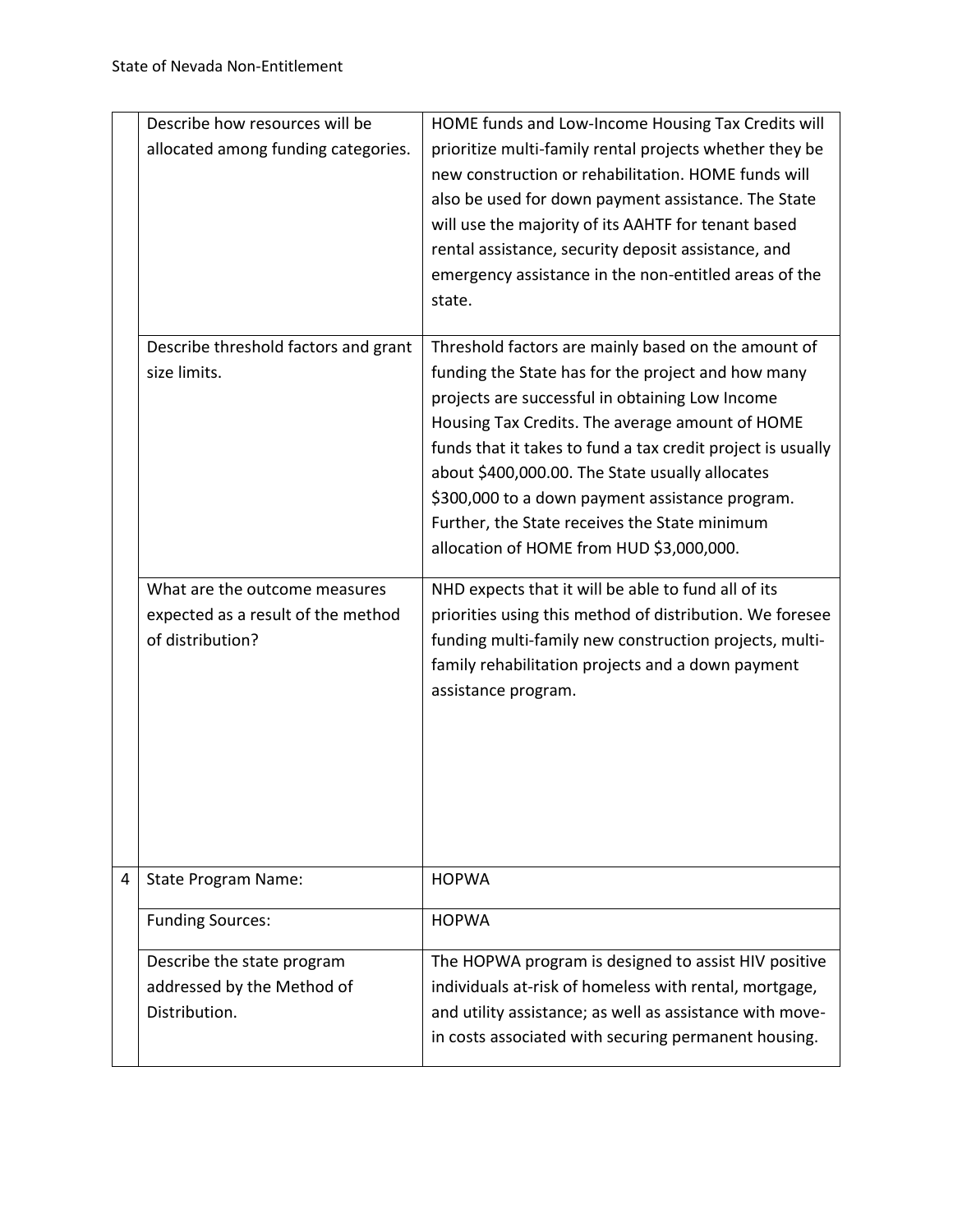| Describe all of the criteria that will | The Request for Applications (RFA) for the HOPWA        |
|----------------------------------------|---------------------------------------------------------|
| be used to select applications and     | program have not been released since 2011, due to       |
| the relative importance of these       | northern Nevada having limited organizations            |
| criteria.                              | expressing interest in bidding on the project. Northern |
|                                        | Nevada HOPES (NNHOPES) submitted a completed            |
|                                        | proposal due to its HIV/AIDS specialty services, proven |
|                                        | track record and expertise in the field and was         |
|                                        | approved to be the sole HOPWA project sponsor. To       |
|                                        | fall in line with the current Con Plan, the HOPWA       |
|                                        | grantee has no plans to release a Request for           |
|                                        | Applications (RFA) until 2021, which will coincide with |
|                                        | the program outcomes of the 2020-2024 Con Plan.         |
|                                        | Once the RFA is released and in the event that more     |
|                                        | than one agency submits a request for funding for the   |
|                                        | HOPWA program preference will be given to agencies      |
|                                        | that are current or past recipients of HOPWA funds;     |
|                                        | can demonstrate successful implementation of the        |
|                                        | HOPWA program; have chosen to utilize HOPWA funds       |
|                                        | on activities that will prevent homelessness amongst    |
|                                        | the HIV positive community, and are actively helping    |
|                                        | to meet the objectives of NHD and HUD.                  |
|                                        | Funds may be used in the following focus areas:         |
|                                        | 1. Provide short-term Rental and mortgage assistance    |
|                                        | (STRMU) for 21 weeks out a 52-week calendar year;       |
|                                        | 2. Provide Tenant Based Rental assistance (TBRA) for    |
|                                        | individuals who will need long-term financial           |
|                                        | assistance in order to prevent homelessness and         |
|                                        | Project Based Rental Assistance (PBRA);                 |
|                                        | 3. Provide Supportive Services (SS) assistance to       |
|                                        | individuals in need of financial help to obtain items   |
|                                        | that are required prior to being approved for a rental  |
|                                        | unit, such as a state issued ID;                        |
|                                        | 4. Provide Permanent Housing Placement (PHP)            |
|                                        | assistance to individuals who need financial assistance |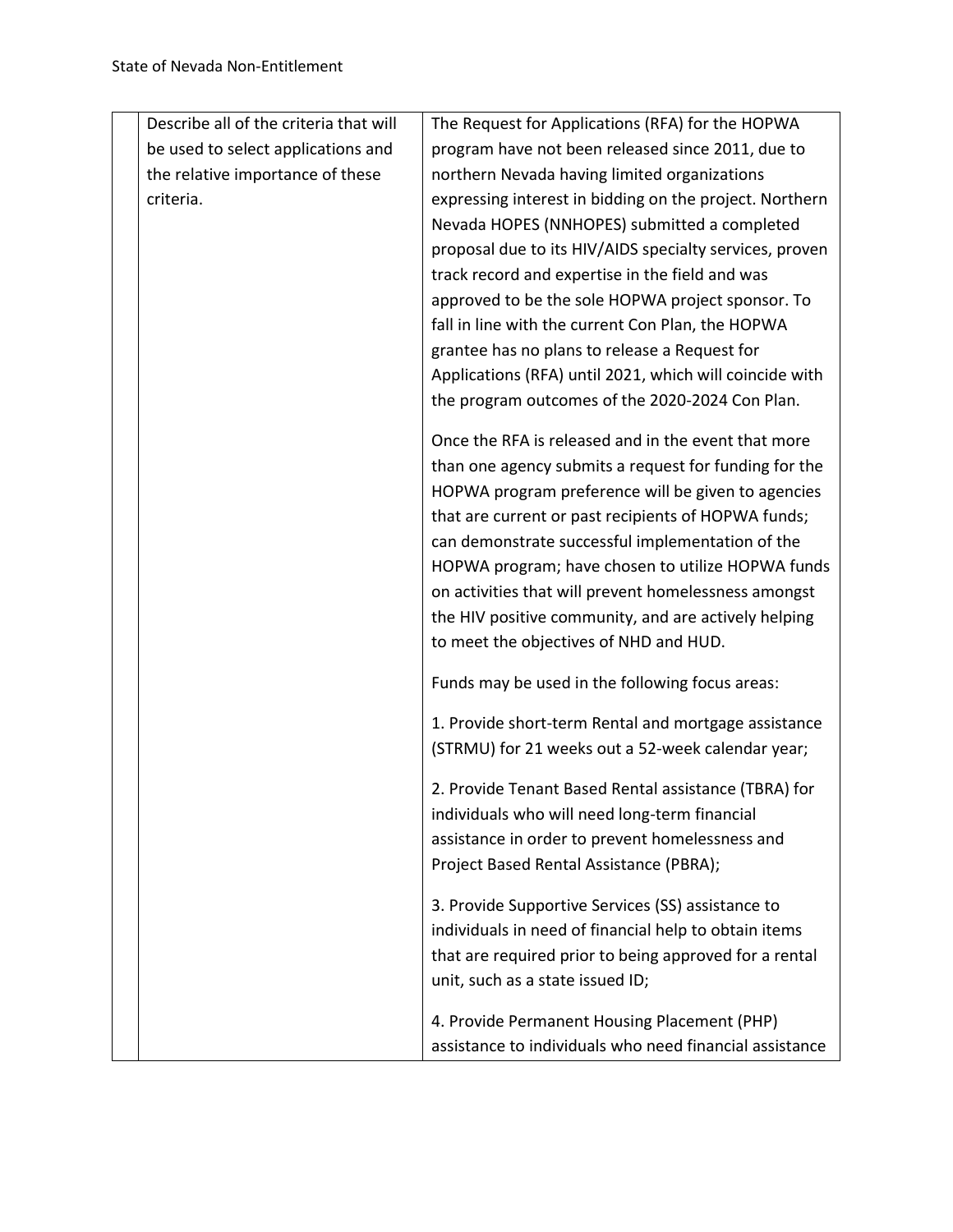|                                                                                                                                                                                                                                                                         | with unit move-in costs such as first month's rent and<br>deposits. |
|-------------------------------------------------------------------------------------------------------------------------------------------------------------------------------------------------------------------------------------------------------------------------|---------------------------------------------------------------------|
| If only summary criteria were<br>described, how can potential<br>applicants access application<br>manuals or other state publications<br>describing the application criteria?<br>(CDBG only)                                                                            | N/A                                                                 |
| Describe the process for awarding<br>funds to state recipients and how<br>the state will make its allocation<br>available to units of general local<br>government, and non-profit<br>organizations, including community<br>and faith-based organizations. (ESG<br>only) | N/A                                                                 |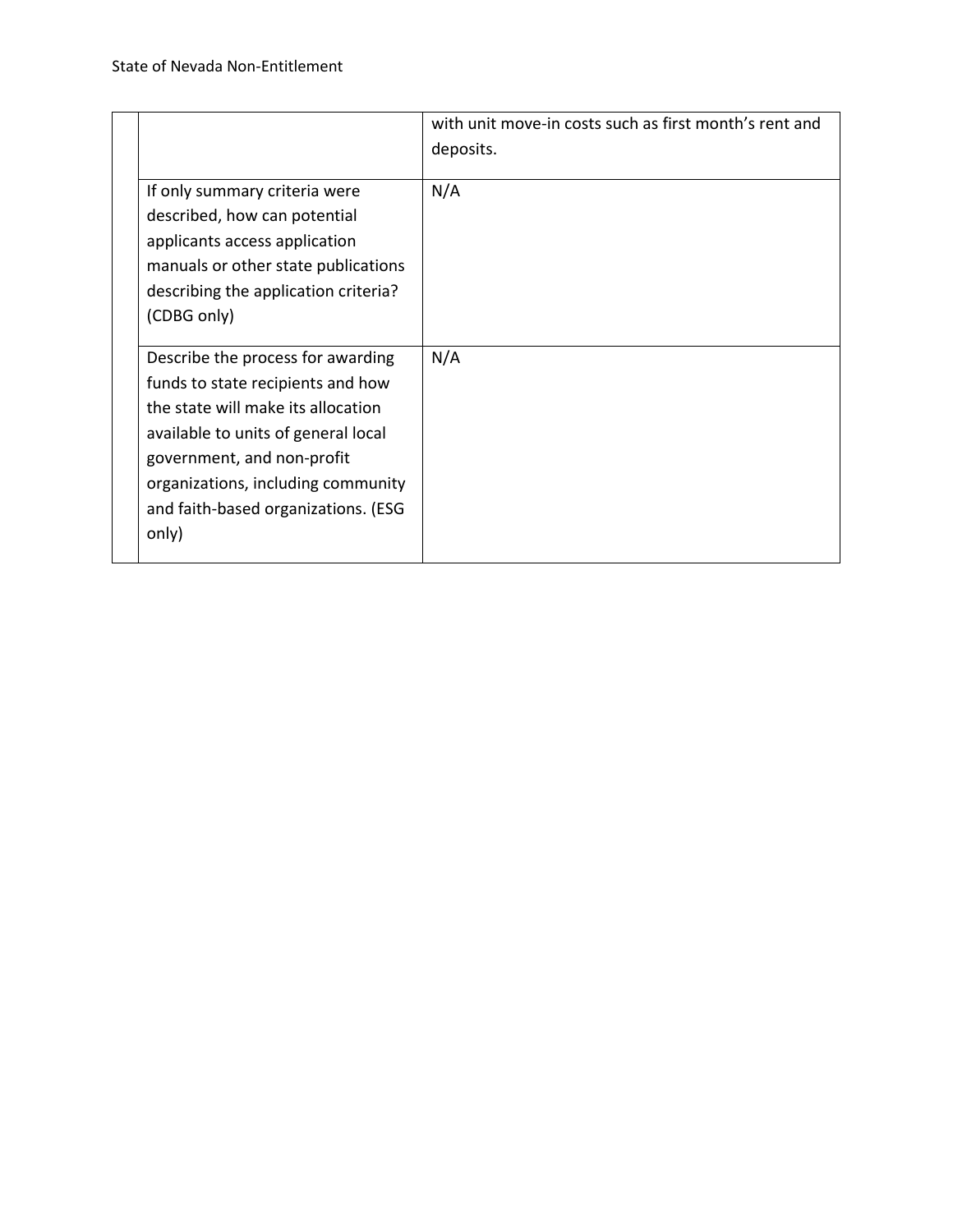| Identify the method of selecting<br>project sponsors (including<br>providing full access to grassroots<br>faith-based and other community-<br>based organizations). (HOPWA<br>only) | To apply for a subgrant from the DPBH, RWPB Program, an<br>organization must be a 501(C)(3), a for-profit corporation (if<br>services are not immediately available in a designated<br>service area), educational institution, a state agency, a<br>religiously affiliated organization, or a local governmental<br>agency performing or anticipating performing a function<br>relevant to program goals of the RWPB.<br>Each proposal submitted must contain the following                                                                                                                                                                                                                        |
|-------------------------------------------------------------------------------------------------------------------------------------------------------------------------------------|----------------------------------------------------------------------------------------------------------------------------------------------------------------------------------------------------------------------------------------------------------------------------------------------------------------------------------------------------------------------------------------------------------------------------------------------------------------------------------------------------------------------------------------------------------------------------------------------------------------------------------------------------------------------------------------------------|
|                                                                                                                                                                                     | sections:                                                                                                                                                                                                                                                                                                                                                                                                                                                                                                                                                                                                                                                                                          |
|                                                                                                                                                                                     | PFS Application Cover Sheet: This page identifies the PFS<br>and requires the applicant to fill in the basic information;<br>this is to be signed by an organization staff with the<br>authority to make a binding contract or agreement on<br>behalf of that organization.                                                                                                                                                                                                                                                                                                                                                                                                                        |
|                                                                                                                                                                                     | Project Data Sheet: This section includes identifying<br>information about the applicant; project information;<br>project funding formula; contact information and signature<br>authority.                                                                                                                                                                                                                                                                                                                                                                                                                                                                                                         |
|                                                                                                                                                                                     | Project Outline: This section includes general information<br>and a description of the project being proposed. The<br>applicant will respond to a set of statements and provide<br>responses that clearly states the goals and major activities<br>of the proposed project and the impact it will have on<br>fulfilling the goals and objectives of the RWPB; a description<br>of the organization's qualifications to implement the<br>proposed project; a detailed narrative about the proposed<br>project including specific information on the methodology<br>to be used, an overview of project activities, the expected<br>accomplishments of the project, and a timeline for<br>completion. |
|                                                                                                                                                                                     | In addition to the above criteria, please include in your<br>project outline plans for community collaboration; identify<br>any key organizations which may be involved in the<br>coordination of services, interagency policy development,<br>comprehensive networking, or system integration. Provide                                                                                                                                                                                                                                                                                                                                                                                            |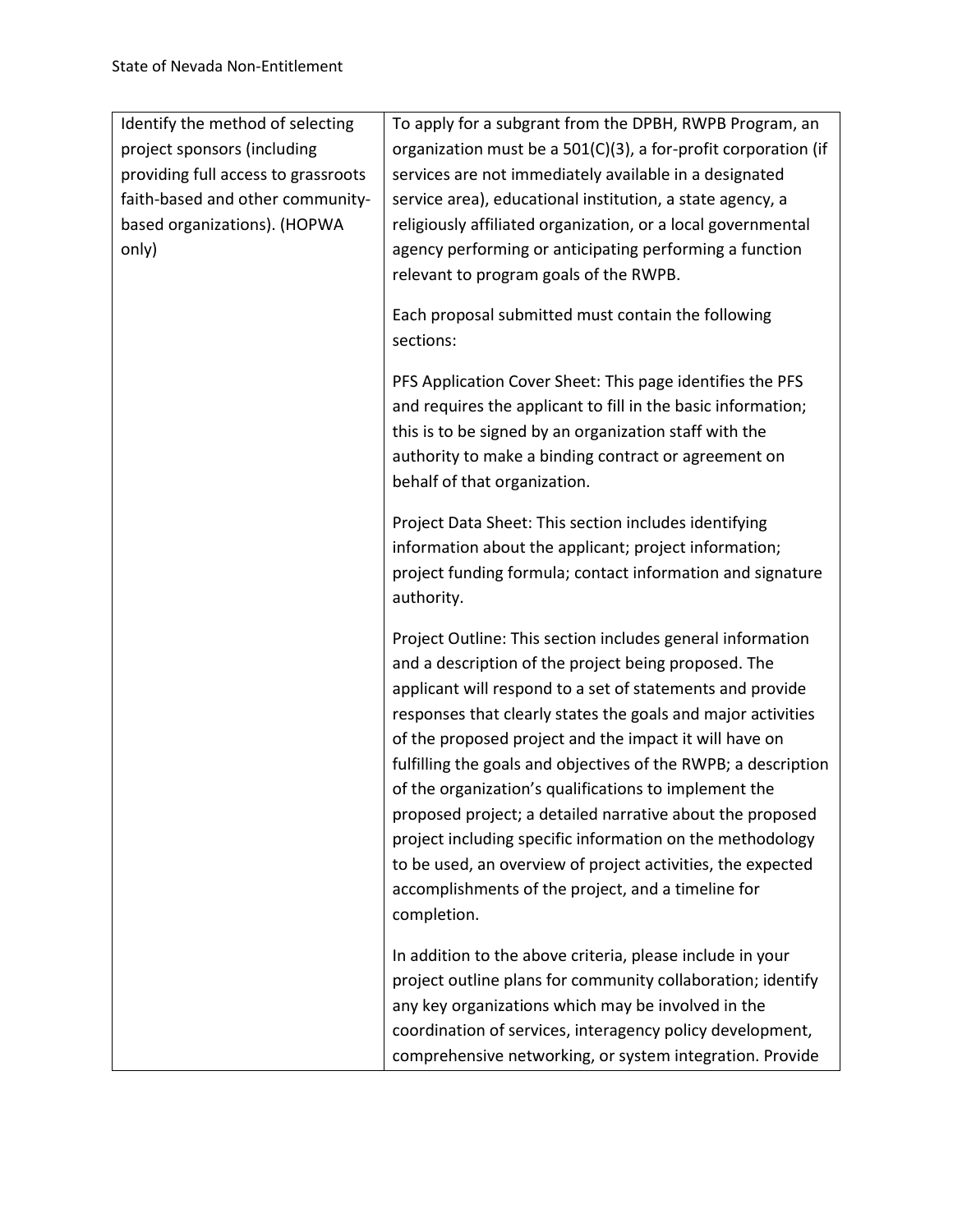| a brief summary of how your project would be sustained in   |
|-------------------------------------------------------------|
| future years if the project were to continue.               |
| Project Work Plan: This section details the Objectives,     |
| Activities, Benchmarks, Performance Measures and            |
| Evaluation for the project. Applicants should enter as many |
| objectives and activities, including detailed performance   |
| measures, as necessary to support expected outcomes of      |
| the project.                                                |
|                                                             |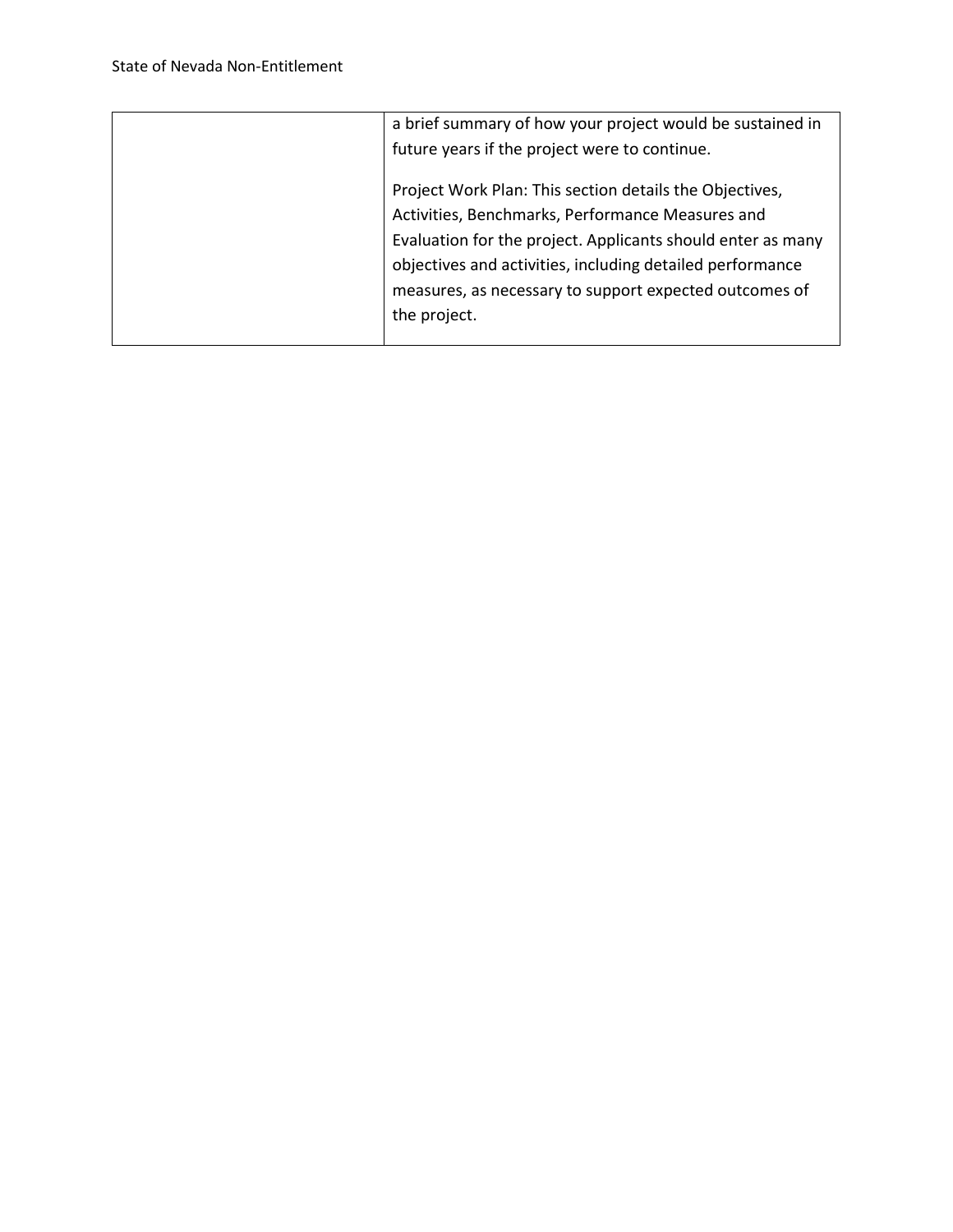| Identify the method of selecting<br>project sponsors (including providing<br>full access to grassroots faith-based<br>and other community-based<br>organizations). (HOPWA only) | Project Budget Request & Justification Form: This<br>section includes a summary and itemized section<br>containing projections of costs for personnel, travel,<br>equipment, supplies, contractual, other direct costs<br>and indirect costs.                                                                                                                                            |
|---------------------------------------------------------------------------------------------------------------------------------------------------------------------------------|------------------------------------------------------------------------------------------------------------------------------------------------------------------------------------------------------------------------------------------------------------------------------------------------------------------------------------------------------------------------------------------|
|                                                                                                                                                                                 | Successful applicants will be required to complete<br>RWPB program forms, signed assurances of<br>compliance with federal and state laws, and original<br>signatures of individuals authorized to accept grants<br>on behalf of the organization.                                                                                                                                        |
|                                                                                                                                                                                 | Supplemental Information, Attachments: You can<br>include "up to" five pages of relevant support<br>materials, including samples of newspaper articles,<br>letters of support, etc. In addition, any charts, graphs,<br>statistical information or substantiating<br>documentation of statements listed in the text of the<br>proposal should be included in the list of<br>attachments. |
|                                                                                                                                                                                 | Applicants shall be consistently evaluated and scored<br>based upon a two-step evaluation process. Each<br>application will be evaluated and scored using the<br>following criteria:                                                                                                                                                                                                     |
|                                                                                                                                                                                 | Applicant's understanding of background, need for,<br>and scope of services/project;                                                                                                                                                                                                                                                                                                     |
|                                                                                                                                                                                 | Adequacy of proposed project approach;                                                                                                                                                                                                                                                                                                                                                   |
|                                                                                                                                                                                 | Adequacy of proposed plan of action;                                                                                                                                                                                                                                                                                                                                                     |
|                                                                                                                                                                                 | Adequacy of proposed evaluation;                                                                                                                                                                                                                                                                                                                                                         |
|                                                                                                                                                                                 | Qualification and experience with similar work;                                                                                                                                                                                                                                                                                                                                          |
|                                                                                                                                                                                 | Reasonableness of cost; and                                                                                                                                                                                                                                                                                                                                                              |
|                                                                                                                                                                                 | Such other factors deemed relevant in determination<br>of the best value for the State.                                                                                                                                                                                                                                                                                                  |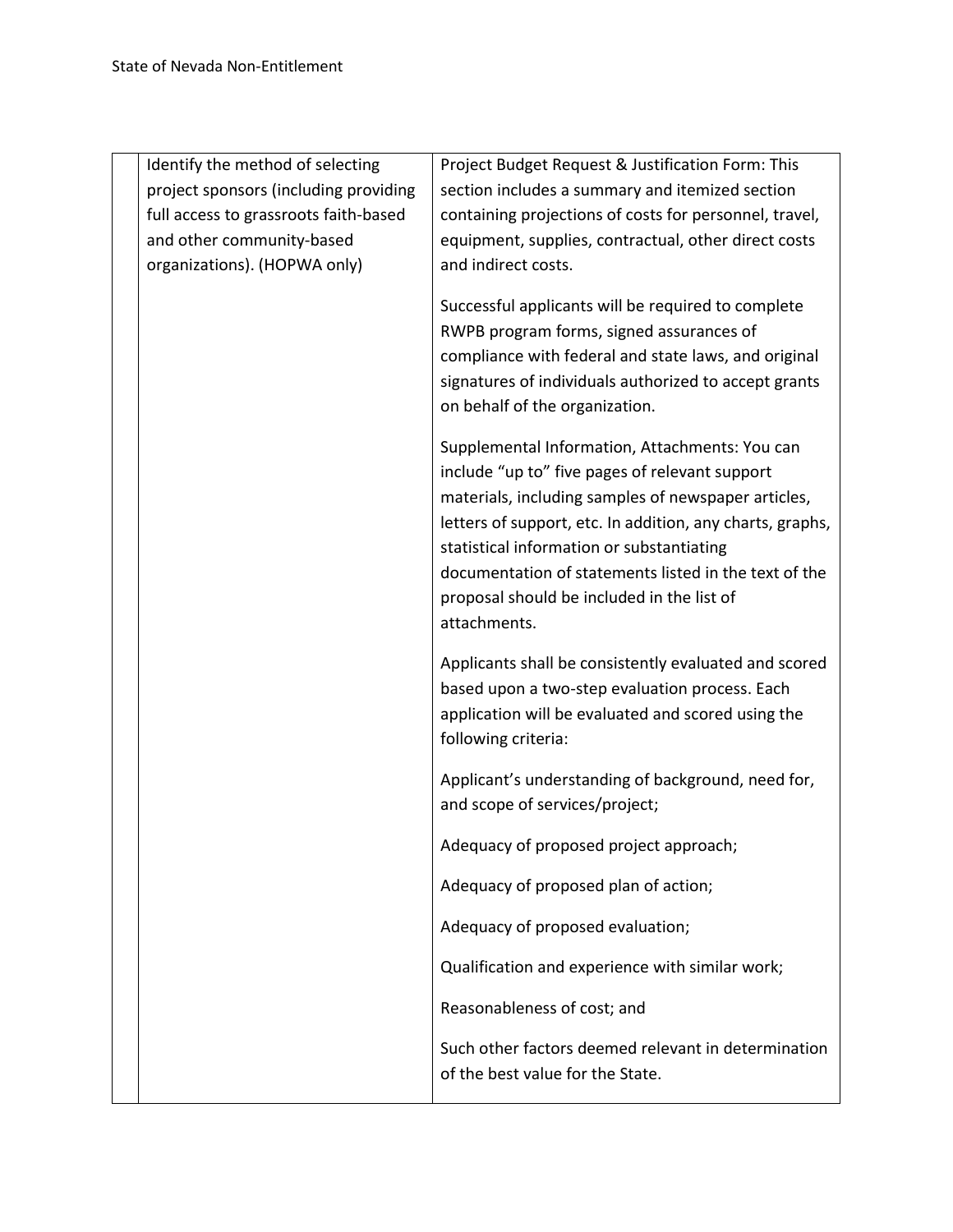| Describe how resources will be        | HOPWA funds will be passed through the State of        |
|---------------------------------------|--------------------------------------------------------|
| allocated among funding categories.   | Nevada Health and Human Services (DHHS): Division      |
|                                       | of Public & Behavioral Health and will be allocated to |
|                                       | local for-profit and non-profit organizations in only  |
|                                       | Northern Nevada because Clark County (Las Vegas)       |
|                                       | receives funding for housing assistance from HUD       |
|                                       | HOPWA separately and Las Vegas TGA receives Ryan       |
|                                       | White Part A program. HOPWA funds are solely           |
|                                       | allocated to Northern Nevada and the rural areas.      |
|                                       | Northern Nevada HOPES, project sponsor, receives       |
|                                       | the entire HOPWA grant minus three percent that is     |
|                                       | retained for State Administration.                     |
|                                       |                                                        |
| Describe threshold factors and grant  | The HOPWA program does not have formal                 |
| size limits.                          | Threshold Factors or Grant Size Limit. Threshold       |
|                                       | factors are mainly based on the amount of the State    |
|                                       | funding award. Size of the award to the project        |
|                                       | sponsor also depends on the quality of the             |
|                                       | application. The average amount awarded to the         |
|                                       | project sponsor is \$307,865+.                         |
|                                       |                                                        |
| What are the outcome measures         | The overarching outcome is to establish a seamless     |
| expected as a result of the method of | system to immediately link people diagnosed with       |
| distribution?                         | HIV to continuous and coordinated quality care;        |
|                                       | enhance the number and diversity of available          |
|                                       | providers of clinical care and support services for    |
|                                       | people with HIV; and support people with HIV with      |
|                                       | co-occurring health conditions and those who have      |
|                                       | challenges meeting their basic needs.                  |
|                                       | Specific outcomes to housing include:                  |
|                                       |                                                        |
|                                       | progress in carrying out its 1) local and 2) statewide |
|                                       | strategic plan and initiatives set-forth by the Nevada |
|                                       | Economic Development office, Annual Action Plan,       |
|                                       |                                                        |
|                                       | Con Plan, HIV/AIDS Integrated Plan,                    |
|                                       | increase percentage of clients in stable housing,      |
|                                       | increase percentage of clients retained in care.       |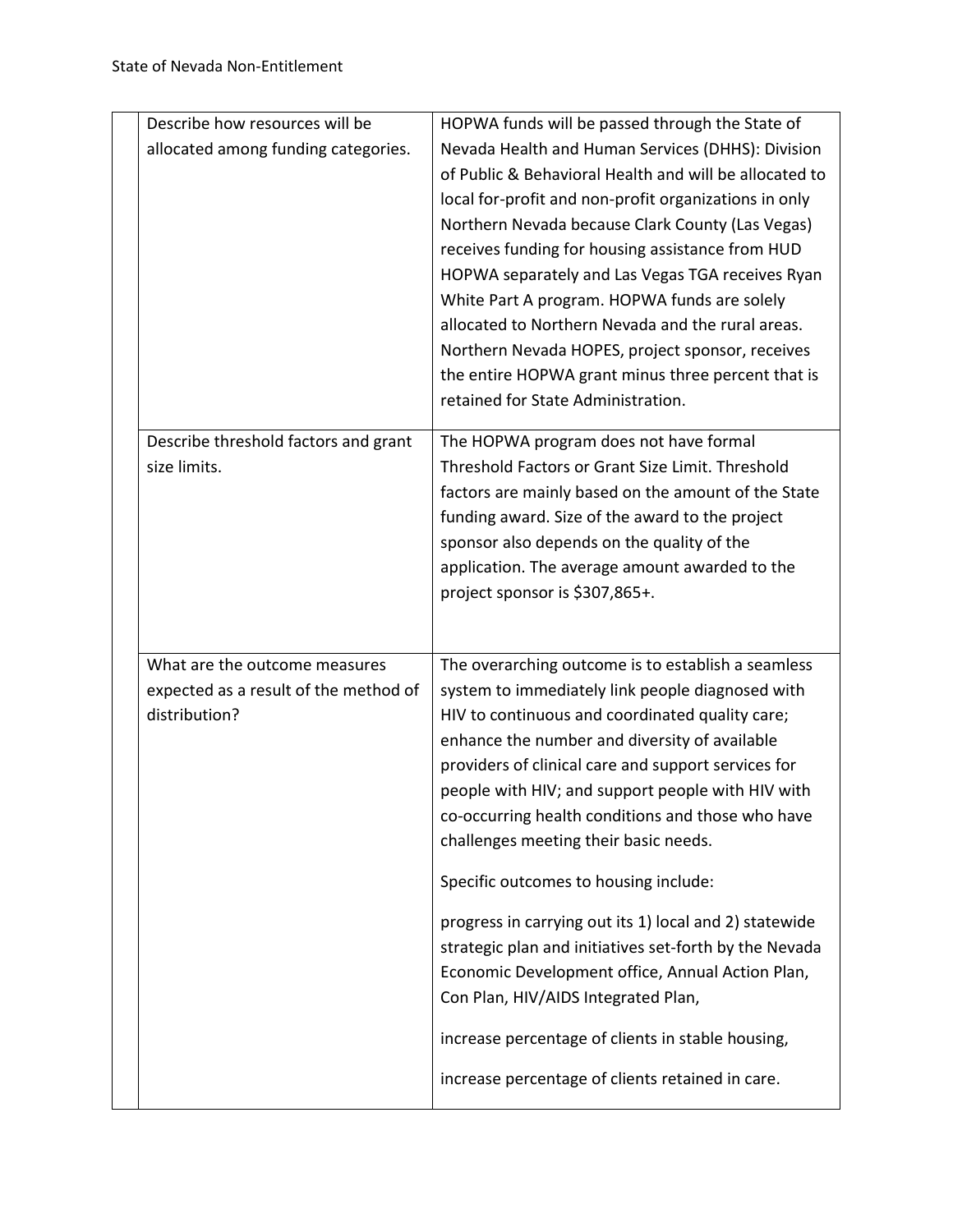| 5 | <b>State Program Name:</b> | National Housing Trust Fund                                                                                                                                                                                                                                                  |
|---|----------------------------|------------------------------------------------------------------------------------------------------------------------------------------------------------------------------------------------------------------------------------------------------------------------------|
|   | <b>Funding Sources:</b>    | <b>Housing Trust Fund</b>                                                                                                                                                                                                                                                    |
|   | Describe the state program | The National Housing Trust Fund (HTF) is an                                                                                                                                                                                                                                  |
|   | addressed by the Method of | affordable housing production program that will                                                                                                                                                                                                                              |
|   | Distribution.              | complement the existing federal, state and local                                                                                                                                                                                                                             |
|   |                            | efforts to increase and preserve the supply of decent,                                                                                                                                                                                                                       |
|   |                            | safe and sanitary affordable housing for extremely                                                                                                                                                                                                                           |
|   |                            | low (ELI) and very low income (VLI) households,                                                                                                                                                                                                                              |
|   |                            | including families experiencing homelessness.                                                                                                                                                                                                                                |
|   |                            | Established under Title I of the Housing and Economic                                                                                                                                                                                                                        |
|   |                            | Recovery act of 2008, HTF will be distributed through                                                                                                                                                                                                                        |
|   |                            | the U.S. Department of Housing and Urban                                                                                                                                                                                                                                     |
|   |                            | Development (HUD) on a formula basis to the states.                                                                                                                                                                                                                          |
|   |                            | The State of Nevada has appointed NHD as the State<br>Designated Entity (SDE) to administer the program.                                                                                                                                                                     |
|   |                            | NHD is expecting to receive \$3,000,000 in HTF. NHD<br>opened a statewide competitive application for this<br>funding in March 2021. WNHD anticipates receiving<br>multiple HTF applications for this funding for rental<br>projects located throughout the state of Nevada. |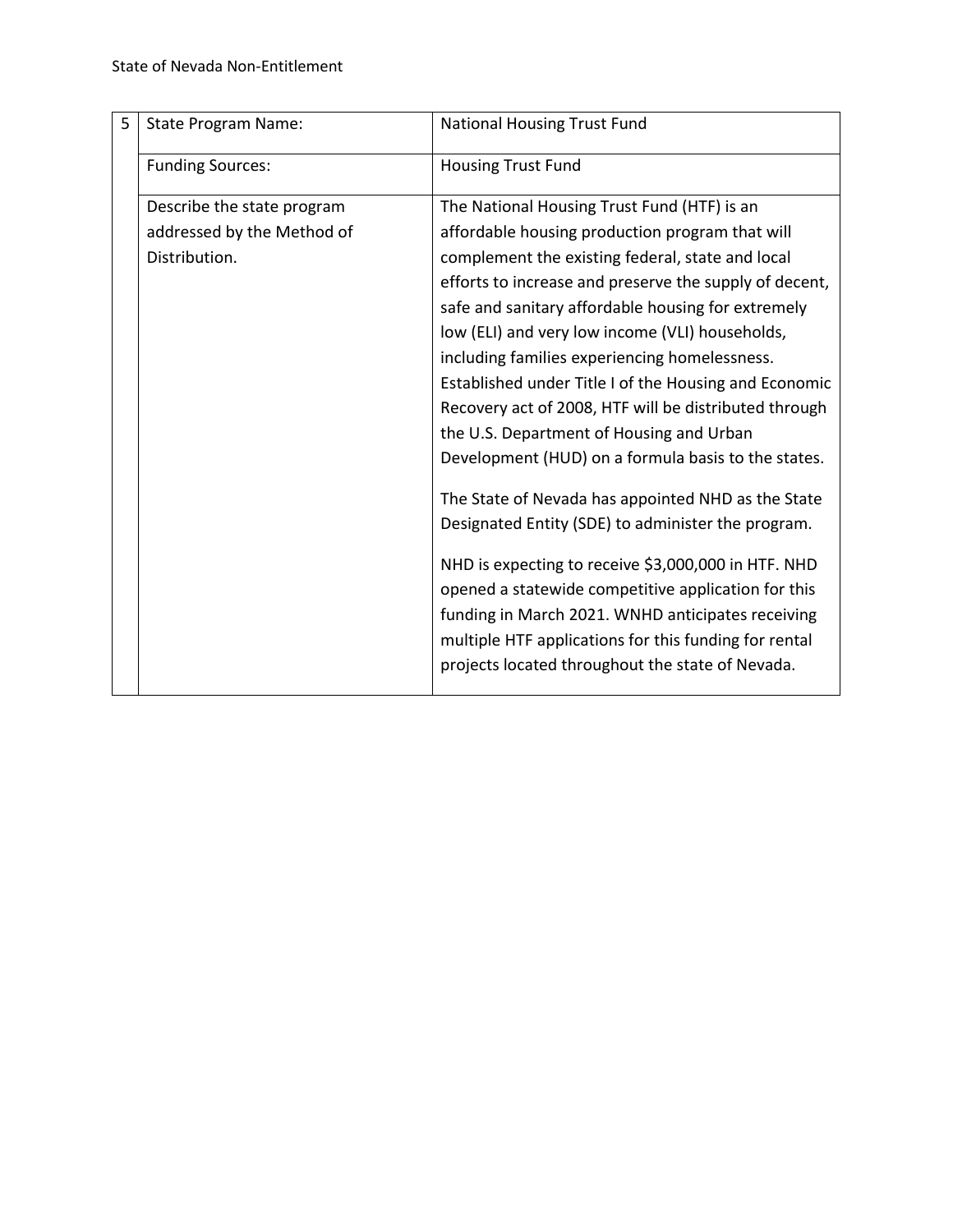| Describe all of the criteria that will be | Selection of projects will be mirrored to the NHD QAP                                                                                                                                                                                                    |
|-------------------------------------------|----------------------------------------------------------------------------------------------------------------------------------------------------------------------------------------------------------------------------------------------------------|
| used to select applications and the       | which sets forth selection criteria to be used to                                                                                                                                                                                                        |
| relative importance of these criteria.    | determine housing priorities and gives preference                                                                                                                                                                                                        |
|                                           | among selected projects to:                                                                                                                                                                                                                              |
|                                           | Projects serving the lowest income tenants,                                                                                                                                                                                                              |
|                                           | Projects obligated to serve qualified tenants for the<br>longest periods,                                                                                                                                                                                |
|                                           | Projects which are located in qualified census tracts<br>and the development of which contributes to a<br>concerted community revitalization plan.                                                                                                       |
|                                           | And                                                                                                                                                                                                                                                      |
|                                           | Includes the following selection criteria: Project<br>location                                                                                                                                                                                           |
|                                           | Housing needs characteristics Project characteristics<br>Applicant characteristics Tenant populations with<br>special housing needs Public housing waiting lists<br>Tenant populations of individuals with children The<br>energy efficiency of projects |
| If only summary criteria were             | This is not applicable to this section since HTF is not                                                                                                                                                                                                  |
| described, how can potential              | CDBG. All HTF information and manuals are available                                                                                                                                                                                                      |
| applicants access application manuals     | through the NHD website and/or by contacting the                                                                                                                                                                                                         |
| or other state publications describing    | HTF administrator.                                                                                                                                                                                                                                       |
| the application criteria? (CDBG only)     |                                                                                                                                                                                                                                                          |
| Describe the process for awarding         | This is not applicable to this section since HTF is not                                                                                                                                                                                                  |
| funds to State recipients and how the     | ESG. Please see an above section for allocation and                                                                                                                                                                                                      |
| State will make its allocation available  | distribution details.                                                                                                                                                                                                                                    |
| to units of general local government,     |                                                                                                                                                                                                                                                          |
| and non-profit organizations,             |                                                                                                                                                                                                                                                          |
| including community and faith-based       |                                                                                                                                                                                                                                                          |
| organizations. (ESG only)                 |                                                                                                                                                                                                                                                          |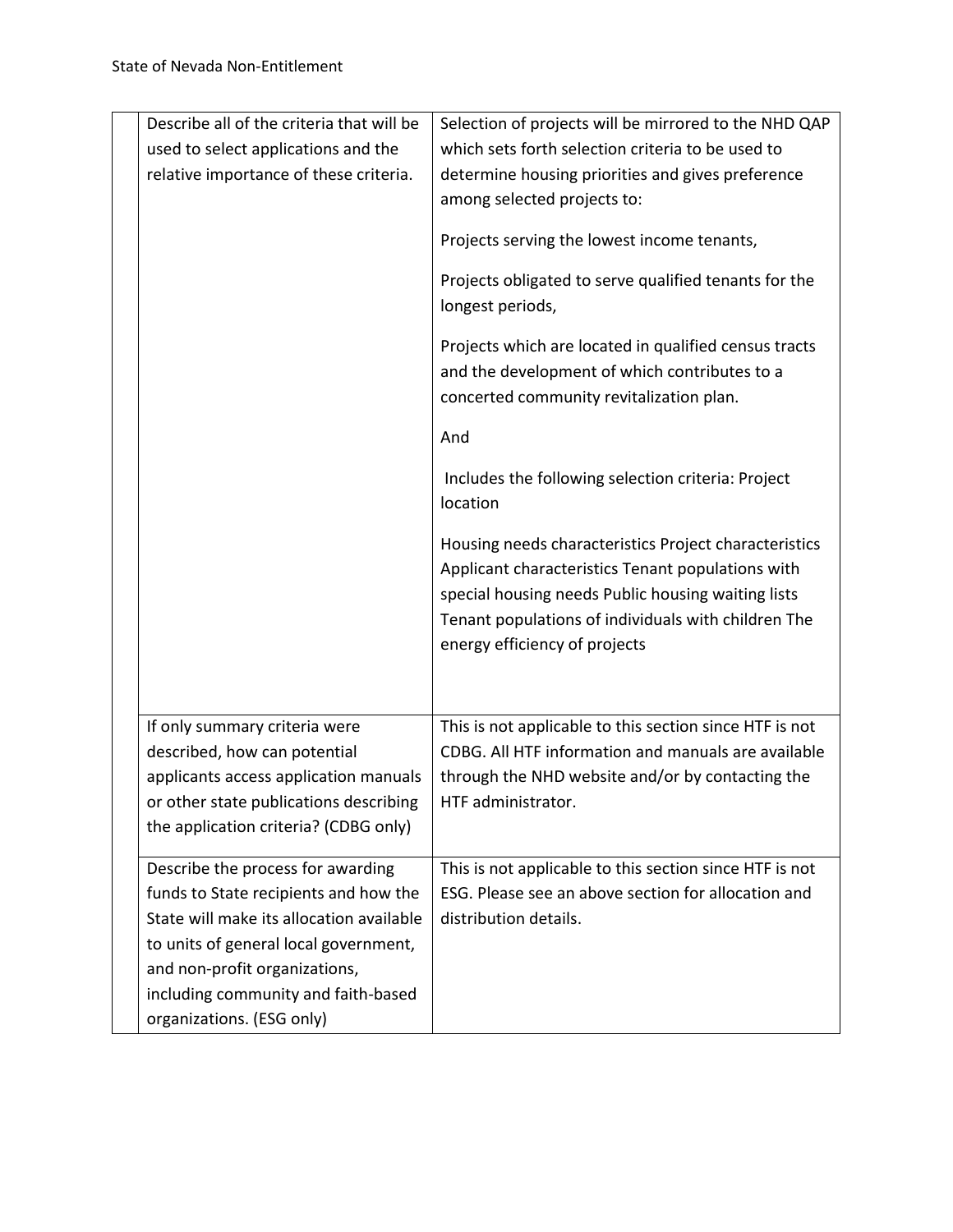| Identify the method of selecting<br>project sponsors (including providing<br>full access to grassroots faith-based<br>and other community-based<br>organizations). (HOPWA only) | This is not applicable to this section since HTF is not<br>HOPWA. HTF does not utilize sponsors as HOPWA<br>does, HTF utilizes investors and partners.<br>HOPWA only. Not applicable to CDBG. However,<br>projects from non-profits can be sponsored by a<br>city/county for CDBG funding. A four-year Request<br>for Applications (RFA) will be issued mid-late 2021 for<br>agencies interested in providing HOPWA services to<br>clients. The RFA will be widely released and available<br>to interested parties such as grassroot faith-based<br>and other community-based organizations. The four-<br>year RFA will be in line with the 2020-2024 next five- |
|---------------------------------------------------------------------------------------------------------------------------------------------------------------------------------|------------------------------------------------------------------------------------------------------------------------------------------------------------------------------------------------------------------------------------------------------------------------------------------------------------------------------------------------------------------------------------------------------------------------------------------------------------------------------------------------------------------------------------------------------------------------------------------------------------------------------------------------------------------|
| Describe how resources will be<br>allocated among funding categories.                                                                                                           | year Consolidated Plan.<br>The State of Nevada will use HTF funds exclusively for<br>the construction of rental housing to meet the<br>priority housing needs as identified by the State's<br>Consolidated plan. In accordance with HTF<br>regulations, up to 10% of the State's HTF allocation<br>will be used for administration.<br>NHD has elected not to allow HTF funds to be used<br>for homeownership activities given the extremely<br>low-income targeting requirements of the program.<br>NHD will not permit the refinancing of existing debt<br>with HTF.                                                                                           |
| Describe threshold factors and grant<br>size limits.                                                                                                                            | Threshold factors are mainly based on the amount of<br>funding the State has for the project and how many<br>projects are successful in obtaining Low Income<br>Housing Tax Credits.                                                                                                                                                                                                                                                                                                                                                                                                                                                                             |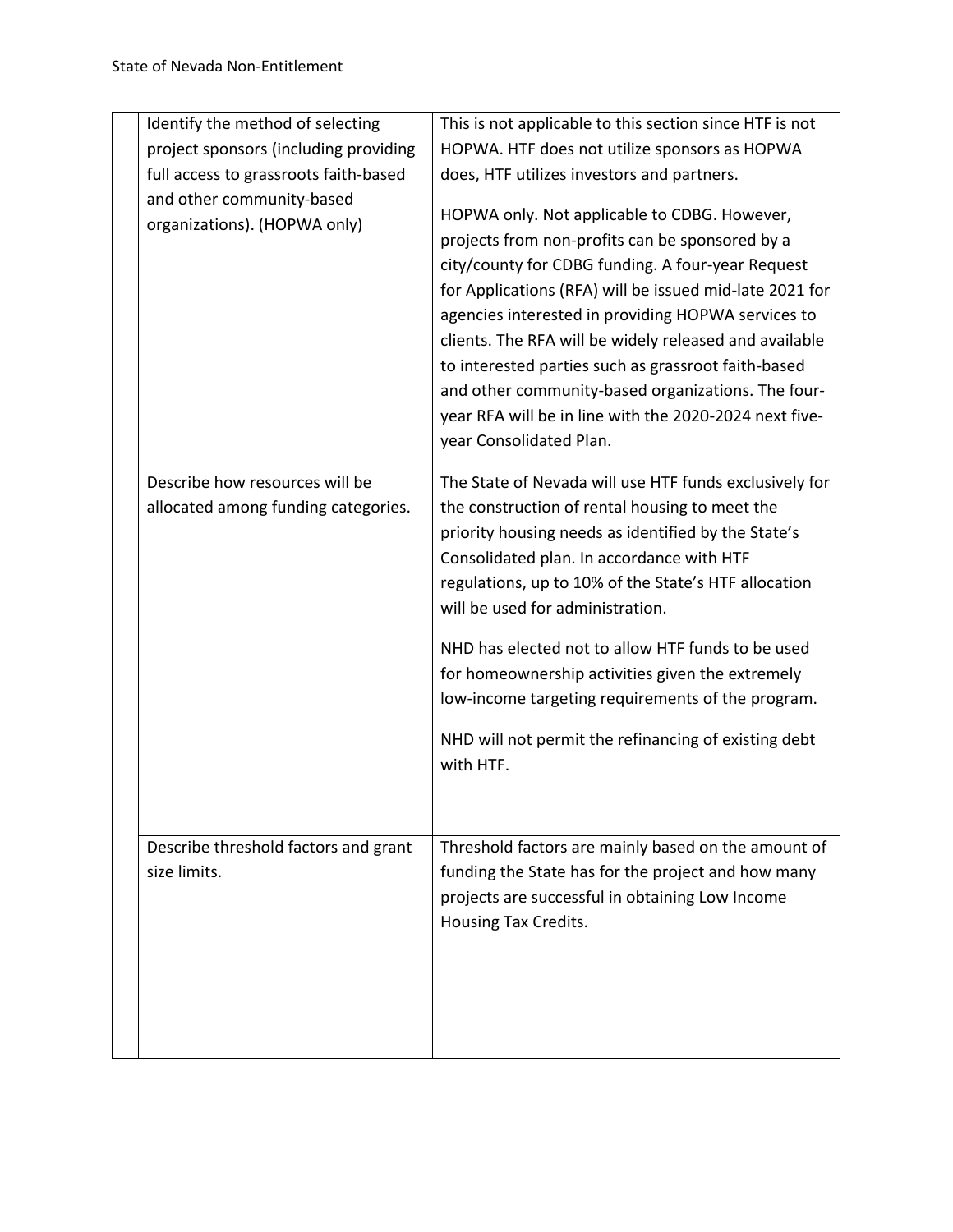| What are the outcome measures         | The State will measure its progress, consistent with      |
|---------------------------------------|-----------------------------------------------------------|
| expected as a result of the method of | the State's goals established in the Consolidated         |
| distribution?                         | Plan. These "Housing Priorities" include the increased    |
|                                       | availability of rental housing for ELI and VLI            |
|                                       | households and improving housing accessibility and        |
|                                       | safety. It is currently anticipated that an additional 25 |
|                                       | units will be added annually.                             |
|                                       |                                                           |
|                                       |                                                           |
|                                       |                                                           |
|                                       |                                                           |
|                                       |                                                           |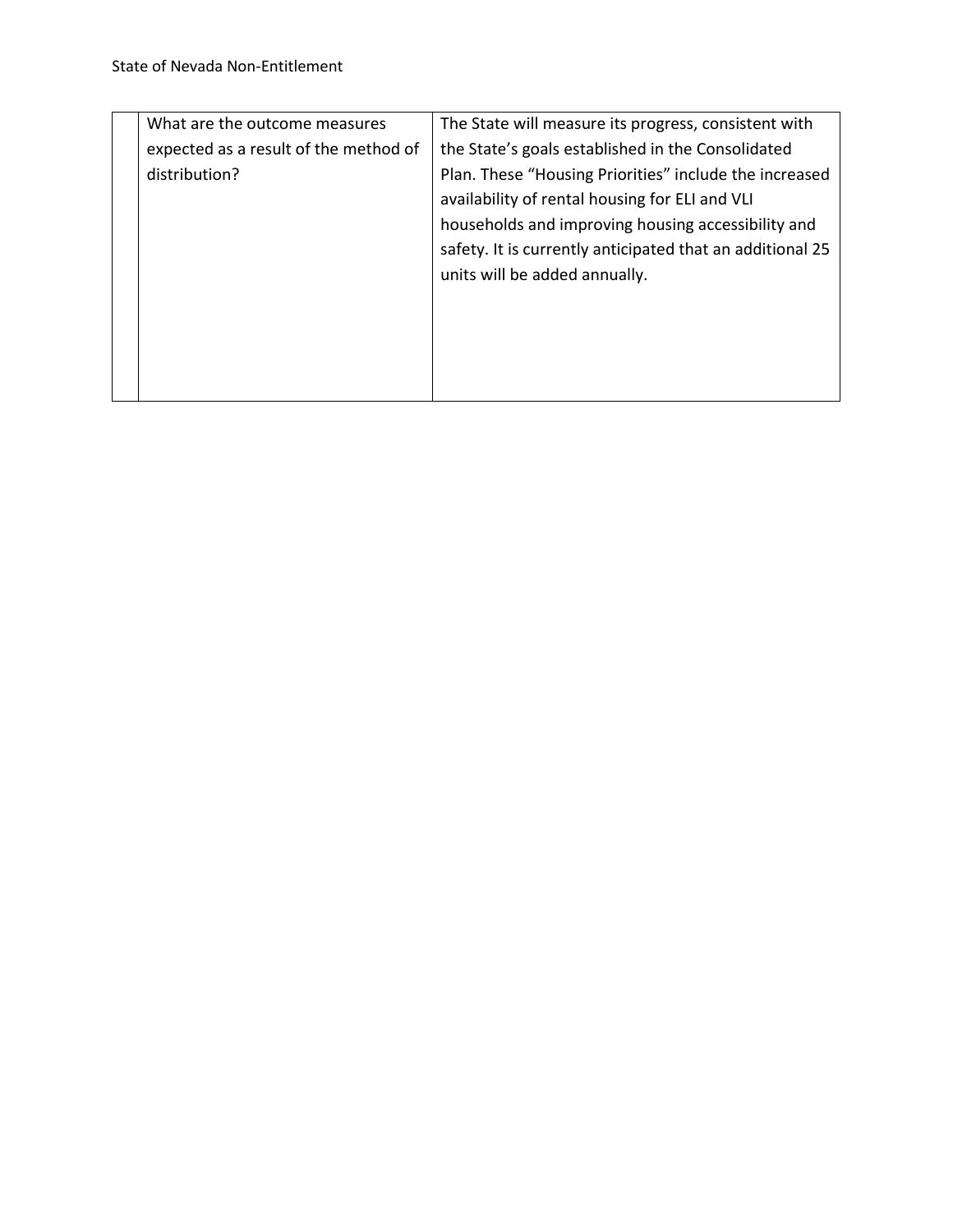# AP-35 Projects – (Optional)

Introduction:

NHD is currently in the middle of the competitive application process for AAHTF, HOME, and ESG for the rural communities and the HTF competitive application process statewide. NHD should have funding determinations by June 2021. HOME funds that have already been allocated to the PJ's throughout the State will support new construction and rehabilitation of multifamily rental projects, homeowner down payment assistance and homeowner rehabilitation within the respective jurisdictions.

The projects below have been selected for the 2021 CDBG Program Year.

#### Projects

| #              | <b>Project Name</b>                                   |
|----------------|-------------------------------------------------------|
| 1              | Colorado Street ADA Compliance Improvement Phase II   |
| $\overline{2}$ | Long Ranch Pedestrian ADA Ramps Phase II              |
| 3              | <b>FISH Revitalization Project</b>                    |
| 4              | Ron Woods Youth Absentee Reduction Project            |
| 5              | <b>RSVP Driver Program</b>                            |
| 6              | <b>Grant Management Project</b>                       |
| 7              | <b>Caliente Depot Restoration Phase III</b>           |
| 8              | Murry Street Sewer Upgrade Project, Phase III         |
| 9              | <b>Emergency Generator Project Phase II</b>           |
| 10             | <b>SSMWC Water System Renovation Isolation Valves</b> |
| 11             | Pahrump Fairgrounds Sewer & Wastewater System Project |
| 12             | Union Plaza and Convention Center Parking lots        |
| 13             | McGill Sewer Pond Lining Project, Phase II            |
| 14             | Broadway and Sherman St ADA Improvement Project       |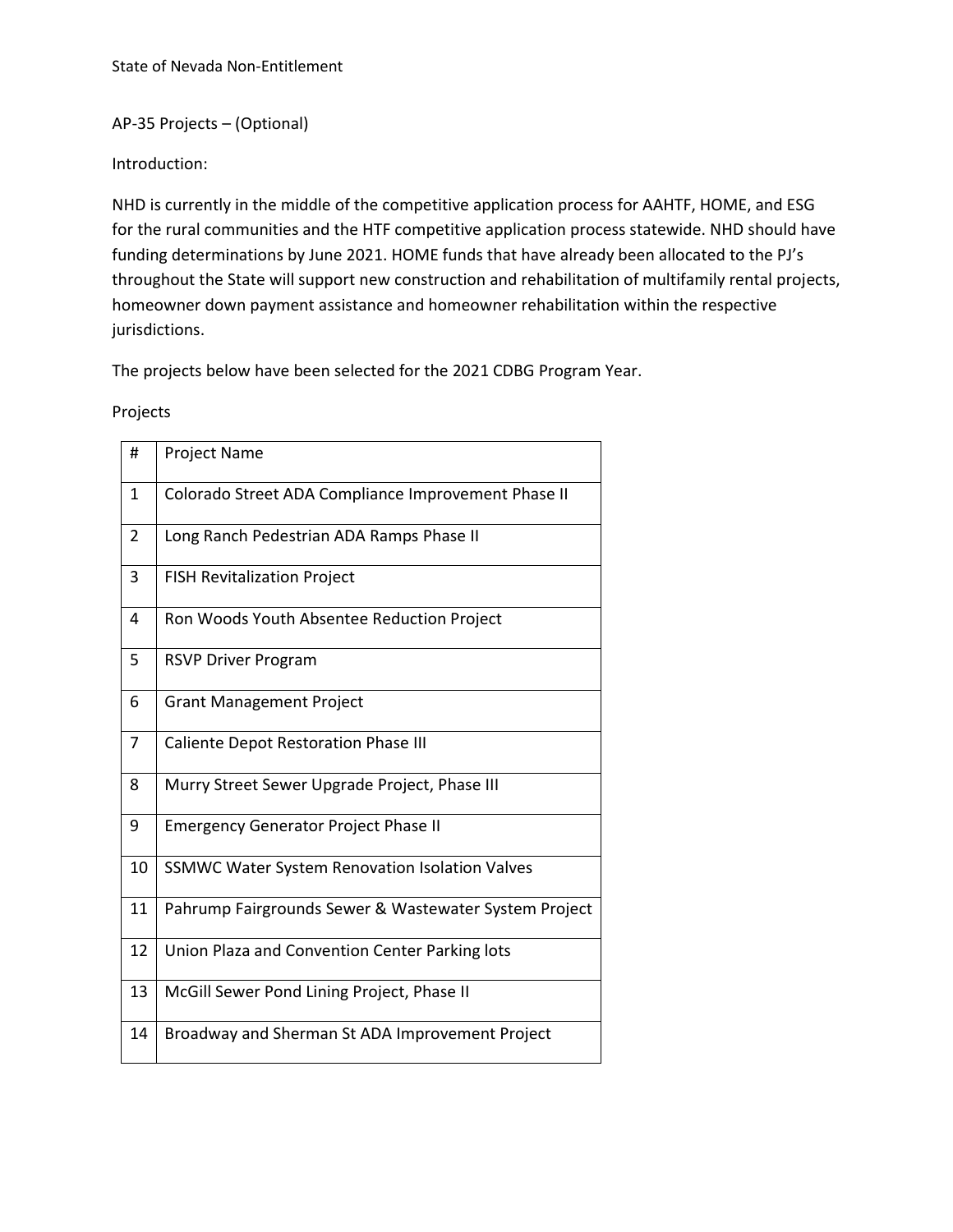#### Table 58 – Project Information

Describe the reasons for allocation priorities and any obstacles to addressing underserved needs

The funding priorities for HOME and HTF are to support new construction and rehabilitation of multifamily rental properties that support low income households, special needs population and veterans. One obstacle in the rural communities is the rising costs of construction costs and availability of resources and manpower in the rural and geographically isolated communities.

HOME: As stated prior to this section, the HOME funds administered directly to non- entitled areas of the state prioritize funding new construction and rehabilitation of multifamily rental projects throughout rural areas of the State which also receive LIHTCs and a down payment assistance program. Prioritizing funding for multifamily projects that also receive LIHTC's increases the impact of the funding and often results in producing higher quality affordable housing with larger amounts of affordable units thus contributing the increase and maintenance of the affordable housing stock in Nevada.

HTF: Prioritizes funding projects reserving units for households earning 30% AMI or lower. These funds are crucial to meet the needs of Nevada's most vulnerable populations.

ESG: As stated above, the ESG funds prioritize programs in the rural areas of the State. Due to Nevada's geography the programs located in the rural areas of the State face extremely unique challenges which vary county to county. The distance between county and city services contributes to these issues. Rapid re-housing is a category that is prioritized as the largest number of people on the community que regularly fall under the rapid re-housing category.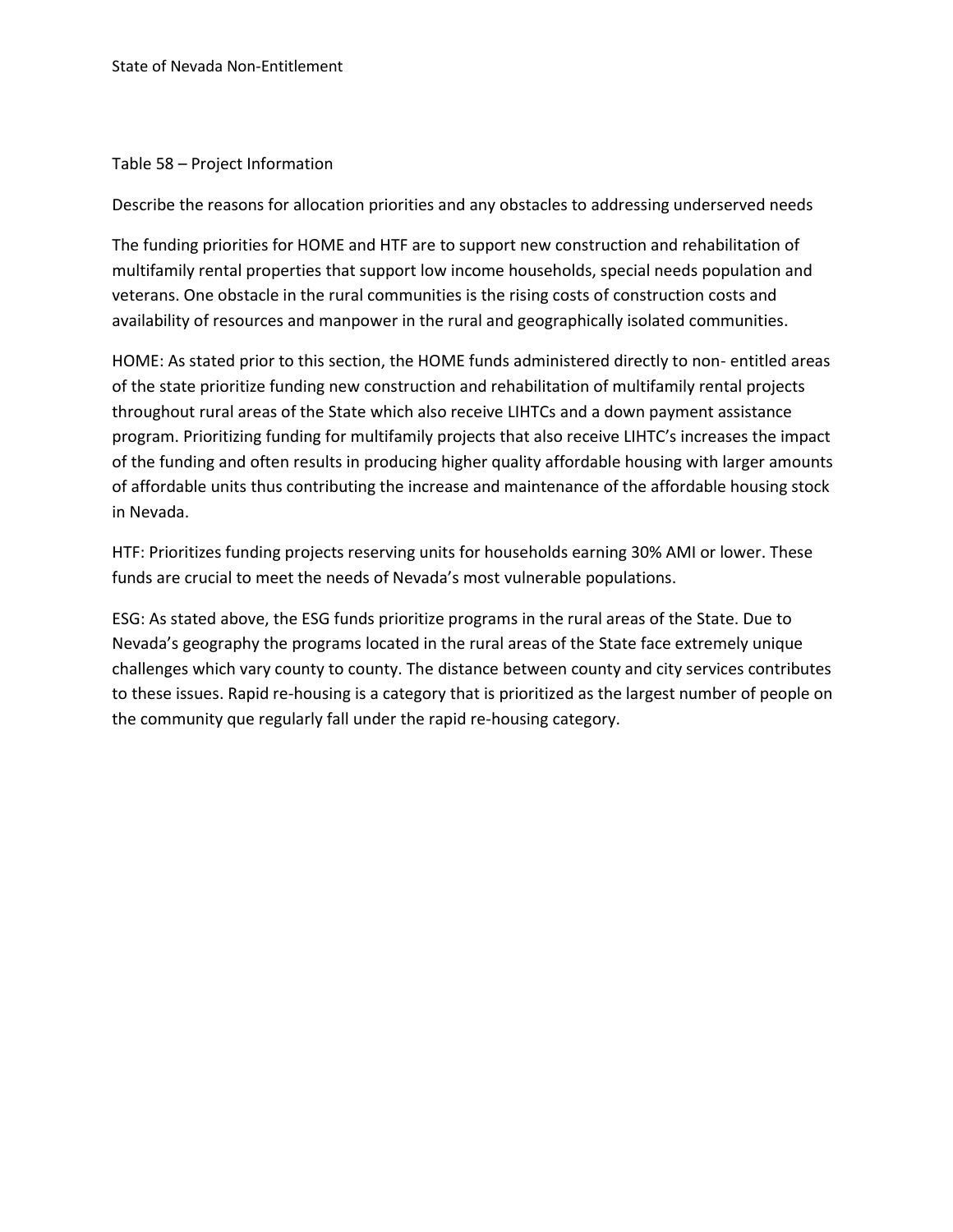AP-38 Project Summary Project Summary Information HOME: The allocation for the Participating Jurisdictions in the State are as follows: Clark County HOME Consortium-\$759,738 city of Henderson-\$182,769 city of Las Vegas-\$371,138 Washoe County HOME Consortium-\$268,156 Non-entitled area of the State-\$1,118,199

All PJs and NHD prioritizes funding for multifamily new construction and rehabilitation of rental properties. NHD will be able to expand on other projects receiving funding when the competitive application process is over and funding in the rural areas is determined.

HTF: NHD prioritizes funding the multifamily new construction and rehabilitation of rental properties receiving LIHTC. Details on the specific projects will be available after the competitive application process closes and the distribution is determined.

ESG: NHD prioritizes rapid re-housing programs, rural programs and NHD funds all ESG eligible categories. More details regarding the specific distribution will be available after the competitive application process.

NHD is currently in the middle of the competitive application process for AAHTF, HOME, and ESG for the rural communities and the HTF competitive application process statewide. NHD should have funding determinations by June 2021. HOME funds that have already been allocated to the PJ's throughout the State will support new construction and rehabilitation of multifamily rental projects, homeowner down payment assistance and homeowner rehabilitation within the respective jurisdictions.

| <b>Project Name</b>    | Colorado Street ADA Compliance Improvement Project Phase II |
|------------------------|-------------------------------------------------------------|
| <b>Goals Supported</b> | <b>Public Facilities and Infrastructure</b>                 |
| Needs Addressed        | Streets & sidewalks                                         |
| Funding                | CDBG: \$131,637                                             |

The following CDBG projects have been selected for the 2021 Program Year.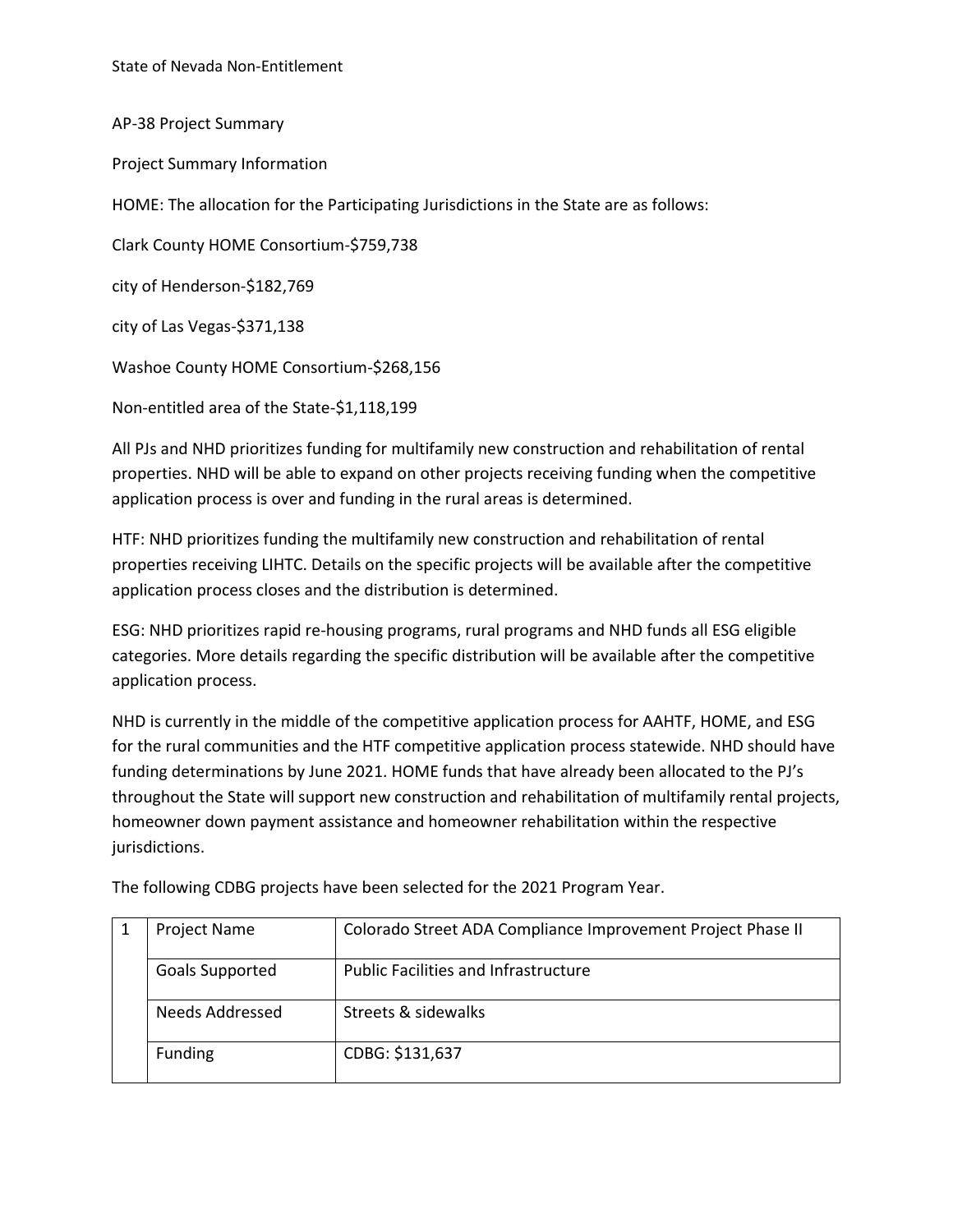|                | Description                 | The purpose of this project is for the design and construction of   |
|----------------|-----------------------------|---------------------------------------------------------------------|
|                |                             | ADA compliant sidewalks and ramps along Colorado Street             |
|                |                             |                                                                     |
|                | <b>Target Date</b>          | 06/30/2023                                                          |
|                | Estimate the number         | This project will benefit an estimated 1,280 households, including  |
|                | and type of families        | 730 LMI households.                                                 |
|                | that will benefit from      |                                                                     |
|                | the proposed activities     |                                                                     |
|                |                             |                                                                     |
|                | <b>Location Description</b> | Carson City                                                         |
|                |                             |                                                                     |
|                | <b>Planned Activities</b>   | The purpose of this project is for the design and construction of   |
|                |                             | ADA compliant sidewalks and ramps along Colorado Street             |
|                |                             |                                                                     |
| $\overline{2}$ | Project Name                | <b>FISH Revitalization Project</b>                                  |
|                | <b>Goals Supported</b>      | <b>Public Facilities and Infrastructure</b>                         |
|                |                             |                                                                     |
|                | <b>Needs Addressed</b>      | Sewer & Wastewater                                                  |
|                | Funding                     | CDBG: \$254,544                                                     |
|                | Description                 | The purpose of the project is to upgrade the utilities that are     |
|                |                             | under Park St. by replacing the water main in East Park St from     |
|                |                             | Carson St to N Fall St and replacing the sewer main in East Park Dt |
|                |                             |                                                                     |
|                |                             | from the manhole to west of the project frontage to the manhole     |
|                |                             | at the intersection of Fall and Park.                               |
|                | <b>Target Date</b>          | 06/30/2023                                                          |
|                |                             |                                                                     |
|                | Estimate the number         | This project will benefit an estimated 60 LMI households.           |
|                | and type of families        |                                                                     |
|                | that will benefit from      |                                                                     |
|                |                             |                                                                     |
|                | the proposed activities     |                                                                     |
|                | <b>Location Description</b> | Carson City                                                         |
|                |                             |                                                                     |
|                | <b>Planned Activities</b>   | The purpose of the project is to upgrade the utilities that are     |
|                |                             | under Park St. by replacing the water main in East Park St from     |
|                |                             | Carson St to N Fall St and replacing the sewer main in East Park Dt |
|                |                             | from the manhole to west of the project frontage to the manhole     |
|                |                             | at the intersection of Fall and Park.                               |
|                |                             |                                                                     |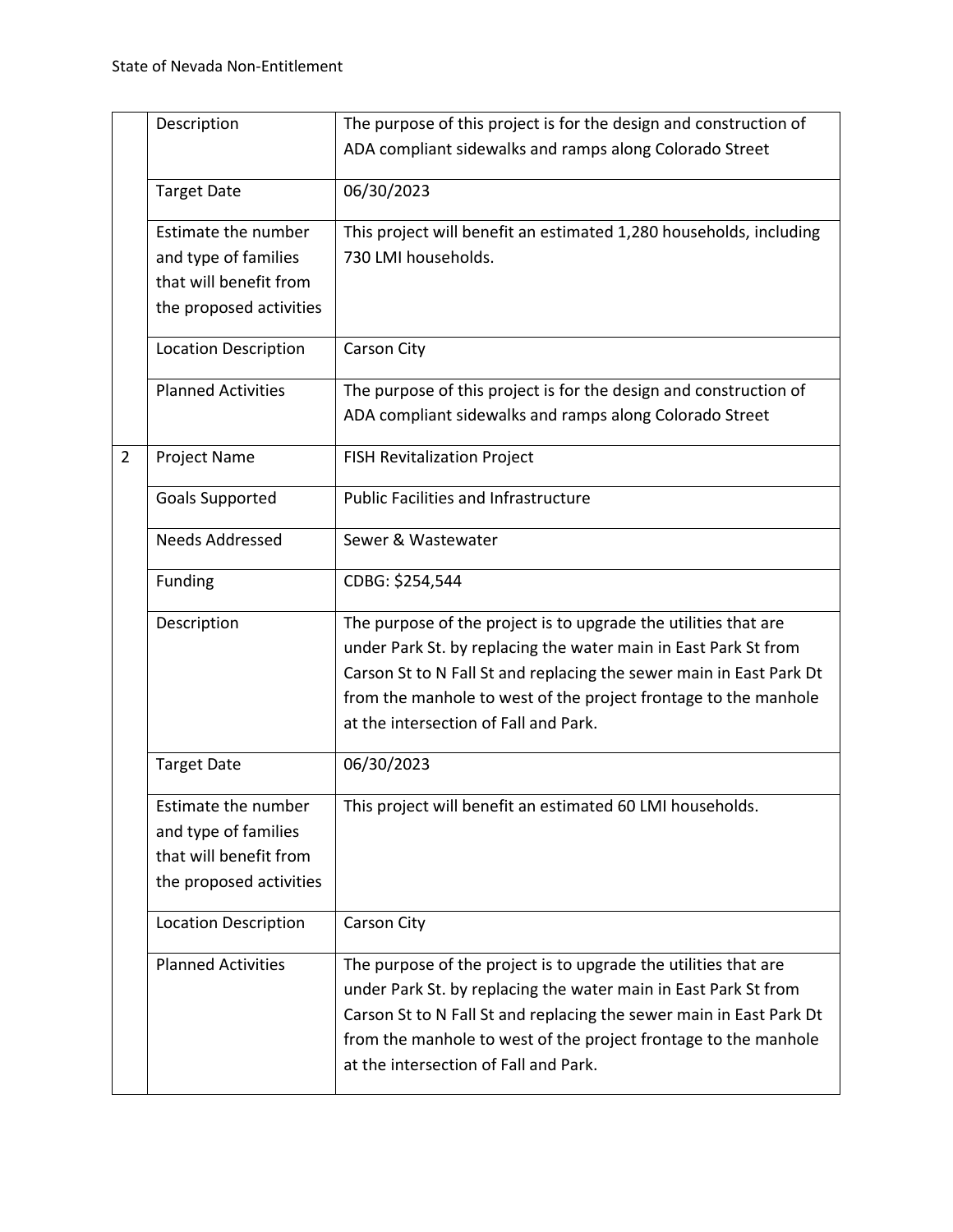| 3 | Project Name                                                                                     | Long Ranch Pedestrian ADA Ramps Project Phase II                                                                                                                                                                                                    |
|---|--------------------------------------------------------------------------------------------------|-----------------------------------------------------------------------------------------------------------------------------------------------------------------------------------------------------------------------------------------------------|
|   | <b>Goals Supported</b>                                                                           | <b>Public Facilities and Infrastructure</b>                                                                                                                                                                                                         |
|   | <b>Needs Addressed</b>                                                                           | <b>Streets &amp; sidewalks</b>                                                                                                                                                                                                                      |
|   | Funding                                                                                          | CDBG\$ 94,019                                                                                                                                                                                                                                       |
|   | Description                                                                                      | The purpose of the project is for the removal or replacement of 18<br>separate sidewalk approaches with asphalt pathway transitions<br>areas and detachable warning plates within the new concrete<br>ramps at crosswalks to meet ADA requirements. |
|   | <b>Target Date</b>                                                                               | 06/30/2023                                                                                                                                                                                                                                          |
|   | Estimate the number<br>and type of families<br>that will benefit from<br>the proposed activities | This project will benefit an estimated 7,877 households, including<br>4,602 LMI households.                                                                                                                                                         |
|   | <b>Location Description</b>                                                                      | Carson City                                                                                                                                                                                                                                         |
|   | <b>Planned Activities</b>                                                                        | The purpose of the project is for the removal or replacement of 18<br>separate sidewalk approaches with asphalt pathway transitions<br>areas and detachable warning plates within the new concrete<br>ramps at crosswalks to meet ADA requirements. |
| 4 | Project Name                                                                                     | Ron Woods Youth Absentee Reduction Project                                                                                                                                                                                                          |
|   | <b>Goals Supported</b>                                                                           | <b>Public Services</b>                                                                                                                                                                                                                              |
|   | <b>Needs Addressed</b>                                                                           | Non-homeless services                                                                                                                                                                                                                               |
|   | Funding                                                                                          | CDBG: \$30,000                                                                                                                                                                                                                                      |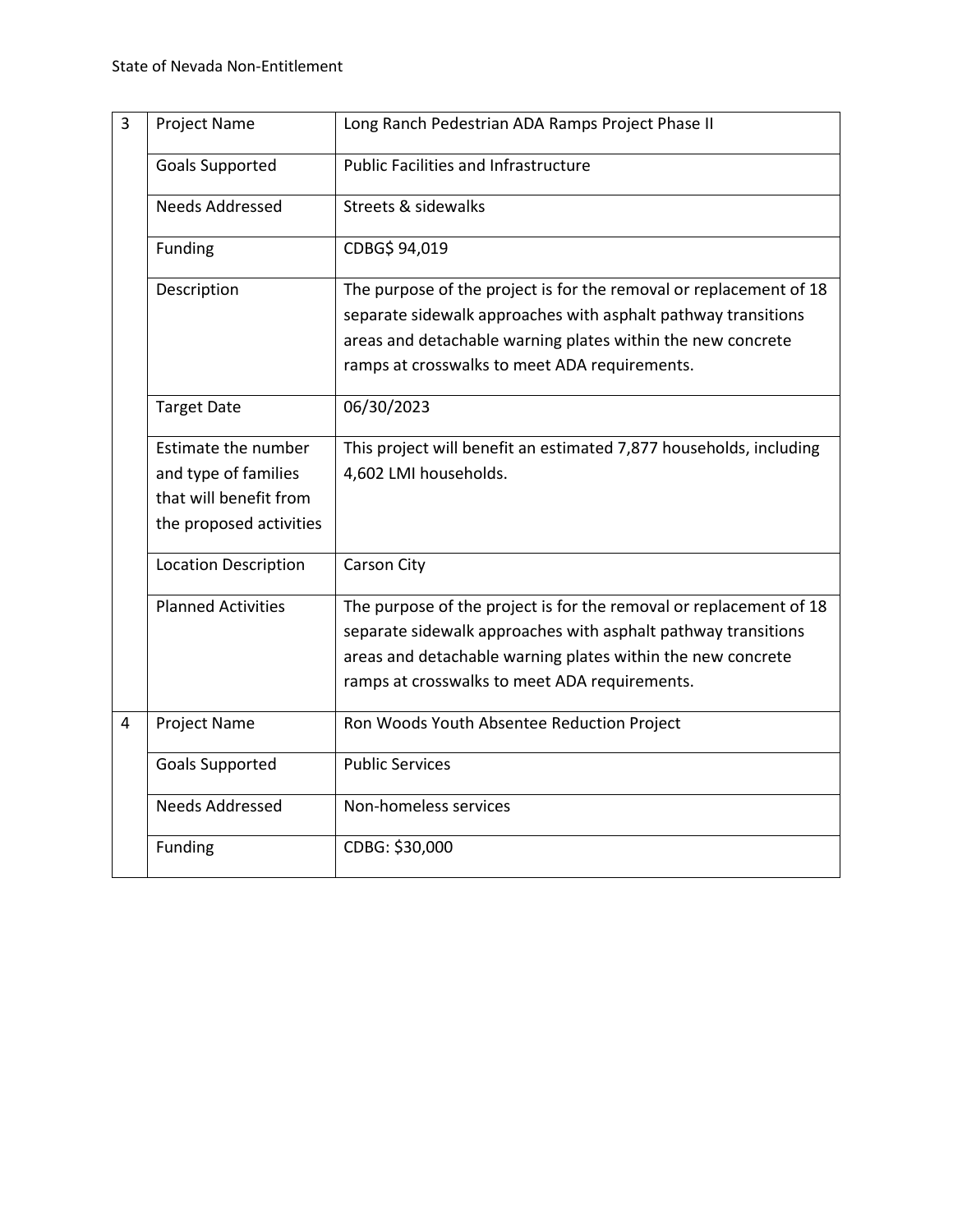|                | Description                                                                                      | The purpose of the project is to expand the Youth Absentee<br>Reduction Project to 4 new schools in the Carson City area. This<br>includes case management to the youth identified as having<br>chronic absenteeism and their families. The program includes<br>youth workshops (on and off site for the schools); coordinating the<br>program with truancy officers and the youth subcommittee in<br>order to bring awareness to chronic absenteeism. Outreach<br>includes developing prevention campaigns, engaging community<br>partners, and providing individual services to youth, families and<br>groups to address issues leading to chronic absenteeism. |
|----------------|--------------------------------------------------------------------------------------------------|-------------------------------------------------------------------------------------------------------------------------------------------------------------------------------------------------------------------------------------------------------------------------------------------------------------------------------------------------------------------------------------------------------------------------------------------------------------------------------------------------------------------------------------------------------------------------------------------------------------------------------------------------------------------|
|                | <b>Target Date</b>                                                                               | 06/30/2022                                                                                                                                                                                                                                                                                                                                                                                                                                                                                                                                                                                                                                                        |
|                | Estimate the number<br>and type of families<br>that will benefit from<br>the proposed activities | This project will benefit an estimated 300 persons, including 250<br>LMI persons.                                                                                                                                                                                                                                                                                                                                                                                                                                                                                                                                                                                 |
|                | <b>Location Description</b>                                                                      | Carson City                                                                                                                                                                                                                                                                                                                                                                                                                                                                                                                                                                                                                                                       |
|                | <b>Planned Activities</b>                                                                        | The purpose of the project is to expand the Youth Absentee<br>Reduction Project to 4 new schools in the Carson City area. This<br>includes case management to the youth identified as having<br>chronic absenteeism and their families. The program includes<br>youth workshops (on and off site for the schools); coordinating the<br>program with truancy officers and the youth subcommittee in<br>order to bring awareness to chronic absenteeism. Outreach<br>includes developing prevention campaigns, engaging community<br>partners, and providing individual services to youth, families and<br>groups to address issues leading to chronic absenteeism. |
| $\overline{5}$ | <b>Project Name</b>                                                                              | RSVP Nevada Rural Counties Veterans' Project                                                                                                                                                                                                                                                                                                                                                                                                                                                                                                                                                                                                                      |
|                | Goals Supported                                                                                  | <b>Public Services</b>                                                                                                                                                                                                                                                                                                                                                                                                                                                                                                                                                                                                                                            |
|                | <b>Needs Addressed</b>                                                                           | Non-homeless services                                                                                                                                                                                                                                                                                                                                                                                                                                                                                                                                                                                                                                             |
|                | Funding                                                                                          | CDBG: \$10,000                                                                                                                                                                                                                                                                                                                                                                                                                                                                                                                                                                                                                                                    |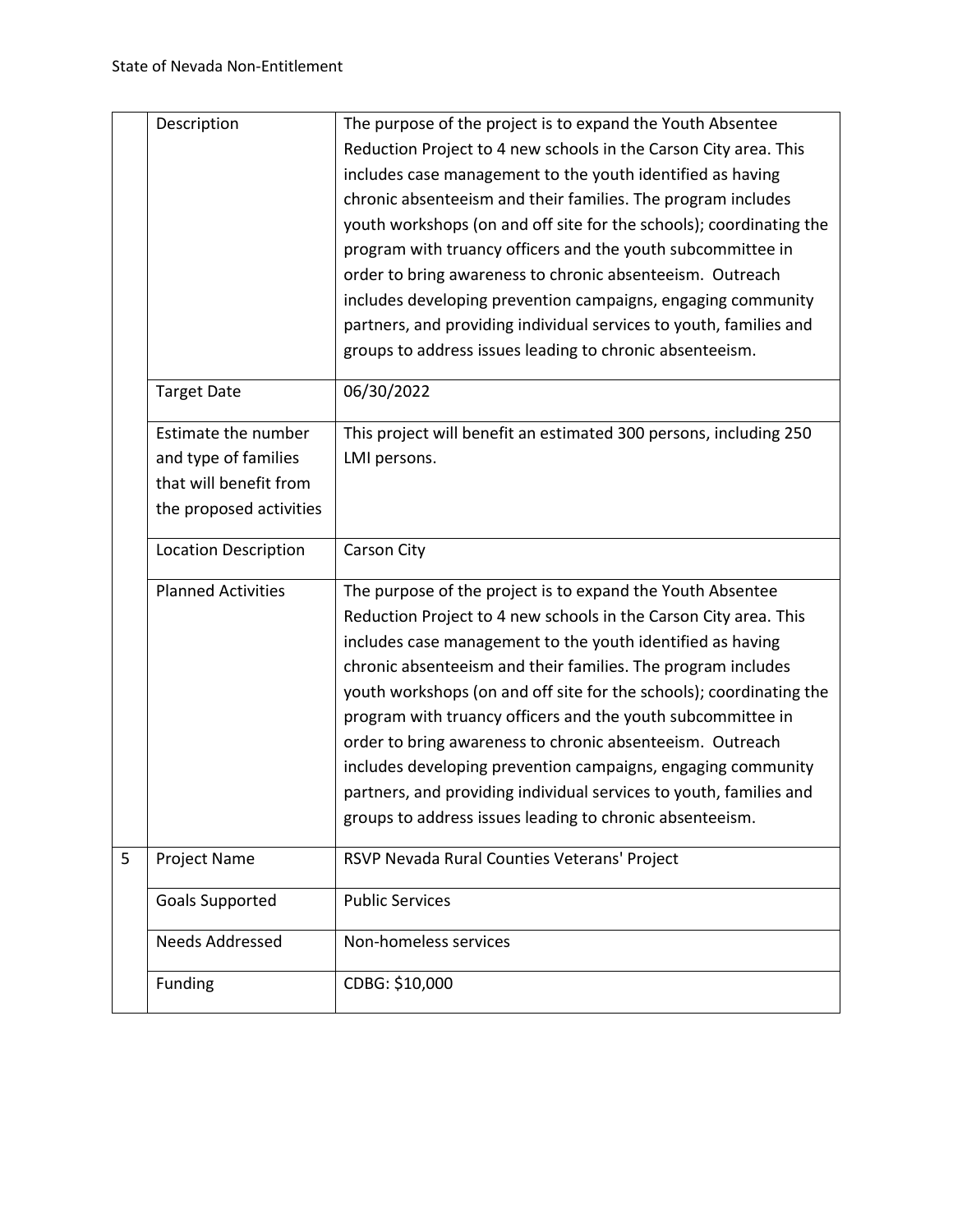|   | Description                 | RSVP's Volunteer Driver Program provides escorted door-to-door     |
|---|-----------------------------|--------------------------------------------------------------------|
|   |                             | safe transportation for frail, homebound, and low-income transit   |
|   |                             | dependent senior citizens (60 and older) in Carson City who are no |
|   |                             | longer able to drive themselves.                                   |
|   |                             |                                                                    |
|   | <b>Target Date</b>          | 06/30/2022                                                         |
|   | Estimate the number         | This project will benefit an estimated 120 persons, including 66   |
|   | and type of families        | LMI persons.                                                       |
|   | that will benefit from      |                                                                    |
|   | the proposed activities     |                                                                    |
|   | <b>Location Description</b> | Carson City                                                        |
|   | <b>Planned Activities</b>   | RSVP's Volunteer Driver Program provides escorted door-to-door     |
|   |                             | safe transportation for frail, homebound, and low-income transit   |
|   |                             | dependent senior citizens (60 and older) in Carson City who are no |
|   |                             | longer able to drive themselves.                                   |
| 6 | Project Name                | <b>Grant Management Project</b>                                    |
|   | Goals Supported             | <b>Community Planning and Capacity Building</b>                    |
|   | <b>Needs Addressed</b>      | Training & technical assistance                                    |
|   | Funding                     | CDBG: \$50,146                                                     |
|   | Description                 | The purpose of this project is for the planning and grant          |
|   |                             | management of the Carson City projects                             |
|   | <b>Target Date</b>          | 06/30/2022                                                         |
|   | Estimate the number         | Administration. No direct benefit                                  |
|   | and type of families        |                                                                    |
|   | that will benefit from      |                                                                    |
|   | the proposed activities     |                                                                    |
|   | <b>Location Description</b> | Carson City                                                        |
|   |                             |                                                                    |
|   | <b>Planned Activities</b>   | The purpose of this project is for the planning and grant          |
|   |                             | management of the Carson City projects                             |
| 7 | <b>Project Name</b>         | Broadway and Sherman St. ADA Improvement Project                   |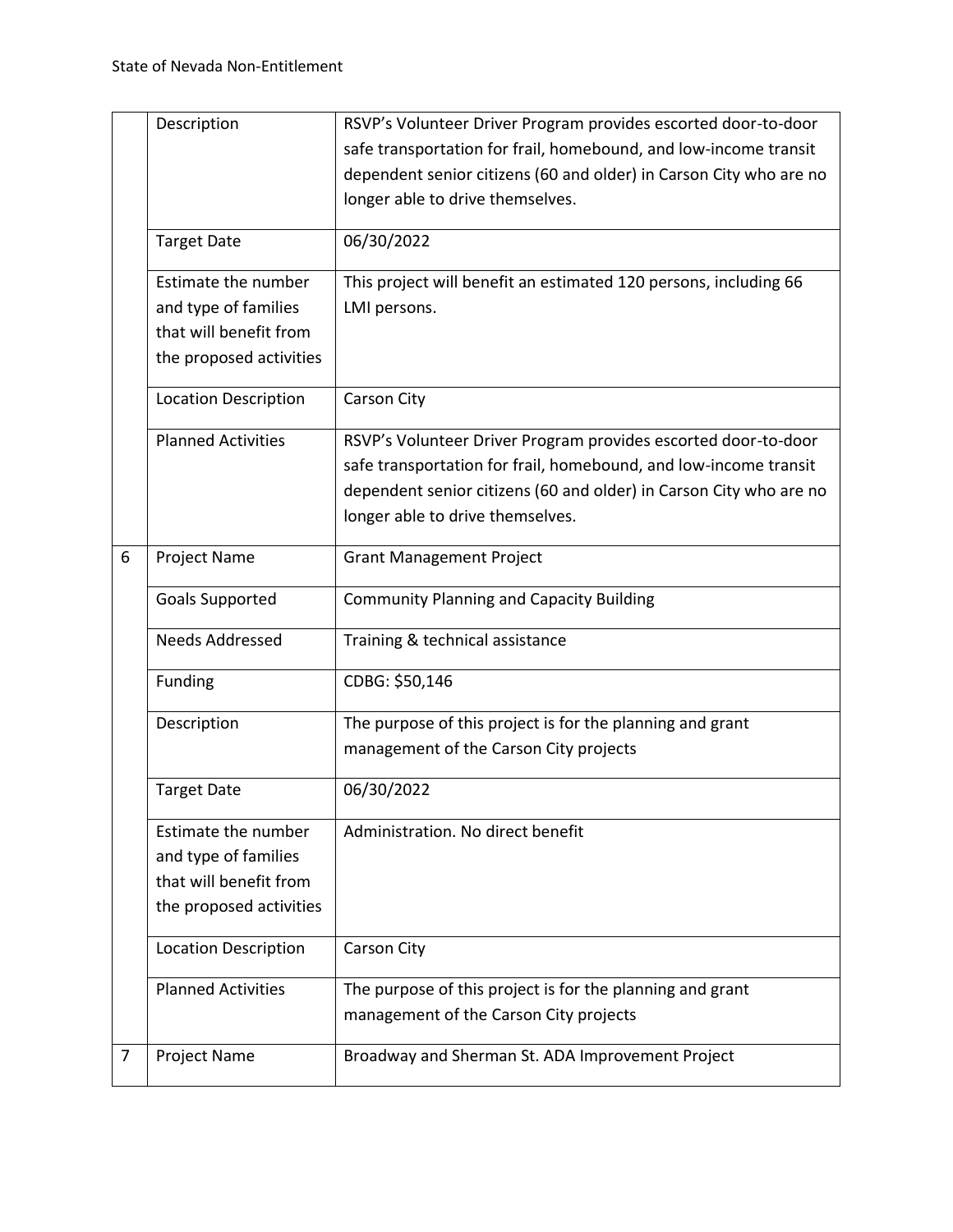|   | <b>Goals Supported</b>                                                                           | <b>Public Facilities and Infrastructure</b>                                                                                                                                                                      |
|---|--------------------------------------------------------------------------------------------------|------------------------------------------------------------------------------------------------------------------------------------------------------------------------------------------------------------------|
|   | <b>Needs Addressed</b>                                                                           | Street & sidewalk                                                                                                                                                                                                |
|   | Funding                                                                                          | CDBG: \$885,463                                                                                                                                                                                                  |
|   | Description                                                                                      | The purpose of the project is to allow for the reconstruction of<br>portions of North Broadway and North Sherman St. The current<br>state of these major collector roadways hinder access to U.S.<br>Highway 50. |
|   | <b>Target Date</b>                                                                               | 06/30/2023                                                                                                                                                                                                       |
|   | Estimate the number<br>and type of families<br>that will benefit from<br>the proposed activities | This project will benefit an estimated 1,955 households, including<br>1,400 LMI households.                                                                                                                      |
|   | <b>Location Description</b>                                                                      | City of Fallon                                                                                                                                                                                                   |
|   | <b>Planned Activities</b>                                                                        | The purpose of the project is to allow for the reconstruction of<br>portions of North Broadway and North Sherman St. The current<br>state of these major collector roadways hinder access to U.S.<br>Highway 50. |
| 8 | <b>Project Name</b>                                                                              | Murry Street Sewer Upgrade Project, Phase III                                                                                                                                                                    |
|   | Goals Supported                                                                                  | <b>Public Facilities and Infrastructure</b>                                                                                                                                                                      |
|   | <b>Needs Addressed</b>                                                                           | Water/sewer                                                                                                                                                                                                      |
|   | Funding                                                                                          | CDBG: \$261,787                                                                                                                                                                                                  |
|   | Description                                                                                      | The purpose of this project is to replace the 100 plus year-old<br>vitrified clay sewer main pipeline from the Murry Canyon area of<br>Ely and will upsize the old 6" sewer main to a new 8" main<br>pipeline.   |
|   | <b>Target Date</b>                                                                               | 06/30/2023                                                                                                                                                                                                       |
|   | Estimate the number<br>and type of families<br>that will benefit from<br>the proposed activities | This project will benefit an estimated 1,455 households, including<br>750 LMI households.                                                                                                                        |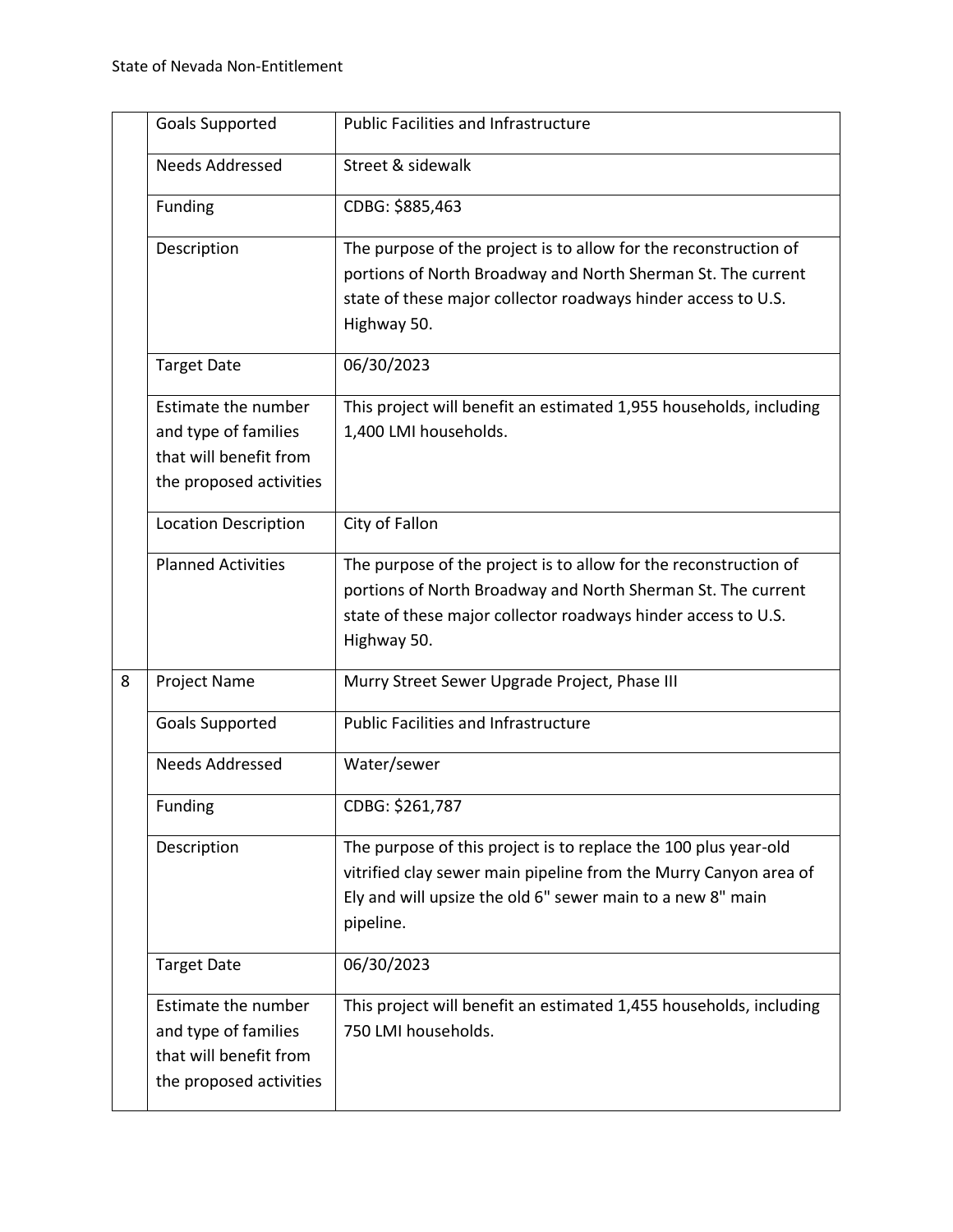|    | <b>Location Description</b>                                                                      | City of Ely                                                                                                                                                                                                    |
|----|--------------------------------------------------------------------------------------------------|----------------------------------------------------------------------------------------------------------------------------------------------------------------------------------------------------------------|
|    | <b>Planned Activities</b>                                                                        | The purpose of this project is to replace the 100 plus year-old<br>vitrified clay sewer main pipeline from the Murry Canyon area of<br>Ely and will upsize the old 6" sewer main to a new 8" main<br>pipeline. |
| 9  | <b>Project Name</b>                                                                              | <b>Emergency Generator Project Phase II</b>                                                                                                                                                                    |
|    | <b>Goals Supported</b>                                                                           | <b>Public Facilities and Infrastructure</b>                                                                                                                                                                    |
|    | <b>Needs Addressed</b>                                                                           | Health & safety                                                                                                                                                                                                |
|    | Funding                                                                                          | CDBG: \$350,000                                                                                                                                                                                                |
|    | Description                                                                                      | The purpose of this project to purchase and install generators at<br>strategic locations in Esmeralda County that will serve the area<br>when there is lack or loss of electricity from the utility providers. |
|    | <b>Target Date</b>                                                                               | 06/30/2023                                                                                                                                                                                                     |
|    | Estimate the number<br>and type of families<br>that will benefit from<br>the proposed activities | This project will benefit an estimated 1,135 households, including<br>625 LMI households.                                                                                                                      |
|    | <b>Location Description</b>                                                                      | Esmeralda County                                                                                                                                                                                               |
|    | <b>Planned Activities</b>                                                                        | The purpose of this project to purchase and install generators at<br>strategic locations in Esmeralda County that will serve the area<br>when there is lack or loss of electricity from the utility providers. |
| 10 | Project Name                                                                                     | Pahrump Fairgrounds Sewer & Wastewater System Project                                                                                                                                                          |
|    | <b>Goals Supported</b>                                                                           | <b>Public Facilities and Infrastructure</b>                                                                                                                                                                    |
|    | <b>Needs Addressed</b>                                                                           | Water/sewer                                                                                                                                                                                                    |
|    | Funding                                                                                          | CDBG: \$147,225                                                                                                                                                                                                |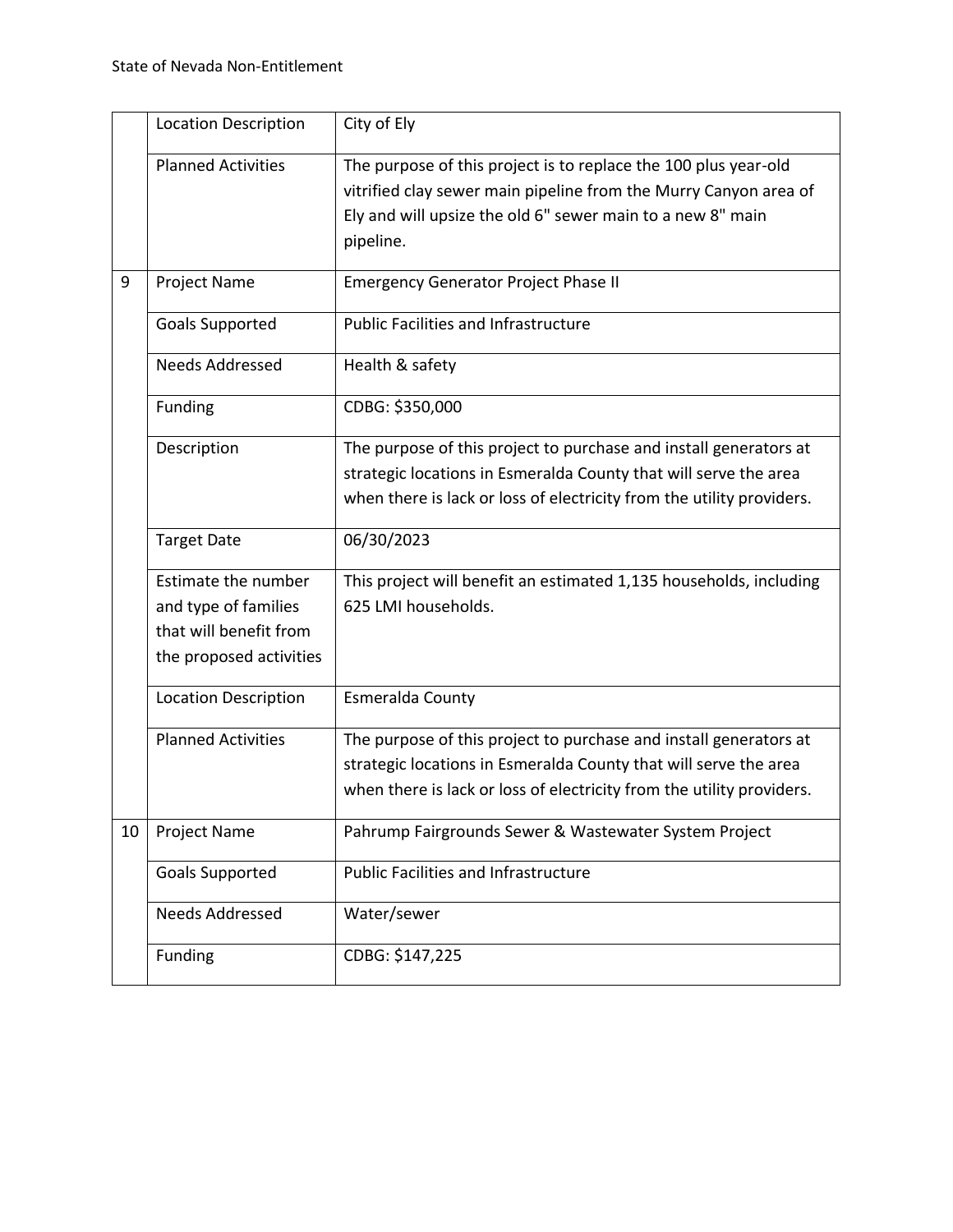|    | Description                                       | The purpose of the project is to plan and construct a wastewater<br>system at the Pahrump Fairgrounds property. This project will<br>include a design-build project proposal to be let out and awarded.<br>The process will include engineering, design and construction of a<br>sewer lateral, septic tank, filters, and leach field.                     |
|----|---------------------------------------------------|------------------------------------------------------------------------------------------------------------------------------------------------------------------------------------------------------------------------------------------------------------------------------------------------------------------------------------------------------------|
|    | <b>Target Date</b>                                | 06/30/2023                                                                                                                                                                                                                                                                                                                                                 |
|    | Estimate the number                               | This project will benefit an estimated 36,110 households, including                                                                                                                                                                                                                                                                                        |
|    | and type of families                              | 18,455 LMI households.                                                                                                                                                                                                                                                                                                                                     |
|    | that will benefit from                            |                                                                                                                                                                                                                                                                                                                                                            |
|    | the proposed activities                           |                                                                                                                                                                                                                                                                                                                                                            |
|    | <b>Location Description</b>                       | Nye County                                                                                                                                                                                                                                                                                                                                                 |
|    | <b>Planned Activities</b>                         | The purpose of the project is to plan and construct a wastewater                                                                                                                                                                                                                                                                                           |
|    |                                                   | system at the Pahrump Fairgrounds property. This project will                                                                                                                                                                                                                                                                                              |
|    |                                                   | include a design-build project proposal to be let out and awarded.                                                                                                                                                                                                                                                                                         |
|    |                                                   | The process will include engineering, design and construction of a<br>sewer lateral, septic tank, filters, and leach field.                                                                                                                                                                                                                                |
|    |                                                   |                                                                                                                                                                                                                                                                                                                                                            |
| 11 | <b>Project Name</b>                               | Union Plaza and Convention Center Parking Lots                                                                                                                                                                                                                                                                                                             |
|    |                                                   |                                                                                                                                                                                                                                                                                                                                                            |
|    | <b>Goals Supported</b>                            | <b>Public Facilities and Infrastructure</b>                                                                                                                                                                                                                                                                                                                |
|    | <b>Needs Addressed</b>                            | Slum & Blight                                                                                                                                                                                                                                                                                                                                              |
|    | Funding                                           | CDBG: \$350,000                                                                                                                                                                                                                                                                                                                                            |
|    | Description                                       | The purpose of the project is for the Union Plaza Parking lot<br>development for parking/events functionality to include design<br>and construction of parking/event area i.e. drainage, lighting,<br>efficient parking design, seating, and landscaping. The Convention<br>Center parking design and construction to include efficient parking<br>design. |
|    | <b>Target Date</b>                                | 06/30/2023                                                                                                                                                                                                                                                                                                                                                 |
|    | Estimate the number                               | This project will benefit an estimated 36,110 households, including                                                                                                                                                                                                                                                                                        |
|    | and type of families                              | 18,455 LMI households.                                                                                                                                                                                                                                                                                                                                     |
|    | that will benefit from<br>the proposed activities |                                                                                                                                                                                                                                                                                                                                                            |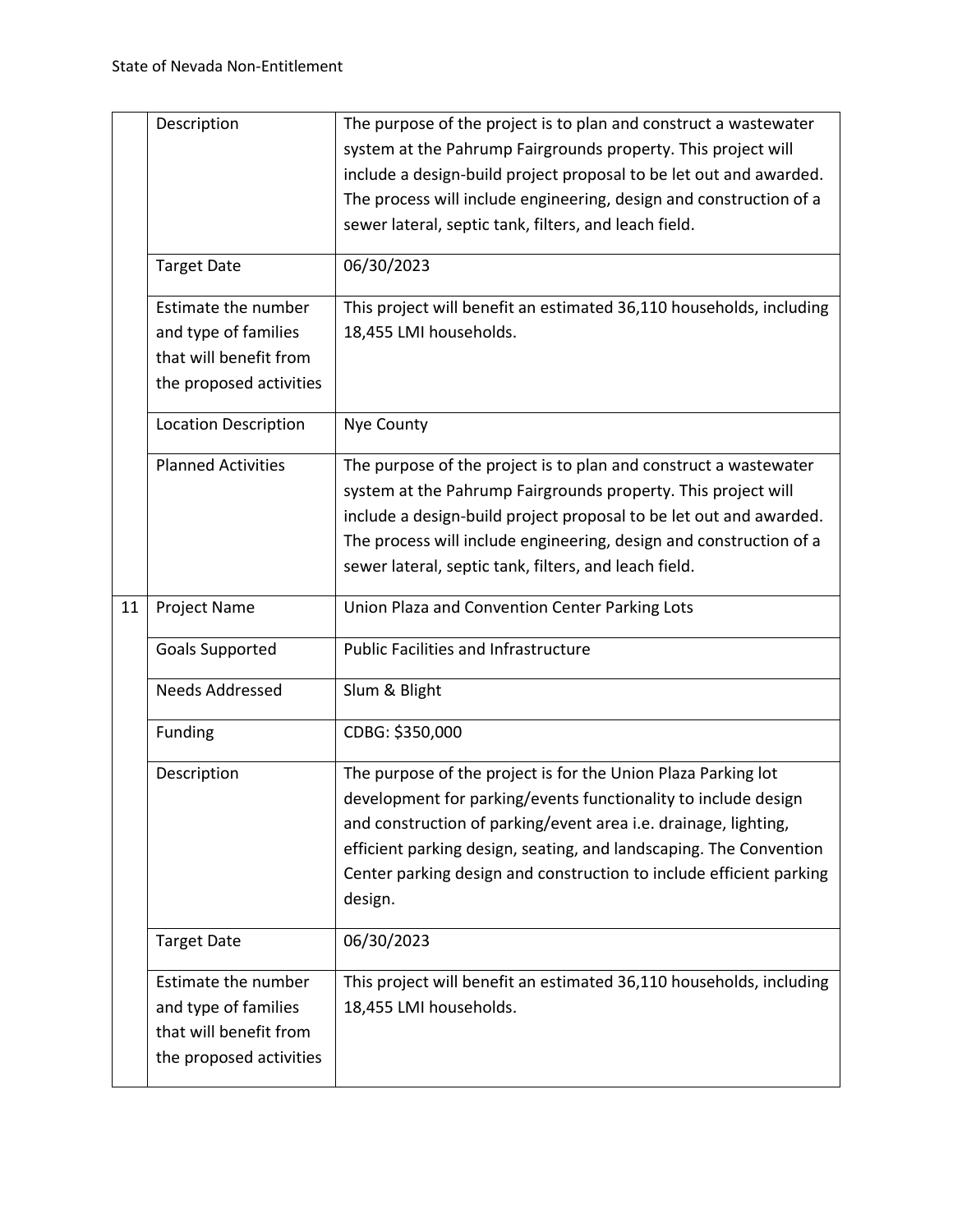|    | <b>Location Description</b> | Nye County                                                          |
|----|-----------------------------|---------------------------------------------------------------------|
|    | <b>Planned Activities</b>   | The purpose of the project is for the Union Plaza Parking lot       |
|    |                             | development for parking/events functionality to include design      |
|    |                             | and construction of parking/event area i.e. drainage, lighting,     |
|    |                             | efficient parking design, seating, and landscaping. The Convention  |
|    |                             | Center parking design and construction to include efficient parking |
|    |                             | design.                                                             |
| 12 | <b>Project Name</b>         | McGill Sewer Pond Lining Project, Phase I                           |
|    | <b>Goals Supported</b>      | <b>Public Facilities and Infrastructure</b>                         |
|    | <b>Needs Addressed</b>      | Water/sewer                                                         |
|    | Funding                     | CDBG: \$765,620                                                     |
|    | Description                 | The purpose of the proposed project is to hire a contractor to      |
|    |                             | develop a second pond. Due to the main pond liner's age and         |
|    |                             | previous damage repair, the pond may experience failure in the      |
|    |                             | future resulting in the inability to meet the sewage demands of the |
|    |                             | community.                                                          |
|    | <b>Target Date</b>          | 06/30/2023                                                          |
|    | Estimate the number         | This project will benefit an estimated 1,480 households, including  |
|    | and type of families        | 775 LMI households.                                                 |
|    | that will benefit from      |                                                                     |
|    | the proposed activities     |                                                                     |
|    | <b>Location Description</b> | <b>White Pine County</b>                                            |
|    | <b>Planned Activities</b>   | The purpose of the proposed project is to hire a contractor to      |
|    |                             | develop a second pond. Due to the main pond liner's age and         |
|    |                             | previous damage repair, the pond may experience failure in the      |
|    |                             | future resulting in the inability to meet the sewage demands of the |
|    |                             | community.                                                          |
| 13 | <b>Project Name</b>         | <b>SSMWC Water System Renovation Isolation Valves</b>               |
|    | Goals Supported             | <b>Public Facilities and Infrastructure</b>                         |
|    | <b>Needs Addressed</b>      | Health & Safety                                                     |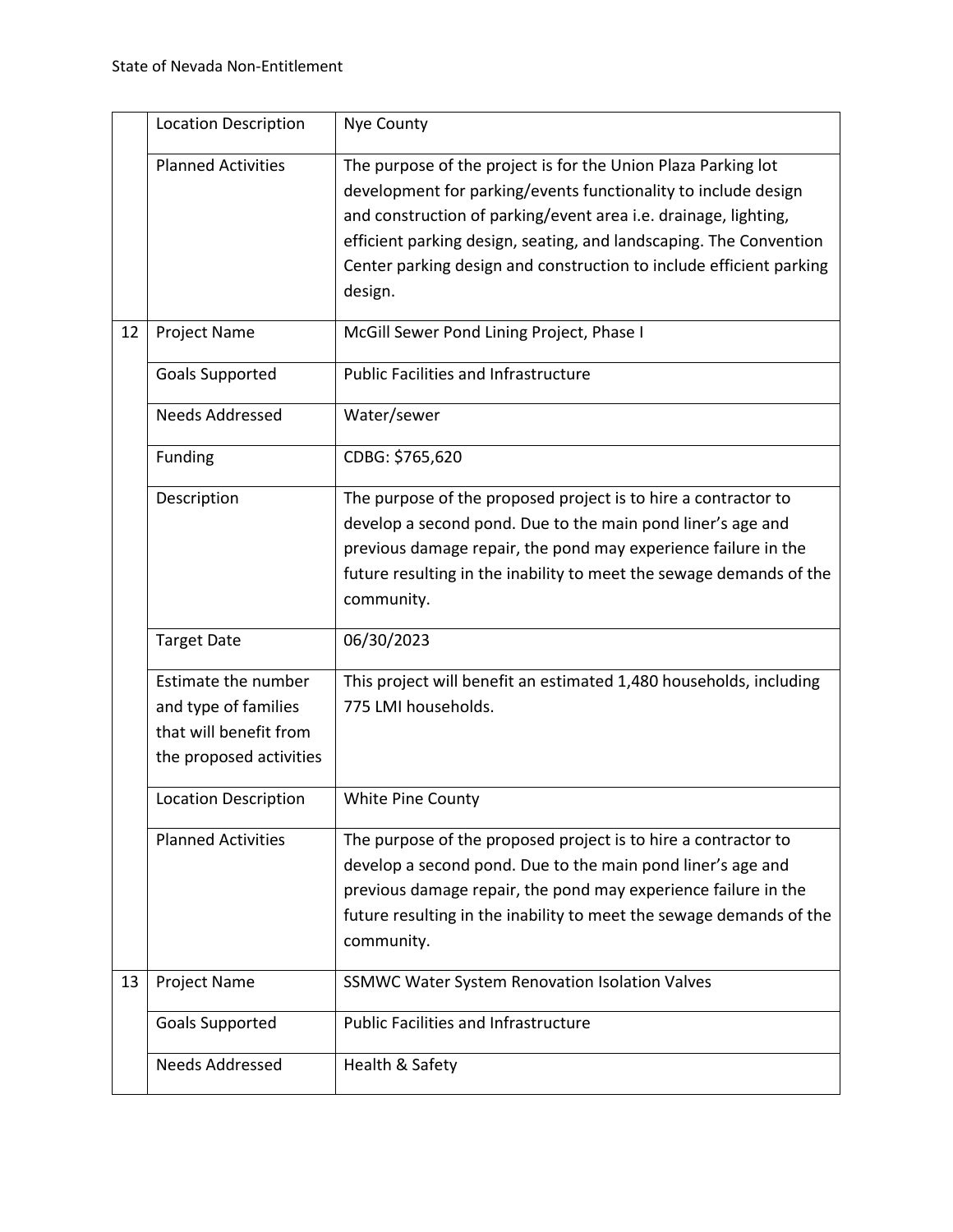|    | Funding                                                                                          | CDBG: \$95,036                                                                                                                                                                                                                                                                                                                                                   |
|----|--------------------------------------------------------------------------------------------------|------------------------------------------------------------------------------------------------------------------------------------------------------------------------------------------------------------------------------------------------------------------------------------------------------------------------------------------------------------------|
|    | Description                                                                                      | The purpose of the project is to add a total of 53 new valves to the<br>existing Silver Springs water system. Valves with all necessary<br>hardware to accommodate the installation.                                                                                                                                                                             |
|    | <b>Target Date</b>                                                                               | 06/30/2023                                                                                                                                                                                                                                                                                                                                                       |
|    | Estimate the number<br>and type of families<br>that will benefit from<br>the proposed activities | This project will benefit an estimated 6,553 households, including<br>3,395 LMI households                                                                                                                                                                                                                                                                       |
|    | <b>Location Description</b>                                                                      | Lyon County                                                                                                                                                                                                                                                                                                                                                      |
|    | <b>Planned Activities</b>                                                                        | The purpose of the project is to add a total of 53 new valves to the<br>existing Silver Springs water system. Valves with all necessary<br>hardware to accommodate the installation.                                                                                                                                                                             |
| 14 | Project Name                                                                                     | <b>Caliente Depot Restoration Phase III</b>                                                                                                                                                                                                                                                                                                                      |
|    | <b>Goals Supported</b>                                                                           | Improve infrastructure                                                                                                                                                                                                                                                                                                                                           |
|    | <b>Needs Addressed</b>                                                                           | Infrastructure, sidewalk/path, street, water                                                                                                                                                                                                                                                                                                                     |
|    | Funding                                                                                          | CDBG: \$513,000                                                                                                                                                                                                                                                                                                                                                  |
|    | Description                                                                                      | The purpose of the project is to do the exterior restoration to<br>prevent further deterioration to the building's structure, ensuring<br>its use in the future. This final phase will encompass plaster re-<br>coating, exterior soffit replacement, replacement of wood railings,<br>repainting walls, and the replacement or metal gutters and<br>downspouts. |
|    | <b>Target Date</b>                                                                               | 06/30/2023                                                                                                                                                                                                                                                                                                                                                       |
|    | Estimate the number<br>and type of families<br>that will benefit from<br>the proposed activities | This project will benefit an estimated 935 households, including<br>630 LMI households                                                                                                                                                                                                                                                                           |
|    | <b>Location Description</b>                                                                      | City of Caliente                                                                                                                                                                                                                                                                                                                                                 |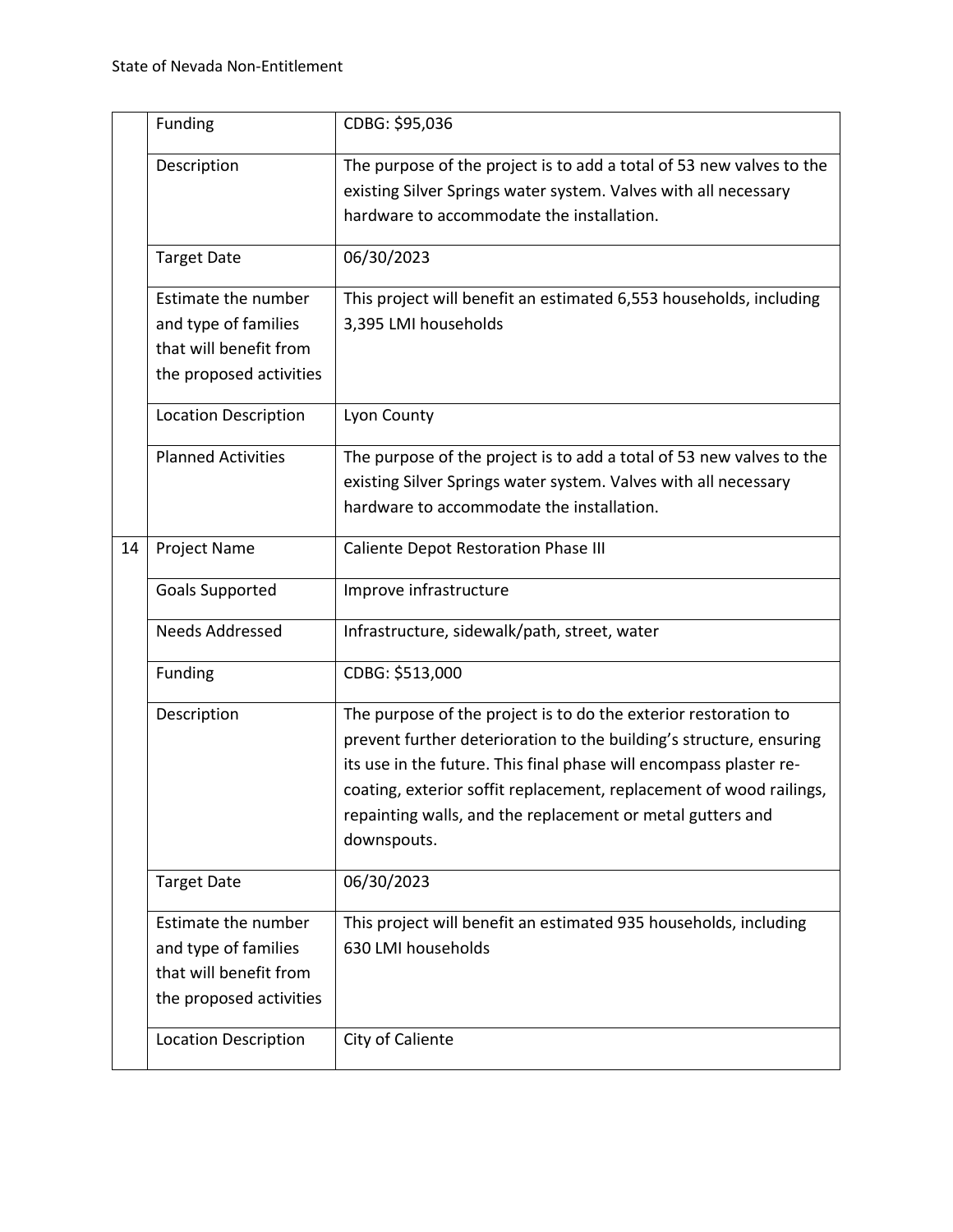| <b>Planned Activities</b> | The purpose of the project is to do the exterior restoration to     |
|---------------------------|---------------------------------------------------------------------|
|                           | prevent further deterioration to the building's structure, ensuring |
|                           | its use in the future. This final phase will encompass plaster re-  |
|                           | coating, exterior soffit replacement, replacement of wood railings, |
|                           | repainting walls, and the replacement or metal gutters and          |
|                           | downspouts.                                                         |
|                           |                                                                     |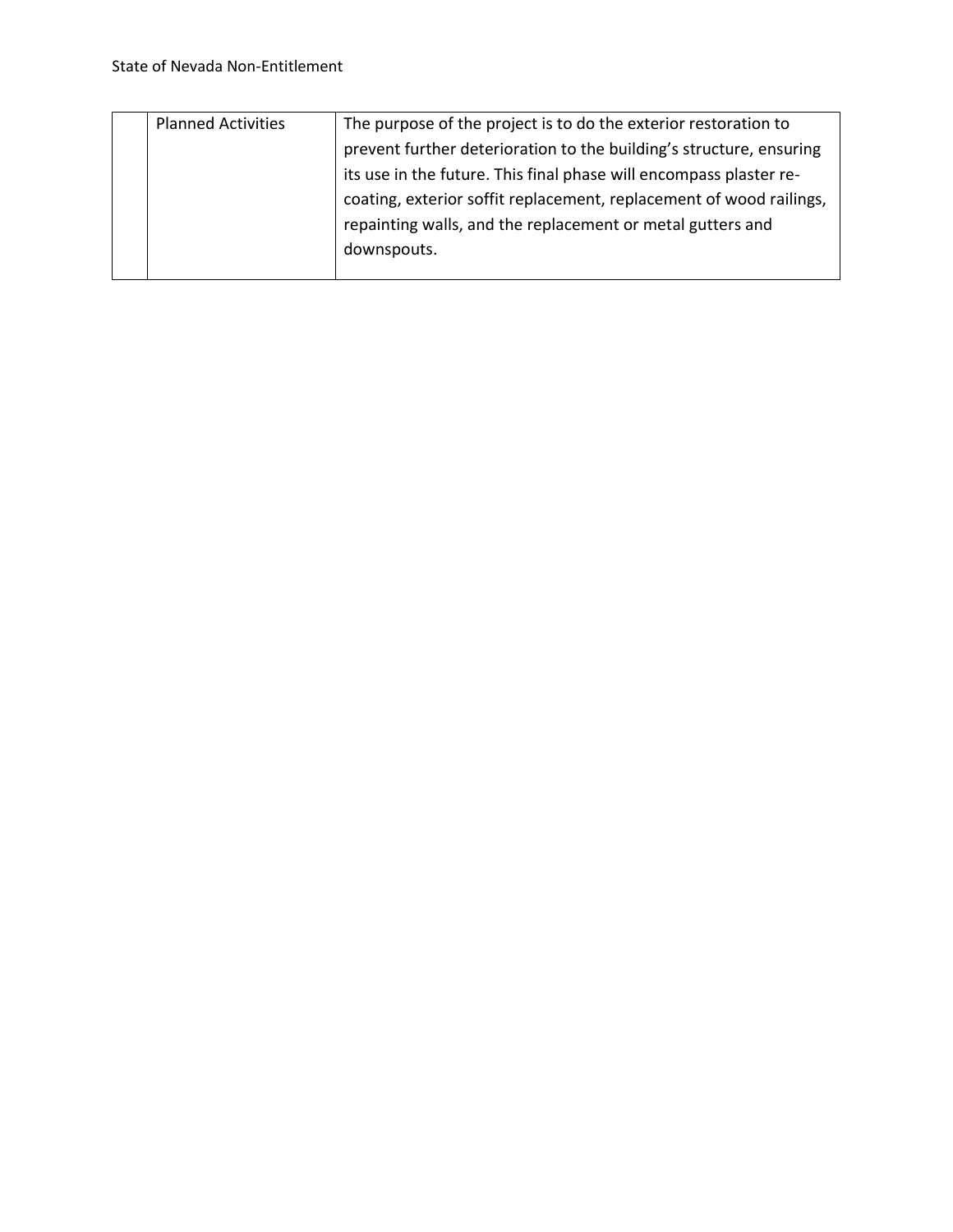AP-40 Section 108 Loan Guarantee – 91.320(k)(1)(ii)

Will the state help non-entitlement units of general local government to apply for Section 108 loan funds?

This is not an activity that the State of Nevada supports currently.

Available Grant Amounts

This is not an activity that the State of Nevada supports currently

Acceptance process of applications

This is not an activity that the State of Nevada supports currently

AP-45 Community Revitalization Strategies – 91.320(k)(1)(ii)

Will the State allow units of general local government to carry out community revitalization strategies?

Yes.

State's Process and Criteria for approving local government revitalization strategies

CDBG supports planning and capacity building for community and regional projects to help revitalize their communities and regions. The plans must define strategies and next steps required to accomplish goals of the plan. This process helps communities/regions identify key individuals and/or groups best qualified to implement each activity and goal. The community planning process creates buy-in from residents.

All program funding contributes directly or indirectly to community revitalization efforts (i.e. housing rehabilitation, public facilities/public infrastructure). ESG and HOPWA funds support housing and services for individuals who are vulnerable, thereby contributing to community revitalization by helping ensure safe living environments for all.

HOME and HTF contribute directly or indirectly to government revitalization strategies. These funds can provide new construction and rehabilitation to multifamily rental projects, homeowner rehabilitation and homebuyer assistance.

AP-50 Geographic Distribution – 91.320(f)

Description of the geographic areas of the state (including areas of low-income and minority concentration) where assistance will be directed

Geographic Distribution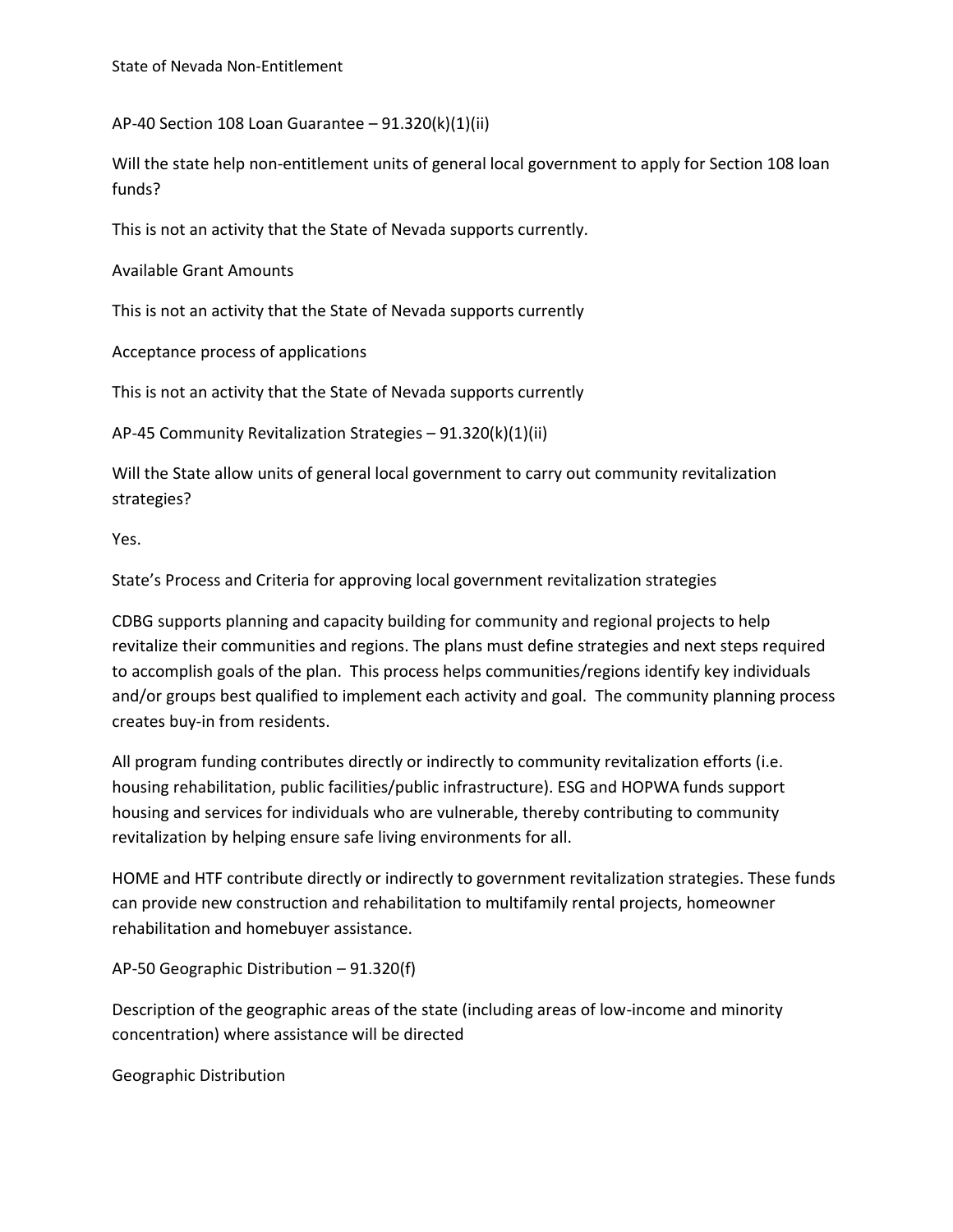| <b>Target Area</b>               | Percentage of Funds |
|----------------------------------|---------------------|
| Non-Entitlement Jurisdictions    |                     |
| Non-Entitlement Plus Carson City | 100                 |
| Statewide                        |                     |

Table 3 - Geographic Distribution

Rationale for the priorities for allocating investments geographically

Discussion

CDGB: The State of Nevada does not have Geographic Distribution of funds, other than to LMI/nonentitlements areas.

HOME: The HOME funds are allocated to all Participating Jurisdictions (PJ's) in the State. The State has decided to allocate the HOME funds based on population to ensure that each Nevadan receives an equitable amount of funding. If the State were to only distribute HOME funds in the non-entitled areas, they would receive approximately several times the amount of funding that other PJ's receive. Therefore, the State takes into consideration all of the HOME funds coming into the State and distributes the State funds based on a population formula. Ten percent of the award is used for administration of the grant.

The allocation for other Participating Jurisdictions in the State are as follows:

Clark County HOME Consortium-\$759,738

City of Henderson-\$182,769

City of Las Vegas-\$371,138

Washoe County HOME Consortium-\$268,156

Non-entitled area of the State-\$1,118,199

PI received within each jurisdiction will be allocated back to the respective PJ in the subsequent year's funding agreement. Old PI, EN, and/or recaptured funds remaining from previous funding years originally slotted for certain PJs or non-entitlement areas can be opened up through the normal application process for projects statewide. In the non-entitlement areas, NHD will facilitate a competitive application. In the event that older funds are released for statewide applications, these applications will go through the same competitive application process. HOME funding priority goes to projects that are awarded LIHTCs.

HTF: NHD prioritizes funding the multifamily new construction and rehabilitation of rental properties receiving LIHTC. NHD allows statewide access to these funds as to reach all populations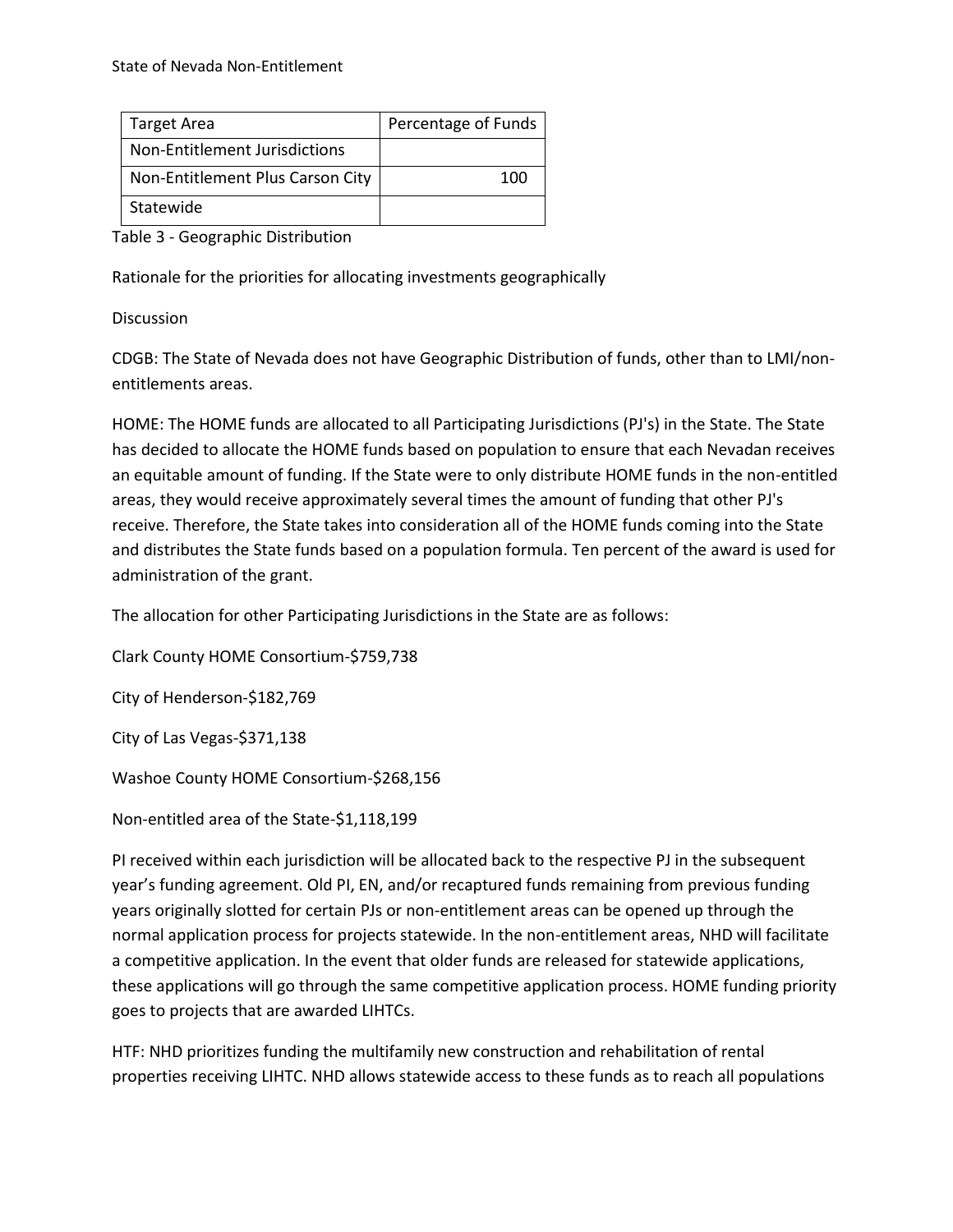State of Nevada Non-Entitlement

at 30% AMI and lower throughout Nevada. HTF funding priority goes to projects that are awarded LIHTCs.

ESG: As stated above, the ESG funds prioritize programs in the rural areas of the State. Due to Nevada's geography the programs located in the rural areas of the State face extremely unique challenges which vary county to county. The distance between county and city services contributes to these issues. Rapid re-housing is a category that is prioritized as the largest number of people in the community que regularly fall under the rapid re-housing category.

AP-55 Affordable Housing – 24 CFR 91.320(g)

Introduction:

The State of Nevada's HOME program funds all Participating Jurisdictions as State recipients. The remaining counties (non-entitlement areas) will be funded directly through applications received by the NHD.

NHD does not target areas for the HOME program, as the amount of funding received by NHD for rural areas generally requires the partnership of a developer who is involved in the tax credit program. NHD does have two set-asides in its tax credit program to ensure that the rural areas can access the funds. This generally results in two or three construction or rehabilitation projects. All residents in the non-entitled area do have access to a HOME funded down payment assistance program.

Nevada's Account for Affordable Housing Trust Funds (AAHTF) will also be used in these jurisdictions for weatherization and rental assistance.

CDBG: The CDBG program has recommended a housing rehabilitation project for funding. Eleven (11) owner-occupied homes would be rehabilitated to help ensure the life of the home and increase accessibility to and inside the home.

HTF: National Housing Trust Funds will be allocated statewide based on applications submitted. HTF will mirror the HOME program and NHD will not target specific areas of the state for funding. NHD will require that each eligible recipient certify that housing assisted with HTF funds will comply with HTF requirements.

| One Year Goals for the Number of Households to be Supported |     |
|-------------------------------------------------------------|-----|
| Homeless                                                    | 190 |
| Non-Homeless                                                |     |
| Special-Needs                                               |     |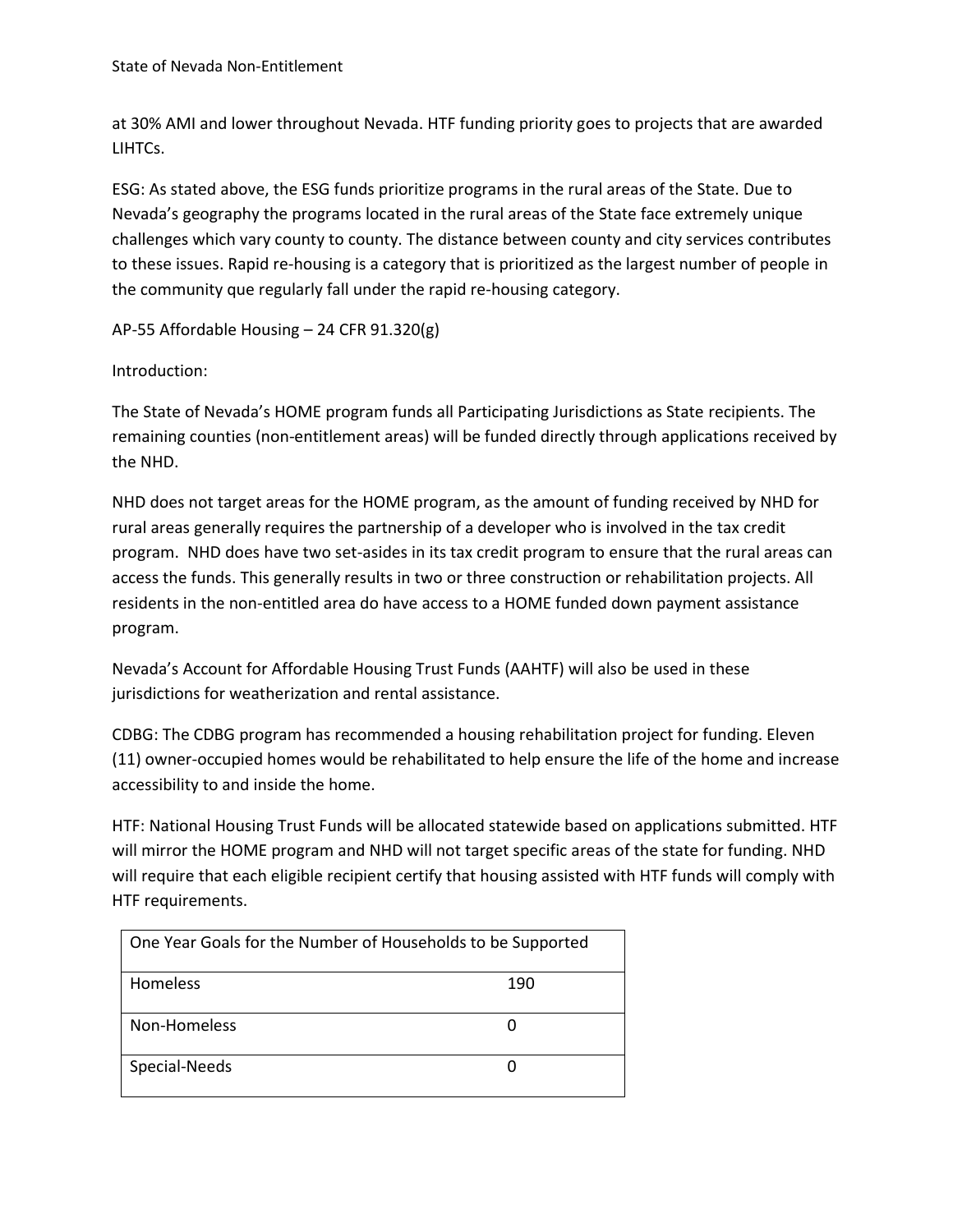| One Year Goals for the Number of Households to be Supported |     |  |
|-------------------------------------------------------------|-----|--|
| Total                                                       | 190 |  |

Table 4 - One Year Goals for Affordable Housing by Support Requirement

| One Year Goals for the Number of Households Supported Through |    |  |
|---------------------------------------------------------------|----|--|
| <b>Rental Assistance</b>                                      |    |  |
| The Production of New Units                                   | 10 |  |
| <b>Rehab of Existing Units</b>                                | 10 |  |
| <b>Acquisition of Existing Units</b>                          | 12 |  |
| Total                                                         | 32 |  |

Table 5 - One Year Goals for Affordable Housing by Support Type

Discussion:

NHD resources have remained steady with the Trust Fund allocation, it is still its intention to keep funding and leveraging funding with other programs to ensure that NHD is utilizing the HOME and HTF funds to the greatest extent possible.

AP-60 Public Housing - 24 CFR 91.320(j)

Introduction:

This section pertains to grantees who also oversee public housing authority activities. These activities are administered by Nevada Rural Housing Authority (NRHA), Reno Housing Authority (RHA) and the Southern Nevada Regional Housing Authority (SNRHA). Each Authority is responsible for submitting an Annual Action Plan. Please refer to the following links for additional information regarding actions that will occur at Public Housing Authorities in the State of Nevada.

NRHA:<http://nvrural.org/about-us/resources/>

The Housing Authority of the City of Reno: [http://www.renoha.org](http://www.renoha.org/)

Southern Nevada HA:<http://www.snvrha.org/agency-plans.htm>

Actions planned during the next year to address the needs to public housing

NHD will continue to provide State funds to Nevada Rural Housing Authority (NRHA)to subsidize the Section 8 Housing Choice Voucher program; and provide assistance to senior and disabled populations on the wait list. Additional funds have been allocated to NRHA for a security deposit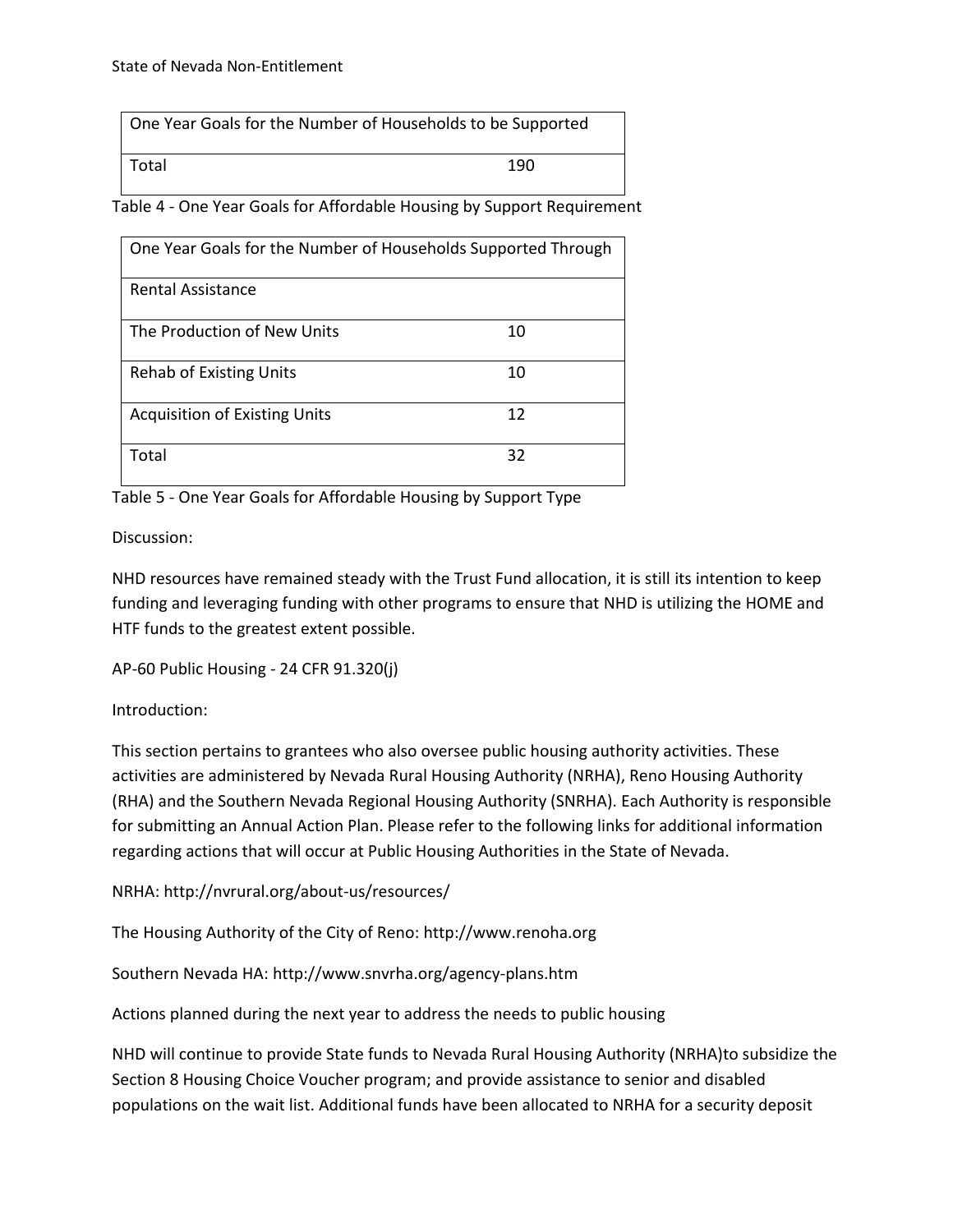program that is provided to Housing Choice Voucher tenants needing financial assistance to obtain housing.

State funds that are passed through to local jurisdictions may be used in the same manner in northern and southern Nevada, but it is the decision of the local Consortiums to support local housing authorities with their allocation of funds.

Actions to encourage public housing residents to become more involved in management and participate in homeownership.

In rural Nevada the Nevada Rural Housing Authority oversees the "Home at Last" program for 1sttime homebuyers and provides up to 4% of the loan amount for down payment assistance. In addition, the Housing Authority oversees the Mortgage Credit Certificate program which provides a dollar-for-dollar federal income tax credit equal to 20% or 50% of the interest paid on a mortgage loan. The tax credit is provided to the homebuyer every year; and annual savings is estimated to average \$2,000 per year. Finally, the Housing Authority works with eligible Housing Choice Voucher recipients to set aside funding to become 1st-time homebuyers.

If the PHA is designated as troubled, describe the manner in which financial assistance will be provided or other assistance.

The PHA is not troubled.

Discussion:

No additional discussion.

AP-65 Homeless and Other Special Needs Activities – 91.320(h)

#### Introduction

The NHD ESG Program Manager works very closely with the local Continuum of Care to ensure funds are targeted to the most vulnerable homeless and at-risk of homelessness clients. In rural Nevada the ESG Program and the Rural Nevada Continuum of Care (RNCoC) developed joint Written Standards and Performance Standards/Outcome Measures which will help with local efforts to end homelessness for the chronically homeless, homeless veterans and their families, and homeless families with children. Some of the ESG sub-recipients are also recipients of HUD Homeless funding through the RNCoC, and programs are managed in a way to ensure that homeless clients are placed in the most appropriate program which will best meet their needs.

NHD will also provide AAHTF to the local Veteran's Resource Center (VRC) to assist veterans and their families with rental assistance until appropriate documents are obtained and they can access SSVF funding. As the VRC is working with the veteran they will also contact the Veteran's Administration to see if the veteran can access a VASH housing voucher. If advised that the veteran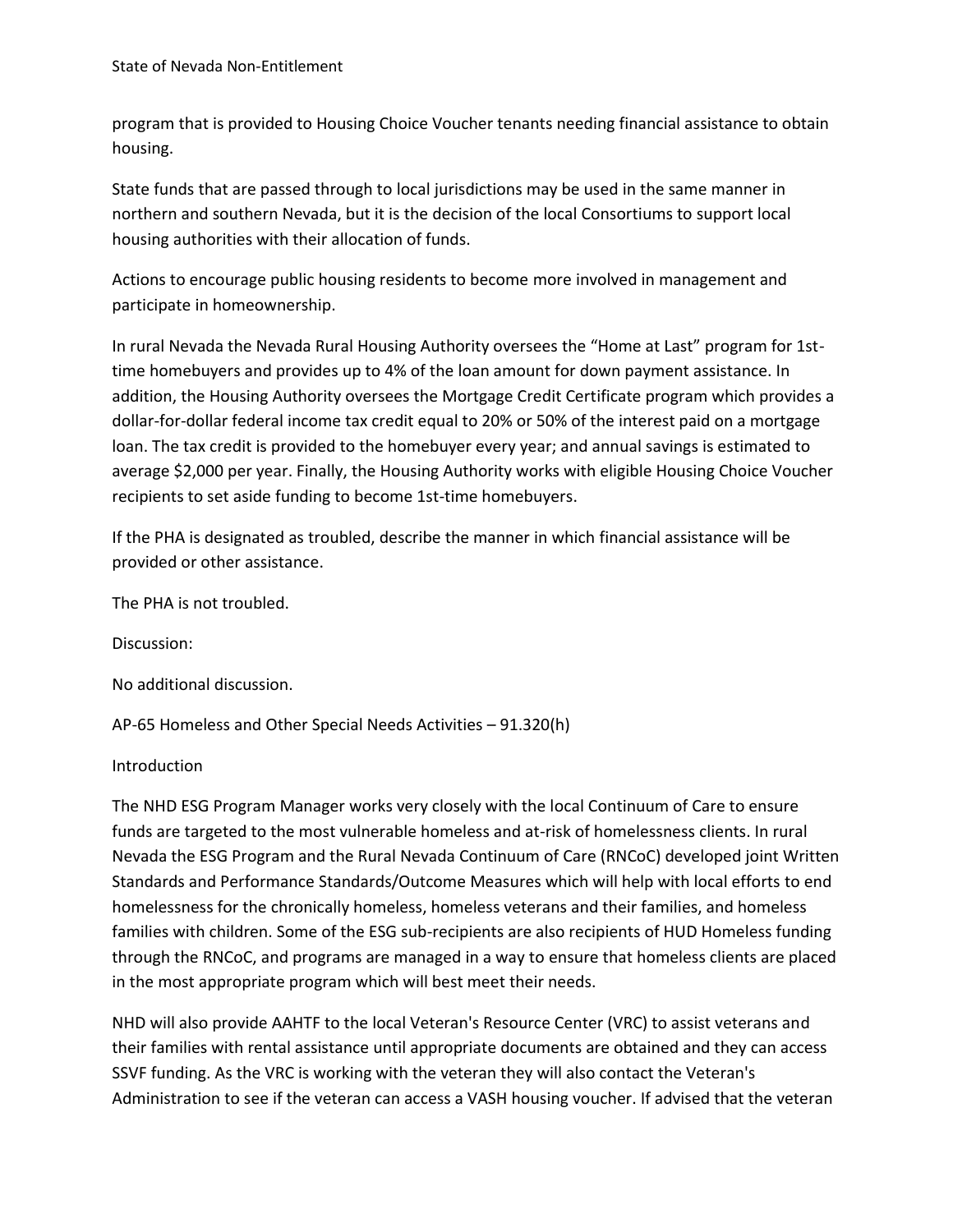is a potential client for a VASH voucher, the VRC will engage Nevada Rural Housing Authority to obtain assistance with the housing eligibility requirements of the VASH voucher program. If the VASH Voucher program does not work out, the Housing Authority will then utilize AAHTF funds allocated by NHD to provide Tenant-Based Rental Assistance subsidies until such time that a Housing Choice Voucher becomes available.

Describe the jurisdictions one-year goals and actions for reducing and ending homelessness including

Although the state is not a jurisdiction. NHD is working closely with the RNCoC to ensure the sharing of mutual goals. Shelters and rapid re-housing programs are in high demand and are thus priorities for ESG funding. NHD grant managers also participated in developing the RNCoC strategic plan in which NHD is taking on several responsibilities to alleviate workload from the agencies in the RNCoC. An example of this is that NHD along with one other agencies in the RNCoC will be facilitating the RNCoC monitoring, a task that previously was the sole responsibility of the agencies within the RNCoC.

Reaching out to homeless persons (especially unsheltered persons) and assessing their individual needs

The NHD does provide ESG funds for outreach to homeless providers. The NHD requires agencies to engage homeless persons within a community so that they have access to available resources through Homeless Connect activities, veteran outreach functions, and by engaging households who have children in the programs at local schools. A number of communities have created a coalition of agencies, including social services agencies, hospitals, police, fire, and mental health providers, who are meeting monthly or quarterly in order to identify the most frequent users of community emergency services. Additionally, they collaborate in shared case management to meet the most urgent needs of the individuals identified. Clients are then engaged and are provided access to available housing and services. Many ESG sub-recipients also receive other HUD Homeless funding and act as lead agencies for this process.

A number of rural ESG sub-recipients are also the local Coordinated Entry Lead Agency and are working with community providers to access available programs and services for homeless clients. As part of the coordinated entry process, agencies complete an assessment in the Homeless Management Information System (HMIS) database which will provide information on the client's vulnerability. As part of the process clients are referred to Nevada Rural Housing Authority to see if they are eligible to receive a limited number of Tenant-Based Rental Assistance vouchers funded with AAHTF. If accepted, the client will receive up to 24 months of rental subsidy and will be "fasttracked" into the Housing Choice Voucher program once a voucher is available. The Housing Authority has made the homeless population a priority to receive assistance in their HCV program as part of the coordinated entry process.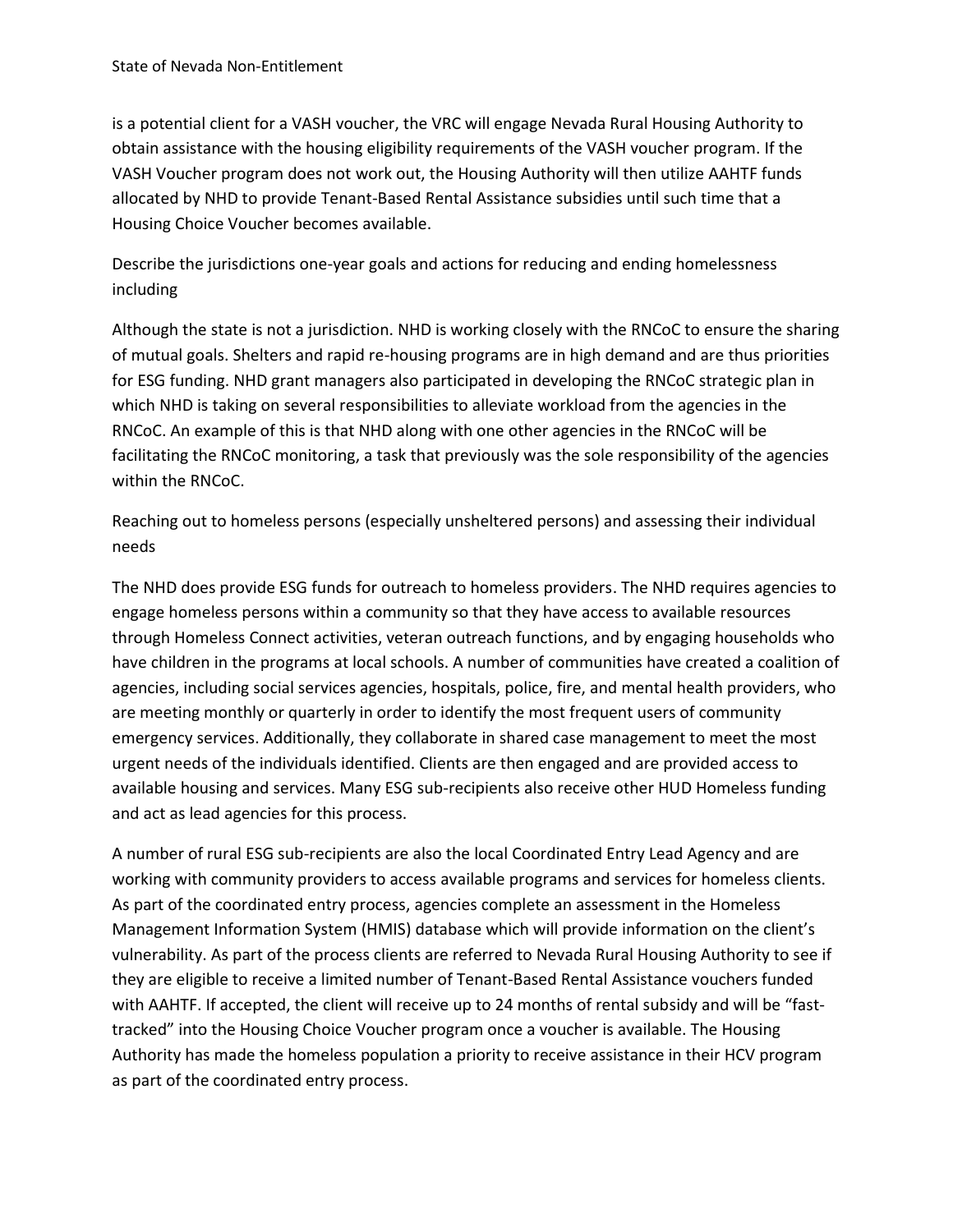# Addressing the emergency shelter and transitional housing needs of homeless persons

The NHD continues to provide allocations to rural emergency and domestic violence shelters since communities have indicated that there is still a need for these types of programs. In communities that do not have access to shelters, ESG and AAHTF pay for motel vouchers so that homeless individuals and families have access to a safe and secure place to stay. Shelters provide case management to clients residing in the shelter, or who are accessing services offered by the provider, and will issue referrals to transitional and permanent housing programs. The NHD will allocate no more than 60% of its annual allocation to emergency shelter and essential services activities, as mandated by program regulations. It is anticipated that 300 homeless persons will have access to emergency and domestic violence shelters supported through the NHD's ESG program.

Helping homeless persons (especially chronically homeless individuals and families, families with children, veterans and their families, and unaccompanied youth) make the transition to permanent housing and independent living, including shortening the period of time that individuals and families experience homelessness, facilitating access for homeless individuals and families to affordable housing units, and preventing individuals and families who were recently homeless from becoming homeless again.

The Rural Nevada Continuum of Care has developed a Coordinated Entry process that requires lead agencies to utilize the VI-SPDAT assessment tool to determine the most vulnerable residents. Applicants who are "harder to serve" will score higher on the VI-SPDAT and will receive priority access to available housing and mainstream resources. Agencies with staff trained in SOAR practices will assist clients in applying for Social Security Disability.

Agencies are encouraged to reduce lengths of homelessness episodes, and new and returned entries into homelessness. Recipients of ESG and CoC funds shall also be required to increase jobs, income and self-sufficiency of program participants, and shall be measured annually to ensure that these objectives are met.

The State ESG Program has also encouraged agencies to increase the number of veterans provided access to permanent housing, and to increase the number of families with access to rapid rehousing and homeless prevention assistance.

Funding for case management to ensure the long-term stability of program participants will be provided with ESG.

Finally, Coordinated Entry Lead Agencies will facilitate access for homeless individuals and families to available affordable housing units. Databases such as the one located at NVHousingSearch.org offer free access to a rental database that matches units with the needs of the clients. Case managers are able to access a portal for social services agencies that provides information about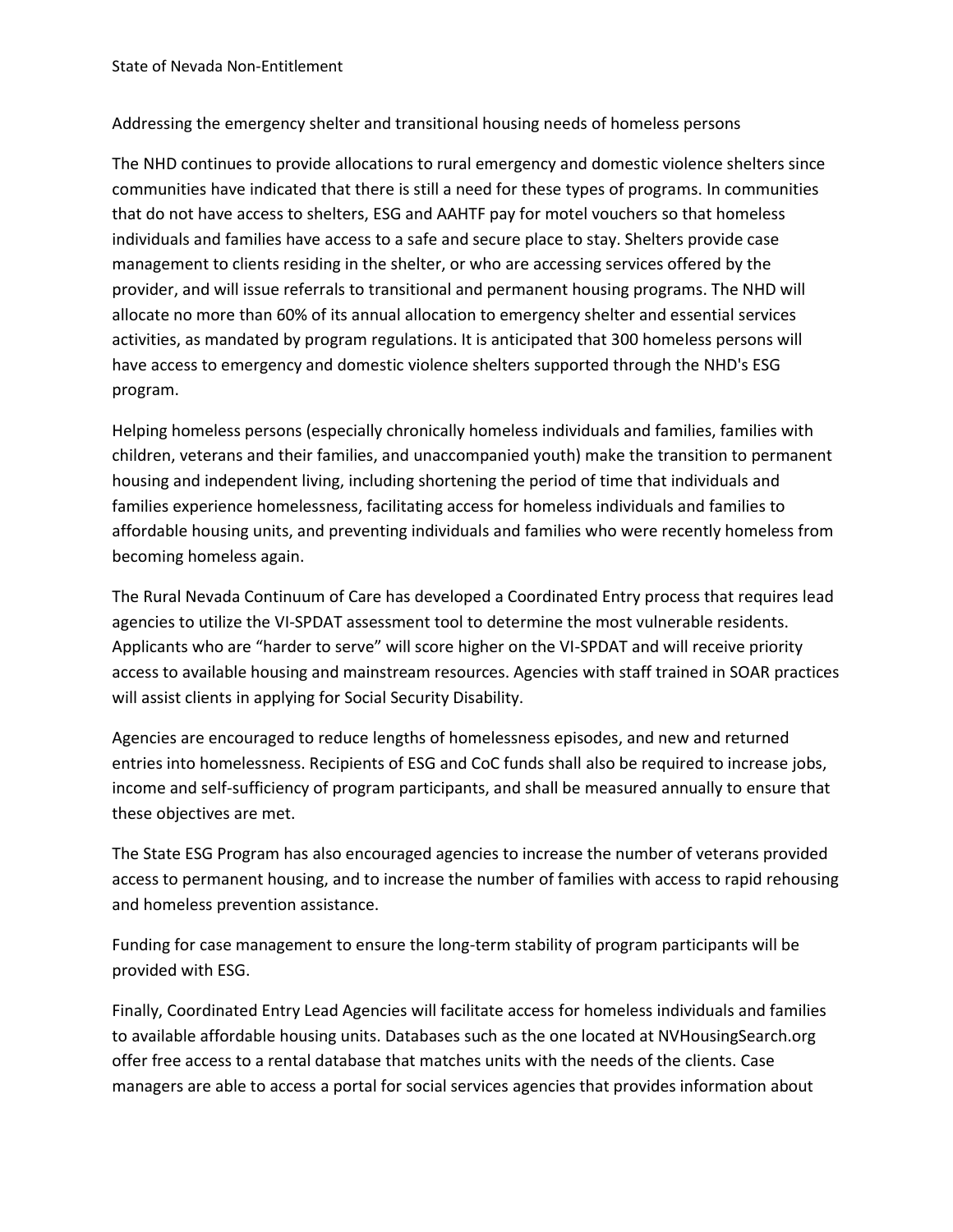landlords who have asked to be connected to agencies working with special needs groups such as veterans, the frail and elderly, the physically disabled and more.

Helping low-income individuals and families avoid becoming homeless, especially extremely lowincome individuals and families and those who are: being discharged from publicly funded institutions and systems of care (such as health care facilities, mental health facilities, foster care and other youth facilities, and corrections programs and institutions); or, receiving assistance from public or private agencies that address housing, health, social services, employment, education, or youth needs.

Service providers in local communities are working closely with each other to ensure low-income individuals and families avoid becoming homeless. Communities have implemented informal and formal Memorandums of Understanding with local jails, health care facilities, mental health providers, Division of Child and Family Services (DCFS), Child Protective Services, (CPS) schools, and other facilities and programs so that providers are engaged when a homeless or at-risk of homeless person or family has been identified.

Community Coalition meetings are held throughout the year as the forum to develop protocols to ensure the homeless and low-income households have access to programs and services, including housing if available. Participants include local hospital staff, Sheriff's deputies, Fire Department Emergency management Systems staff, emergency shelter staff, behavioral health, family resource centers, and public guardians. The coalitions work together to identify the most vulnerable residents that are repeatedly using emergency services without a long-term plan.

Homeless liaisons at local school districts are also working closely with providers to help families gain access to housing and supportive services. Community meetings have identified the need for at-risk of homelessness assistance. Agencies will utilize funding sources such as ESG and AAHTF to insure individual and families at most risk of homelessness are assisted.

## **Discussion**

NHD encouraged communities to prioritize rapid re-housing activities.

AP-70 HOPWA Goals – 91.320(k)(4)

One-year goals for the number of households to be provided housing through the use of HOPWA for:

Short-term rent, mortgage, and utility assistance to prevent homelessness of the individual or family  $\vert$  21  $\vert$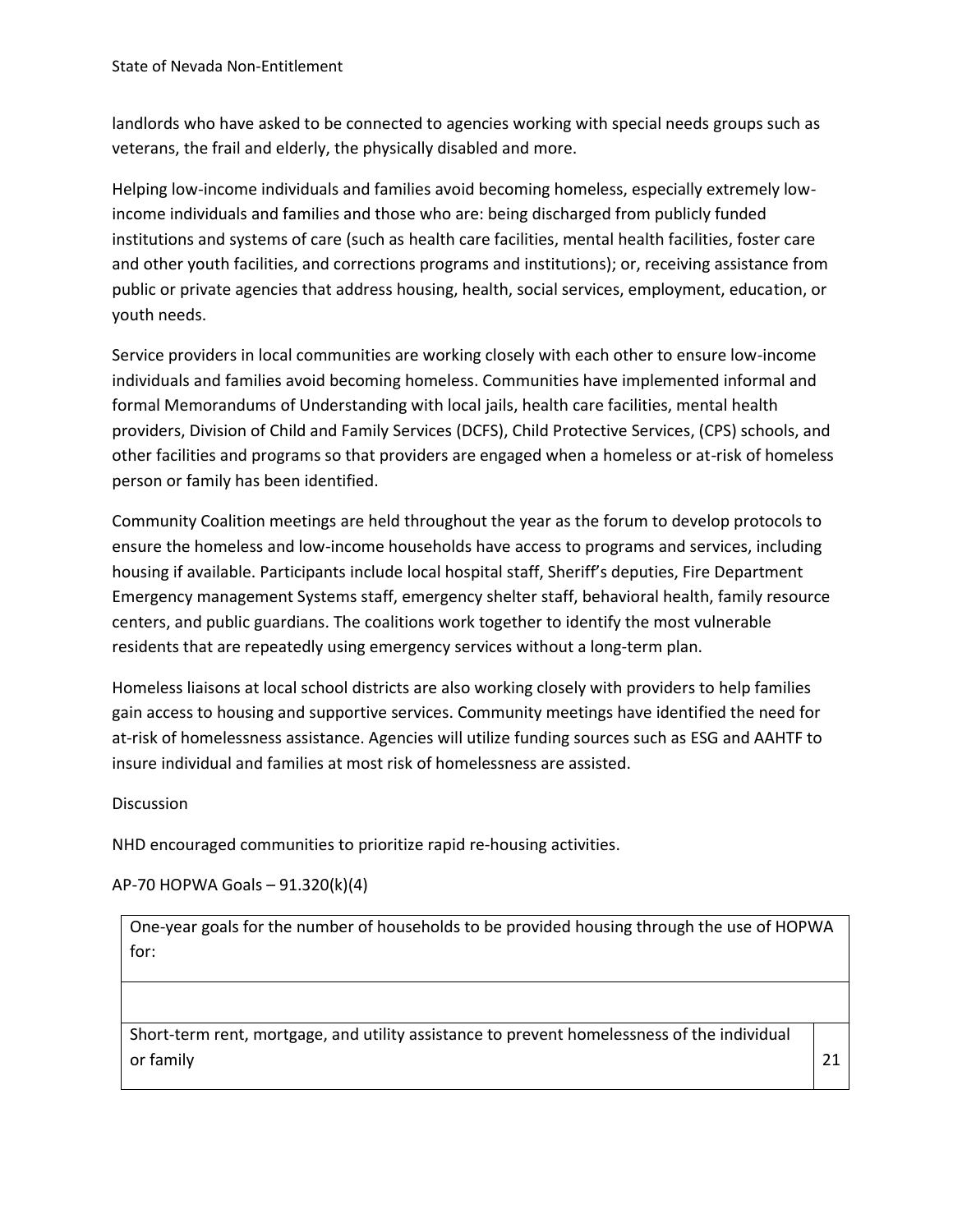One-year goals for the number of households to be provided housing through the use of HOPWA for:

Tenant-based rental assistance 30 and 30 and 30 and 30 and 30 and 30 and 30 and 30 and 30 and 30 and 30 and 30  $\pm$ 

Units provided in permanent housing facilities developed, leased, or operated with HOPWA funds 35

Units provided in transitional short-term housing facilities developed, leased, or operated with HOPWA funds 5

Total 91

### AP-75 Barriers to affordable housing – 91.320(i)

Introduction:

The State's strategy to remove barriers to affordable housing are shown in the Table AP-75.1, below.

Actions it planned to remove or ameliorate the negative effects of public policies that serve as barriers to affordable housing such as land use controls, tax policies affecting land, zoning ordinances, building codes, fees and charges, growth limitations, and policies affecting the return on residential investment.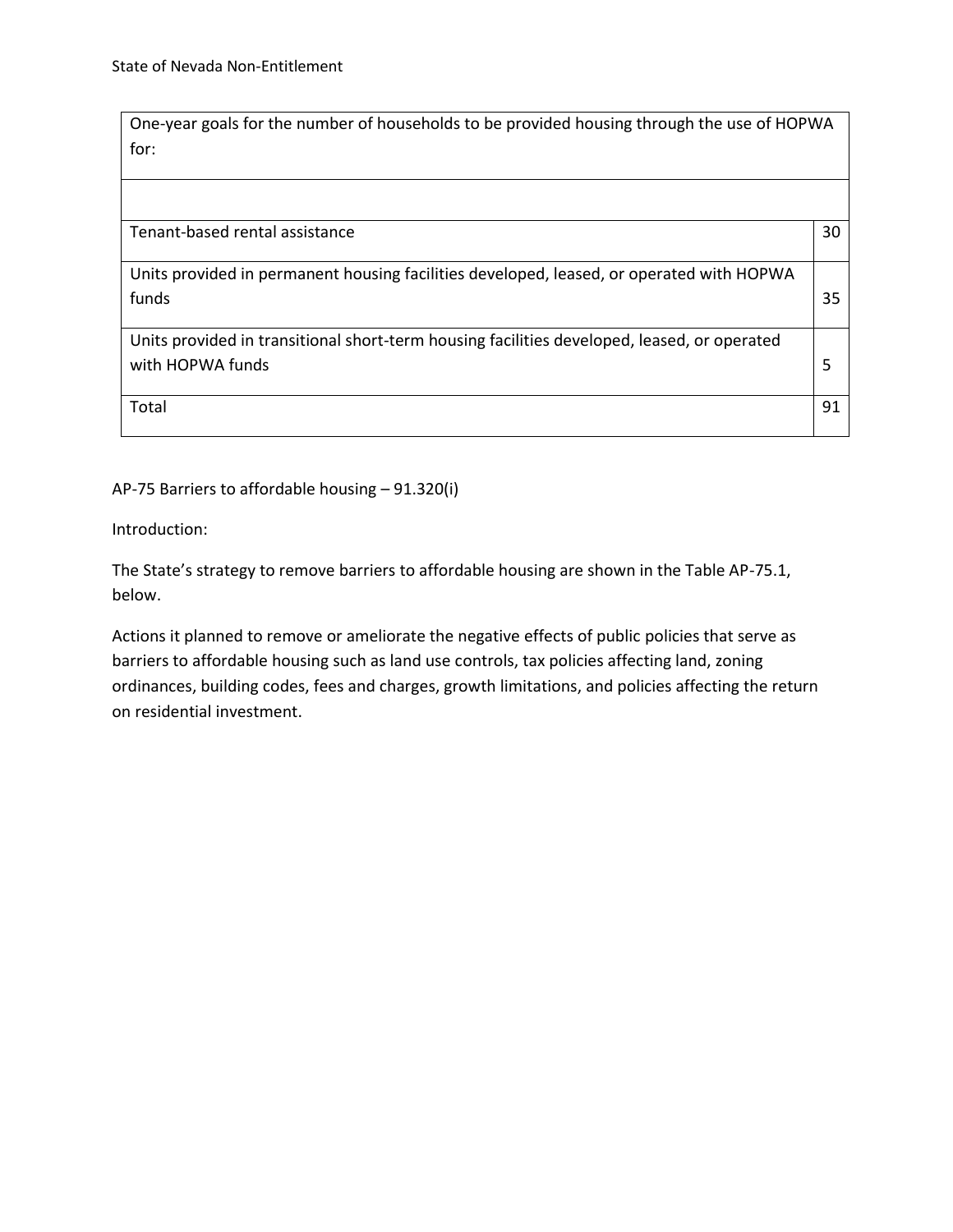### State of Nevada Non-Entitlement

| Table AP-75.1                                                                        |                                                                                                                                                                                                                                                                                                                      |                                                                       |                                                                                                                                                                                                                                                                                                                                                                                                                                                                                                                                                                                                                       |  |  |
|--------------------------------------------------------------------------------------|----------------------------------------------------------------------------------------------------------------------------------------------------------------------------------------------------------------------------------------------------------------------------------------------------------------------|-----------------------------------------------------------------------|-----------------------------------------------------------------------------------------------------------------------------------------------------------------------------------------------------------------------------------------------------------------------------------------------------------------------------------------------------------------------------------------------------------------------------------------------------------------------------------------------------------------------------------------------------------------------------------------------------------------------|--|--|
| <b>Fair Housing Goal</b>                                                             | <b>Impediments to Fair Housing</b><br>Choice/<br><b>Contributing Factors</b>                                                                                                                                                                                                                                         | <b>Fair Housing</b><br><b>Issue</b>                                   | <b>Recommended Actions</b>                                                                                                                                                                                                                                                                                                                                                                                                                                                                                                                                                                                            |  |  |
| Promote<br>homeownership and<br>rental opportunities<br>in high opportunity<br>areas | Moderate to high levels of<br>segregation<br>Access to low poverty areas<br>Insufficient affordable<br>housing in a range of unit<br>sizes<br>Black, Pacific Islander,<br>American Indian, and Hispanic<br>households have<br>disproportionate rates of<br>housing problems<br>Discriminatory patterns in<br>Lending | Segregation<br>R/ECAPS<br>Disproportio<br>nate Housing<br><b>Need</b> | Continue to promote homeownership<br>and affordable rental opportunities in<br>high opportunity areas with the use of<br>CDBG, HOME, and HTF funds. Over the<br>next five (5) years:<br>40 rental units added Annual<br>Annual Goal: 10 rental units added<br>50 rental units rehabilitated<br>Annual Goal: 10 rental units<br>rehabilitated<br>60 households receive homeowner<br>down payment assistance (DPA)<br>Annual Goal: 12 households receive DPA<br>Homeowner rehabilitation programs will<br>no longer be funded through HOME<br>funds but with AAHTF.<br>Track activities annually in the State's<br>PER. |  |  |
| Promote community<br>and service provider<br>knowledge of ADA<br>laws                | Insufficient accessible<br>affordable housing                                                                                                                                                                                                                                                                        | Disability<br>and Access                                              | Increase outreach and education for<br>housing providers in the state, focusing<br>on legal requirements concerning<br>reasonable accommodation, in<br>coordination with local disability                                                                                                                                                                                                                                                                                                                                                                                                                             |  |  |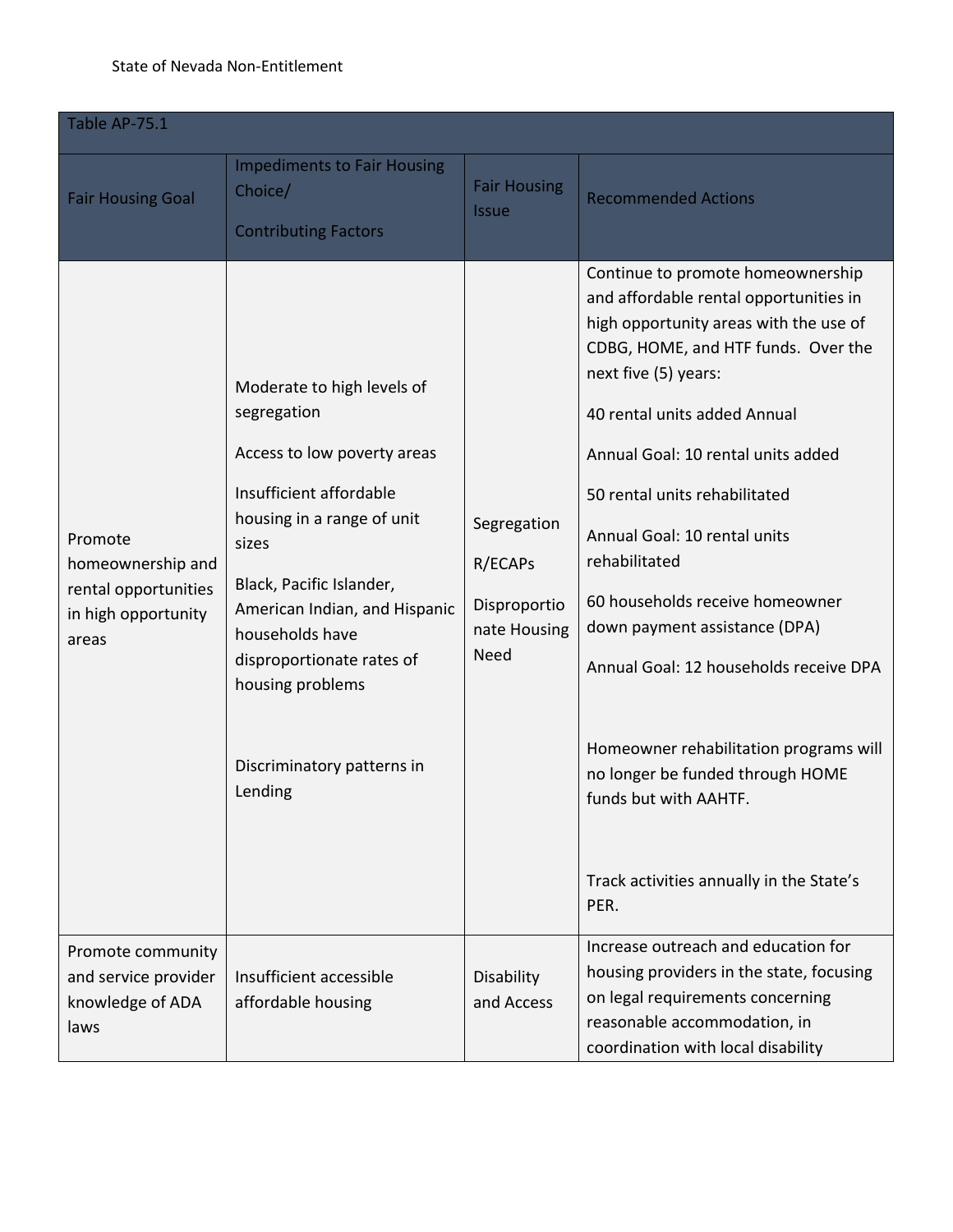### State of Nevada Non-Entitlement

| Table AP-75.1                                                               |                                                                                                                                                                                                 |                                                       |                                                                                                                                                                                                                                                                                                                                                                                                                                                                                                                                                                                                                                                                                                                                                                                                                                                                                                  |  |
|-----------------------------------------------------------------------------|-------------------------------------------------------------------------------------------------------------------------------------------------------------------------------------------------|-------------------------------------------------------|--------------------------------------------------------------------------------------------------------------------------------------------------------------------------------------------------------------------------------------------------------------------------------------------------------------------------------------------------------------------------------------------------------------------------------------------------------------------------------------------------------------------------------------------------------------------------------------------------------------------------------------------------------------------------------------------------------------------------------------------------------------------------------------------------------------------------------------------------------------------------------------------------|--|
| <b>Fair Housing Goal</b>                                                    | <b>Impediments to Fair Housing</b><br>Choice/<br><b>Contributing Factors</b>                                                                                                                    | <b>Fair Housing</b><br><b>Issue</b>                   | <b>Recommended Actions</b>                                                                                                                                                                                                                                                                                                                                                                                                                                                                                                                                                                                                                                                                                                                                                                                                                                                                       |  |
|                                                                             |                                                                                                                                                                                                 |                                                       | advocate organizations. Record activities<br>annually.                                                                                                                                                                                                                                                                                                                                                                                                                                                                                                                                                                                                                                                                                                                                                                                                                                           |  |
| Enhance community<br>services in R/ECAPs                                    | Access to low poverty areas<br>Access to job proximity<br>Access to school proficiency                                                                                                          | Disparities in<br>Access to<br>Opportunity            | Encourage increased public services and<br>public investment in poverty areas in the<br>State. Record activities annually.                                                                                                                                                                                                                                                                                                                                                                                                                                                                                                                                                                                                                                                                                                                                                                       |  |
| Increase outreach<br>and education for<br>housing providers in<br>the state | Moderate to high levels of<br>segregation<br>Access to low poverty areas<br>and concentrations of poverty<br>Moderate to high levels of<br>segregation<br>Discriminatory patterns in<br>Lending | <b>Fair Housing</b><br>Enforcement<br>and<br>Outreach | Continue to raise awareness and<br>educate buyers through enhanced home<br>purchase and credit education, through<br>seminars, webinars and other outreach<br>efforts. Record activities annually.<br>Enhance outreach and education to<br>units of local government, as well as<br>housing consumers, as it relates to<br>affirmatively furthering fair housing and<br>the duty to affirmatively further fair<br>housing. Record activities annually.<br>Conduct outreach and education of<br>prospective housing consumers on how<br>to acquire and keep good credit, in<br>partnership with local civic organizations<br>(i.e., churches, schools, etc.) Record<br>activities annually.<br>Continue to partner with the Silver State<br>Fair Housing Council, conduct outreach<br>and education with managers of new<br>and existing rental housing complexes.<br>Record activities annually. |  |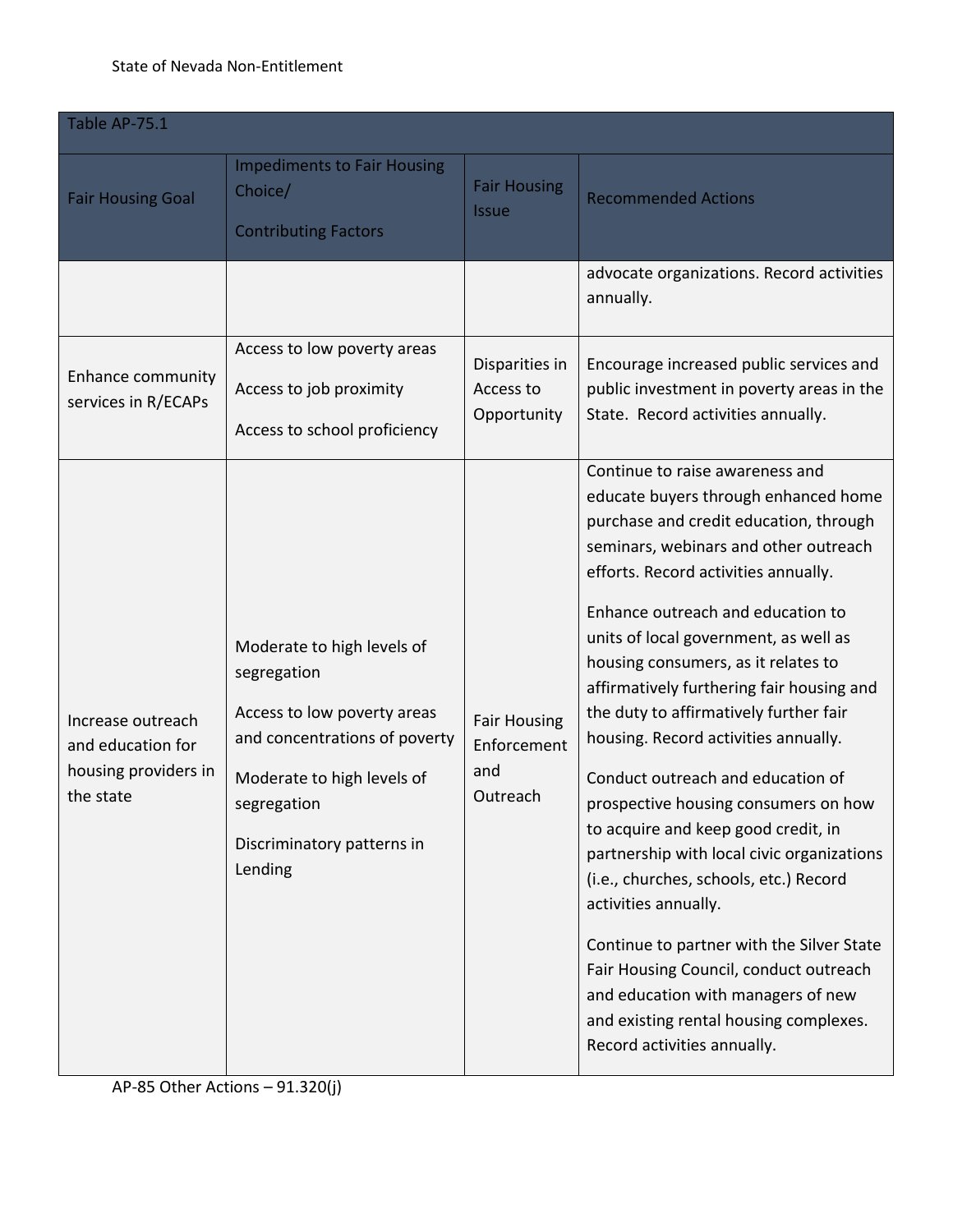## Introduction:

Other actions of the four HUD formula programs in Nevada are specific to each program. See narrative for discussion on each program's actions.

## Actions planned to address obstacles to meeting underserved needs

Agencies continue to have challenges keeping homeless and at-risk of homelessness clients engaged in their journey to long-term independence and stability. Funding for case managers is strained due to efforts to address homeless and chronically homelessness issues in rural areas and finding staff with the skills to work with this population is challenging in smaller communities.

Although improved, case managers working with homeless clients continue to have difficulties with engaging clients in the process of becoming stabilized and self-sufficient. Program participants are challenged to find employment with a "living wage" that allows a household to meet its basic needs.

Finally, agencies have agreed to implement "Housing First" or "Low Barrier" programs. However, case managers feel pressure to meet State and CoC performance measures and are struggling to find enough resources such as permanent housing subsidies that will ensure the long-term success of program participants. Limited funding means that clients need to be exited quickly, yet the limited availability of permanent housing subsidies means clients are in jeopardy of exiting without sufficient resources to ensure long term housing stability.

To help address these issues, the State will continue to partner with the local Continuums of Care to help with the training and development of case managers on how to engage their clients. This will continue to be a topic that will be discussed during technical meetings which take place every other month.

Social Services agencies that are also ESG recipients have developed workforce programs and are working closely with Northern Nevada Development Authority, a coalition of community and business leaders that promotes education and marketing, to identify workforce and educational needs across northern Nevada. Workforce case managers will work with individuals to identify the barriers keeping them from stable employment. The case manager will also connect participants to educational opportunities to help develop work skills. In addition, participants will receive assistance with the creation of resumes, and soft skill training such as interviews, how to dress, and other employment etiquette.

These same ESG recipients are also Community Action Agencies that conduct monthly meetings to identify households that are facing poverty and homelessness. Members discuss the availability of resources and opportunities for indigent residents in an open forum format. Partnerships have been developed with emergency shelter providers, Salvation Army, JOIN, Job Connect, Voc-Rehab, Veterans Resource Centers, Aging and Disability Resource centers, and local food banks.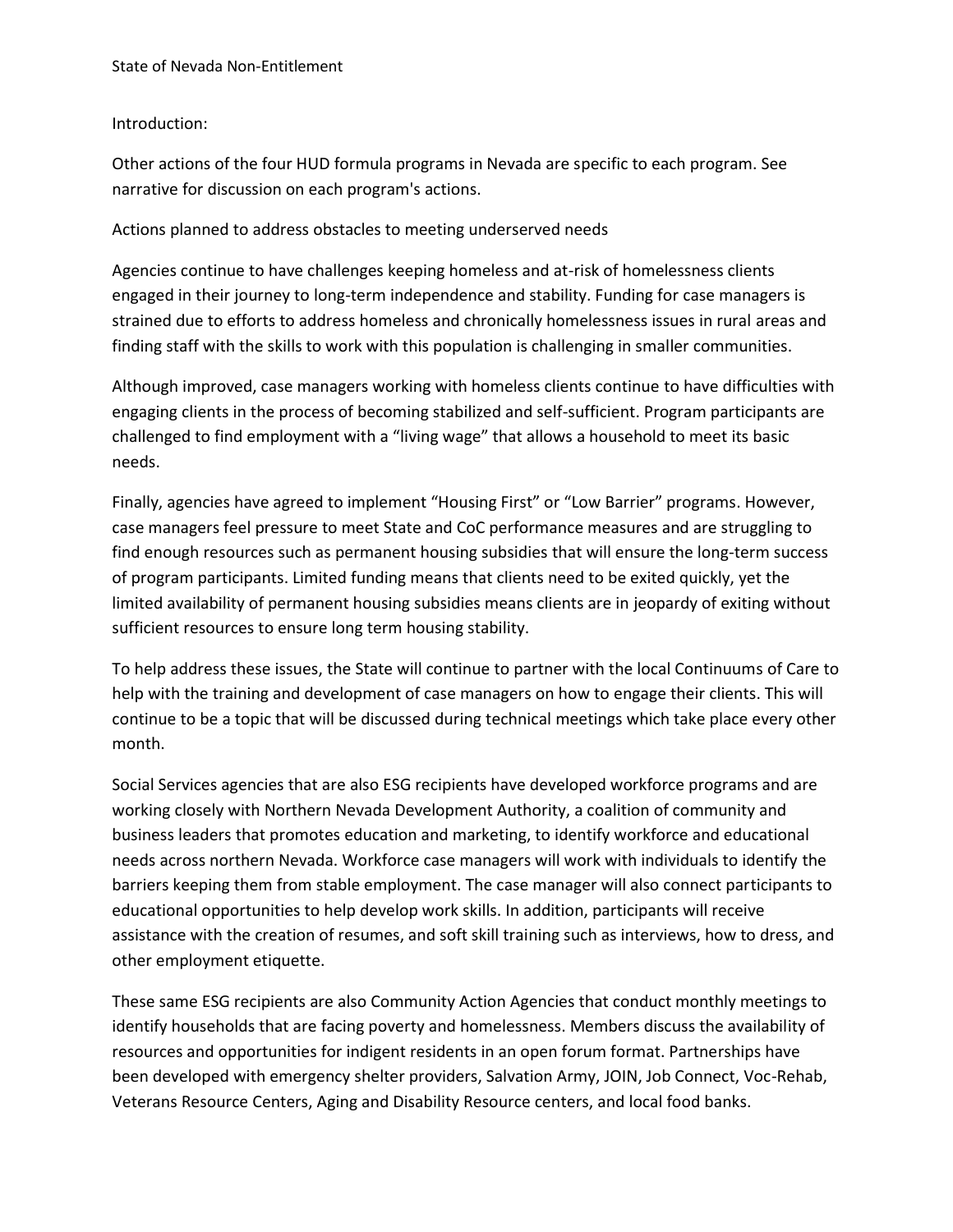The shortage of permanent housing subsidies is a more challenging issue to resolve, especially in rural Nevada. Fortunately, the Nevada Rural Housing Authority has members who participate in the Rural Continuum of Care and are very engaged in directing funds to homeless providers. They have agreed to prioritize the homeless to receive Housing Choice Vouchers (HCV) that are not only referred to them via Coordinated Entry Lead Agencies, but who are also on the HCV wait list. They will also receive additional State Account for Affordable Housing Trust Funds (AAHTF) for tenantbased rental assistance programs for the homeless, although it is likely that those resources will not be sufficient to cover all of the housing needs of rural participants.

Actions planned to foster and maintain affordable housing

The principal features for achieving the objectives of this strategy include:

Increasing the supply of standard, affordable rental housing through the rehabilitation of existing housing and the construction of new units;

Promoting home ownership opportunities through the acquisition and rehabilitation of housing, the construction of new single-family homes, and the provision of below market rate mortgage financing;

Preserving existing home ownership through the renovation of owner-occupied single-family homes;

Providing rental assistance to alleviate rental cost burden experienced by very low and low-income households;

Providing affordable housing opportunities designed to meet the needs of the elderly, people with disabilities, large families, and other special needs groups;

Addressing the needs of homeless individuals and homeless families through the provision of services and assistance to shelter operators;

Providing opportunities for nonprofit community organizations to develop and execute projects which benefit lower-income residents.

Actions planned to reduce lead-based paint hazards

HOME:

NHD will continue to ensure that all housing projects funded with HOME funds will comply with the Federal guidelines regarding notification and abatement requirements.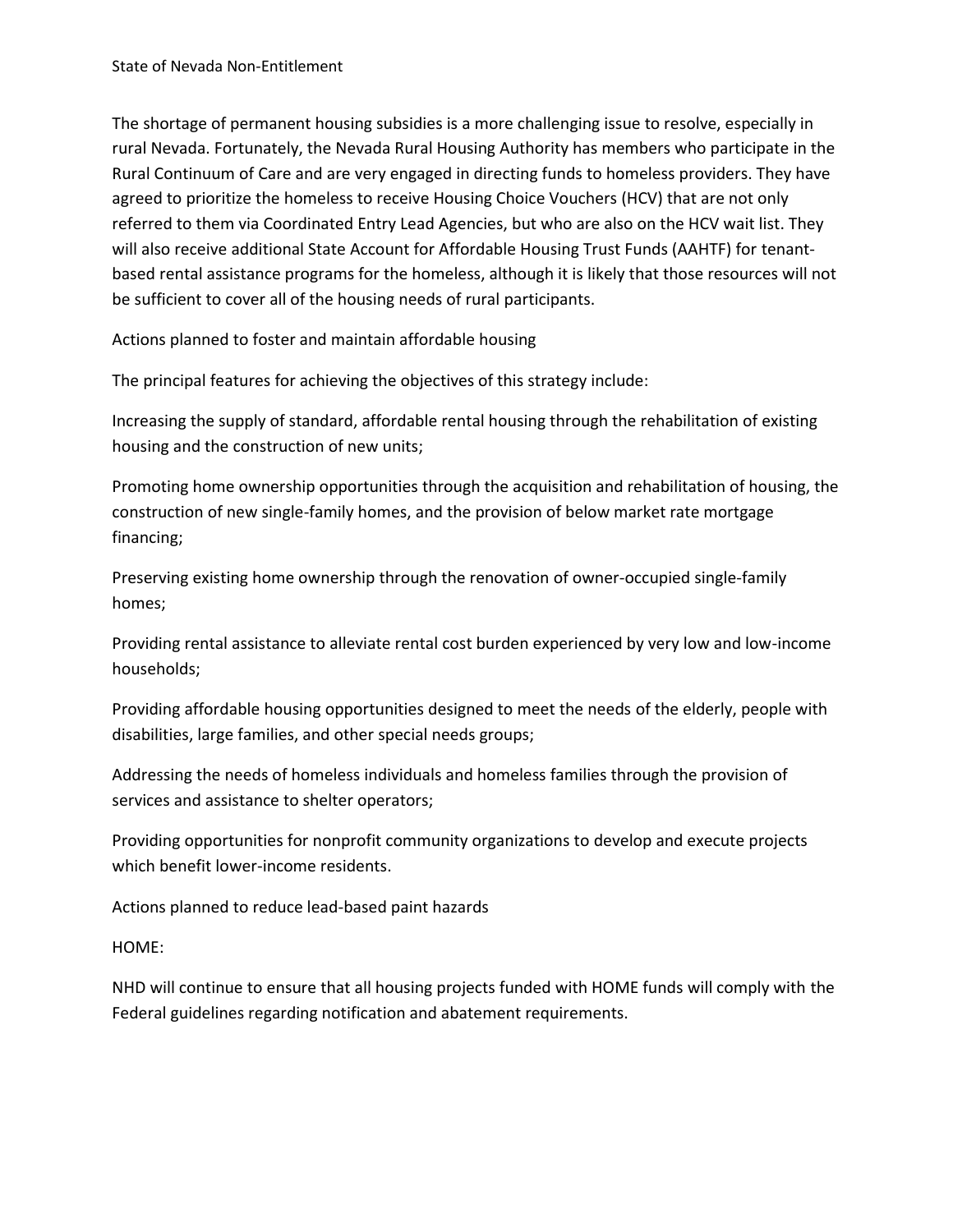## CDBG:

The Governor's Office of Economic Development: Rural Community Development/CDBG ensures that homes built prior to 1978 that are rehabilitated with CDBG funds are tested for lead-based paint hazard by the Rural Nevada Development Corporation (RNDC) staff. Any chipped, peeling, or flaking paint is tested with an XRF analyzer. If lead-based paint is present, the contractor is tasked with setting up proper containment areas during construction and with proper clean up. Any hazardous lead paint areas must be encapsulated. In some instances, the components, such as door and window frames, are replaced. Other times the peeling paint is scraped and peeled away, and a special paint is sued to seal the area. One hundred percent of the homes rehabilitated with CDBG funds are LMI households.

### HTF:

NHD ensures that all units built prior to 1978 are tested. In the event that HTF are used for new construction lead-based hazards should be mitigated.

### HOPWA:

Grantee will be attending trainings offered around lead-based paint hazards in 2019 and offered to project sponsors also.

Actions planned to reduce the number of poverty-level families

Nevada's anti-poverty strategy is based on helping families to move to economic self-sufficiency. Providing low-income households with assistance through various programs allows them to live in safe, decent, and affordable housing. This helps to provide a base for them to maintain employment, provides a nurturing environment to raise children, and helps them become a part of the community where they work.

The State of Nevada Department of Health and Human Services (HHS) is tasked with the responsibility of addressing poverty issues throughout the State of Nevada, and oversees a number of programs that builds capacity of social services networks in order to respond to the needs of Nevada's residents.

One key funding source in the battle to end poverty is the federal Community Services Block Grant (CSBG) Program. Approximately \$970,000 in CSBG funding provides Community Action Agencies (CAA's) in 15 rural counties with the ability to move lower-income, poverty-level, and homeless households into self-sufficiency. In 2016 CAA's will utilize this funding to:

Operate intake systems that assess individual and family needs and identifies state and local services that can assist families to remove barriers to self-sufficiency.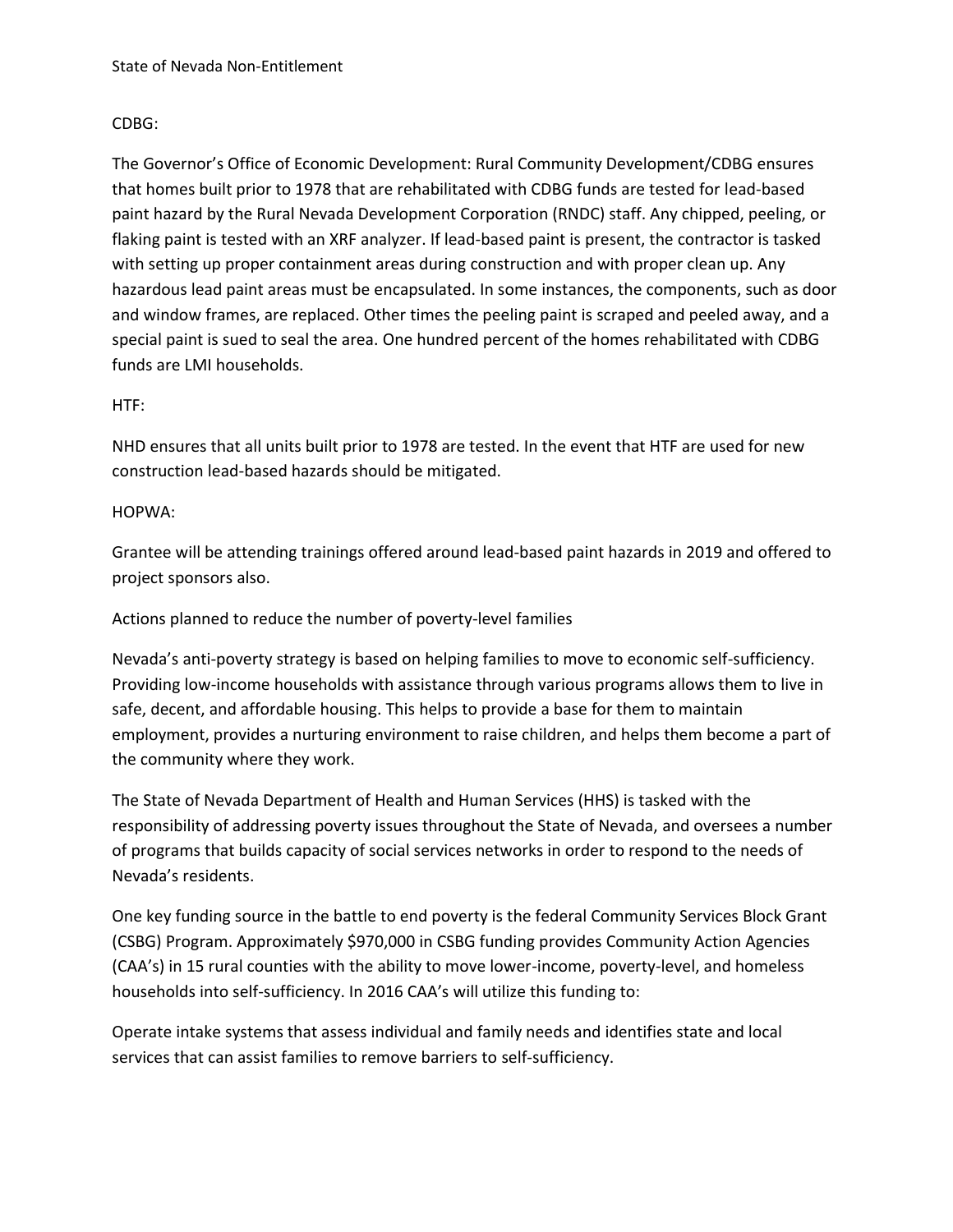Develop a network of relations with state agencies, local government agencies, non-profits, faithbased organizations, and local businesses to coordinate and deliver services to individuals and families.

Work on strengthening and expanding partnerships from year to year, as they add new services, increase proficiency in servicing clients, and participate in community coalitions.

Provide case management services to persons who are committed to attaining improved economic self-sufficiency. In most instances, case management involves coordinated services with multiple partner agencies.

Continue adopting a more client centered and driven service delivery model, including the development of self-sufficiency plans based on goals identified by program participants; and

Development of job fairs, which have resulted in a number of jobs offers to participants.

Other continued efforts to move low-income, poverty-level, and homeless households into selfsufficiency include improvements to transportation services that provide access to job training, employment opportunities, and counseling services. In addition, HHS administers funding for family resource centers, which are located throughout the state in most of the larger communities and provide a variety of support services to families who have lower incomes. The family resource centers, in conjunction with local social service offices, are generally the initial point of contact for many individuals and families who are seeking assistance.

Finally, the NHD continues to fund projects that support housing and supportive programs. There are several nonprofit organizations in rural Nevada that have and continue to develop services and facilities to move very low-income and homeless persons to self-sufficiency. These efforts, along with programs provided by the RNCoC and other partner agencies, will have a direct impact on the number of families living in poverty.

# Actions planned to develop institutional structure

The State of Nevada is committed to continuing its participation and coordination with federal, state, county, local agencies, and the private and nonprofit sectors in order to serve the needs of low-income individuals and families across Nevada. The Governor's Office of Economic Development, the Housing Division, and the Department of Health and Human Services collaborate with various entities to continually improve coordination.

The Governor's Office of Economic Development, Department of Business and Industry, and the Department of Health & Human Services all have individual institutional structures. Within each Office or Department, there are divisions that administer HUD programs. The Community Development Block Grant is in the Rural Community Development Division/CDBG of the Governor's Office of Economic Development. The HOME, ESG, HTF, and NSP programs are in the Nevada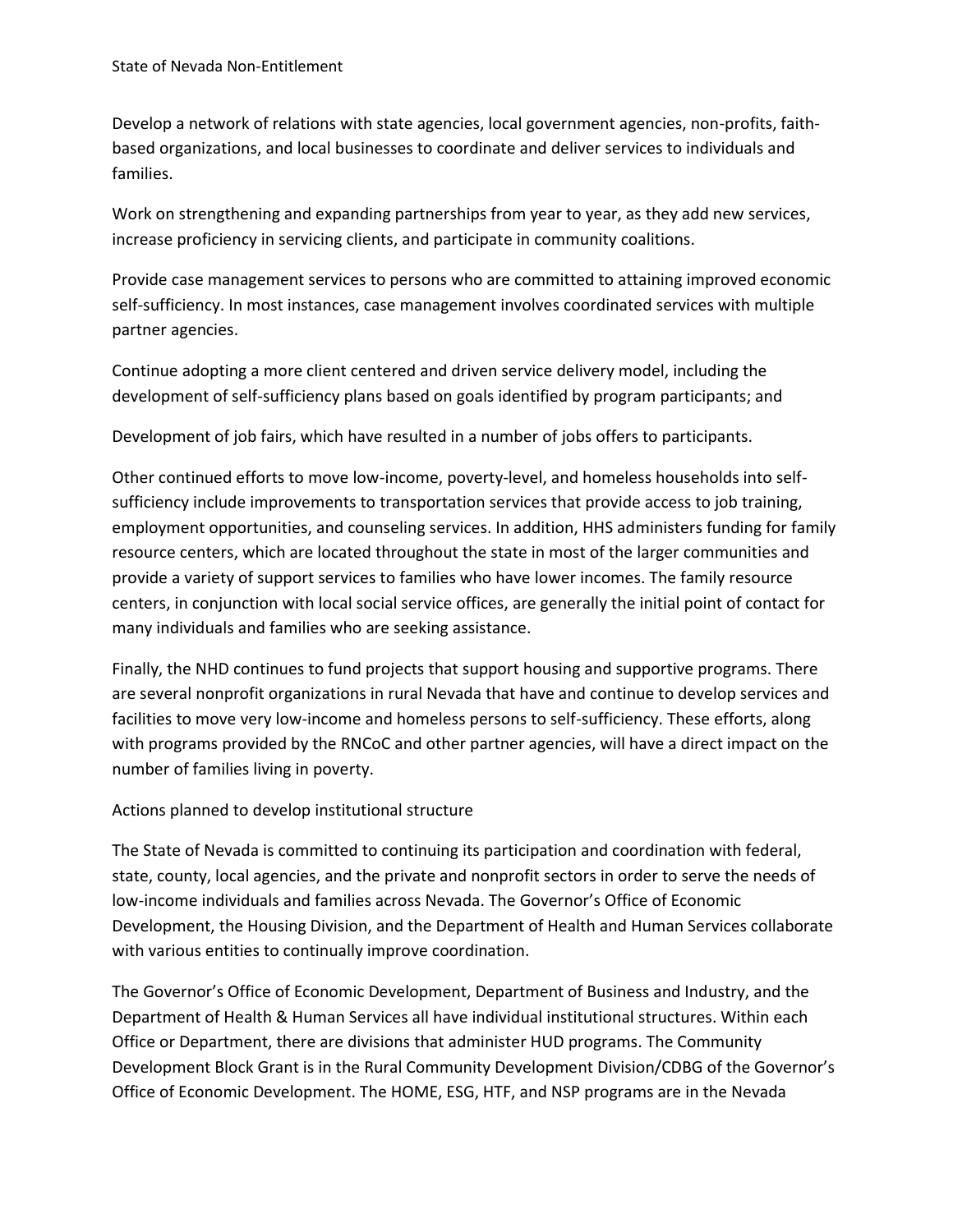Housing Division of the Department of Business and Industry. The HOPWA program is in the Division of Public and Behavioral Health of the Department of Health and Human Services. Each Division has its institutional structure, as well.

HUD funds pass through to local governments and other entities that are eligible to receive HUD program funding. These entities, when funded, are part of the institutional structure for each program. The scope of the institutional structure is from the state level to those at the community level where projects are implemented and/or managed.

Actions to be taken in 2021 to enhance coordination and promote further development of that institutional structure include:

Continue supporting the creation of cross-jurisdiction economic development regions;

Contract and/or collaborate with Silver State Fair Housing on outreach and training to NHD and CDBG grantees;

Annual training and technical assistance to non-entitlement communities in rural Nevada

Support efforts such as Strengthening Economies Together (SET) that strengthen collaboration in CDBG non-entitlement areas;

Participate in quarterly meetings with other funders to maximize limited resources (CDBG, USDA, EPA, other collaborative funders);

Continue (HOME) to work with the staff of the Low-Income Housing Tax Credit program to ensure that the HOME funds are used to leverage this program;

Continue staff support of the Rural Nevada Continuum of Care and through correspondence with the Northern Nevada CoC (RAH) and the Southern Nevada CoC.

Actions planned to enhance coordination between public and private housing and social service agencies

Throughout the State of Nevada there exists an effective coordination effort between public and private housing and social services agencies. For example, in rural Nevada, members of the Rural Nevada Continuum of Care (RNCoC) include:

Staff from Nevada Rural Housing Authority, which oversees the Housing Choice Voucher and HUD VASH Voucher programs;

County social services agencies, a few who are also recipients of HUD Supportive Housing and Shelter + Care funds;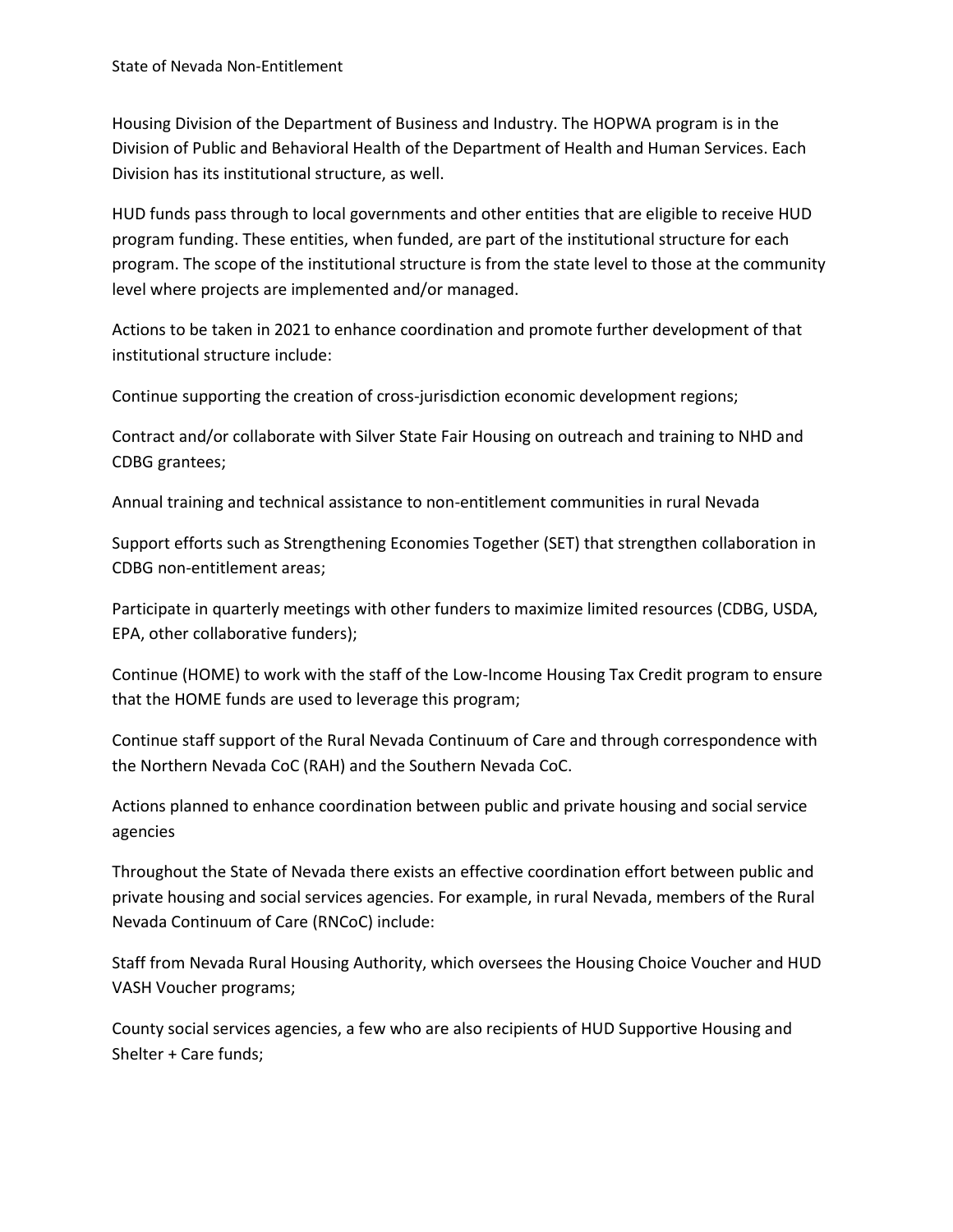Staff from the State's Office of Mental Health which oversees a Shelter + Care program for mentally ill homeless;

Low-income housing and homeless developers; and

Staff from NHD. In northern and southern Nevada many of the same types of agencies participate in the local Continuum of Care initiatives.

In 2020, it is anticipated that efforts to continue coordination between public and private housing providers and social services agencies will include the following actions:

The Governor's Interagency Council on Homelessness will continue with implementation of its Strategic Planning Goals and Objectives. Working groups will include state, local and non-profit agencies from throughout Nevada, and the mission of the Council will be to address homeless needs throughout Nevada;

The continuation of the State of Nevada's Division of Public and Behavioral Health's CABHI (Cooperative Agreements to Benefit Homeless Individuals for States) grant, which includes the implementation of the statewide plan to ensure sustained partnerships across public health and housing systems that will result in short- and long-term strategies to support individuals who experience chronic homelessness; and

Statewide Continuum of Care meetings will continue to be held throughout the year. Topics of discussion will include implementation of a statewide strategic plan to end homelessness; implementation of statewide performance measures for CoC and ESG programs; statewide discharge planning; implementation of a statewide Homeless Management Information System Lead agency; and other issues that affect homelessness at a statewide level.

Discussion:

All divisions work to increase collaboration between agencies and private entities in order to improve the quality of life for all Nevadans.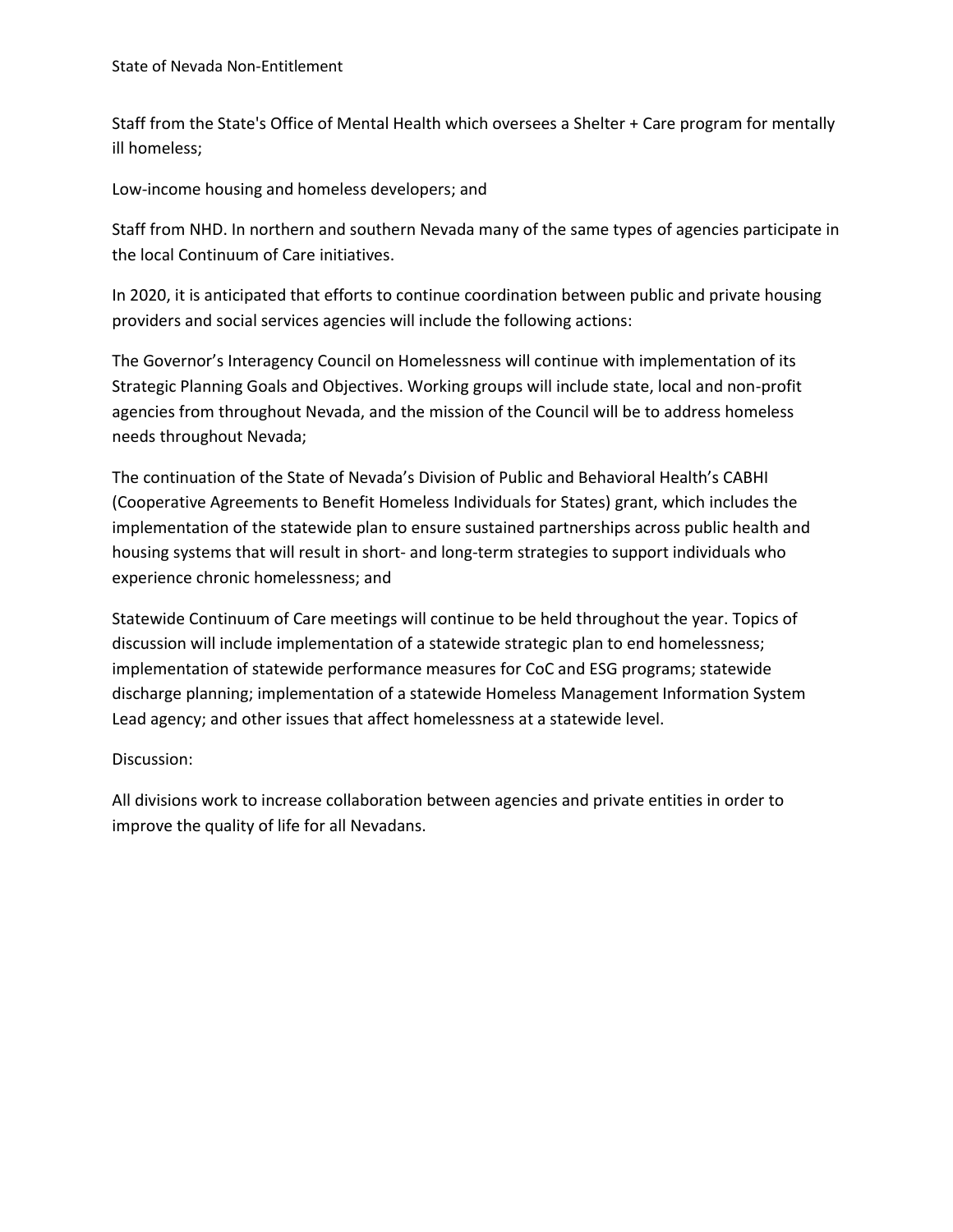State of Nevada Non-Entitlement

Program Specific Requirements

AP-90 Program Specific Requirements – 91.220(l)(1,2,4)

Introduction:

Overall Benefit - A consecutive period of one, two or three years may be used to determine that a minimum overall benefit of 70% of CDBG funds is used to benefit persons of low and moderate income. Specify the years covered that include this Annual Action Plan.

The years covered, for CDBG, that include this Annual Action Plan are: 2019, 2020, 2021.

Community Development Block Grant Program (CDBG)

Reference 24 CFR 91.320(k)(1)

Projects planned with all CDBG funds expected to be available during the year are identified in the Projects Table. The following identifies program income that is available for use that is included in projects to be carried out.

| 1. The total amount of program income that will have been received before the start of the<br>next program year and that has not yet been reprogrammed                                            | 0        |
|---------------------------------------------------------------------------------------------------------------------------------------------------------------------------------------------------|----------|
| 2. The amount of proceeds from section 108 loan guarantees that will be used during the year<br>to address the priority needs and specific objectives identified in the grantee's strategic plan. | $\Omega$ |
| 3. The amount of surplus funds from urban renewal settlements                                                                                                                                     | 0        |
| 4. The amount of any grant funds returned to the line of credit for which the planned use has<br>not been included in a prior statement or plan                                                   | 0        |
| 5. The amount of income from float-funded activities                                                                                                                                              | 0        |
| Total Program Income:                                                                                                                                                                             | 0        |
|                                                                                                                                                                                                   |          |

Other CDBG Requirements

1. The amount of urgent need activities of the control of the control of the control of the control of the control of the control of the control of the control of the control of the control of the control of the control of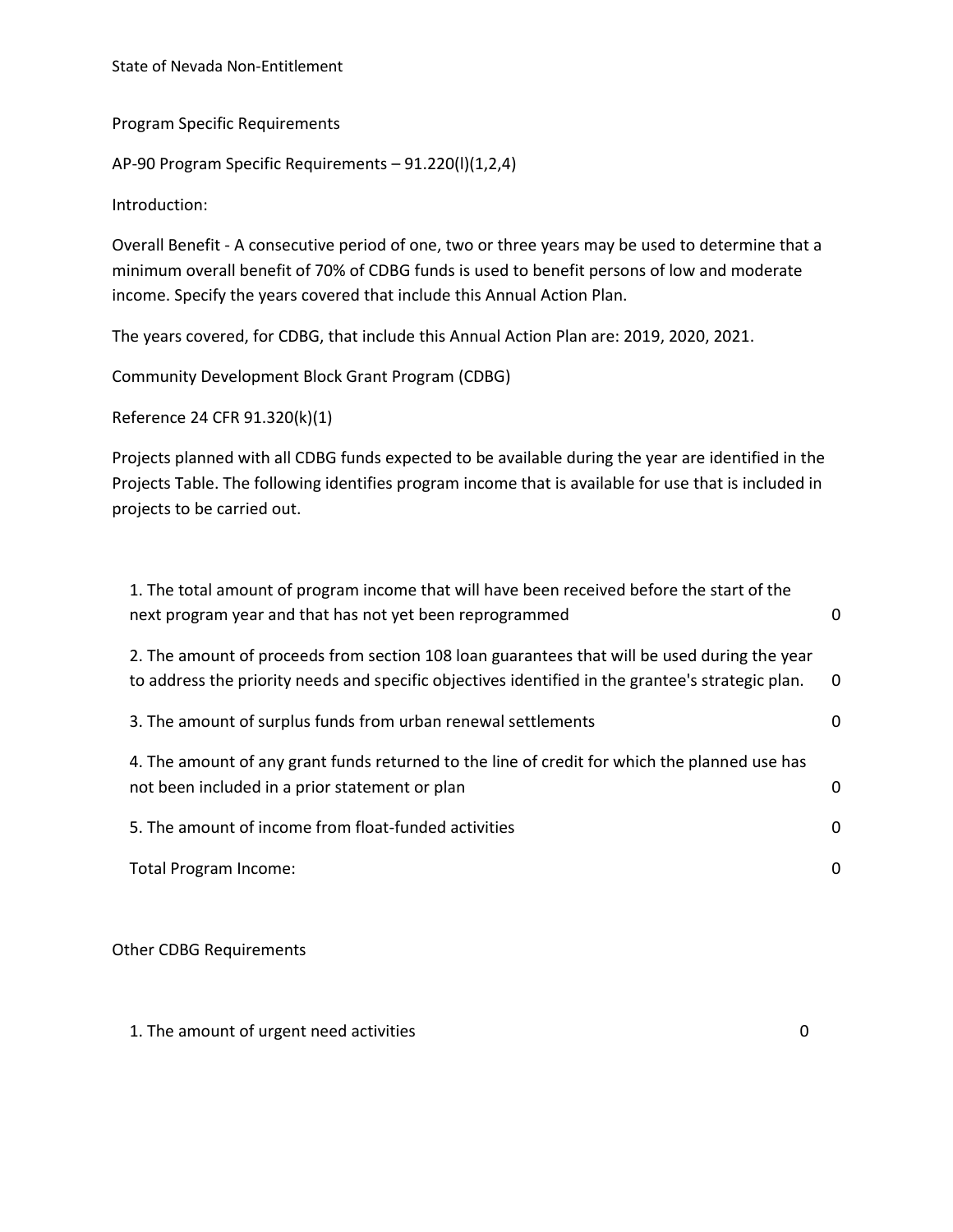2. The estimated percentage of CDBG funds that will be used for activities that benefit persons of low and moderate income. Overall Benefit - A consecutive period of one, two or three years may be used to determine that a minimum overall benefit of 70% of CDBG funds is used to benefit persons of low and moderate income. Specify the years covered that include this Annual Action Plan. 200.00% and 200.00% and 200.00% and 200.00% and 200.00% and 200.00% and 200.00% and 200.00% and 200.00% and 200.00% and 200.00% and 200.00% and 200.00% and 200.00% and 200.00% and 200.00% and 200.00% and 200.00% and

HOME Investment Partnership Program (HOME)

Reference 24 CFR 91.320(k)(2)

A description of other forms of investment being used beyond those identified in Section 92.205 is as follows:

Nevada Housing Division does not have any other forms of investment being used beyond those identified in Section 92.205.

A description of the guidelines that will be used for resale or recapture of HOME funds when used for homebuyer activities as required in 92.254, is as follows:

HOME Program funds used for homebuyer assistance will be subject to recapture provisions in accordance with 24 CFR Part 92. Provisions are established as follows:

Upon sale of the property or transfer of title, the HOME investment should be recaptured from the net proceeds. Only in the case where net proceeds (sales price minus loan repayment and closing costs) are insufficient to recapture the full HOME investment plus enable the homeowner to recover the amount of the homeowner's down payment, principle payments, and any capital improvement investment, the HOME investment amount that must be recaptured may be reduced. The HOME investment amount may be reduced pro rata based on the time the homeowner has owned and occupied the unit measured against the required affordability period; except that the State's recapture provisions may not allow the homeowner to recover more than the amount of homeowner's down payment, principal payments, and any capital improvement investment. In order to ensure compliance with the recapture provisions, restrictions may be incorporated into each project Deed of Trust and Promissory Note and must be included into the signed written agreement. The restrictions are as follows:

The State (or state recipient) reserves the right of first refusal;

The property must be used as the purchaser's principal residence;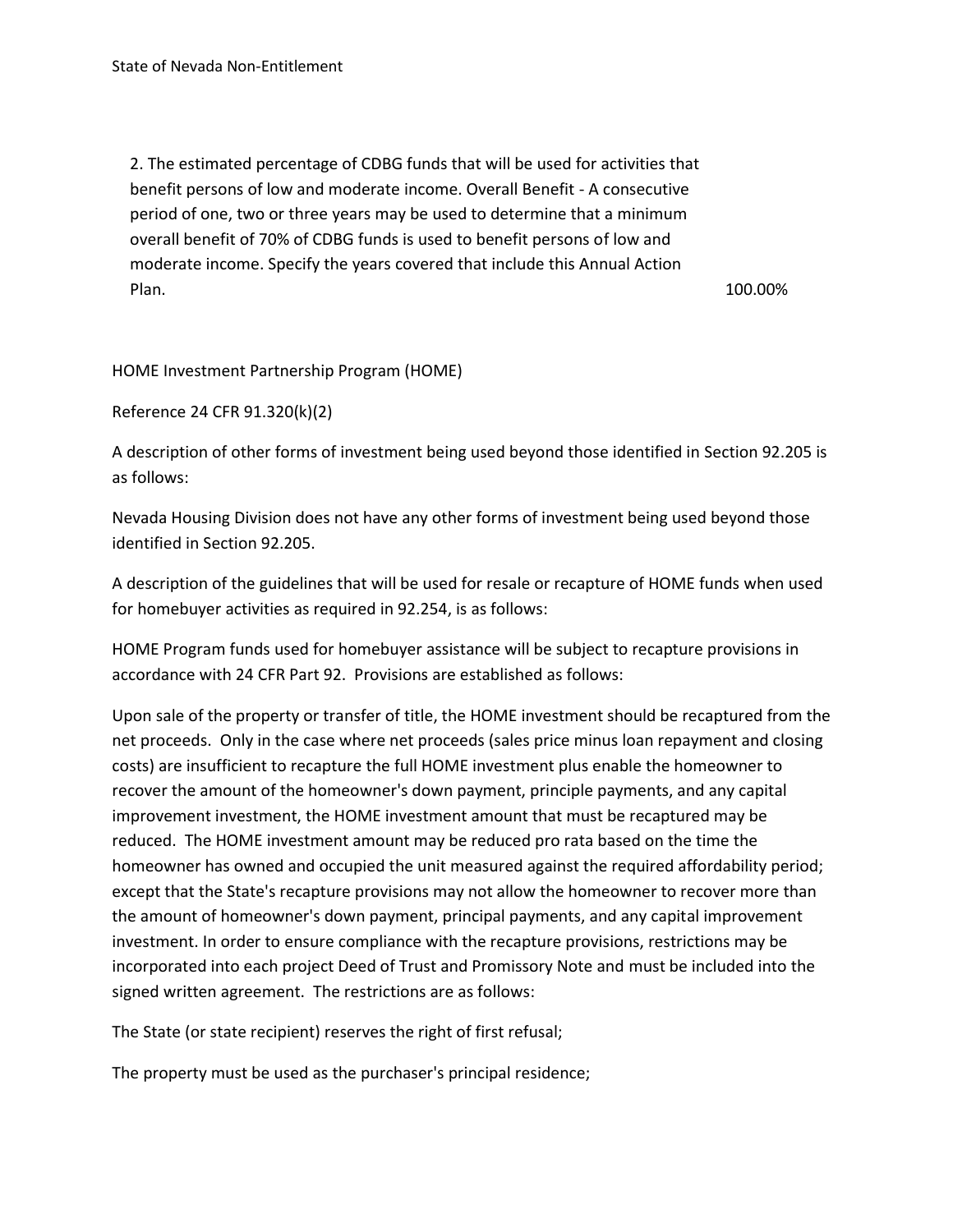No subleases are allowed;

HOME funds must be repaid upon sale of the property; and

In the event of foreclosure, all deed restrictions may be cancelled. A State recipient may also choose to recapture a portion of the equity as a local program option. However, recipients that select to recapture a portion of the equity must develop acceptable program guidelines and their Annual Plan will state recapture/resale provisions.

A description of the guidelines for resale or recapture that ensures the affordability of units acquired with HOME funds. See 24 CFR 92.254(a)(4) are as follows:

HOME Program funds used for homebuyer assistance will be subject to recapture provisions in accordance with 24 CFR Part 92. Provisions are established as follows:

Upon sale of the property or transfer of title, the HOME investment should be recaptured from the net proceeds. Only in the case where net proceeds (sales price minus loan repayment and closing costs) are insufficient to recapture the full HOME investment plus enable the homeowner to recover the amount of the homeowner's down payment, principle payments, and any capital improvement investment, the HOME investment amount that must be recaptured may be reduced. The HOME investment amount may be reduced pro rata based on the time the homeowner has owned and occupied the unit measured against the required affordability period; except that the State's recapture provisions may not allow the homeowner to recover more than the amount of homeowner's down payment, principal payments, and any capital improvement investment. In order to ensure compliance with the recapture provisions, restrictions may be incorporated into each project Deed of Trust and Promissory Note and must be included in the signed written agreement. The restrictions are as follows:

The State (or state recipient) reserves the right of first refusal;

The property must be used as the purchaser's principal residence;

No subleases are allowed;

HOME funds must be repaid upon sale of the property; and

In the event of foreclosure, all deed restrictions may be cancelled. A State recipient may also choose to recapture a portion of the equity as a local program option. However, recipients that select to recapture a portion of the equity must develop acceptable program guidelines and their Annual Plan will state recapture/resale provisions.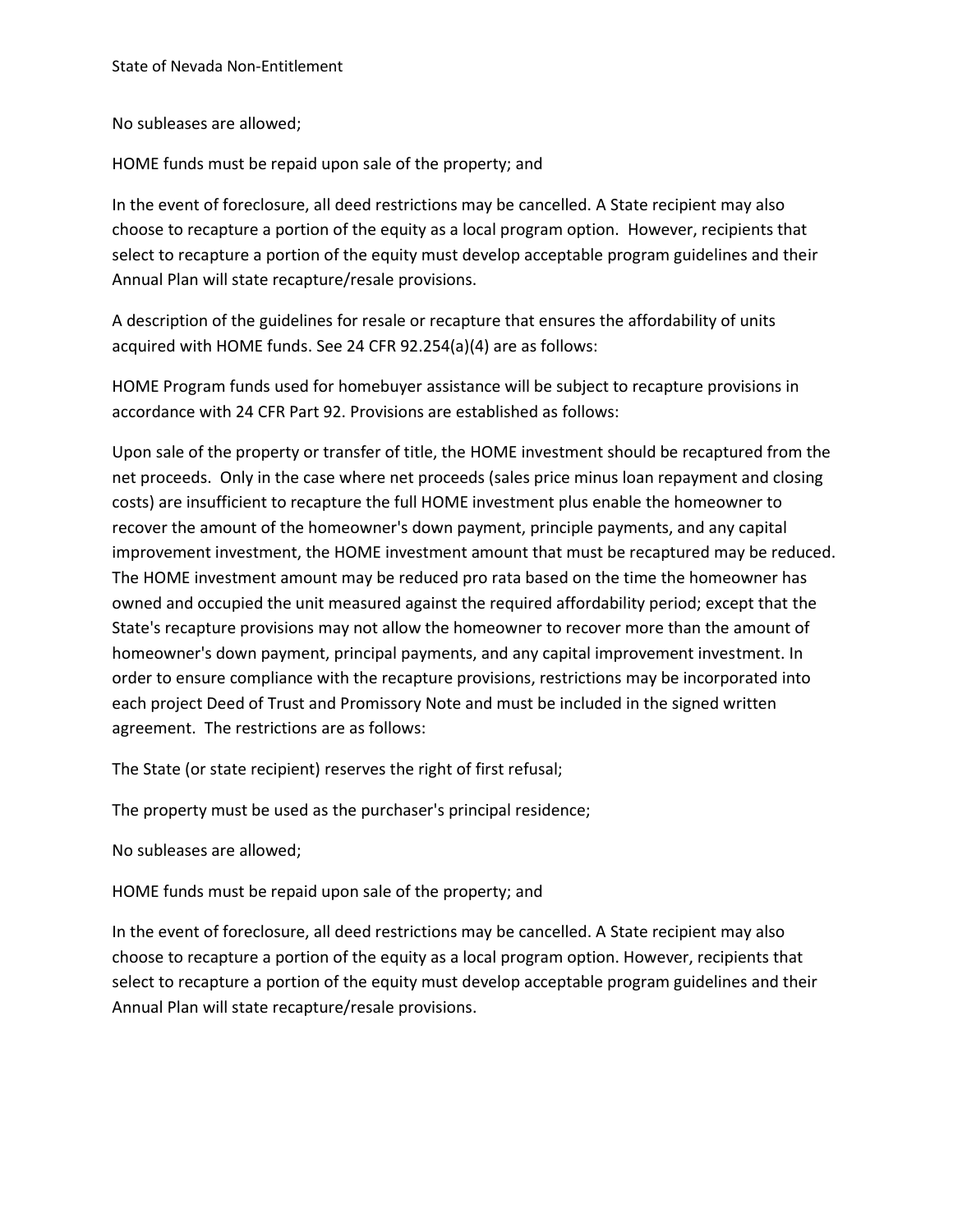Plans for using HOME funds to refinance existing debt secured by multifamily housing that is rehabilitated with HOME funds along with a description of the refinancing guidelines required that will be used under 24 CFR 92.206(b), are as follows:

Nevada Housing Division does not have plans to refinance existing debt secured by multi-family housing that is rehabilitated with HOME funds.

Emergency Solutions Grant (ESG)

Reference 91.320(k)(3)

Include written standards for providing ESG assistance (may include as attachment)

Although State agencies are not required to develop written standards, the Division worked very closely with the Rural Nevada Continuum of Care to develop joint standards that help to align all homeless funded programs. A copy of the document is included in the written version of the State of Nevada' 2020 Annual Action Plan.

If the Continuum of Care has established centralized or coordinated assessment system that meets HUD requirements, describe that centralized or coordinated assessment system.

State ESG sub-recipients are required to participate in the local Continuum of Care Coordinated Entry system. In rural Nevada there are Coordinated Entry Lead Agencies located within the 15 rural counties, and a number of them are also recipients of ESG funding. Clark County is the lead agency for HMIS. NHD does not fund any other providers in southern Nevada, so participation is not necessary.

Lead agencies have agreed to accept the responsibility of screening homeless clients to determine eligibility for various programs and services that may be available either locally or statewide. Agencies utilize the HMIS system to complete the VI-SPDAT tool to ensure that the most vulnerable clients are given priority for receiving assistance.

A comprehensive referral form has been developed with other agencies in the community that provides services to clients. This referral form allows agencies, with permission from the applicant, to share information and assist in setting appointments. This referral process will ensure the applicant has made contact with other agencies before they leave the office. Included in the referral agencies are food pantries, emergency shelters, the McKinney-Vento school representatives, the Housing Authority for access to VASH Vouchers and vouchers funded with AAHTF, and the Dept. of Behavioral Health, which is the recipient of Shelter + Care vouchers for the homeless who suffer from mental illness. If programs are not available, the lead agency is responsible for maintaining a waiting list sorted by the score of the VI-SPDAT. Agencies enter the VI-SPDAT into HMIS for other agencies to review should the applicant present themselves in another community. The client is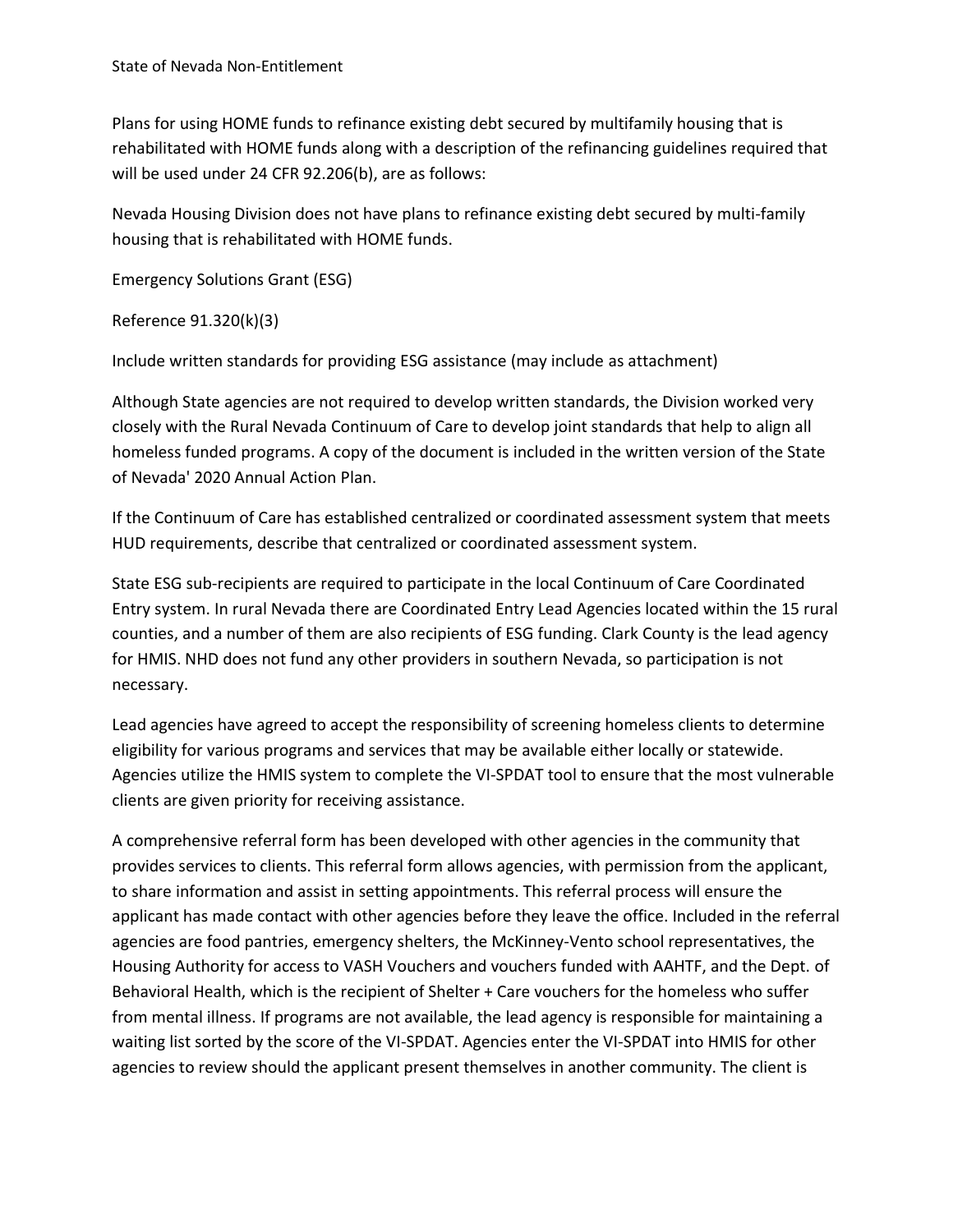also provided a business card or other form that documents that the assessment has been completed and information entered into HMIS.

If a client is accepted into one of the housing programs the lead agency is responsible for gathering the required documents that may be needed, such as documentation of chronic homelessness, disability, etc. Although the lead agency is not responsible for providing ongoing case management services, many continue to work with the clients to ensure their long-term success.

Identify the process for making sub-awards and describe how the ESG allocation available to private nonprofit organizations (including community and faith-based organizations).

ESG funds are passed through NHD and are allocated to city, county and non-profit organizations in rural Nevada through a competitive application. Due to limited number of providers in rural communities many government agencies retain funds to implement programs directly. In 2017, four (4) county social services agencies in rural Nevada received State ESG funds, along with four nonprofit agencies that oversee two emergency shelters and two domestic violence shelters.

Due to the limited amount of funding, preference is given to agencies that are current recipients of ESG funds; can demonstrate successful implementation of their programs; and are actively helping to meet the objectives of NHD, HUD, and the local Continuum of Care. Preference is given to agencies that choose activities to help homeless and chronically homeless individuals and families to obtain and maintain shelter and housing. Past performance is reviewed as part of the rating and ranking process. NHD convenes an independent review panel to review all applications. The panel includes persons qualified to make decisions about programs and services offered to assist homeless and at-risk of homelessness persons. NHD staff presents the allocation information to the RNCoC governing board for approval. Sub-recipients will be chosen, and final allocations will be made, based on recommendations received for the RNCoC. As required by program regulations, NHD shall engage the RNCoC to ensure that ESG-funded activities chosen will address the goals and objectives of the CoC. State ESG funds have also been allocated to the city of Reno. Clark County receives funds as the State HMIS lead.

If the jurisdiction is unable to meet the homeless participation requirement in 24 CFR 576.405(a), the jurisdiction must specify its plan for reaching out to and consulting with homeless or formerly homeless individuals in considering policies and funding decisions regarding facilities and services funded under ESG.

This requirement does not apply to states, however, NHD requests that sub-recipients engage homeless or formerly homeless individuals when developing their program policies and criteria.

Describe performance standards for evaluating ESG.

The State works closely with local Continuum's of Care to develop performance outcomes for subrecipients of State ESG funds. In rural Nevada performance outcomes were created jointly and are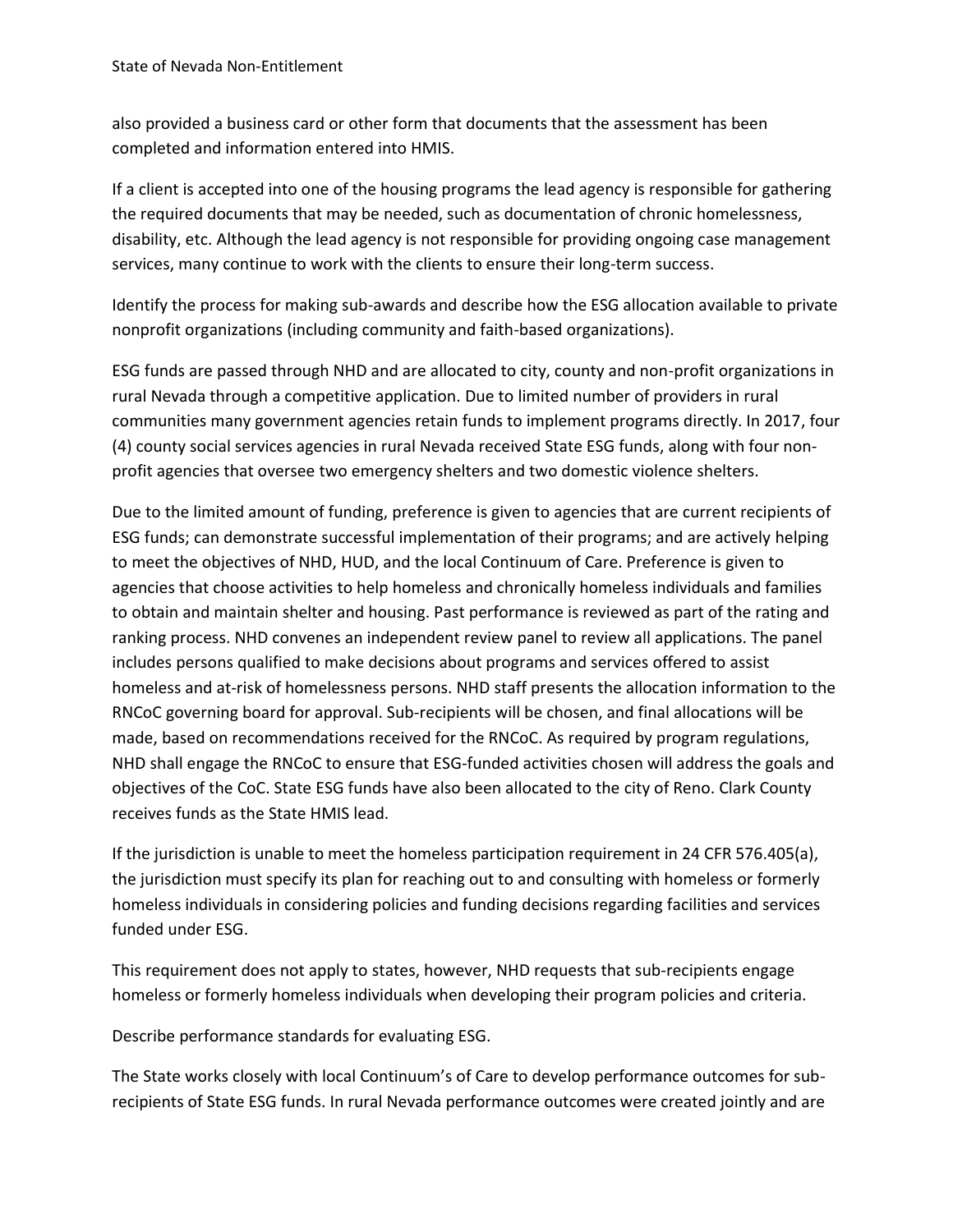reflected in the "Rural Nevada Continuum of Care and State Emergency Solutions Grant Program Performance Evaluation Tool." This document reflects goals, measures and expected outcomes for all projects funded through the CoC and State ESG-funded programs. The most recent version of the combined outcome measures are also available at:

http://housing.nv.gov/uploadedFiles/housingnvgov/content/programs/ESG/2015RNCOCandESGPer formanceEvaluation.pdf

Housing Trust Fund (HTF)

Reference 24 CFR 91.320(k)(5)

1. How will the grantee distribute its HTF funds? Select all that apply:

 $\boxtimes$  Applications submitted by eligible recipients

2. If distributing HTF funds through grants to subgrantees, describe the method for distributing HTF funds through grants to subgrantees and how those funds will be made available to State agencies and/or units of general local government. If not distributing funds through grants to subgrantees, enter "N/A".

N/A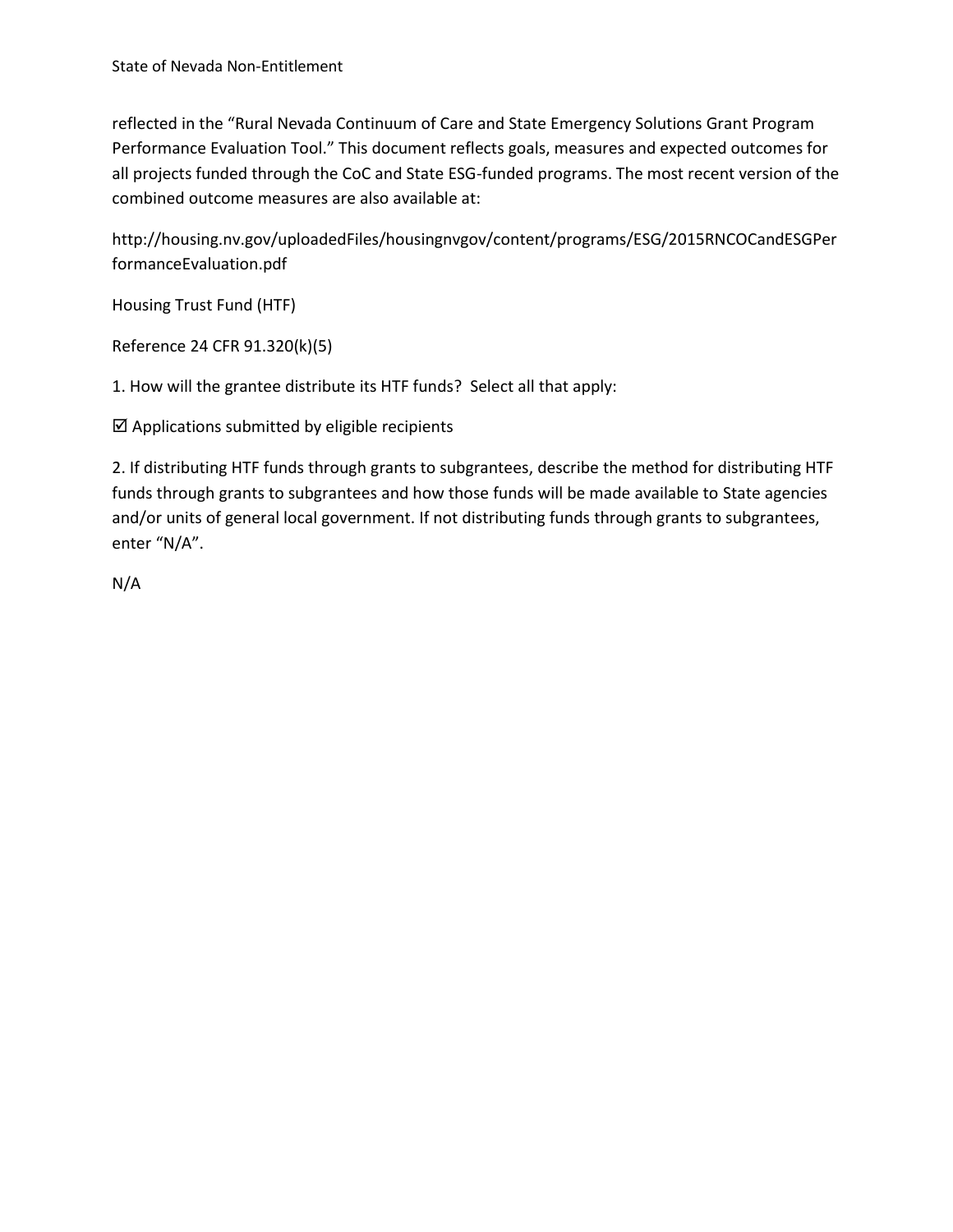3. If distributing HTF funds by selecting applications submitted by eligible recipients,

a. Describe the eligibility requirements for recipients of HTF funds (as defined in 24 CFR § 93.2). If not distributing funds by selecting applications submitted by eligible recipients, enter "N/A".

Eligible applicants include non-profit and for profit, sponsors, developers or owners of affordable housing. Priority funding goes to properties that secure LIHTCs.

b. Describe the grantee's application requirements for eligible recipients to apply for HTF funds. If not distributing funds by selecting applications submitted by eligible recipients, enter "N/A".

Eligible recipients must submit a completed application including project narrative, experience of developer(s), project budget and timeline including other sources of funding, and population to be served and supportive or other services provided by the owner of the project.

c. Describe the selection criteria that the grantee will use to select applications submitted by eligible recipients. If not distributing funds by selecting applications submitted by eligible recipients, enter "N/A".

Applicants will be evaluated on the amount and quality and supportive services provided, the efficiency of the development based on a per-unit cost, long-term viability of the project and on whether the developer has experience in delivering or operating housing designed to serve ELI households.

d. Describe the grantee's required priority for funding based on geographic diversity (as defined by the grantee in the consolidated plan). If not distributing funds by selecting applications submitted by eligible recipients, enter "N/A".

NHD does not have a funding priority based on geographic diversity. HTFs are available statewide.

e. Describe the grantee's required priority for funding based on the applicant's ability to obligate HTF funds and undertake eligible activities in a timely manner. If not distributing funds by selecting applications submitted by eligible recipients, enter "N/A".

NHD requires grantees to expend funds in the required timeframe indicated by HUD.

f. Describe the grantee's required priority for funding based on the extent to which the rental project has Federal, State, or local project-based rental assistance so that rents are affordable to extremely low-income families. If not distributing funds by selecting applications submitted by eligible recipients, enter "N/A".

While the State prioritizes supporting projects that will have some form of rental subsidy on the project, it is largely assumed that in order to serve households at 30% AMI and below that projects can only be viable if they come with project-based subsidy or some other form of rental assistance.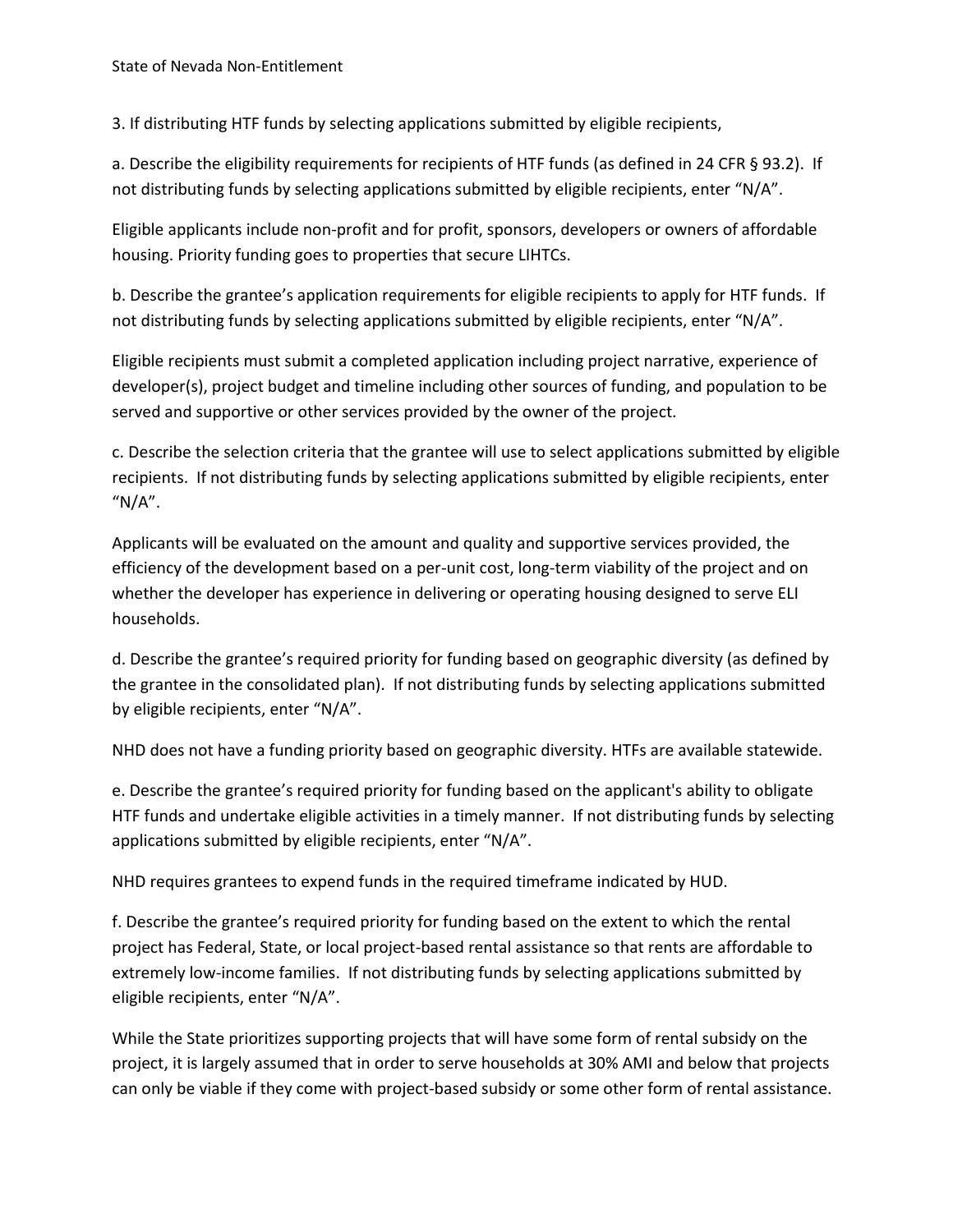g. Describe the grantee's required priority for funding based on the financial feasibility of the project beyond the required 30-year period. If not distributing funds by selecting applications submitted by eligible recipients, enter "N/A".

Currently, the State underwrites to the 30-year period.

h. Describe the grantee's required priority for funding based on the merits of the application in meeting the priority housing needs of the grantee (such as housing that is accessible to transit or employment centers, housing that includes green building and sustainable development features, or housing that serves special needs populations). If not distributing funds by selecting applications submitted by eligible recipients, enter "N/A".

Many of these projects are also competing for tax credits and thus are meeting stringent requirements for these needs as found in the States QAP.

i. Describe the grantee's required priority for funding based on the extent to which the application makes use of non-federal funding sources. If not distributing funds by selecting applications submitted by eligible recipients, enter "N/A".

The State expects that for the foreseeable future that all HTF applications will likely include tax credit funding which creates a significant contribution to the equity of the project. We will continue to favor projects that are able to leverage other funding sources, but it is difficult to find other sources that are able to be applied to projects serving ELI households.

4. Does the grantee's application require the applicant to include a description of the eligible activities to be conducted with HTF funds? If not distributing funds by selecting applications submitted by eligible recipients, select "N/A".

# Yes

5. Does the grantee's application require that each eligible recipient certify that housing units assisted with HTF funds will comply with HTF requirements? If not distributing funds by selecting applications submitted by eligible recipients, select "N/A".

### Yes

6. Performance Goals and Benchmarks. The grantee has met the requirement to provide for performance goals and benchmarks against which the grantee will measure its progress, consistent with the grantee's goals established under 24 CFR 91.315(b)(2), by including HTF in its housing goals in the housing table on the SP-45 Goals and AP-20 Annual Goals and Objectives screens.

Yes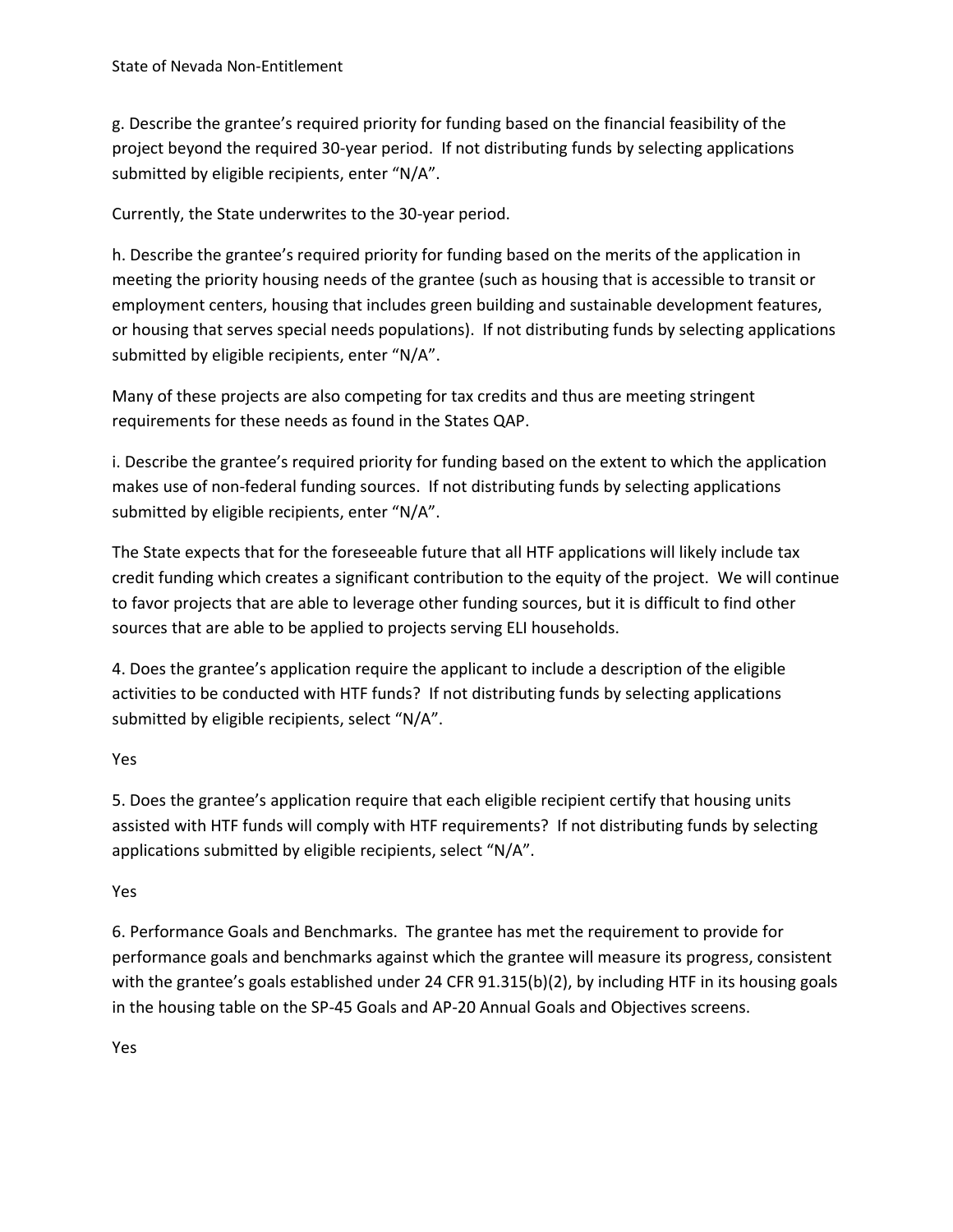7. Maximum Per-unit Development Subsidy Amount for Housing Assisted with HTF Funds. Enter or attach the grantee's maximum per-unit development subsidy limits for housing assisted with HTF funds.

The limits must be adjusted for the number of bedrooms and the geographic location of the project. The limits must also be reasonable and based on actual costs of developing non-luxury housing in the area.

If the grantee will use existing limits developed for other federal programs such as the Low Income Housing Tax Credit (LIHTC) per unit cost limits, HOME's maximum per-unit subsidy amounts, and/or Public Housing Development Cost Limits (TDCs), it must include a description of how the HTF maximum per-unit development subsidy limits were established or a description of how existing limits developed for another program and being adopted for HTF meet the HTF requirements specified above.

The State of Nevada has adopted the 2020 QAP per unit development subsidy for HTF investment.

8. Rehabilitation Standards. The grantee must establish rehabilitation standards for all HTF-assisted housing rehabilitation activities that set forth the requirements that the housing must meet upon project completion. The grantee's description of its standards must be in sufficient detail to determine the required rehabilitation work including methods and materials. The standards may refer to applicable codes or they may establish requirements that exceed the minimum requirements of the codes. The grantee must attach its rehabilitation standards below.

- a. In addition, the rehabilitation standards must address each of the following:
- b. health and safety;
- c. major systems;
- d. lead-based paint;
- e. accessibility;
- f. disaster mitigation (where relevant);
- g. state and local codes,
- h. ordinances,
- i. and zoning requirements;
- j. Uniform Physical Condition Standards; and
- k. Capital Needs Assessments (if applicable).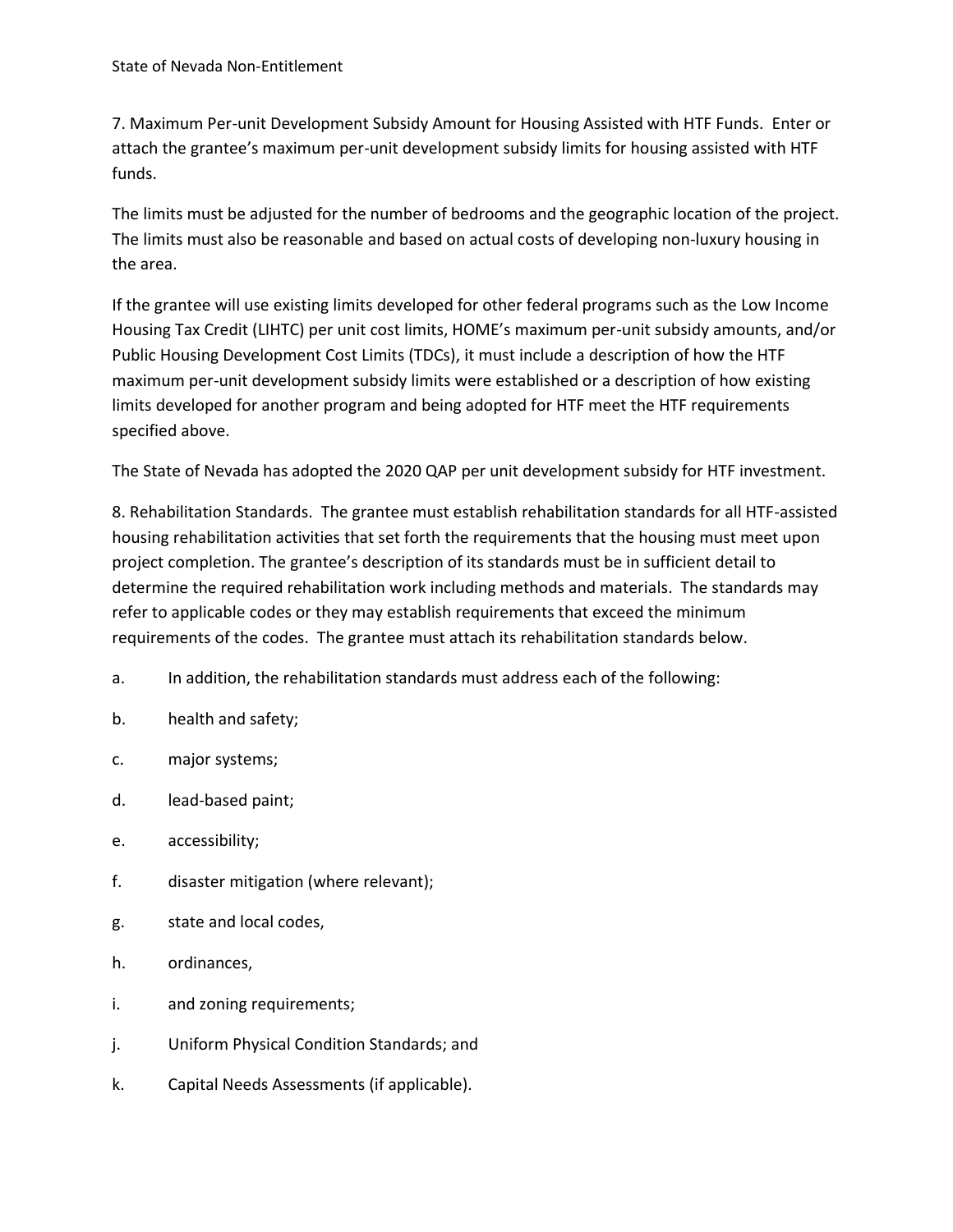9. Resale or Recapture Guidelines. Below, the grantee must enter (or attach) a description of the guidelines that will be used for resale or recapture of HTF funds when used to assist first-time homebuyers. If the grantee will not use HTF funds to assist first-time homebuyers, enter "N/A".

# N/A

10. HTF Affordable Homeownership Limits. If the grantee intends to use HTF funds for homebuyer assistance and does not use the HTF affordable homeownership limits for the area provided by HUD, it must determine 95% of the median area purchase price and set forth the information in accordance with §93.305. If the grantee will not use HTF funds to assist first-time homebuyers, enter "N/A".

Any limitation or preference must not violate nondiscrimination requirements in § 93.350, and the grantee must not limit or give preferences to students. The grantee may permit rental housing owners to limit tenants or give a preference in accordance with § 93.303(d)(3) only if such limitation or preference is described in the action plan.

# N/A

12. Refinancing of Existing Debt. Enter or attach the grantee's refinancing guidelines below. The guidelines describe the conditions under which the grantee will refinance existing debt. The grantee's refinancing guidelines must, at minimum, demonstrate that rehabilitation is the primary eligible activity and ensure that this requirement is met by establishing a minimum level of rehabilitation per unit or a required ratio between rehabilitation and refinancing. If the grantee will not refinance existing debt, enter "N/A."

# N/A

# Discussion:

The Community Development Block Grant (CDBG) program is a flexible program that provides communities with resources to address a wide range of unique community and economic development needs. Beginning in 1974, the federal CDBG program is one of the longest continuously run programs at HUD. The CDBG program provides annual grants on a formula basis to 1,209 general units of local government and States.

The Rural Community & Economic Development Division of the Governor's Office of Economic Development administers the CDBG Program. The allocation from HUD for the State CDBG Program in Nevada for 2021 is \$3,549,565. Deducting \$170,991 for State Administration and \$35,495 for T.A., allowed \$2,841,616; an additional \$526,514 was recaptured and available to allocate for the 2021 grant cycle. The allocation recommendation meeting was held March 23, 2021, after the federal budget had been passed and the allocation were known. Program year 2018 is the beginning of the next three-year period for Overall Benefit for LMI (70% minimum). The three-year